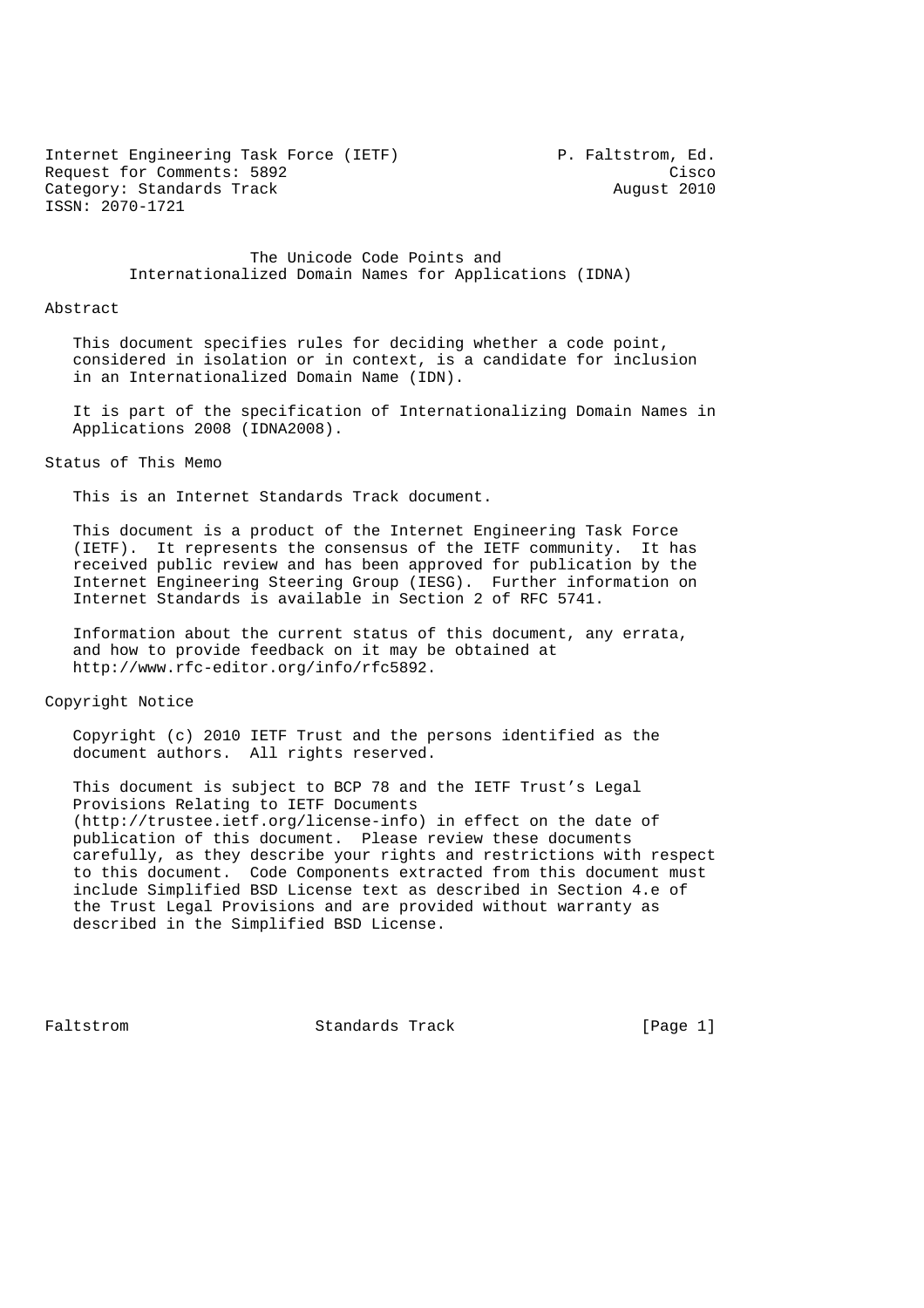# Table of Contents

| 1.                                                            |  |                |
|---------------------------------------------------------------|--|----------------|
| Category Definitions Used to Calculate Derived Property<br>2. |  |                |
|                                                               |  | 5              |
| 2.1.                                                          |  | 5              |
| 2.2.                                                          |  | 6              |
| IgnorableProperties (C) 6<br>2.3.                             |  |                |
| 2.4.                                                          |  |                |
| 2.5.                                                          |  | $\overline{7}$ |
| 2.6.                                                          |  |                |
| BackwardCompatible (G) 9<br>2.7.                              |  |                |
| 2.8.                                                          |  |                |
|                                                               |  |                |
|                                                               |  |                |
| Calculation of the Derived Property 10<br>3.                  |  |                |
| 4 <sup>1</sup>                                                |  |                |
| 5 <sup>1</sup>                                                |  |                |
| 5.1. IDNA-Derived Property Value Registry 11                  |  |                |
| 5.2. IDNA Context Registry 11                                 |  |                |
| 5.2.1. Template for Context Registry 11                       |  |                |
| Security Considerations 12<br>б.                              |  |                |
| 7.                                                            |  |                |
| Appendix A. Contextual Rules Registry 13                      |  |                |
|                                                               |  |                |
| Appendix A.1. ZERO WIDTH NON-JOINER 15                        |  |                |
| Appendix A.2. ZERO WIDTH JOINER 16                            |  |                |
|                                                               |  |                |
| Appendix A.4. GREEK LOWER NUMERAL SIGN (KERAIA) 17            |  |                |
| Appendix A.5. HEBREW PUNCTUATION GERESH 17                    |  |                |
| Appendix A.6. HEBREW PUNCTUATION GERSHAYIM 18                 |  |                |
| Appendix A.7. KATAKANA MIDDLE DOT 18                          |  |                |
| Appendix A.8. ARABIC-INDIC DIGITS 19                          |  |                |
| Appendix A.9. EXTENDED ARABIC-INDIC DIGITS 19                 |  |                |
| Appendix B. Code Points $0x0000 - 0x10$ FFFF 20               |  |                |
| Appendix B.1. Code Points in Unicode Character Database (UCD) |  |                |
|                                                               |  |                |
| 8.                                                            |  |                |
| Normative References 69<br>8.1.                               |  |                |
| Informative References 69<br>8.2.                             |  |                |
|                                                               |  |                |

Faltstrom Standards Track [Page 2]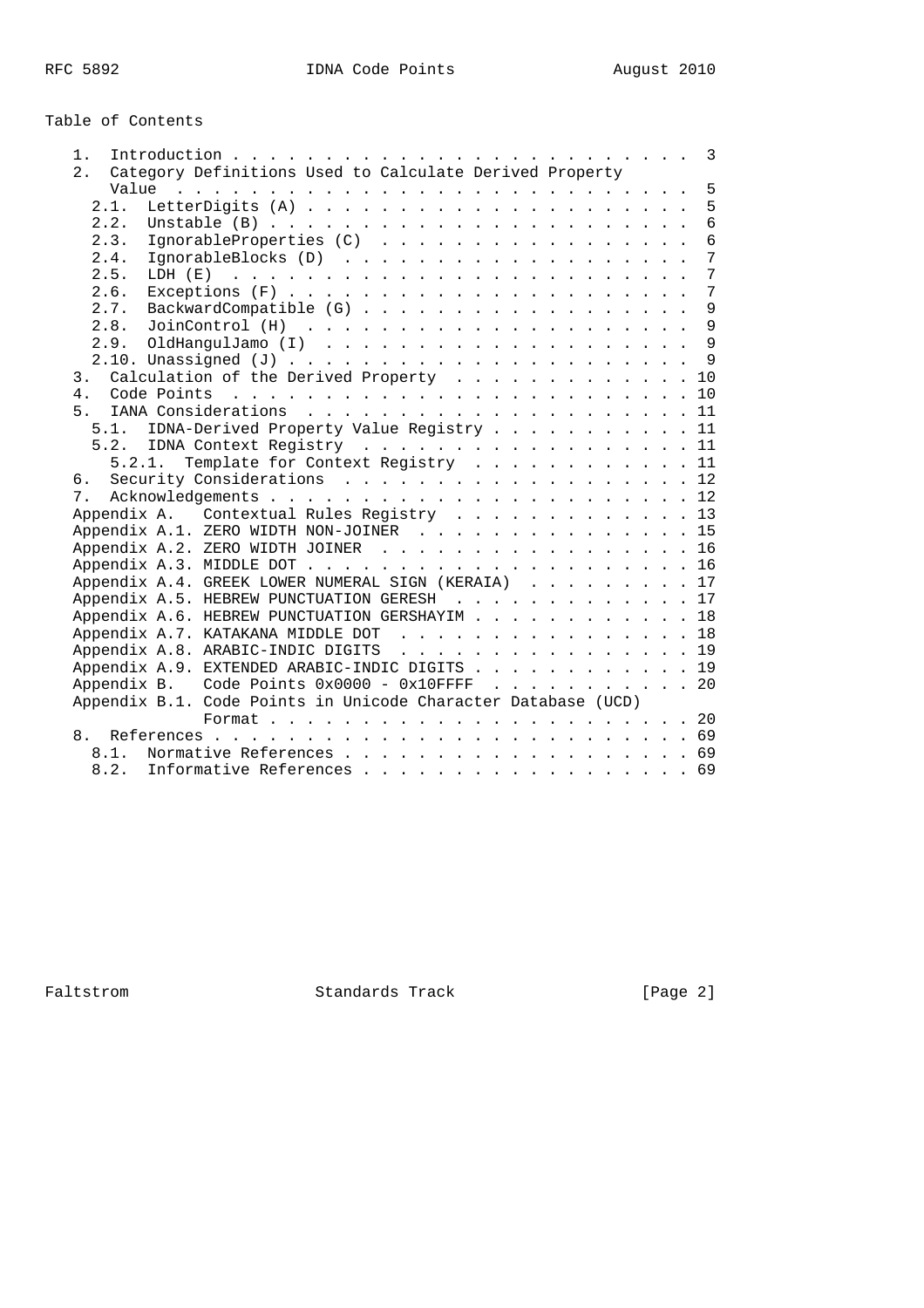#### 1. Introduction

 RFC 4690 [RFC4690] suggests an inclusion-based approach for selecting the code points from The Unicode Standard [Unicode52] that should be included in the list of code points that may be used in Internationalized Domain Names.

#### Specifically, RFC 4690 [RFC4690] says the following:

 The IAB has concluded that there is a consensus within the broader community that lists of code points should be specified by the use of an inclusion-based mechanism (i.e., identifying the characters that are permitted), rather than by excluding a small number of characters from the total Unicode set as Stringprep [RFC3454] and Nameprep [RFC3491] do today. That conclusion should be reviewed by the IETF community and action taken as appropriate.

 This document reviews and classifies the collections of code points in the Unicode character set by examining various properties of the code points. It then defines an algorithm for determining a derived property value. It specifies a procedure, and not a table, of code points so that the algorithm can be used to determine code point sets independent of the version of Unicode that is in use.

 This document is not intended to specify precisely how these property values are to be applied in IDN labels. That information appears in the Protocol document [RFC5891], but it is important to understand that the assignment of a value of this property to a particular character is not sufficient to determine whether it can be used in a given label. In particular, some combinations of allowed code points are not advisable for use in IDNs due to rules specific to a script or class of characters. The requirement for such rules is linked to the operations in the Protocol document and especially to the characters designated as requiring contextual rules.

The value of the property is to be interpreted as follows.

 o PROTOCOL VALID: Those that are allowed to be used in IDNs. Code points with this property value are permitted for general use in IDNs. However, that a label consists only of code points that have this property value does not imply that the label can be used in DNS. See the Protocol document for algorithms to make decisions about labels in domain names. The abbreviated term PVALID is used to refer to this value in the rest of this document.

Faltstrom Standards Track [Page 3]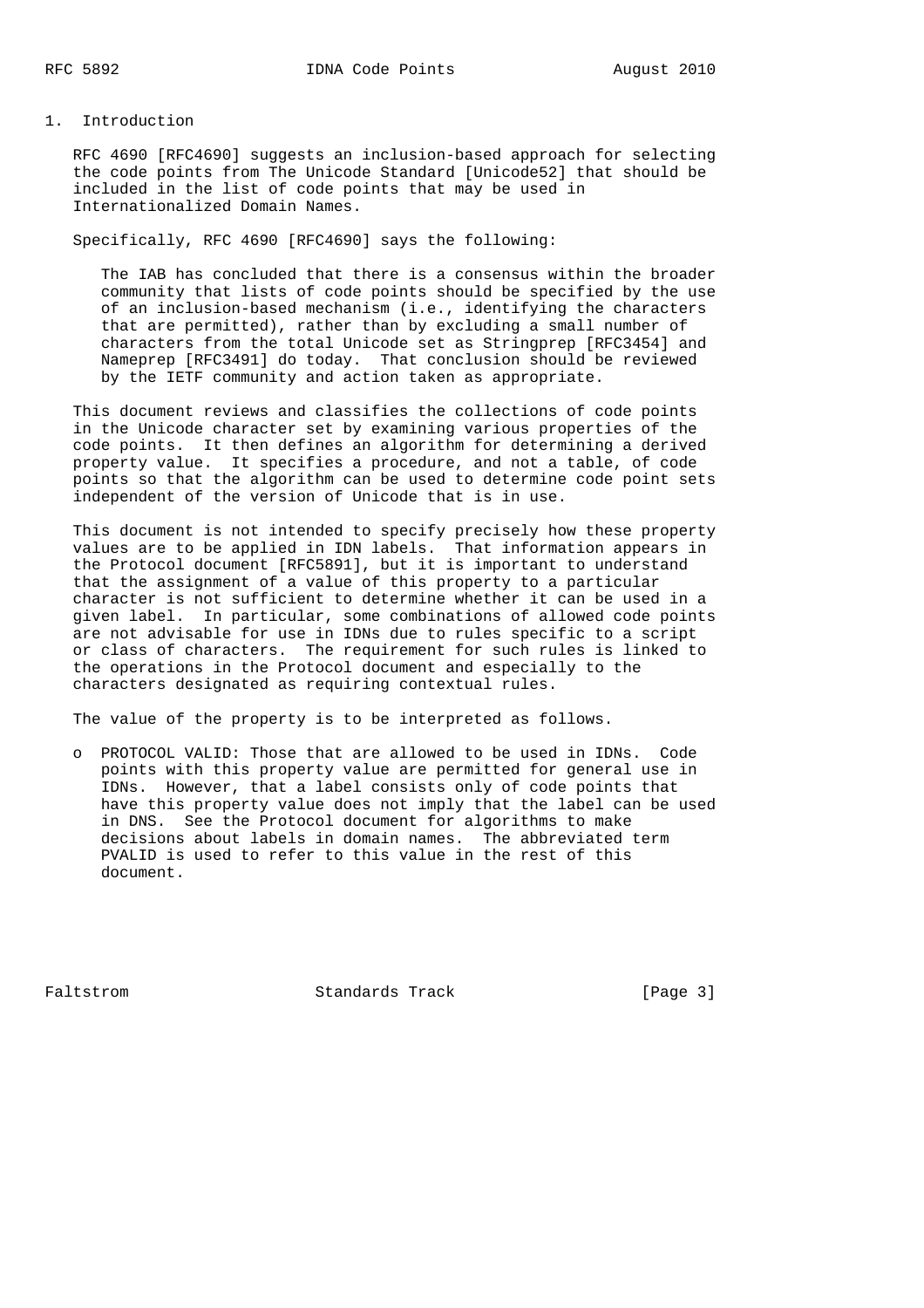- o CONTEXTUAL RULE REQUIRED: Some characteristics of the character, such as it being invisible in certain contexts or problematic in others, require that it not be used in labels unless specific other characters or properties are present. The abbreviated term CONTEXT is used to refer to this value in the rest of this document. There are two subdivisions of CONTEXTUAL RULE REQUIRED, one for Join\_controls (called CONTEXTJ) and for other characters (called CONTEXTO). These are discussed in more detail below and in the Protocol document.
- o DISALLOWED: Those that should clearly not be included in IDNs. Code points with this property value are not permitted in IDNs.
- o UNASSIGNED: Those code points that are not designated (i.e., are unassigned) in the Unicode Standard.

 The mechanisms described here allow determination of the value of the property for future versions of Unicode (including characters added after Unicode 5.2). Changes in Unicode properties that do not affect the outcome of this process do not affect IDN. For example, a character can have its Unicode General\_Category value (see [Unicode52]) change from So to Sm or from Lo to Ll, without affecting the algorithm results. Moreover, even if such changes were the result, the BackwardCompatible list (Section 2.7) can be adjusted to ensure the stability of the results.

 Some code points need to be allowed in exceptional circumstances but should be excluded in all other cases; these rules are also described in other documents. The most notable of these are the Join Control characters, U+200D ZERO WIDTH JOINER and U+200C ZERO WIDTH NON-JOINER. Both of them have the derived property value CONTEXTJ. A character with the derived property value CONTEXTJ or CONTEXTO (CONTEXTUAL RULE REQUIRED) is not to be used unless an appropriate rule has been established and the context of the character is consistent with that rule. It is invalid to either register a string containing these characters or even to look one up unless such a contextual rule is found and satisfied. Please see Appendix A, "The Contextual Rules Registry", for more information.

 This document is part of a series that, together, constitute a proposal for updating the IDNA standards to resolve issues uncovered in recent years, cover a broader range of scripts, and provide for migration to newer versions of Unicode. See the Rationale document [RFC5894] for a broader discussion.

 The key words "MUST", "MUST NOT", "REQUIRED", "SHALL", "SHALL NOT", "SHOULD", "SHOULD NOT", "RECOMMENDED", "MAY", and "OPTIONAL" in this document are to be interpreted as described in RFC 2119 [RFC2119].

Faltstrom **Standards Track** [Page 4]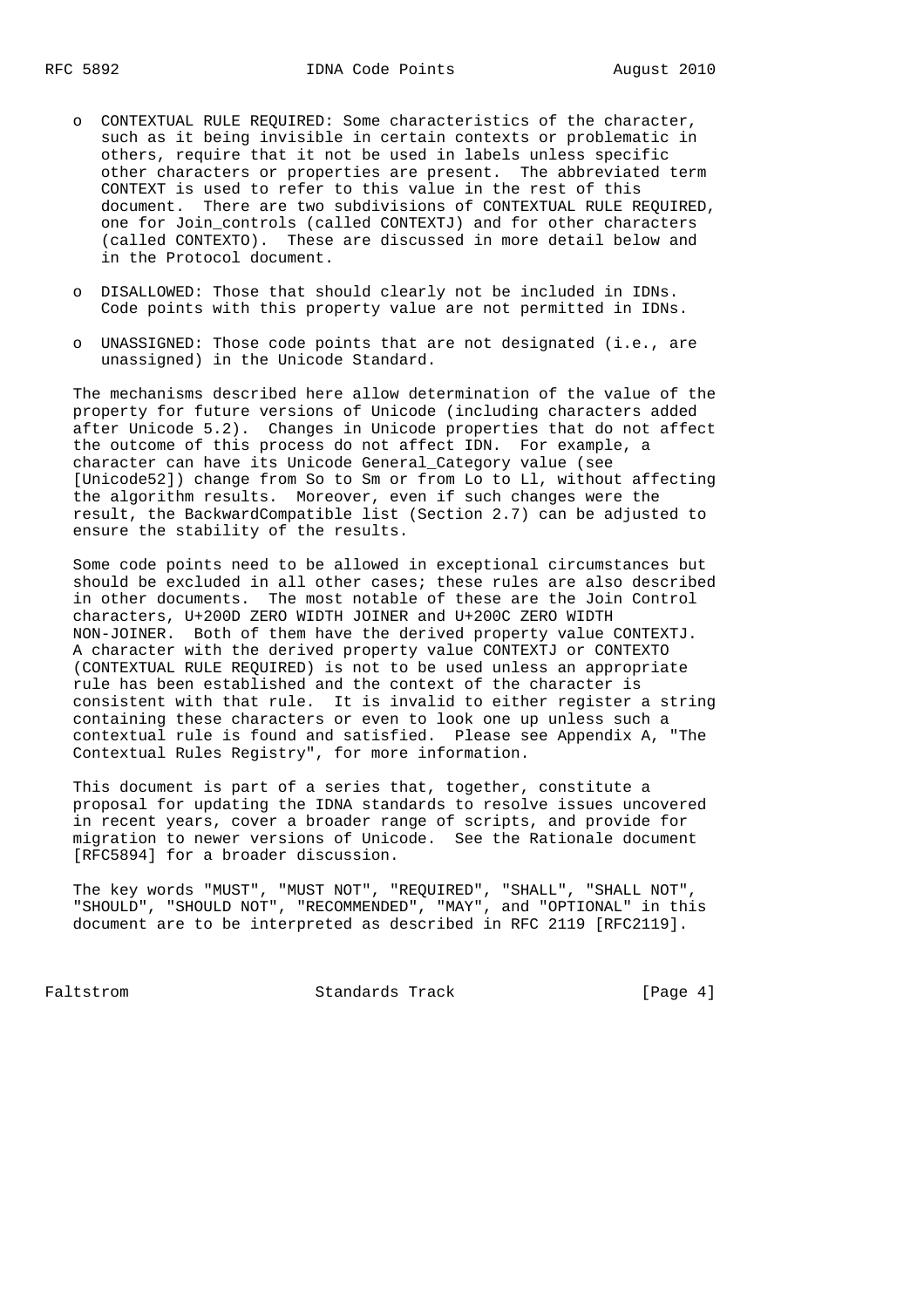2. Category Definitions Used to Calculate Derived Property Value

 The derived property obtains its value based on a two-step procedure. First, characters are placed in one or more character categories based on either core properties defined by the Unicode Standard or by treating the code point as an exception and addressing the code point by its code point value. These categories are not mutually exclusive.

 In the second step, set operations are used with these categories to determine the values for an IDN-specific property. Those operations are specified in Section 3.

 Unicode property names and property value names may have short abbreviations, such as gc for the General\_Category property, and Ll for the Lowercase\_Letter property value of the gc property.

 In the following specification of categories, the operation that returns the value of a particular Unicode character property for a code point is designated by using the formal name of that property (from PropertyAliases.txt) followed by '(cp)'. For example, the value of the General\_Category property for a code point is indicated by General\_Category(cp).

2.1. LetterDigits (A)

A: General Category(cp) is in {Ll, Lu, Lo, Nd, Lm, Mn, Mc}

These rules identify characters commonly used in mnemonics and often informally described as "language characters". In general, only code points assigned to this category are suitable for use in IDN.

 For more information, see Section 4.5 of The Unicode Standard [Unicode].

The categories used in this rule are:

- o Ll Lowercase\_Letter
- o Lu Uppercase\_Letter
- o Lo Other\_Letter
- o Nd Decimal\_Number
- o Lm Modifier\_Letter

Faltstrom **Standards Track** [Page 5]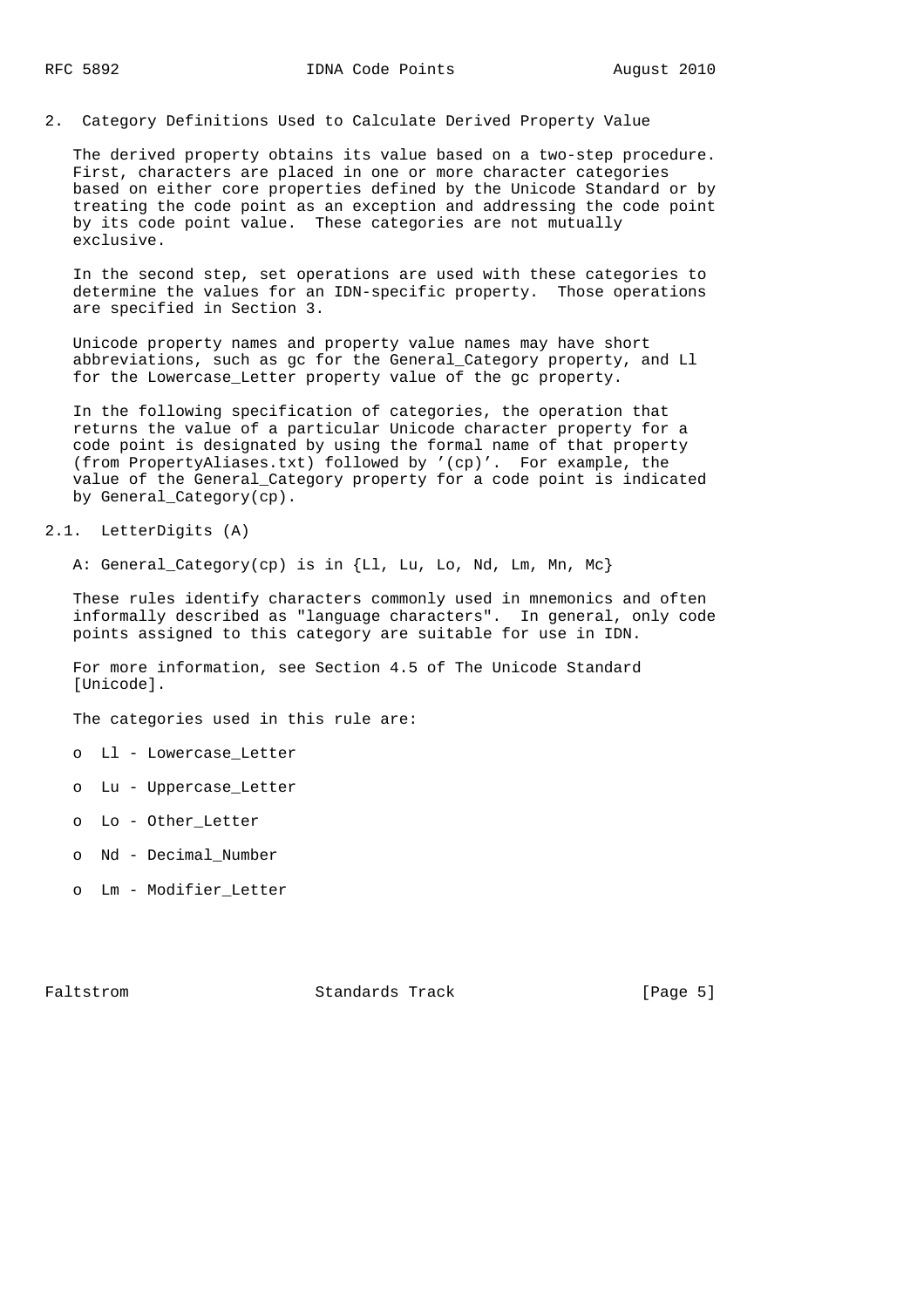- o Mn Nonspacing\_Mark
- o Mc Spacing\_Mark
- 2.2. Unstable (B)
	- B: toNFKC(toCaseFold(toNFKC(cp))) != cp

 This category is used to group the characters that are not stable under Normalization Form K (NFKC) and case folding. In general, these code points are not suitable for use for IDN.

 The toCaseFold() operation is defined in Section 3.13 of The Unicode Standard [Unicode].

 The toNFKC() operation returns the code point in normalization form KC. For more information, see Section 5 of Unicode Standard Annex #15 [TR15].

 It should be noted that NFKC is used, although Normalization Form C (NFC) is used in the "IDNA Protocol" document [RFC5891].

```
2.3. IgnorableProperties (C)
```
 C: Default\_Ignorable\_Code\_Point(cp) = True or White\_Space(cp) = True or Noncharacter\_Code\_Point(cp) = True

 This category is used to group code points that are not recommended for use in identifiers. In general, these code points are not suitable for use in an IDN.

 The definition for Default\_Ignorable\_Code\_Point can be found in DerivedCoreProperties.txt [DerivedCoreProperties] and is at the time of Unicode 5.2:

 Other\_Default\_Ignorable\_Code\_Point + Cf (Format characters) + Variation\_Selector - White\_Space - FFF9..FFFB (Annotation Characters) - 0600..0603, 06DD, 070F (exceptional Cf characters that should be visible)

Faltstrom Standards Track [Page 6]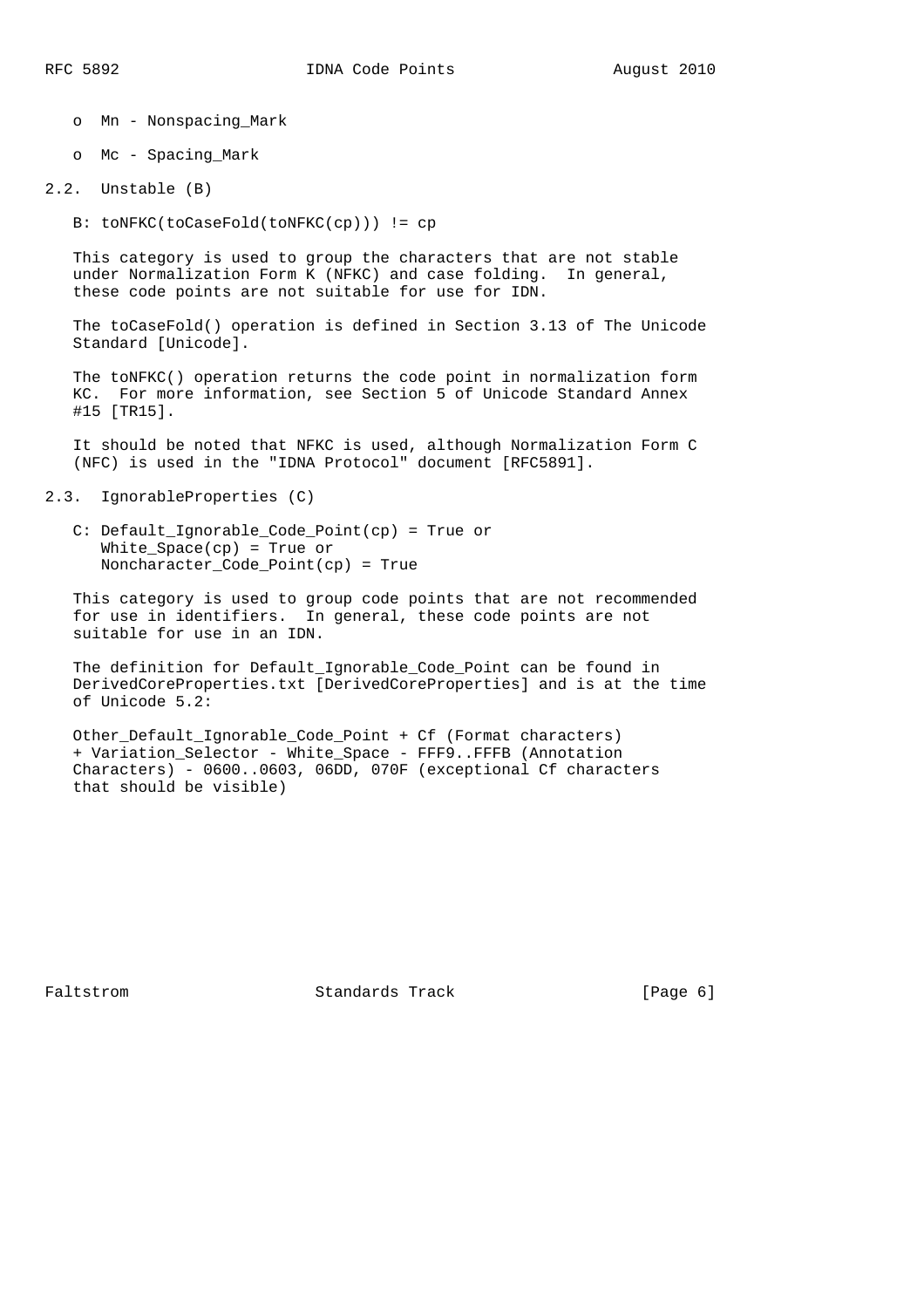2.4. IgnorableBlocks (D)

 D: Block(cp) is in {Combining Diacritical Marks for Symbols, Musical Symbols, Ancient Greek Musical Notation}

 This category is used to identify code points that are not useful in mnemonics or that are otherwise impractical for IDN use. In general, these code points are not suitable for use for IDN.

The definition of blocks can be found in Blocks.txt [BlockNames].

2.5. LDH (E)

E: cp is in {002D, 0030..0039, 0061..007A}

 This category is used in the second step to preserve the traditional "hostname" (LDH -- as described in the Definitions document [RFC5890]) characters ('-', 0-9, and a-z). In general, these code points are suitable for use for IDN. Note that there are other rules regarding the code point U+002D HYPHEN-MINUS that are specified in the IDNA Protocol Specification [RFC5891].

2.6. Exceptions (F)

 F: cp is in {00B7, 00DF, 0375, 03C2, 05F3, 05F4, 0640, 0660, 0661, 0662, 0663, 0664, 0665, 0666, 0667, 0668, 0669, 06F0, 06F1, 06F2, 06F3, 06F4, 06F5, 06F6, 06F7, 06F8, 06F9, 06FD, 06FE, 07FA, 0F0B, 3007, 302E, 302F, 3031, 3032, 3033, 3034, 3035, 303B, 30FB}

 This category explicitly lists code points for which the category cannot be assigned using only the core property values that exist in the Unicode standard. The values are according to the table below:

PVALID -- Would otherwise have been DISALLOWED

|  | 00DF; PVALID   | # LATIN SMALL LETTER SHARP S          |
|--|----------------|---------------------------------------|
|  | $03C2;$ PVALID | # GREEK SMALL LETTER FINAL SIGMA      |
|  | 06FD; PVALID   | # ARABIC SIGN SINDHI AMPERSAND        |
|  | 06FE; PVALID   | # ARABIC SIGN SINDHI POSTPOSITION MEN |
|  | OFOB; PVALID   | # TIBETAN MARK INTERSYLLABIC TSHEG    |
|  | 3007; PVALID   | # IDEOGRAPHIC NUMBER ZERO             |
|  |                |                                       |

Faltstrom **Standards Track** [Page 7]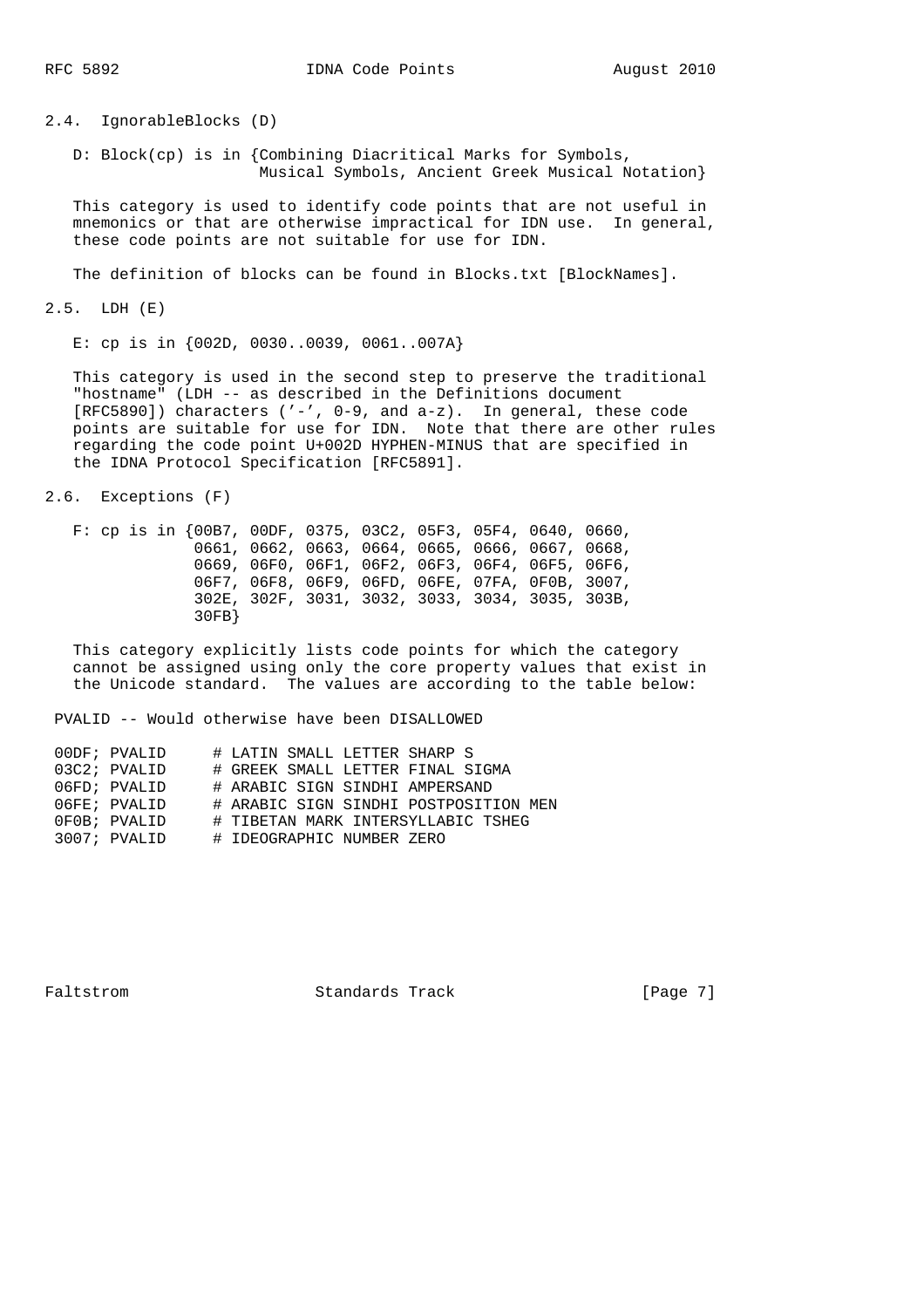CONTEXTO -- Would otherwise have been DISALLOWED

| 00B7; CONTEXTO<br># MIDDLE DOT                              |
|-------------------------------------------------------------|
| 0375; CONTEXTO<br># GREEK LOWER NUMERAL SIGN (KERAIA)       |
| 05F3; CONTEXTO<br># HEBREW PUNCTUATION GERESH               |
| 05F4; CONTEXTO<br># HEBREW PUNCTUATION GERSHAYIM            |
| 30FB;<br>CONTEXTO<br># KATAKANA MIDDLE DOT                  |
|                                                             |
| CONTEXTO -- Would otherwise have been PVALID                |
|                                                             |
| 0660; CONTEXTO<br># ARABIC-INDIC DIGIT ZERO                 |
| 0661; CONTEXTO<br># ARABIC-INDIC DIGIT ONE                  |
| 0662; CONTEXTO<br># ARABIC-INDIC DIGIT TWO                  |
| 0663; CONTEXTO<br># ARABIC-INDIC DIGIT THREE                |
| 0664; CONTEXTO<br># ARABIC-INDIC DIGIT FOUR                 |
| 0665; CONTEXTO<br># ARABIC-INDIC DIGIT FIVE                 |
| 0666; CONTEXTO<br># ARABIC-INDIC DIGIT SIX                  |
| 0667; CONTEXTO<br># ARABIC-INDIC DIGIT SEVEN                |
| 0668; CONTEXTO<br># ARABIC-INDIC DIGIT EIGHT                |
| 0669; CONTEXTO<br># ARABIC-INDIC DIGIT NINE                 |
| 06F0; CONTEXTO<br># EXTENDED ARABIC-INDIC DIGIT ZERO        |
| 06F1; CONTEXTO<br># EXTENDED ARABIC-INDIC DIGIT ONE         |
| 06F2; CONTEXTO<br># EXTENDED ARABIC-INDIC DIGIT TWO         |
| 06F3; CONTEXTO<br># EXTENDED ARABIC-INDIC DIGIT THREE       |
| 06F4; CONTEXTO<br>EXTENDED ARABIC-INDIC DIGIT<br>FOUR<br>♯. |
| 06F5; CONTEXTO<br># EXTENDED ARABIC-INDIC DIGIT FIVE        |
| 06F6; CONTEXTO<br># EXTENDED ARABIC-INDIC DIGIT SIX         |
| 06F7; CONTEXTO<br># EXTENDED ARABIC-INDIC DIGIT SEVEN       |
| 06F8; CONTEXTO<br># EXTENDED ARABIC-INDIC DIGIT EIGHT       |
| CONTEXTO<br>EXTENDED ARABIC-INDIC DIGIT NINE<br>06F9;<br>#  |
|                                                             |
| DISALLOWED -- Would otherwise have been PVALID              |
|                                                             |
| 0640; DISALLOWED # ARABIC TATWEEL                           |

 07FA; DISALLOWED # NKO LAJANYALAN 302E; DISALLOWED # HANGUL SINGLE DOT TONE MARK 302F; DISALLOWED # HANGUL DOUBLE DOT TONE MARK 3031; DISALLOWED # VERTICAL KANA REPEAT MARK 3032; DISALLOWED # VERTICAL KANA REPEAT WITH VOICED SOUND MARK 3033; DISALLOWED # VERTICAL KANA REPEAT MARK UPPER HALF 3034; DISALLOWED # VERTICAL KANA REPEAT WITH VOICED SOUND MARK UPPER HA 3035; DISALLOWED # VERTICAL KANA REPEAT MARK LOWER HALF 303B; DISALLOWED # VERTICAL IDEOGRAPHIC ITERATION MARK

Faltstrom Standards Track [Page 8]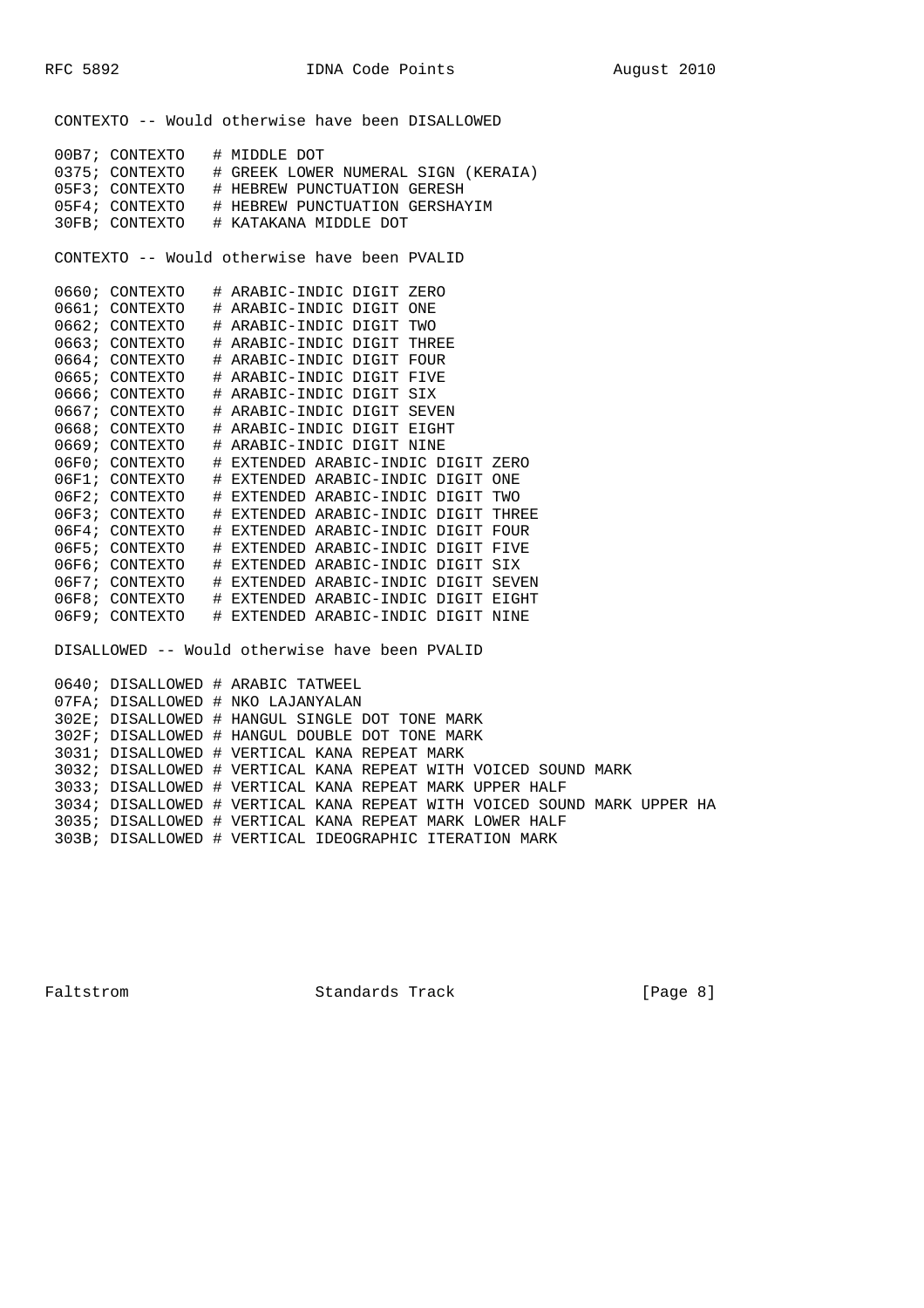2.7. BackwardCompatible (G)

G: cp is in  $\{\}$ 

 This category includes the code points that property values in versions of Unicode after 5.2 have changed in such a way that the derived property value would no longer be PVALID or DISALLOWED. If changes are made to future versions of Unicode so that code points might change the property value from PVALID or DISALLOWED, then this table can be updated and keep special exception values so that the property values for code points stay stable.

```
2.8. JoinControl (H)
```
H: Join\_Control(cp) = True

 This category consists of Join Control characters (i.e., they are not in LetterDigits (Section 2.1) but are still required in IDN labels under some circumstances).

2.9. OldHangulJamo (I)

I: Hangul\_Syllable\_Type(cp) is in {L, V, T}

 This category consists of all conjoining Hangul Jamo (Leading Jamo, Vowel Jamo, and Trailing Jamo).

 Elimination of conjoining Hangul Jamo from the set of PVALID characters results in restricting the set of Korean PVALID characters just to preformed, modern Hangul syllable characters. Old Hangul syllables, which must be spelled with sequences of conjoining Hangul Jamo, are not PVALID for IDNs.

2.10. Unassigned (J)

 J: General\_Category(cp) is in {Cn} and Noncharacter\_Code\_Point(cp) = False

 This category consists of code points in the Unicode character set that are not (yet) assigned. It should be noted that Unicode distinguishes between "unassigned code points" and "unassigned characters". The unassigned code points are all but (Cn - Noncharacters), while the unassigned \*characters\* are all but (Cn + Cs).

Faltstrom Standards Track [Page 9]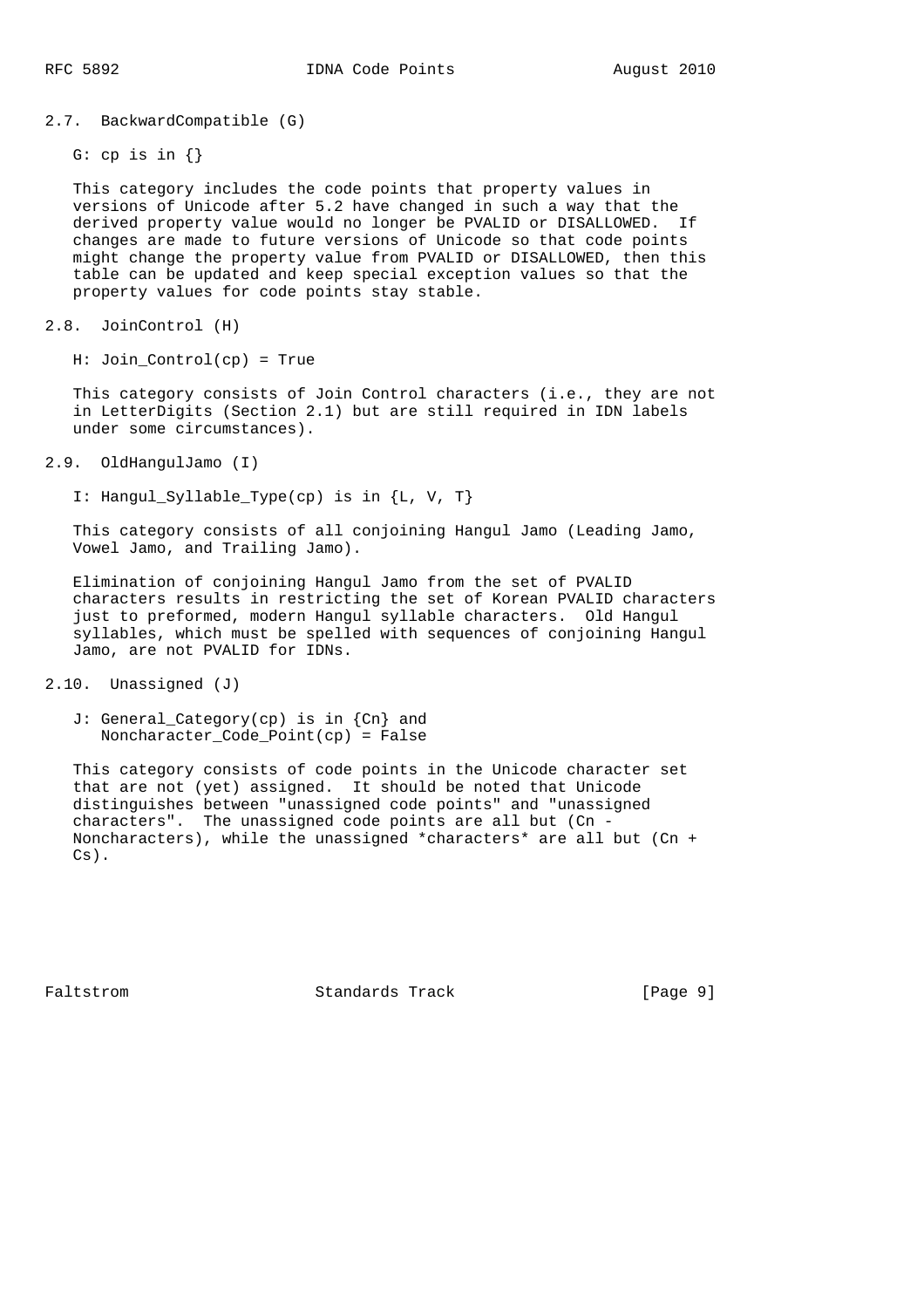3. Calculation of the Derived Property

 As described above (Section 1) and in more detail in the IDNA Protocol document [RFC5891], possible values of the IDN property are:

- o PVALID
- o CONTEXTJ
- o CONTEXTO
- o DISALLOWED
- o UNASSIGNED

 The algorithm to calculate the value of the derived property is as follows. If the name of a rule (such as Exception) is used, that implies the set of code points that the rule defines, while the same name as a function call (such as Exception(cp)) implies the value cp has in the Exceptions table.

If .cp. .in. Exceptions Then Exceptions(cp); Else If .cp. .in. BackwardCompatible Then BackwardCompatible(cp); Else If .cp. .in. Unassigned Then UNASSIGNED; Else If .cp. .in. LDH Then PVALID; Else If .cp. .in. JoinControl Then CONTEXTJ; Else If .cp. .in. Unstable Then DISALLOWED; Else If .cp. .in. IgnorableProperties Then DISALLOWED; Else If .cp. .in. IgnorableBlocks Then DISALLOWED; Else If .cp. .in. OldHangulJamo Then DISALLOWED; Else If .cp. .in. LetterDigits Then PVALID; Else DISALLOWED;

4. Code Points

 The categories and rules defined in Sections 2 and 3 apply to all Unicode code points. The table in Appendix B shows, for illustrative purposes, the consequences of the categories and classification rules, and the resulting property values.

 The list of code points that can be found in Appendix B is non-normative. Sections 2 and 3 are normative.

Faltstrom Standards Track [Page 10]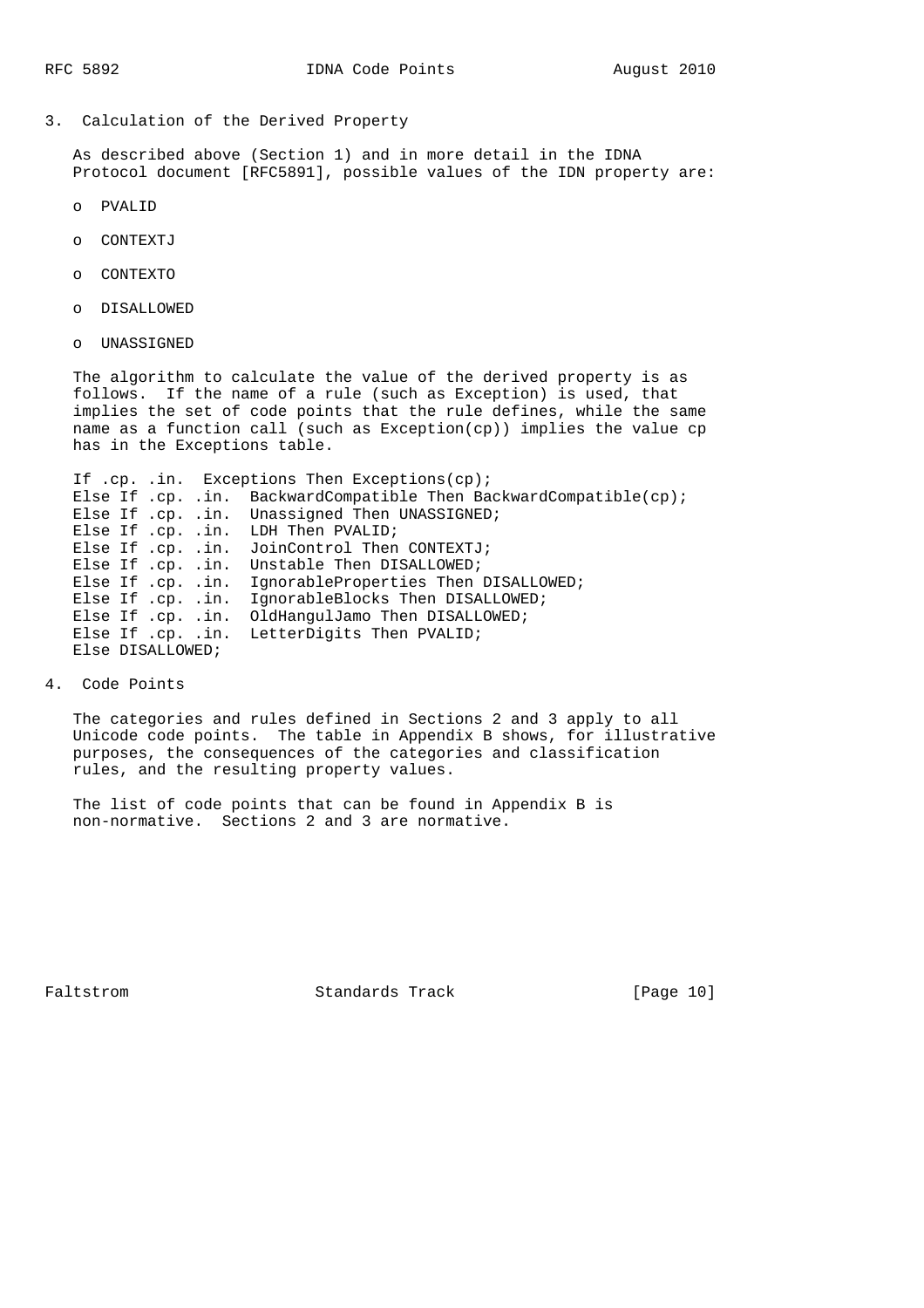### 5. IANA Considerations

# 5.1. IDNA-Derived Property Value Registry

 IANA has created a registry with the derived properties for the versions of Unicode released after (and including) version 5.2. The derived property value is to be calculated in cooperation with a designated expert [RFC5226] according to the specifications in Sections 2 and 3 and not by copying the non-normative table found in Appendix B.

 If non-backward-compatible changes or other problems arise during the creation or designated expert review of the table of derived property values, they should be flagged for the IESG. Changes to the rules (as specified in Sections 2 and 3), including BackwardCompatible (Section 2.7) (a set that is at release of this document is empty) require IETF Review, as described in RFC 5226 [RFC5226].

### 5.2. IDNA Context Registry

 For characters that are defined in the IDNA derived property value registry (Section 5.1) as CONTEXTO or CONTEXTJ and that therefore require a contextual rule, IANA has created and now maintains a list of approved contextual rules. Additions or changes to these rules require IETF Review, as described in [RFC5226].

 Appendix A contains further discussion and a table from which that registry can be initialized.

#### 5.2.1. Template for Context Registry

The following information is to be given when a new rule is created.

Name: Unique name of the rule

 Code point: Rule that should be applied when this code point exists in the label

Overview: Description in plain English on what the rule verifies

Lookup: Should the rule be applied at time of lookup?

 Rule Set: The set of rules, with a reference to the defining document.

Faltstrom **Standards Track** [Page 11]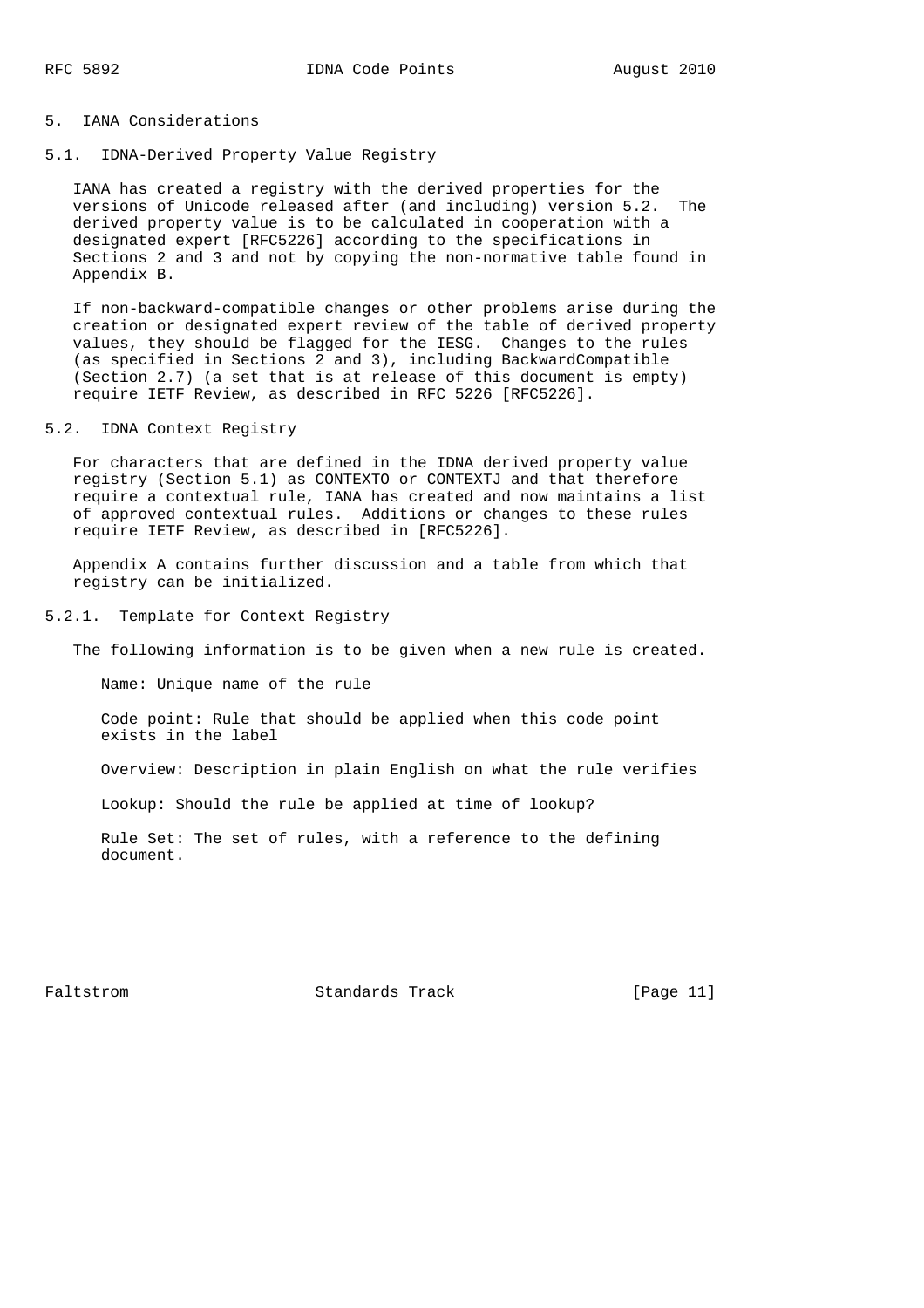## 6. Security Considerations

 Security Considerations for this version of IDNA, except for the special issues associated with right-to-left scripts and characters, are described in the Definitions document [RFC5890]. Specific issues for labels containing characters associated with scripts written right to left appear in the Bidi document [RFC5893].

## 7. Acknowledgements

 This document would not have been possible to produce without input from many people. The main contributors are (in alphabetical order) Harald Alvestrand, Vint Cerf, Tina Dam, Mark Davis, Gihan Dias, Mouhammet Diop, Michael Everson, Asmus Freytag, Debbie Garside, Paul Hoffman, Kent Karlsson, Cary Karp, Jaeyoun Kim, John Klensin, Olaf Kolkman, Gervase Markham, Ram Mohan, Lisa Moore, Yngve Pettersen, Erik van der Poel, Hualin Qian, Rick Reed, Pete Resnick, Lakmal Silva, Michel Suignard, Andrew Sullivan, Wil Tan, Kenneth Whistler, Chris Wright, and Yoshiro Yoneya.

Faltstrom **Standards Track** [Page 12]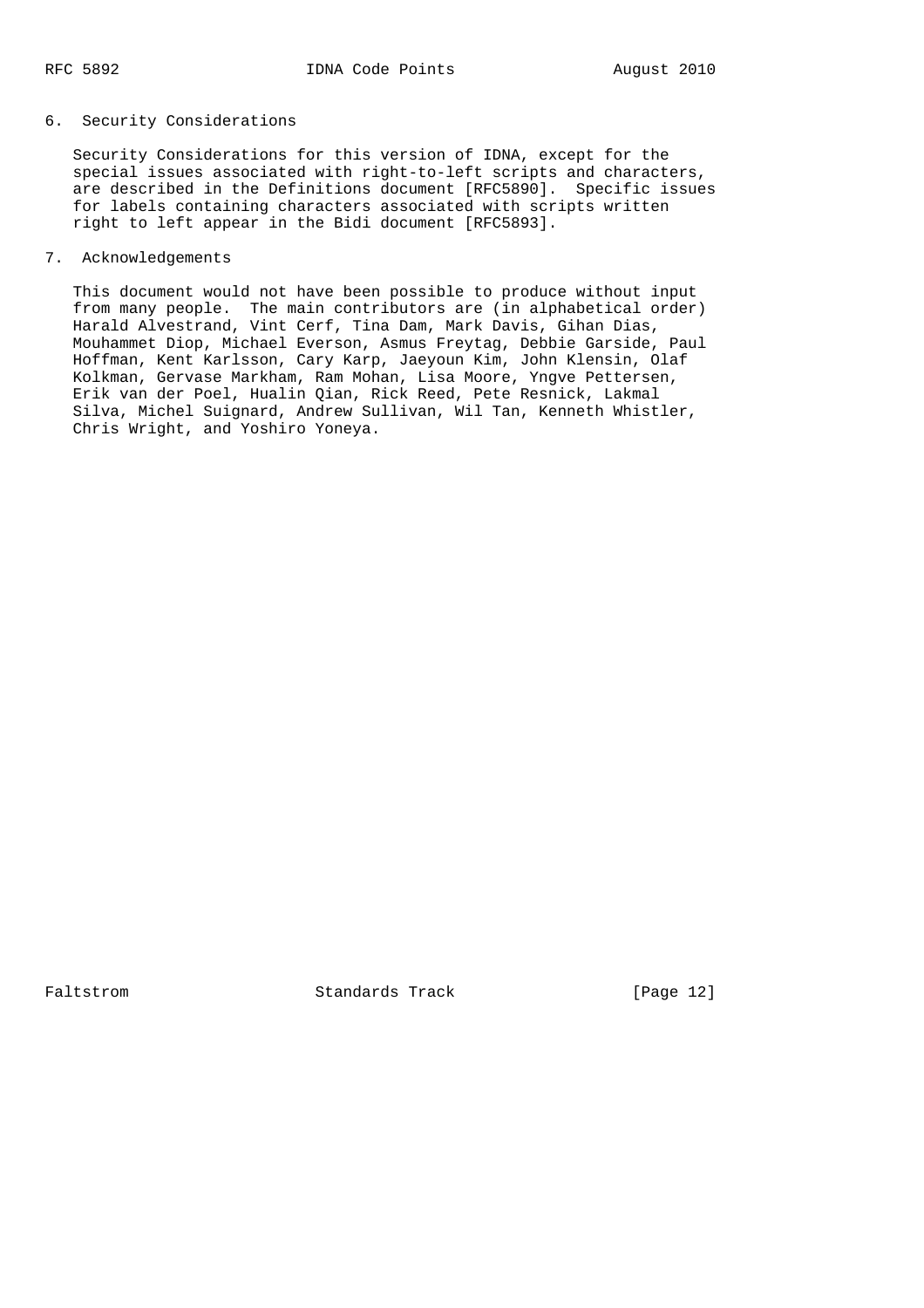### Appendix A. Contextual Rules Registry

 As discussed in Section 5.2 and in the IANA Considerations section of the Rationale document [RFC5894], a registry of rules that define the contexts in which particular PROTOCOL-VALID characters, characters associated with a requirement for Contextual Information, are permitted. These rules are expressed as tests on the label in which the characters appear (all, or any part of, the label may be tested).

 The grammatical rules are expressed in pseudo-code. The conventions used for that pseudo-code are explained here.

 Each rule is constructed as a Boolean expression that evaluates to either True or False. A simple "True;" or "False;" rule sets the default result value for the rule set. Subsequent conditional rules that evaluate to True or False may re-set the result value.

 A special value "Undefined" is used to deal with any error conditions, such as an attempt to test a character before the start of a label or after the end of a label. If any term of a rule evaluates to Undefined, further evaluation of the rule immediately terminates, as the result value of the rule will itself be Undefined.

cp represents the code point to be tested.

 FirstChar is a special term that denotes the first code point in a label.

 LastChar is a special term that denotes the last code point in a label.

.eq. represents the equality relation.

A .eq. B evaluates to True if A equals B.

.is. represents checking the position in a label.

 A .is. B evaluates to True if A and B have same position in the same label.

.ne. represents the non-equality relation.

A .ne. B evaluates to True if A is not equal to B.

.in. represents the set inclusion relation.

A .in. B evaluates to True if A is a member of the set B.

Faltstrom Standards Track [Page 13]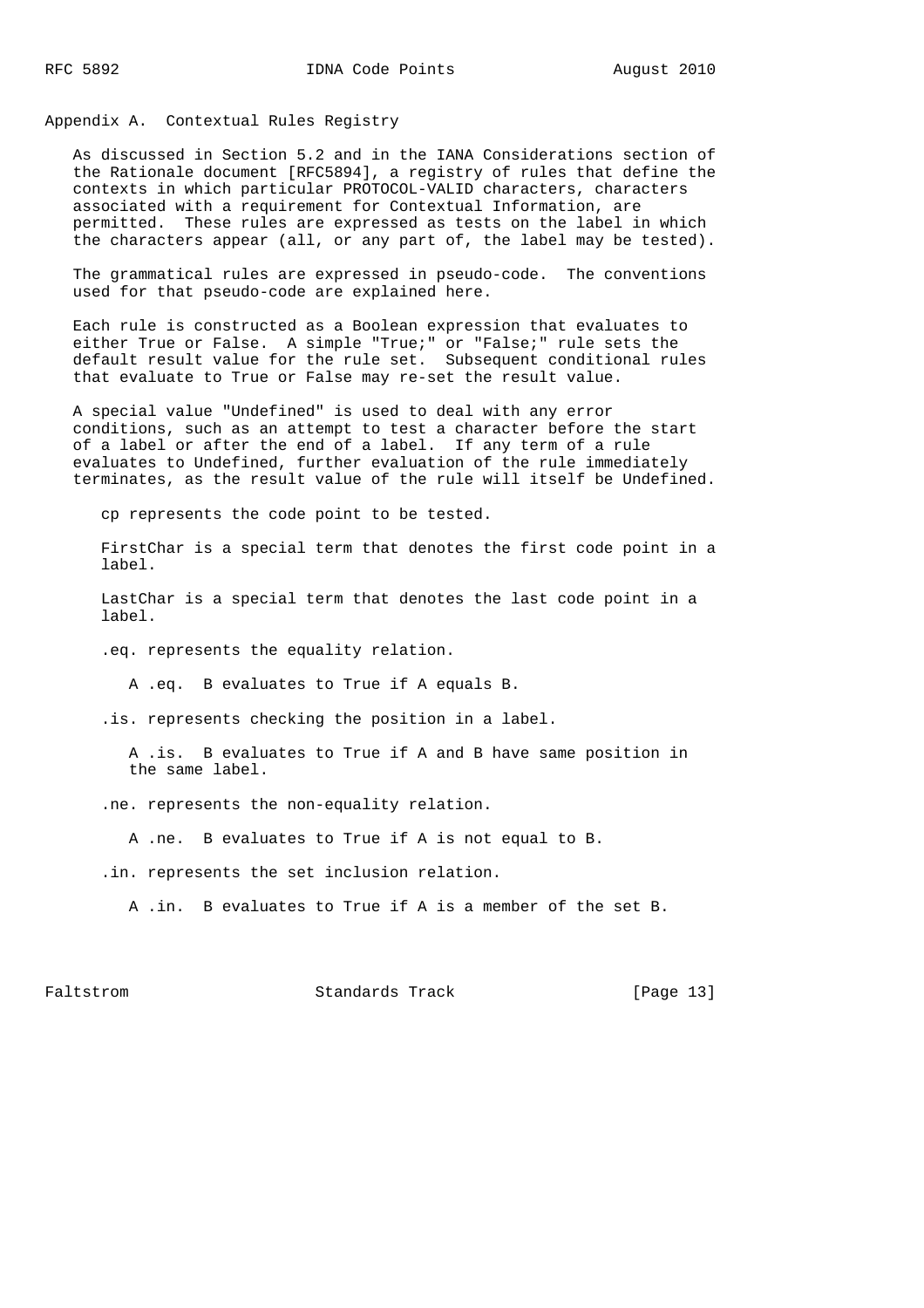A functional notation, Function\_Name(cp), is used to express either string positions within a label, Boolean character property tests of a code point, or a regular expression match. When such function names refer to Boolean character property tests, the function names use the exact Unicode character property name for the property in question, and "cp" is evaluated as the Unicode value of the code point to be tested, rather than as its position in the label. When such function names refer to string positions within a label, "cp" is evaluated as its position in the label.

 RegExpMatch(X) takes as its parameter X a schematic regular expression consisting of a mix of Unicode character property values and literal Unicode code points.

Script(cp) returns the value of the Unicode Script property, as defined in Scripts.txt in the Unicode Character Database.

 Canonical\_Combining\_Class(cp) returns the value of the Unicode Canonical\_Combining\_Class property, as defined in UnicodeData.txt in the Unicode Character Database.

 Before(cp) returns the code point of the character immediately preceding cp in logical order in the string representing the label. Before(FirstChar) evaluates to Undefined.

 After(cp) returns the code point of the character immediately following cp in logical order in the string representing the label. After(LastChar) evaluates to Undefined.

 Note that "Before" and "After" do not refer to the visual display order of the character in a label, which may be reversed or otherwise modified by the bidirectional algorithm for labels including characters from scripts written right to left. Instead, "Before" and "After" refer to the network order of the character in the label.

 The clauses "Then True" and "Then False" imply exit from the pseudo-code routine with the corresponding result.

 Repeated evaluation for all characters in a label makes use of the special construct:

For All Characters:

Expression;

End For;

Faltstrom **Standards Track** [Page 14]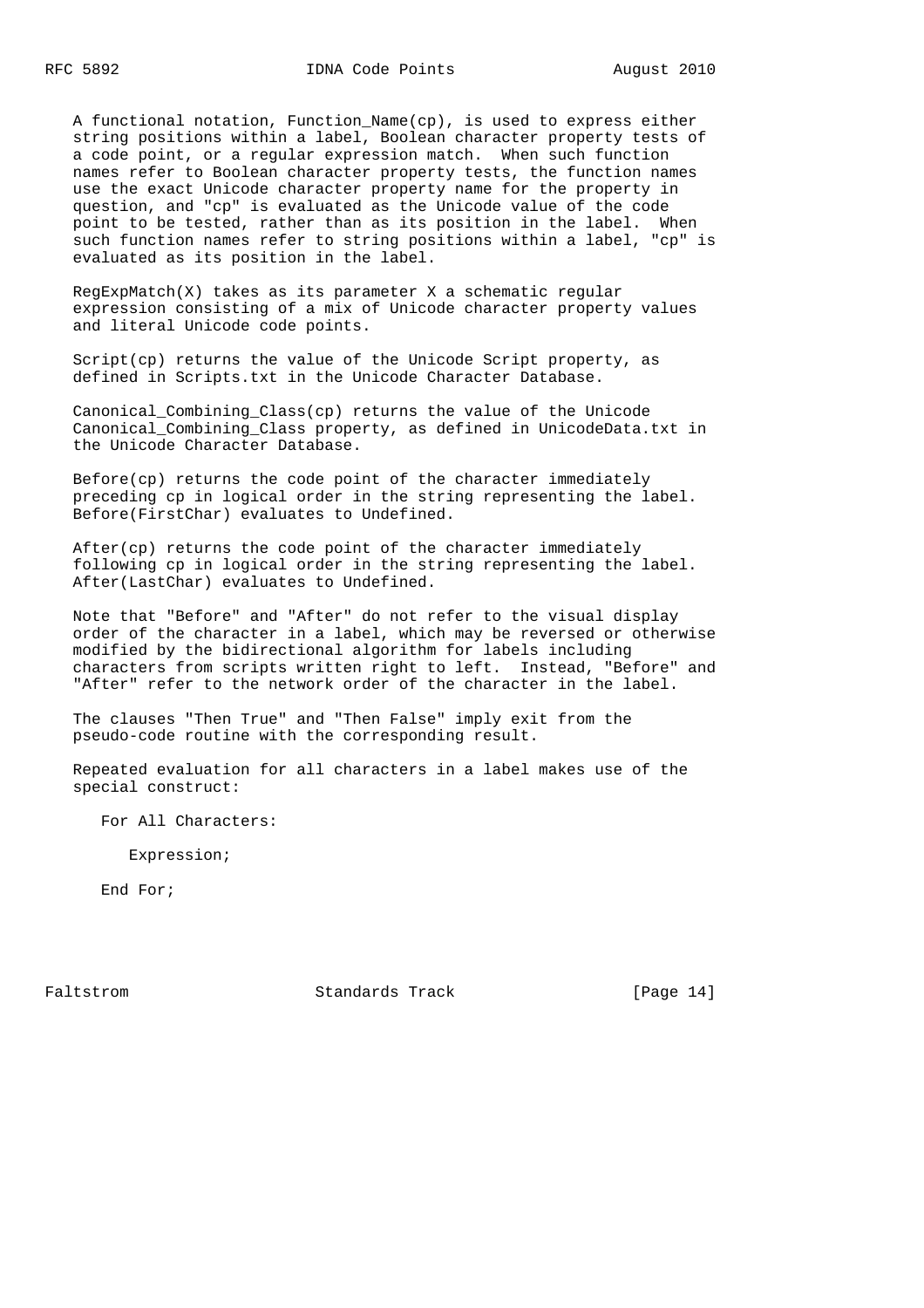RFC 5892 IDNA Code Points August 2010

 This construct requires repeated evaluation of "Expression" for each code point in the label, starting from FirstChar and proceeding to LastChar. The different fields in the rules are to be interpreted as follows: Code point: The code point, or code points, to which this rule is to be applied. Normally, this implies that if any of the code points in a label is as defined, then the rules should be applied. If evaluated to True, the code point is OK as used; if evaluated to False, it is not OK. Overview: A description of the goal with the rule, in plain English. Lookup: True if application of this rule is recommended at lookup time; False otherwise. Rule Set: The rule set itself, as described above. Appendix A.1. ZERO WIDTH NON-JOINER Code point: U+200C Overview: This may occur in a formally cursive script (such as Arabic) in a context where it breaks a cursive connection as required for orthographic rules, as in the Persian language, for example. It also may occur in Indic scripts in a consonant-conjunct context (immediately following a virama), to control required display of such conjuncts. Lookup: True Rule Set: False; If Canonical\_Combining\_Class(Before(cp)) .eq. Virama Then True; If RegExpMatch((Joining\_Type:{L,D})(Joining\_Type:T)\*\u200C (Joining\_Type:T)\*(Joining\_Type:{R,D})) Then True;

Faltstrom **Standards Track** [Page 15]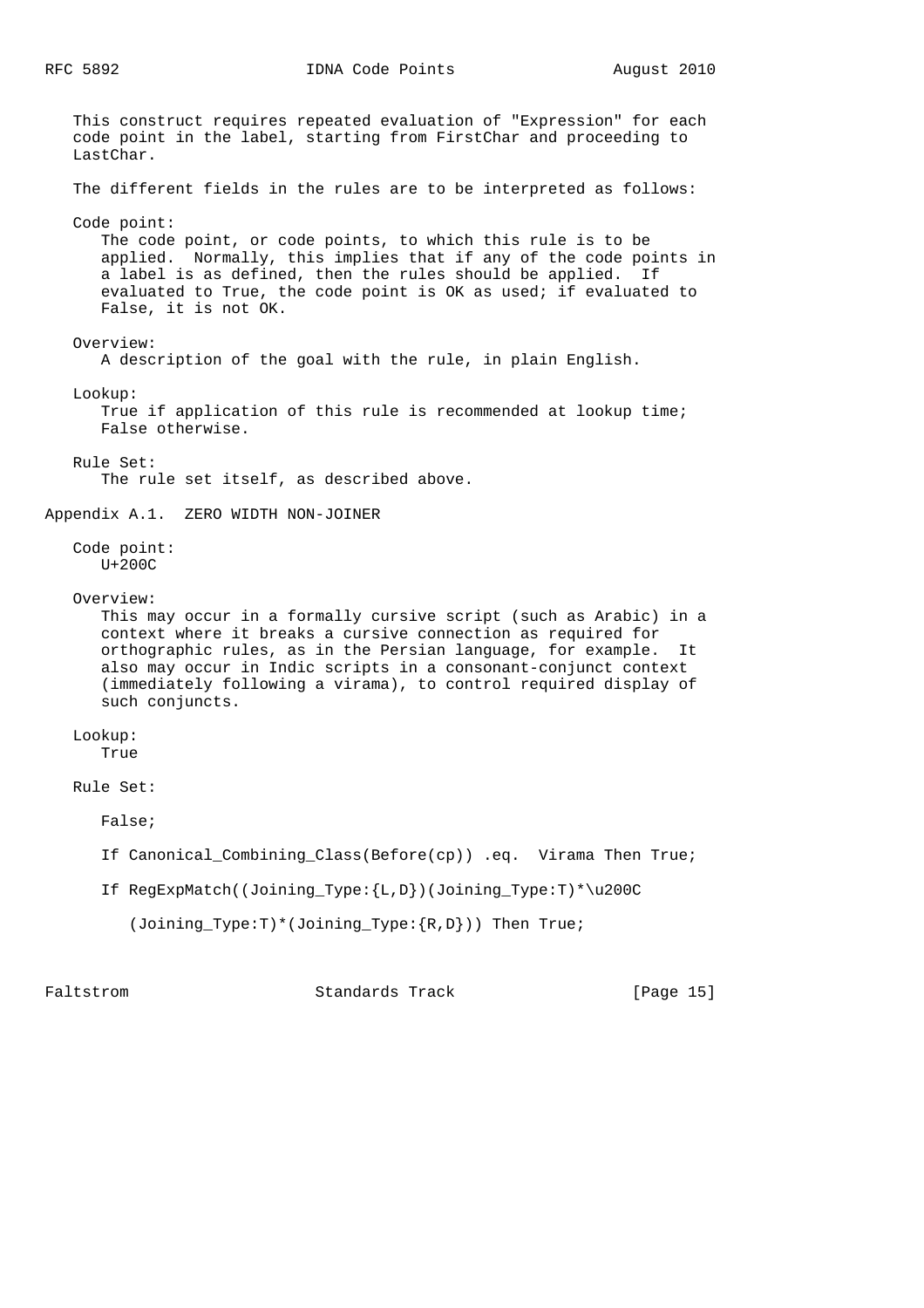Appendix A.2. ZERO WIDTH JOINER Code point: U+200D Overview: This may occur in Indic scripts in a consonant-conjunct context (immediately following a virama), to control required display of such conjuncts. Lookup: True Rule Set: False; If Canonical\_Combining\_Class(Before(cp)) .eq. Virama Then True; Appendix A.3. MIDDLE DOT Code point: U+00B7 Overview: Between 'l' (U+006C) characters only, used to permit the Catalan character ela geminada to be expressed. Lookup: False Rule Set: False; If Before(cp) .eq. U+006C And After(cp) .eq. U+006C Then True;

Faltstrom Standards Track [Page 16]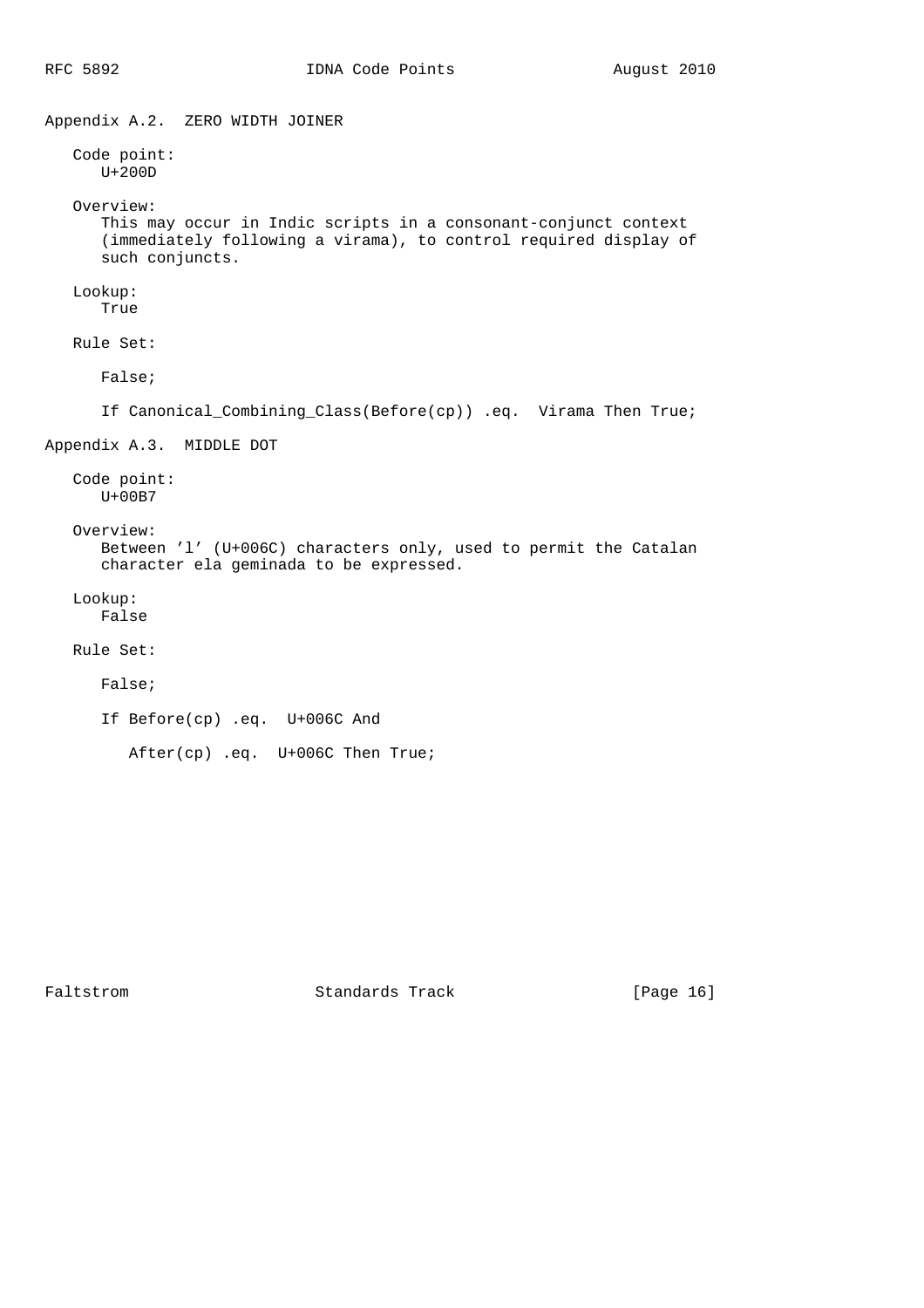```
Appendix A.4. GREEK LOWER NUMERAL SIGN (KERAIA)
   Code point:
      U+0375
    Overview:
       The script of the following character MUST be Greek.
    Lookup:
      False
    Rule Set:
       False;
       If Script(After(cp)) .eq. Greek Then True;
Appendix A.5. HEBREW PUNCTUATION GERESH
    Code point:
      U+05F3
    Overview:
       The script of the preceding character MUST be Hebrew.
    Lookup:
       False
    Rule Set:
       False;
       If Script(Before(cp)) .eq. Hebrew Then True;
```
Faltstrom Standards Track [Page 17]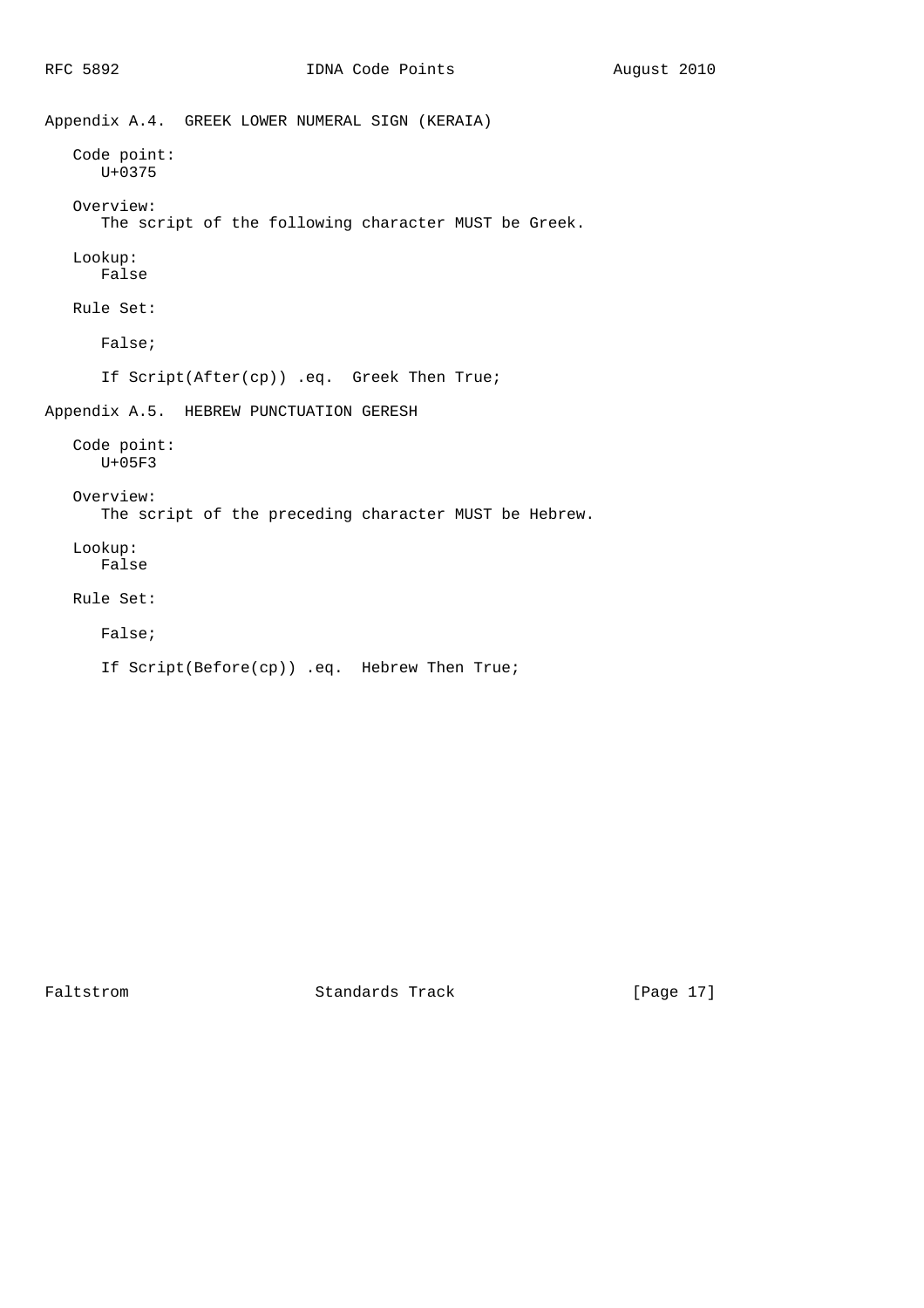```
Appendix A.6. HEBREW PUNCTUATION GERSHAYIM
   Code point:
      U+05F4
    Overview:
       The script of the preceding character MUST be Hebrew.
   Lookup:
       False
   Rule Set:
       False;
       If Script(Before(cp)) .eq. Hebrew Then True;
Appendix A.7. KATAKANA MIDDLE DOT
    Code point:
      U+30FB
    Overview:
       Note that the Script of Katakana Middle Dot is not any of
 "Hiragana", "Katakana", or "Han". The effect of this rule is to
 require at least one character in the label to be in one of those
       scripts.
    Lookup:
       False
    Rule Set:
       False;
       For All Characters:
          If Script(cp) .in. {Hiragana, Katakana, Han} Then True;
       End For;
```
Faltstrom Standards Track [Page 18]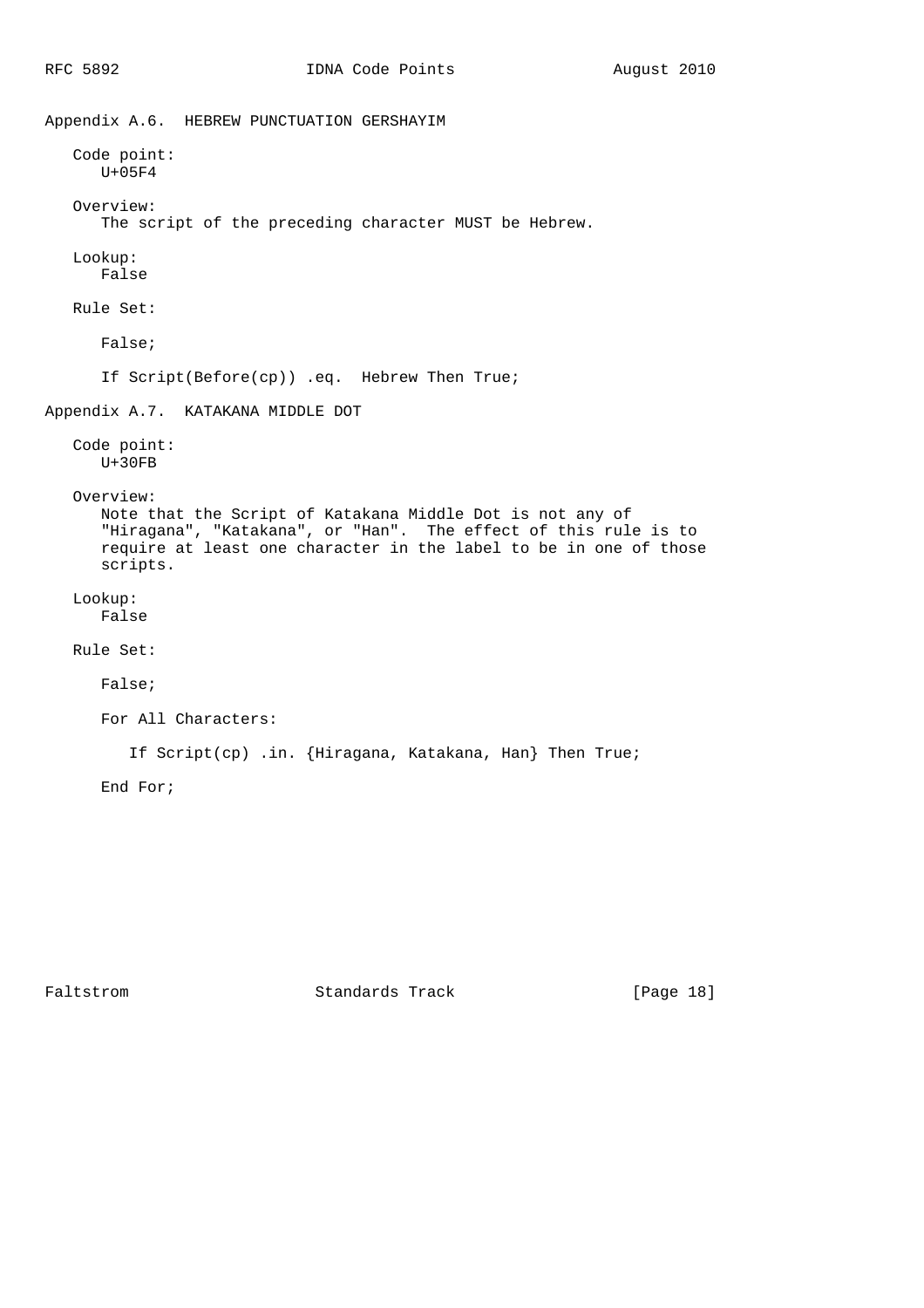```
Appendix A.8. ARABIC-INDIC DIGITS
   Code point:
      0660..0669
    Overview:
       Can not be mixed with Extended Arabic-Indic Digits.
    Lookup:
      False
    Rule Set:
       True;
       For All Characters:
          If cp .in. 06F0..06F9 Then False;
       End For;
Appendix A.9. EXTENDED ARABIC-INDIC DIGITS
    Code point:
      06F0..06F9
    Overview:
       Can not be mixed with Arabic-Indic Digits.
    Lookup:
      False
    Rule Set:
       True;
       For All Characters:
          If cp .in. 0660..0669 Then False;
       End For;
```
Faltstrom Standards Track [Page 19]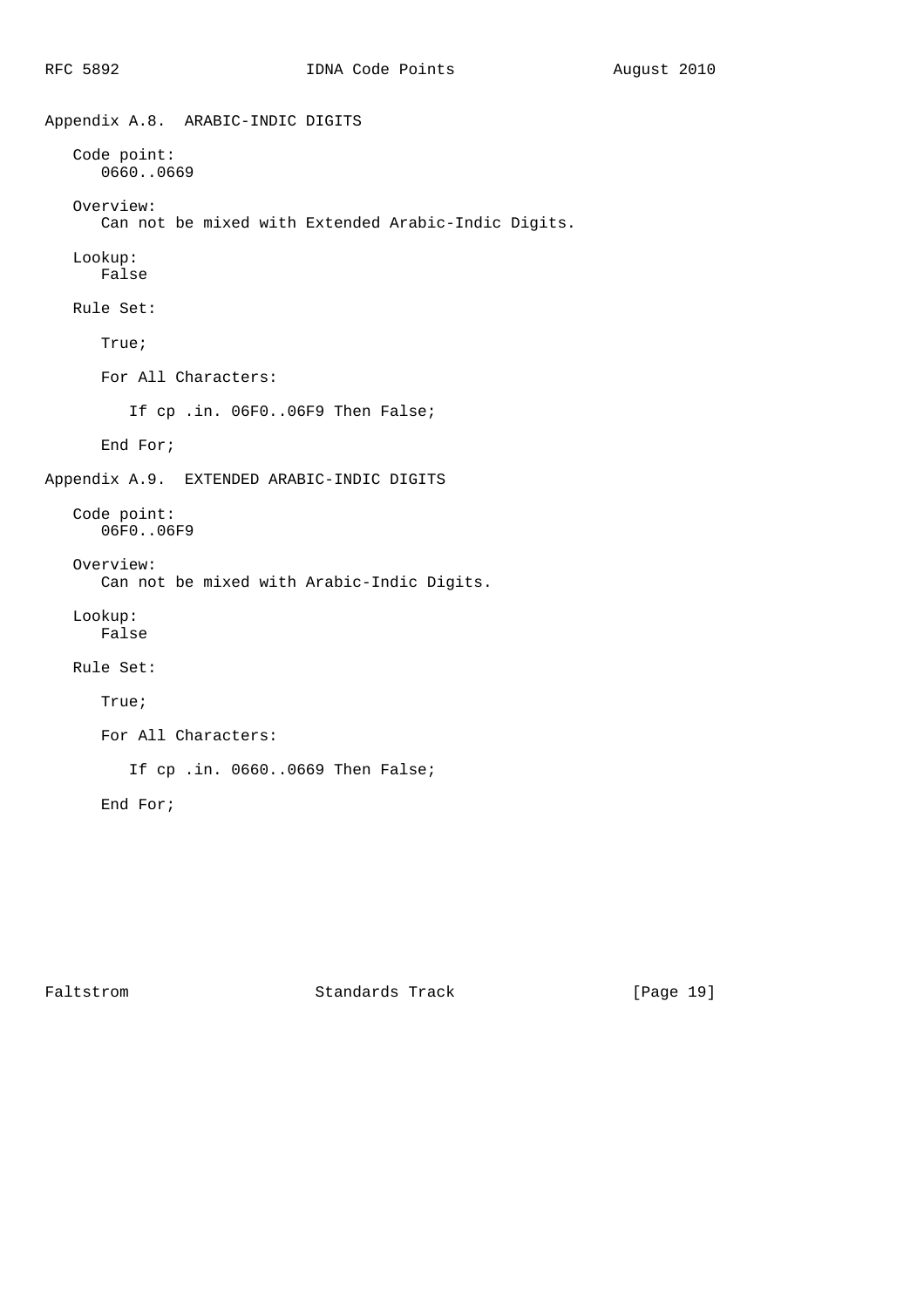Appendix B. Code Points 0x0000 - 0x10FFFF

 If one applies the rules (Section 3) to the code points 0x0000 to 0x10FFFF to Unicode 5.2, the result is as follows.

 This list is non-normative, and only included for illustrative purposes. Specifically, what is displayed in the third column is not the formal name of the code point (as defined in Section 4.8 of The Unicode Standard [Unicode52]). The differences exist, for example, for the code points that have the code point value as part of the name (for example, CJK UNIFIED IDEOGRAPH-4E00) and the naming of Hangul syllables. For many code points, what you see is the official name.

Appendix B.1. Code Points in Unicode Character Database (UCD) Format

| 0000002C             | ; DISALLOWED          |   | # <control>COMMA</control>                   |
|----------------------|-----------------------|---|----------------------------------------------|
| 002D                 | ; PVALID              |   | # HYPHEN-MINUS                               |
|                      |                       |   | 002E002F ; DISALLOWED # FULL STOPSOLIDUS     |
| 00300039 ; PVALID    |                       |   | # DIGIT ZERODIGIT NINE                       |
| 003A.0060            | ; DISALLOWED          |   | # COLONGRAVE ACCENT                          |
| 0061007A             | ; PVALID              |   | # LATIN SMALL LETTER ALATIN SMALL LETTER Z   |
| 007B.00B6            | ; DISALLOWED          |   | # LEFT CURLY BRACKETPILCROW SIGN             |
| 00B7                 | ; CONTEXTO            |   | # MIDDLE DOT                                 |
|                      | 00B800DE ; DISALLOWED |   | # CEDILLALATIN CAPITAL LETTER THORN          |
| $00DF.00F6$ ; PVALID |                       |   | # LATIN SMALL LETTER SHARP SLATIN SMALL LETT |
| 00F7                 | ; DISALLOWED          |   | # DIVISION SIGN                              |
| 00F8.00FF            | ; PVALID              |   | # LATIN SMALL LETTER O WITH STROKELATIN SMAL |
| 0100                 | ; DISALLOWED          |   | # LATIN CAPITAL LETTER A WITH MACRON         |
| 0101                 | ; PVALID              |   | # LATIN SMALL LETTER A WITH MACRON           |
| 0102                 | ; DISALLOWED          |   | # LATIN CAPITAL LETTER A WITH BREVE          |
| 0103                 | ; PVALID              |   | # LATIN SMALL LETTER A WITH BREVE            |
| 0104                 | ; DISALLOWED          |   | # LATIN CAPITAL LETTER A WITH OGONEK         |
| 0105                 | ; PVALID              |   | # LATIN SMALL LETTER A WITH OGONEK           |
| 0106                 | ; DISALLOWED          |   | # LATIN CAPITAL LETTER C WITH ACUTE          |
| 0107                 | ; PVALID              |   | # LATIN SMALL LETTER C WITH ACUTE            |
| 0108                 | ; DISALLOWED          |   | # LATIN CAPITAL LETTER C WITH CIRCUMFLEX     |
| 0109                 | ; PVALID              |   | # LATIN SMALL LETTER C WITH CIRCUMFLEX       |
| 010A                 | ; DISALLOWED          |   | # LATIN CAPITAL LETTER C WITH DOT ABOVE      |
| 010B                 | ; PVALID              |   | # LATIN SMALL LETTER C WITH DOT ABOVE        |
| 010C                 | ; DISALLOWED          |   | # LATIN CAPITAL LETTER C WITH CARON          |
| 010D                 | ; PVALID              | # | LATIN SMALL LETTER C WITH CARON              |
| 010E                 | ; DISALLOWED          |   | # LATIN CAPITAL LETTER D WITH CARON          |
| 010F                 | ; PVALID              |   | # LATIN SMALL LETTER D WITH CARON            |
| 0110                 | ; DISALLOWED          |   | # LATIN CAPITAL LETTER D WITH STROKE         |
| 0111                 | ; PVALID              |   | # LATIN SMALL LETTER D WITH STROKE           |
| 0112                 | ; DISALLOWED          |   | # LATIN CAPITAL LETTER E WITH MACRON         |
| 0113                 | ; PVALID              |   | # LATIN SMALL LETTER E WITH MACRON           |

Faltstrom Standards Track [Page 20]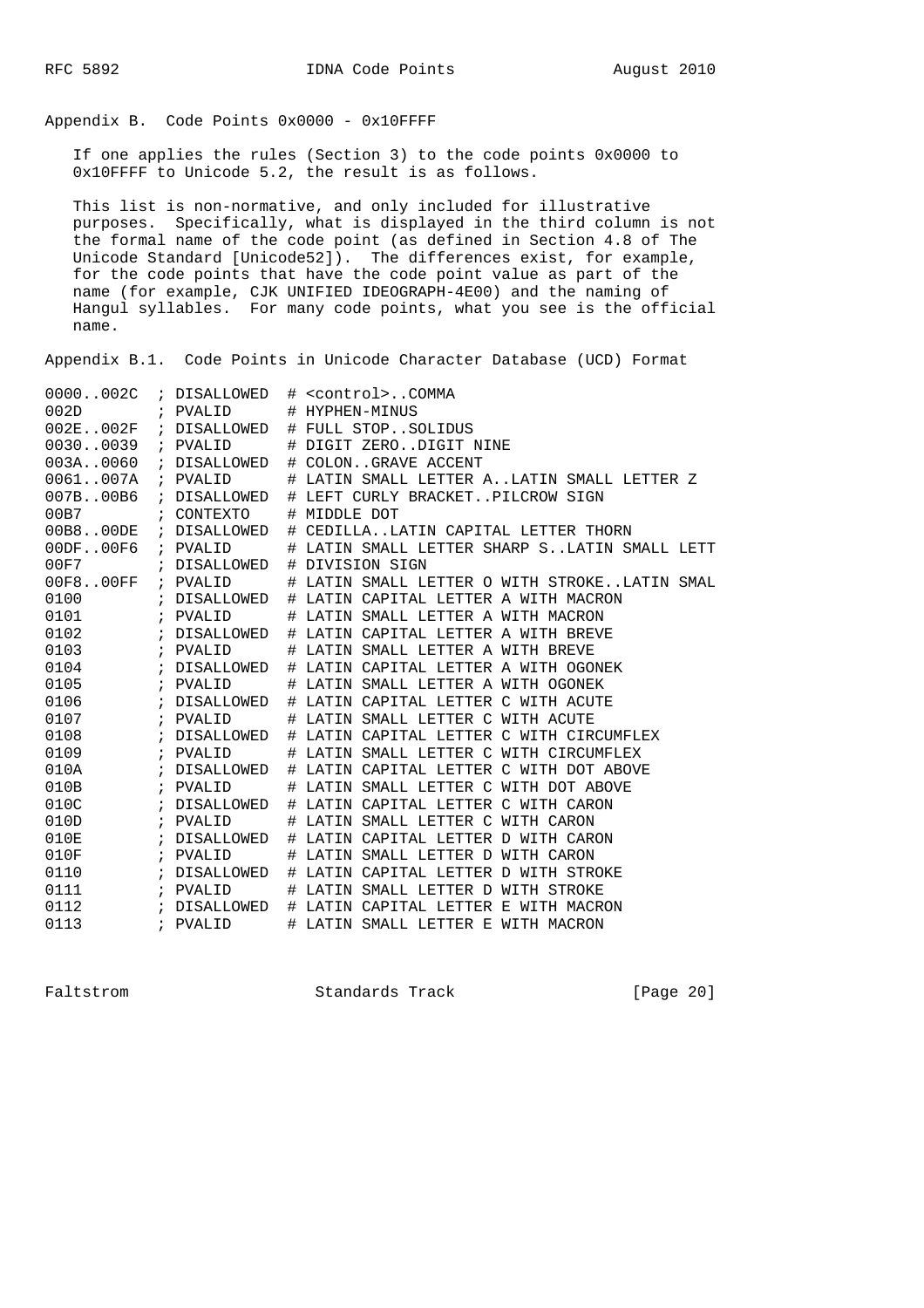| 0114     |            | DISALLOWED   |  | # LATIN CAPITAL LETTER E WITH BREVE                                      |
|----------|------------|--------------|--|--------------------------------------------------------------------------|
| 0115     |            | PVALID       |  | # LATIN SMALL LETTER E WITH BREVE                                        |
| 0116     | $\ddot{i}$ | DISALLOWED   |  | # LATIN CAPITAL LETTER E WITH DOT ABOVE                                  |
| 0117     |            | ; PVALID     |  | # LATIN SMALL LETTER E WITH DOT ABOVE                                    |
| 0118     |            | ; DISALLOWED |  | # LATIN CAPITAL LETTER E WITH OGONEK                                     |
| 0119     | $\ddot{i}$ | PVALID       |  | # LATIN SMALL LETTER E WITH OGONEK                                       |
| 011A     |            | ; DISALLOWED |  | # LATIN CAPITAL LETTER E WITH CARON                                      |
| 011B     |            | ; PVALID     |  | # LATIN SMALL LETTER E WITH CARON                                        |
| 011C     |            | ; DISALLOWED |  | # LATIN CAPITAL LETTER G WITH CIRCUMFLEX                                 |
| 011D     |            | ; PVALID     |  | # LATIN SMALL LETTER G WITH CIRCUMFLEX                                   |
| 011E     |            | ; DISALLOWED |  | # LATIN CAPITAL LETTER G WITH BREVE                                      |
| 011F     | $\ddot{i}$ | PVALID       |  | # LATIN SMALL LETTER G WITH BREVE                                        |
| 0120     | ÷          | DISALLOWED   |  | # LATIN CAPITAL LETTER G WITH DOT ABOVE                                  |
| 0121     | $\ddot{i}$ | PVALID       |  | # LATIN SMALL LETTER G WITH DOT ABOVE                                    |
| 0122     | $\ddot{i}$ | DISALLOWED   |  | # LATIN CAPITAL LETTER G WITH CEDILLA                                    |
| 0123     |            | ; PVALID     |  | # LATIN SMALL LETTER G WITH CEDILLA                                      |
| 0124     |            | ; DISALLOWED |  | # LATIN CAPITAL LETTER H WITH CIRCUMFLEX                                 |
| 0125     | $\ddot{i}$ | PVALID       |  | # LATIN SMALL LETTER H WITH CIRCUMFLEX                                   |
| 0126     |            | ; DISALLOWED |  | # LATIN CAPITAL LETTER H WITH STROKE                                     |
| 0127     |            | ; PVALID     |  | # LATIN SMALL LETTER H WITH STROKE                                       |
| 0128     |            | ; DISALLOWED |  | # LATIN CAPITAL LETTER I WITH TILDE                                      |
| 0129     |            | ; PVALID     |  | # LATIN SMALL LETTER I WITH TILDE                                        |
| 012A     |            | ; DISALLOWED |  | # LATIN CAPITAL LETTER I WITH MACRON                                     |
| 012B     | $\ddot{i}$ | PVALID       |  | # LATIN SMALL LETTER I WITH MACRON                                       |
| 012C     |            | ; DISALLOWED |  | # LATIN CAPITAL LETTER I WITH BREVE                                      |
| 012D     |            | ; PVALID     |  | # LATIN SMALL LETTER I WITH BREVE                                        |
| 012E     |            | ; DISALLOWED |  | # LATIN CAPITAL LETTER I WITH OGONEK                                     |
| 012F     |            | ; PVALID     |  | # LATIN SMALL LETTER I WITH OGONEK                                       |
| 0130     |            | ; DISALLOWED |  | # LATIN CAPITAL LETTER I WITH DOT ABOVE                                  |
| 0131     |            | ; PVALID     |  | # LATIN SMALL LETTER DOTLESS I                                           |
| 01320134 |            | ; DISALLOWED |  | # LATIN CAPITAL LIGATURE IJLATIN CAPITAL LET                             |
| 0135     |            | ; PVALID     |  | # LATIN SMALL LETTER J WITH CIRCUMFLEX                                   |
| 0136     |            | ; DISALLOWED |  | # LATIN CAPITAL LETTER K WITH CEDILLA                                    |
| 01370138 |            | ; PVALID     |  | # LATIN SMALL LETTER K WITH CEDILLALATIN SMA                             |
| 0139     |            | ; DISALLOWED |  | # LATIN CAPITAL LETTER L WITH ACUTE                                      |
| 013A     |            | ; PVALID     |  | # LATIN SMALL LETTER L WITH ACUTE                                        |
| 013B     |            | ; DISALLOWED |  | # LATIN CAPITAL LETTER L WITH CEDILLA                                    |
| 013C     |            | ; PVALID     |  | # LATIN SMALL LETTER L WITH CEDILLA                                      |
| 013D     |            | ; DISALLOWED |  | # LATIN CAPITAL LETTER L WITH CARON                                      |
| 013E     |            | ; PVALID     |  | # LATIN SMALL LETTER L WITH CARON                                        |
|          |            |              |  | 013F0141 ; DISALLOWED # LATIN CAPITAL LETTER L WITH MIDDLE DOT.<br>T ATT |
| 0142     |            | ; PVALID     |  | # LATIN SMALL LETTER L WITH STROKE                                       |
| 0143     |            |              |  | ; DISALLOWED # LATIN CAPITAL LETTER N WITH ACUTE                         |
| 0144     |            | ; PVALID     |  | # LATIN SMALL LETTER N WITH ACUTE                                        |
| 0145     |            |              |  | ; DISALLOWED # LATIN CAPITAL LETTER N WITH CEDILLA                       |
| 0146     |            | ; PVALID     |  | # LATIN SMALL LETTER N WITH CEDILLA                                      |
| 0147     |            |              |  | ; DISALLOWED # LATIN CAPITAL LETTER N WITH CARON                         |
| 0148     |            | ; PVALID     |  | # LATIN SMALL LETTER N WITH CARON                                        |

Faltstrom Standards Track [Page 21]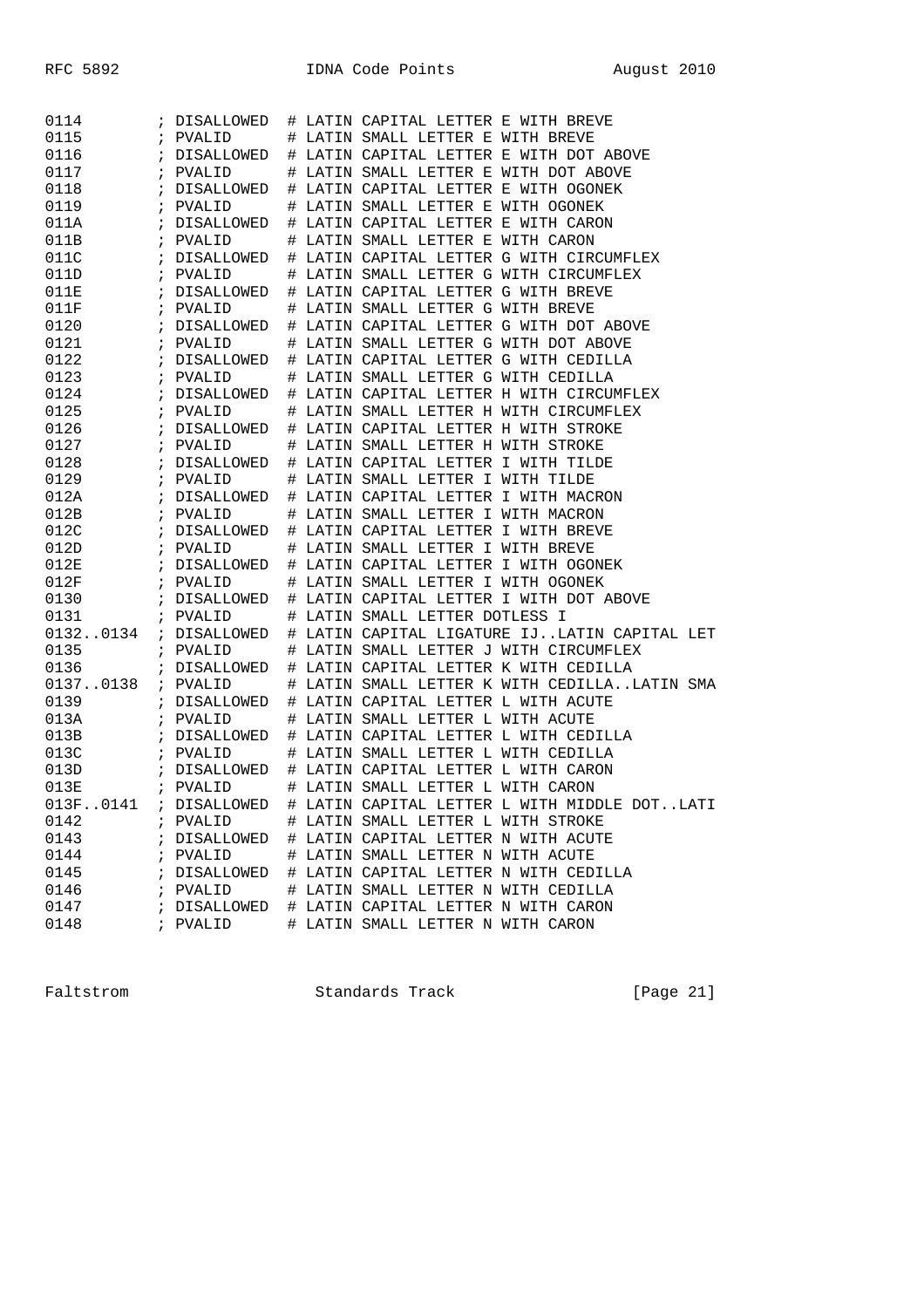| 0149014A |               | ; DISALLOWED |    | # LATIN SMALL LETTER N PRECEDED BY APOSTROPHE. |
|----------|---------------|--------------|----|------------------------------------------------|
| 014B     |               | ; PVALID     |    | # LATIN SMALL LETTER ENG                       |
| 014C     |               | ; DISALLOWED |    | # LATIN CAPITAL LETTER O WITH MACRON           |
| 014D     |               | ; PVALID     | Ħ. | LATIN SMALL LETTER O WITH MACRON               |
| 014E     |               | ; DISALLOWED | #  | LATIN CAPITAL LETTER O WITH BREVE              |
| 014F     |               | ; PVALID     | #  | LATIN SMALL LETTER O WITH BREVE                |
| 0150     |               | ; DISALLOWED |    | # LATIN CAPITAL LETTER O WITH DOUBLE ACUTE     |
| 0151     | $\ddot{ }$    | PVALID       |    | # LATIN SMALL LETTER O WITH DOUBLE ACUTE       |
| 0152     |               | ; DISALLOWED |    | # LATIN CAPITAL LIGATURE OE                    |
| 0153     |               | ; PVALID     | Ħ. | LATIN SMALL LIGATURE OE                        |
| 0154     |               | ; DISALLOWED |    | # LATIN CAPITAL LETTER R WITH ACUTE            |
| 0155     |               | ; PVALID     | #  | LATIN SMALL LETTER R WITH ACUTE                |
| 0156     |               | ; DISALLOWED |    | # LATIN CAPITAL LETTER R WITH CEDILLA          |
| 0157     | $\mathcal{V}$ | PVALID       | #  | LATIN SMALL LETTER R WITH CEDILLA              |
| 0158     |               | ; DISALLOWED |    | # LATIN CAPITAL LETTER R WITH CARON            |
| 0159     |               | ; PVALID     |    | LATIN SMALL LETTER R WITH CARON                |
| 015A     |               |              | Ħ. | LATIN CAPITAL LETTER S WITH ACUTE              |
| 015B     |               | ; DISALLOWED | #  |                                                |
|          |               | ; PVALID     | #  | LATIN SMALL LETTER S WITH ACUTE                |
| 015C     |               | ; DISALLOWED |    | # LATIN CAPITAL LETTER S WITH CIRCUMFLEX       |
| 015D     |               | ; PVALID     | #  | LATIN SMALL LETTER S WITH CIRCUMFLEX           |
| 015E     |               | ; DISALLOWED |    | # LATIN CAPITAL LETTER S WITH CEDILLA          |
| 015F     |               | ; PVALID     | Ħ. | LATIN SMALL LETTER S WITH CEDILLA              |
| 0160     |               | ; DISALLOWED | #  | LATIN CAPITAL LETTER S WITH CARON              |
| 0161     |               | ; PVALID     | #  | LATIN SMALL LETTER S WITH CARON                |
| 0162     |               | ; DISALLOWED |    | # LATIN CAPITAL LETTER T WITH CEDILLA          |
| 0163     | $\mathcal{V}$ | PVALID       | #  | LATIN SMALL LETTER T WITH CEDILLA              |
| 0164     |               | ; DISALLOWED |    | # LATIN CAPITAL LETTER T WITH CARON            |
| 0165     |               | ; PVALID     | Ħ. | LATIN SMALL LETTER T WITH CARON                |
| 0166     |               | ; DISALLOWED | #  | LATIN CAPITAL LETTER T WITH STROKE             |
| 0167     |               | ; PVALID     | #  | LATIN SMALL LETTER T WITH STROKE               |
| 0168     |               | ; DISALLOWED |    | # LATIN CAPITAL LETTER U WITH TILDE            |
| 0169     | $\mathbf{r}$  | PVALID       | #  | LATIN SMALL LETTER U WITH TILDE                |
| 016A     |               | ; DISALLOWED |    | # LATIN CAPITAL LETTER U WITH MACRON           |
| 016B     |               | ; PVALID     | Ħ. | LATIN SMALL LETTER U WITH MACRON               |
| 016C     |               | ; DISALLOWED | #  | LATIN CAPITAL LETTER U WITH BREVE              |
| 016D     |               | ; PVALID     | #  | LATIN SMALL LETTER U WITH BREVE                |
| 016E     |               | ; DISALLOWED |    | # LATIN CAPITAL LETTER U WITH RING ABOVE       |
| 016F     | $\ddot{i}$    | PVALID       | #  | LATIN SMALL LETTER U WITH RING ABOVE           |
| 0170     |               | ; DISALLOWED |    | # LATIN CAPITAL LETTER U WITH DOUBLE ACUTE     |
| 0171     |               | ; PVALID     | #  | LATIN SMALL LETTER U WITH DOUBLE ACUTE         |
| 0172     |               | ; DISALLOWED | #  | LATIN CAPITAL LETTER U WITH OGONEK             |
| 0173     |               | ; PVALID     |    | # LATIN SMALL LETTER U WITH OGONEK             |
| 0174     |               | ; DISALLOWED |    | # LATIN CAPITAL LETTER W WITH CIRCUMFLEX       |
| 0175     |               | ; PVALID     |    | # LATIN SMALL LETTER W WITH CIRCUMFLEX         |
| 0176     |               | ; DISALLOWED |    | # LATIN CAPITAL LETTER Y WITH CIRCUMFLEX       |
| 0177     |               | ; PVALID     |    | # LATIN SMALL LETTER Y WITH CIRCUMFLEX         |
| 01780179 |               | ; DISALLOWED |    | # LATIN CAPITAL LETTER Y WITH DIAERESISLATIN   |
| 017A     |               | ; PVALID     |    | # LATIN SMALL LETTER Z WITH ACUTE              |
|          |               |              |    |                                                |

Faltstrom Standards Track [Page 22]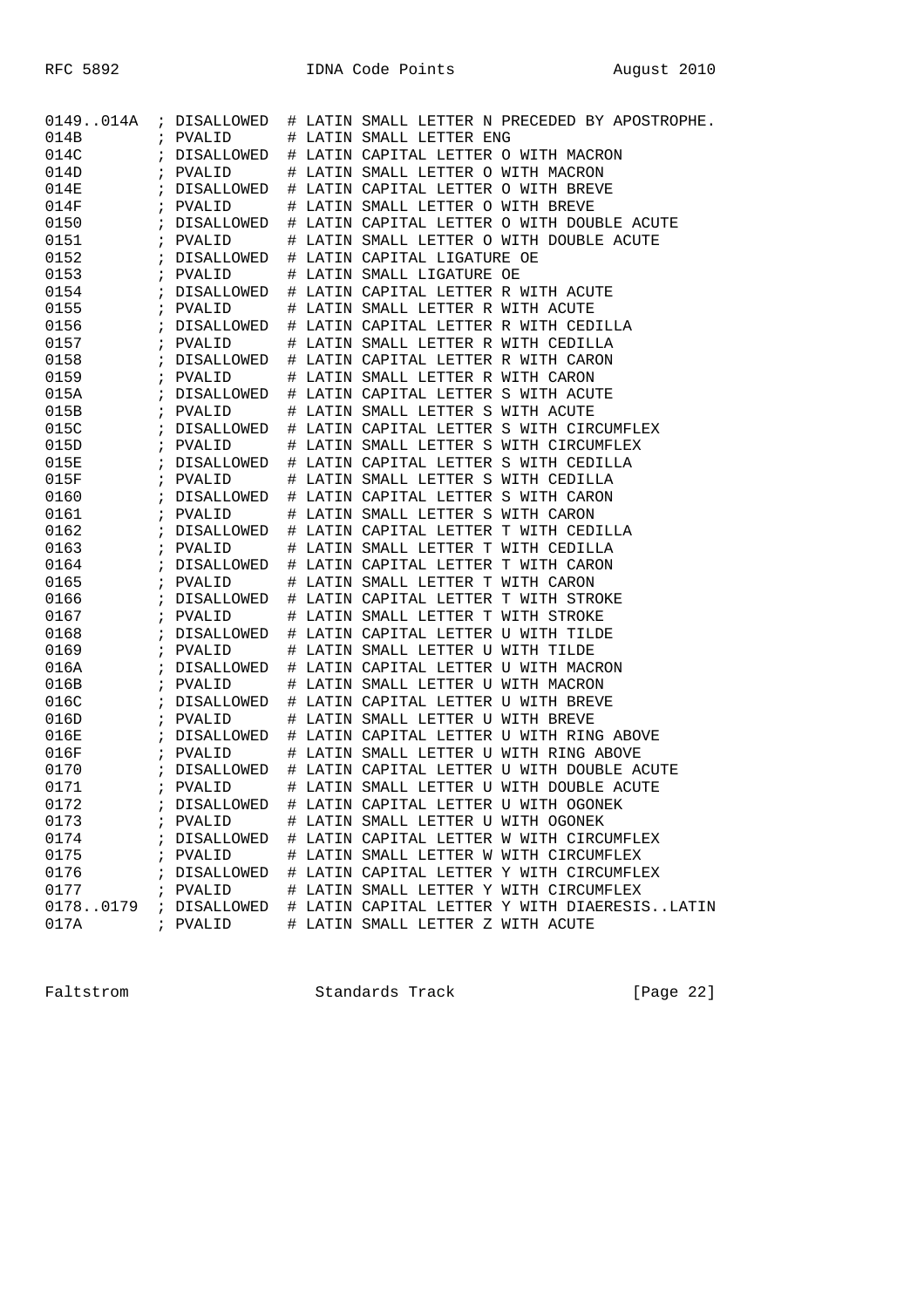| 017B         |            | ; DISALLOWED           |  | # LATIN CAPITAL LETTER Z WITH DOT ABOVE                                  |
|--------------|------------|------------------------|--|--------------------------------------------------------------------------|
| 017C         |            | ; PVALID               |  | # LATIN SMALL LETTER Z WITH DOT ABOVE                                    |
| 017D         |            | ; DISALLOWED           |  | # LATIN CAPITAL LETTER Z WITH CARON                                      |
| 017E         | $\ddot{i}$ | PVALID                 |  | # LATIN SMALL LETTER Z WITH CARON                                        |
| 017F         |            | DISALLOWED             |  | # LATIN SMALL LETTER LONG S                                              |
| 0180         |            | ; PVALID               |  | # LATIN SMALL LETTER B WITH STROKE                                       |
| 01810182     |            | ; DISALLOWED           |  | # LATIN CAPITAL LETTER B WITH HOOKLATIN CAPI                             |
| 0183         |            | ; PVALID               |  | # LATIN SMALL LETTER B WITH TOPBAR                                       |
| 0184         |            | ; DISALLOWED           |  | # LATIN CAPITAL LETTER TONE SIX                                          |
| 0185         |            | ; PVALID               |  | # LATIN SMALL LETTER TONE SIX                                            |
| 01860187     |            | ; DISALLOWED           |  | # LATIN CAPITAL LETTER OPEN OLATIN CAPITAL L                             |
| 0188         |            | ; PVALID               |  | # LATIN SMALL LETTER C WITH HOOK                                         |
| 0189018B     |            | ; DISALLOWED           |  | # LATIN CAPITAL LETTER AFRICAN DLATIN CAPITA                             |
| 018C018D     |            | ; PVALID               |  | # LATIN SMALL LETTER D WITH TOPBARLATIN SMAL                             |
| 018E0191     |            | ; DISALLOWED           |  | # LATIN CAPITAL LETTER REVERSED ELATIN CAPIT                             |
| 0192         |            | ; PVALID               |  | # LATIN SMALL LETTER F WITH HOOK                                         |
| 01930194     |            | ; DISALLOWED           |  | # LATIN CAPITAL LETTER G WITH HOOKLATIN CAPI                             |
| 0195         |            | ; PVALID               |  | # LATIN SMALL LETTER HV                                                  |
| 01960198     |            | ; DISALLOWED           |  | # LATIN CAPITAL LETTER IOTALATIN CAPITAL LET                             |
| 0199019B     |            | ; PVALID               |  | # LATIN SMALL LETTER K WITH HOOKLATIN SMALL                              |
| 019C019D     |            | ; DISALLOWED           |  | # LATIN CAPITAL LETTER TURNED MLATIN CAPITAL                             |
| 019E         |            | ; PVALID               |  | # LATIN SMALL LETTER N WITH LONG RIGHT LEG                               |
| 019F01A0     |            | ; DISALLOWED           |  | # LATIN CAPITAL LETTER O WITH MIDDLE TILDELA                             |
| 01A1         |            | ; PVALID               |  | # LATIN SMALL LETTER O WITH HORN                                         |
| 01A2         |            | ; DISALLOWED           |  | # LATIN CAPITAL LETTER OI                                                |
|              |            |                        |  |                                                                          |
| 01A3         |            | ; PVALID               |  | # LATIN SMALL LETTER OI                                                  |
| 01A4         |            | ; DISALLOWED           |  | # LATIN CAPITAL LETTER P WITH HOOK                                       |
| 01A5         | $\ddot{i}$ | PVALID                 |  | # LATIN SMALL LETTER P WITH HOOK                                         |
| 01A6.01A7    |            | ; DISALLOWED           |  | # LATIN LETTER YRLATIN CAPITAL LETTER TONE T                             |
| 01A8         |            | ; PVALID               |  | # LATIN SMALL LETTER TONE TWO                                            |
| 01A9         |            | ; DISALLOWED           |  | # LATIN CAPITAL LETTER ESH                                               |
| 01AA. .01AB  |            | ; PVALID               |  | # LATIN LETTER REVERSED ESH LOOPLATIN SMALL                              |
| 01AC         |            | ; DISALLOWED           |  | # LATIN CAPITAL LETTER T WITH HOOK                                       |
| 01AD         |            | ; PVALID               |  | # LATIN SMALL LETTER T WITH HOOK                                         |
| $01AE$ 01AF  |            | ; DISALLOWED           |  | # LATIN CAPITAL LETTER T WITH RETROFLEX HOOK                             |
| 01B0         |            | ; PVALID               |  | # LATIN SMALL LETTER U WITH HORN                                         |
| 01B101B3     |            | ; DISALLOWED           |  | # LATIN CAPITAL LETTER UPSILONLATIN CAPITAL                              |
| 01B4         |            | ; PVALID               |  | # LATIN SMALL LETTER Y WITH HOOK                                         |
| 01B5         |            | ; DISALLOWED           |  | # LATIN CAPITAL LETTER Z WITH STROKE                                     |
| 01B6         | $\ddot{i}$ | PVALID                 |  | # LATIN SMALL LETTER Z WITH STROKE                                       |
| 01B701B8     |            | ; DISALLOWED           |  | # LATIN CAPITAL LETTER EZHLATIN CAPITAL LETT                             |
| 01B901BB     |            | ; PVALID               |  | # LATIN SMALL LETTER EZH REVERSEDLATIN LETTE                             |
| 01BC         |            | ; DISALLOWED           |  | # LATIN CAPITAL LETTER TONE FIVE                                         |
| 01BD01C3     |            | ; PVALID               |  | # LATIN SMALL LETTER TONE FIVELATIN LETTER R                             |
| 01C4.01CD    |            | ; DISALLOWED           |  | # LATIN CAPITAL LETTER DZ WITH CARONLATIN CA                             |
| 01CE         |            | ; PVALID               |  | # LATIN SMALL LETTER A WITH CARON                                        |
| 01CF<br>01D0 |            | ; DISALLOWED<br>PVALID |  | # LATIN CAPITAL LETTER I WITH CARON<br># LATIN SMALL LETTER I WITH CARON |

Faltstrom Standards Track [Page 23]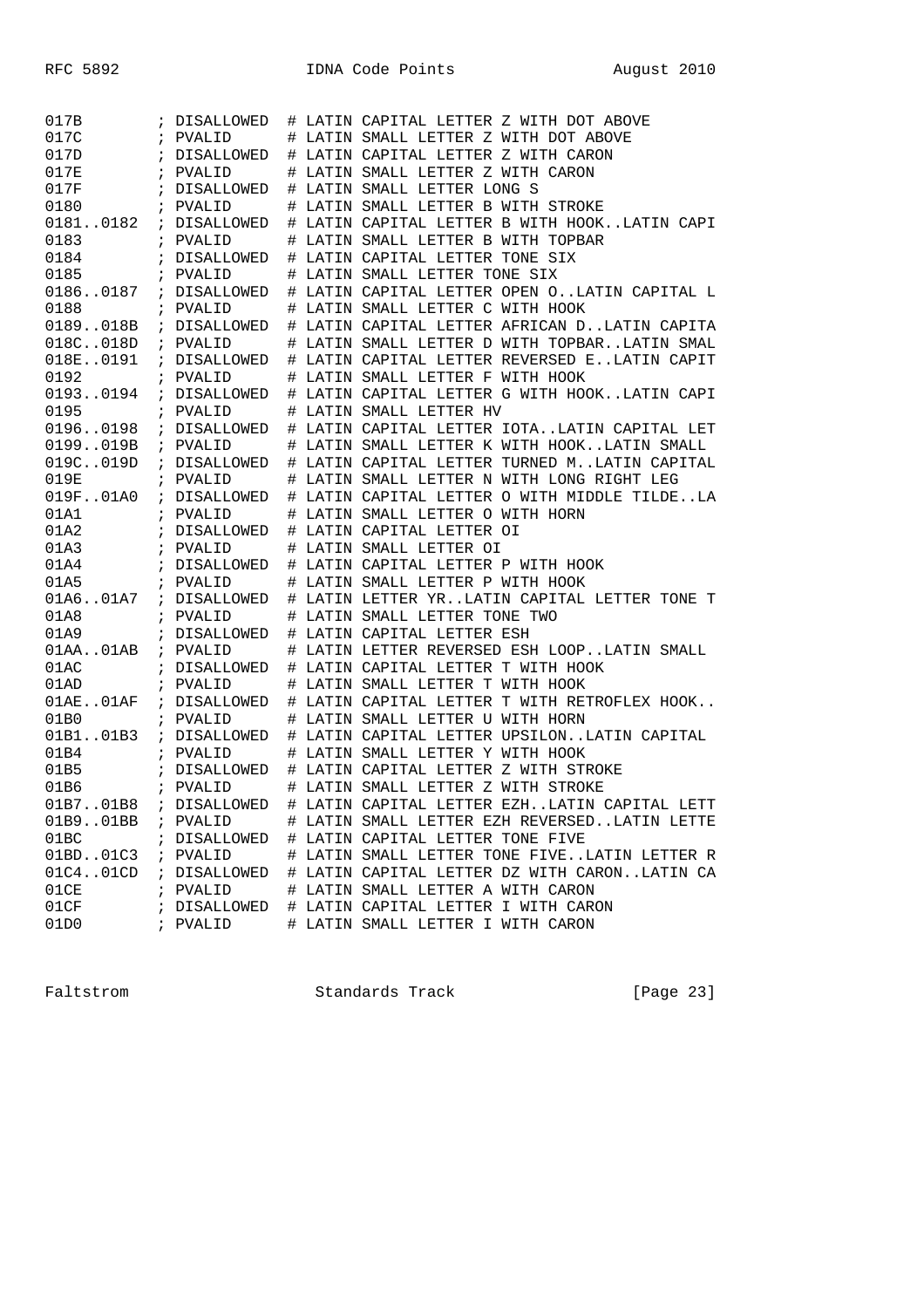| 01D1      | ï            | DISALLOWED        |   | # LATIN CAPITAL LETTER O WITH CARON          |
|-----------|--------------|-------------------|---|----------------------------------------------|
| 01D2      | $\ddot{ }$   | PVALID            | # | LATIN SMALL LETTER O WITH CARON              |
| 01D3      | $\ddot{i}$   | DISALLOWED        | # | LATIN CAPITAL LETTER U WITH CARON            |
| 01D4      | ï            | PVALID            | # | LATIN SMALL LETTER U WITH CARON              |
| 01D5      | $\ddot{ }$   | DISALLOWED        | # | LATIN CAPITAL LETTER U WITH DIAERESIS AND MA |
| 01D6      | i            | PVALID            |   | LATIN SMALL LETTER U WITH DIAERESIS AND MACR |
| 01D7      | i            | DISALLOWED        | # | LATIN CAPITAL LETTER U WITH DIAERESIS AND AC |
| 01D8      | $\ddot{i}$   | PVALID            | # | LATIN SMALL LETTER U WITH DIAERESIS AND ACUT |
| 01D9      | $\ddot{i}$   | DISALLOWED        | # | LATIN CAPITAL LETTER U WITH DIAERESIS AND CA |
| 01DA      | ÷            | PVALID            | # | LATIN SMALL LETTER U WITH DIAERESIS AND CARO |
| 01DB      | $\ddot{ }$   | DISALLOWED        | # | LATIN CAPITAL LETTER U WITH DIAERESIS AND GR |
| 01DC.01DD | $\ddot{i}$   | PVALID            |   | LATIN SMALL LETTER U WITH DIAERESIS AND GRAV |
| 01DE      | $\ddot{i}$   | DISALLOWED        | # | LATIN CAPITAL LETTER A WITH DIAERESIS AND MA |
| 01DF      | $\ddot{i}$   | PVALID            | # | LATIN SMALL LETTER A WITH DIAERESIS AND MACR |
| 01E0      | i.           | DISALLOWED        | # | LATIN CAPITAL LETTER A WITH DOT ABOVE AND MA |
| 01E1      | ï            | PVALID            | # | LATIN SMALL LETTER A WITH DOT ABOVE AND MACR |
| 01E2      | i            | DISALLOWED        | # | LATIN CAPITAL LETTER AE WITH MACRON          |
| 01E3      | ï            | PVALID            |   | LATIN SMALL LETTER AE WITH MACRON            |
| 01E4      | i            | <b>DISALLOWED</b> | # | LATIN CAPITAL LETTER G WITH STROKE           |
| 01E5      | $\ddot{i}$   | PVALID            | # | LATIN SMALL LETTER G WITH STROKE             |
| 01E6      | $\ddot{i}$   | DISALLOWED        | # | LATIN CAPITAL LETTER G WITH CARON            |
| 01E7      | i            | PVALID            | # | LATIN SMALL LETTER G WITH CARON              |
| 01E8      | i            | <b>DISALLOWED</b> | # | LATIN CAPITAL LETTER K WITH CARON            |
| 01E9      | ï            | PVALID            | # | LATIN SMALL LETTER K WITH CARON              |
| 01EA      | ÷            | DISALLOWED        | # | LATIN CAPITAL LETTER O WITH OGONEK           |
| 01EB      | $\ddot{i}$   | PVALID            | # | LATIN SMALL LETTER O WITH OGONEK             |
| 01EC      | i.           | DISALLOWED        | # | LATIN CAPITAL LETTER O WITH OGONEK AND MACRO |
| 01ED      | ï            | PVALID            | # | LATIN SMALL LETTER O WITH OGONEK AND MACRON  |
| 01EE      | i            | DISALLOWED        | # | LATIN CAPITAL LETTER EZH WITH CARON          |
| 01EF01F0  | $\ddot{ }$   | PVALID            |   | LATIN SMALL LETTER EZH WITH CARONLATIN SMA   |
| 01F1.01F4 | $\ddot{ }$   | DISALLOWED        | # | LATIN CAPITAL LETTER DZLATIN CAPITAL LETTE   |
| 01F5      | $\ddot{i}$   | PVALID            | # | LATIN SMALL LETTER G WITH ACUTE              |
| 01F601F8  | $\mathbf{r}$ | DISALLOWED        | # | LATIN CAPITAL LETTER HWAIRLATIN CAPITAL LE   |
| 01F9      | i            | PVALID            | # | LATIN SMALL LETTER N WITH GRAVE              |
| 01FA      | i            | DISALLOWED        | # | LATIN CAPITAL LETTER A WITH RING ABOVE AND A |
| 01FB      | ï            | PVALID            | # | LATIN SMALL LETTER A WITH RING ABOVE AND ACU |
| 01FC      | ÷            | DISALLOWED        | # | LATIN CAPITAL LETTER AE WITH ACUTE           |
| 01FD      | $\ddot{i}$   | PVALID            | # | LATIN SMALL LETTER AE WITH ACUTE             |
| 01FE      | $\ddot{i}$   | DISALLOWED        | # | LATIN CAPITAL LETTER O WITH STROKE AND ACUTE |
| 01FF      | i            | PVALID            | # | LATIN SMALL LETTER O WITH STROKE AND ACUTE   |
| 0200      | ï            | DISALLOWED        |   | # LATIN CAPITAL LETTER A WITH DOUBLE GRAVE   |
| 0201      |              | ; PVALID          |   | # LATIN SMALL LETTER A WITH DOUBLE GRAVE     |
| 0202      | i            | DISALLOWED        |   | # LATIN CAPITAL LETTER A WITH INVERTED BREVE |
| 0203      |              | ; PVALID          |   | # LATIN SMALL LETTER A WITH INVERTED BREVE   |
| 0204      |              | ; DISALLOWED      |   | # LATIN CAPITAL LETTER E WITH DOUBLE GRAVE   |
| 0205      | i.           | PVALID            |   | # LATIN SMALL LETTER E WITH DOUBLE GRAVE     |
| 0206      |              | DISALLOWED        |   | # LATIN CAPITAL LETTER E WITH INVERTED BREVE |
| 0207      |              | ; PVALID          |   | # LATIN SMALL LETTER E WITH INVERTED BREVE   |

Faltstrom Standards Track [Page 24]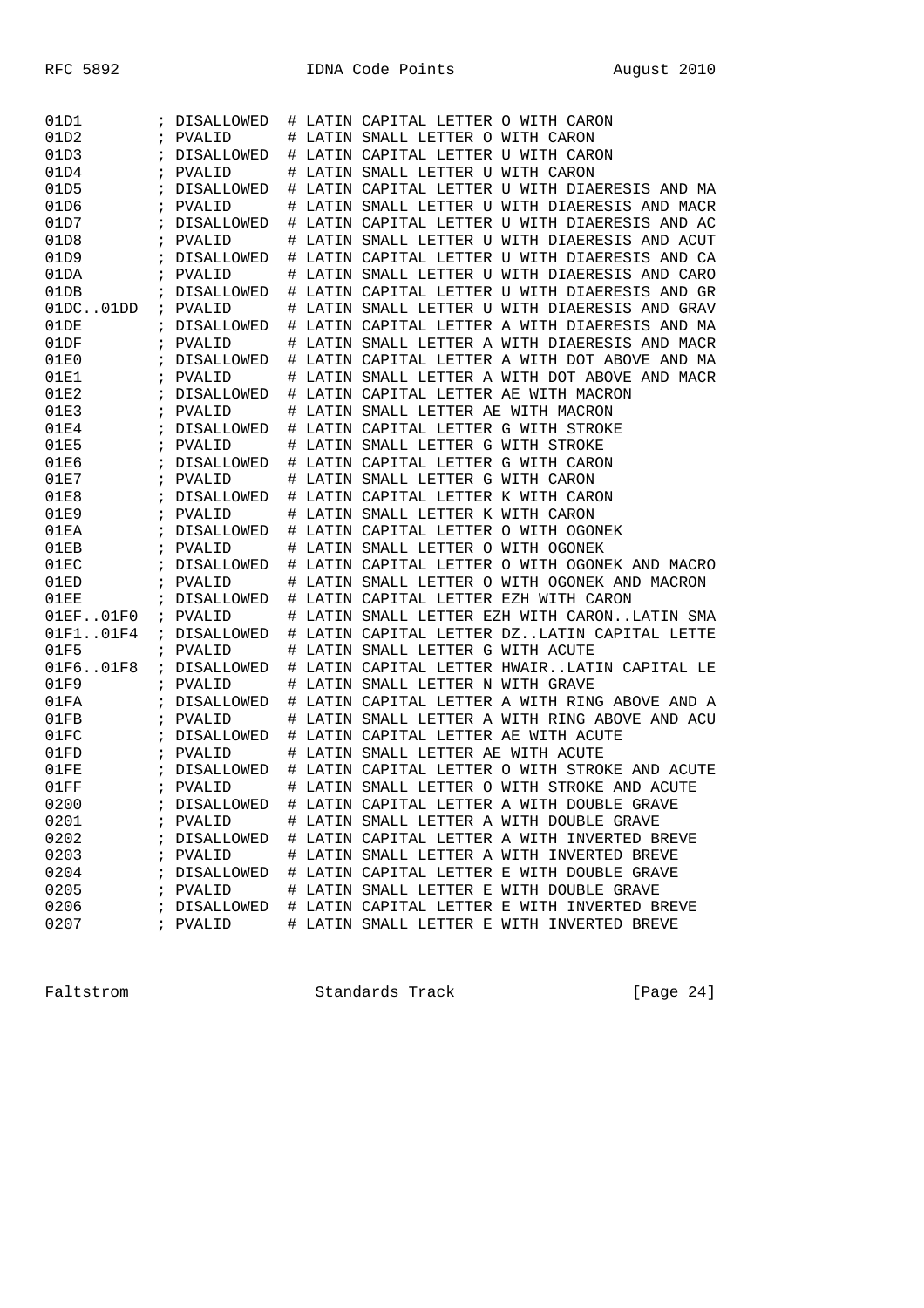| 0208              |            | DISALLOWED        |   | # LATIN CAPITAL LETTER I WITH DOUBLE GRAVE                |
|-------------------|------------|-------------------|---|-----------------------------------------------------------|
| 0209              | $\ddot{ }$ | PVALID            | # | LATIN SMALL LETTER I WITH DOUBLE GRAVE                    |
| 020A              |            | DISALLOWED        | # | LATIN CAPITAL LETTER I WITH INVERTED BREVE                |
| 020B              | $\ddot{i}$ | PVALID            | # | LATIN SMALL LETTER I WITH INVERTED BREVE                  |
| 020C              | $\ddot{ }$ | DISALLOWED        | # | LATIN CAPITAL LETTER O WITH DOUBLE GRAVE                  |
| 020D              | $\cdot$    | PVALID            | # | LATIN SMALL LETTER O WITH DOUBLE GRAVE                    |
| 020E              | ï          | <b>DISALLOWED</b> | # | LATIN CAPITAL LETTER O WITH INVERTED BREVE                |
| 020F              | i          | PVALID            | # | LATIN SMALL LETTER O WITH INVERTED BREVE                  |
| 0210              | i          | DISALLOWED        | # | LATIN CAPITAL LETTER R WITH DOUBLE GRAVE                  |
| 0211              | $\ddot{i}$ | PVALID            | # | LATIN SMALL LETTER R WITH DOUBLE GRAVE                    |
| 0212              | $\ddot{i}$ | DISALLOWED        | # | LATIN CAPITAL LETTER R WITH INVERTED BREVE                |
| 0213              | i          | PVALID            | # | LATIN SMALL LETTER R WITH INVERTED BREVE                  |
| 0214              | $\cdot$    | DISALLOWED        | # | LATIN CAPITAL LETTER U WITH DOUBLE GRAVE                  |
| 0215              |            | PVALID            | # | LATIN SMALL LETTER U WITH DOUBLE GRAVE                    |
| 0216              | i          | DISALLOWED        | # | LATIN CAPITAL LETTER U WITH INVERTED BREVE                |
| 0217              | $\ddot{i}$ | PVALID            | # | LATIN SMALL LETTER U WITH INVERTED BREVE                  |
| 0218              | i          | DISALLOWED        | # | LATIN CAPITAL LETTER S WITH COMMA BELOW                   |
| 0219              | $\cdot$    | PVALID            | # | LATIN SMALL LETTER S WITH COMMA BELOW                     |
| 021A              | ï          | DISALLOWED        | # | LATIN CAPITAL LETTER T WITH COMMA BELOW                   |
| 021B              | i          | PVALID            | # | LATIN SMALL LETTER T WITH COMMA BELOW                     |
| 021C              | i          | DISALLOWED        | # | LATIN CAPITAL LETTER YOGH                                 |
| 021D              | $\cdot$    | PVALID            | # | LATIN SMALL LETTER YOGH                                   |
| 021E              | $\ddot{ }$ | <b>DISALLOWED</b> | # | LATIN CAPITAL LETTER H WITH CARON                         |
| 021F              | $\cdot$    | PVALID            | # | LATIN SMALL LETTER H WITH CARON                           |
| 0220              | ï          | DISALLOWED        | # | LATIN CAPITAL LETTER N WITH LONG RIGHT LEG                |
| 0221              |            | PVALID            | # | LATIN SMALL LETTER D WITH CURL                            |
| 0222              | i          | DISALLOWED        | # | LATIN CAPITAL LETTER OU                                   |
| 0223              | $\ddot{i}$ | PVALID            | # | LATIN SMALL LETTER OU                                     |
| 0224              | $\ddot{ }$ | DISALLOWED        | # | LATIN CAPITAL LETTER Z WITH HOOK                          |
| 0225              | $\cdot$    | PVALID            | # | LATIN SMALL LETTER Z WITH HOOK                            |
| 0226              | ï          | DISALLOWED        | # | LATIN CAPITAL LETTER A WITH DOT ABOVE                     |
| 0227              |            | PVALID            |   | LATIN SMALL LETTER A WITH DOT ABOVE                       |
| 0228              | i          |                   | # | LATIN CAPITAL LETTER E WITH CEDILLA                       |
| 0229              | i          | DISALLOWED        | # |                                                           |
|                   | $\cdot$    | PVALID            | # | LATIN SMALL LETTER E WITH CEDILLA                         |
| 022A              | $\ddot{ }$ | DISALLOWED        | # | LATIN CAPITAL LETTER O WITH DIAERESIS AND MA              |
| 022B              | $\cdot$    | PVALID            | # | LATIN SMALL LETTER O WITH DIAERESIS AND MACR              |
| 022C              | ï          | DISALLOWED        | # | LATIN CAPITAL LETTER O WITH TILDE AND MACRON              |
| 022D              |            | PVALID            | # | LATIN SMALL LETTER O WITH TILDE AND MACRON                |
| 022E              | i          | DISALLOWED        | # | LATIN CAPITAL LETTER O WITH DOT ABOVE                     |
| 022F              | $\cdot$    | PVALID            | # | LATIN SMALL LETTER O WITH DOT ABOVE                       |
| 0230              |            | ; DISALLOWED      |   | # LATIN CAPITAL LETTER O WITH DOT ABOVE AND MA            |
| 0231              |            | ; PVALID          |   | # LATIN SMALL LETTER O WITH DOT ABOVE AND MACR            |
| 0232              |            |                   |   | ; DISALLOWED # LATIN CAPITAL LETTER Y WITH MACRON         |
| 02330239          |            | ; PVALID          |   | # LATIN SMALL LETTER Y WITH MACRONLATIN SMAL              |
| 023A023B          |            | ; DISALLOWED      |   | # LATIN CAPITAL LETTER A WITH STROKELATIN CA              |
| 023C              |            | ; PVALID          |   | # LATIN SMALL LETTER C WITH STROKE                        |
| 023D023E          |            |                   |   | ; DISALLOWED # LATIN CAPITAL LETTER L WITH BARLATIN CAPIT |
| 023F0240 ; PVALID |            |                   |   | # LATIN SMALL LETTER S WITH SWASH TAILLATIN               |

Faltstrom Standards Track [Page 25]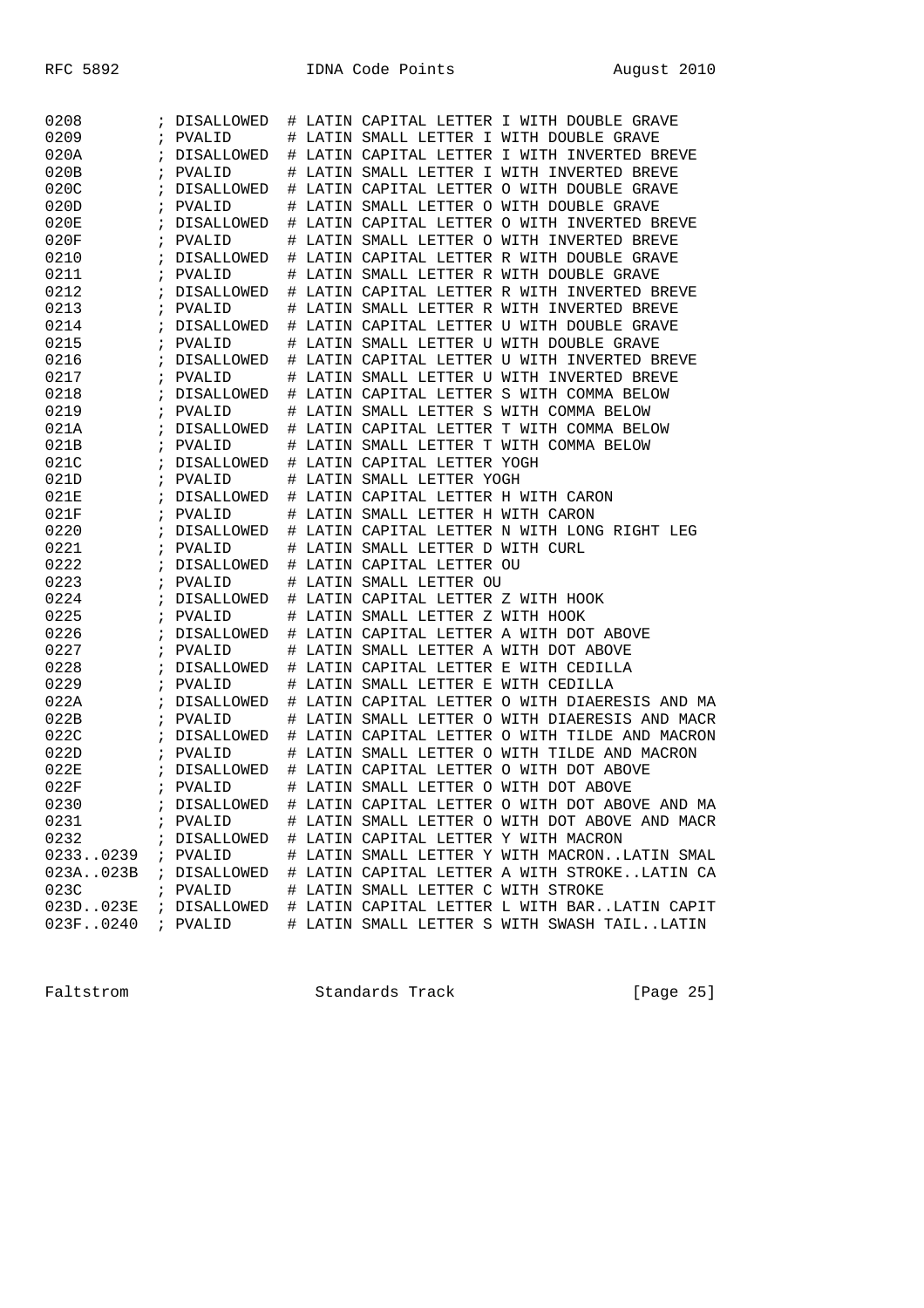| 0241        | ; DISALLOWED | # LATIN CAPITAL LETTER GLOTTAL STOP            |
|-------------|--------------|------------------------------------------------|
| 0242        | ; PVALID     | # LATIN SMALL LETTER GLOTTAL STOP              |
| 02430246    | ; DISALLOWED | # LATIN CAPITAL LETTER B WITH STROKELATIN CA   |
| 0247        | ; PVALID     | # LATIN SMALL LETTER E WITH STROKE             |
| 0248        | ; DISALLOWED | # LATIN CAPITAL LETTER J WITH STROKE           |
| 0249        | ; PVALID     | # LATIN SMALL LETTER J WITH STROKE             |
| 024A        | ; DISALLOWED | # LATIN CAPITAL LETTER SMALL Q WITH HOOK TAIL  |
| 024B        | ; PVALID     | # LATIN SMALL LETTER Q WITH HOOK TAIL          |
| 024C        | ; DISALLOWED | # LATIN CAPITAL LETTER R WITH STROKE           |
| 024D        | ; PVALID     | # LATIN SMALL LETTER R WITH STROKE             |
| 024E        | ; DISALLOWED | # LATIN CAPITAL LETTER Y WITH STROKE           |
| 024F.02AF   | ; PVALID     | # LATIN SMALL LETTER Y WITH STROKELATIN SMAL   |
| 02B002B8    | ; DISALLOWED | # MODIFIER LETTER SMALL HMODIFIER LETTER SMA   |
| 02B902C1    | ; PVALID     | # MODIFIER LETTER PRIMEMODIFIER LETTER REVER   |
| 02C202C5    | ; DISALLOWED | # MODIFIER LETTER LEFT ARROWHEADMODIFIER LET   |
| 02C6.02D1   | ; PVALID     | # MODIFIER LETTER CIRCUMFLEX ACCENTMODIFIER    |
| 02D202EB    | ; DISALLOWED | # MODIFIER LETTER CENTRED RIGHT HALF RINGMOD   |
| 02EC        | ; PVALID     | # MODIFIER LETTER VOICING                      |
| 02ED        | ; DISALLOWED | # MODIFIER LETTER UNASPIRATED                  |
| 02EE        | ; PVALID     | # MODIFIER LETTER DOUBLE APOSTROPHE            |
| $02EF$ 02FF | ; DISALLOWED | # MODIFIER LETTER LOW DOWN ARROWHEADMODIFIER   |
| 0300033F    | ; PVALID     | # COMBINING GRAVE ACCENTCOMBINING DOUBLE OVE   |
| 03400341    | ; DISALLOWED | # COMBINING GRAVE TONE MARKCOMBINING ACUTE T   |
| 0342        | ; PVALID     | # COMBINING GREEK PERISPOMENI                  |
| 03430345    | ; DISALLOWED | # COMBINING GREEK KORONISCOMBINING GREEK YPO   |
| 0346034E    | ; PVALID     | # COMBINING BRIDGE ABOVECOMBINING UPWARDS AR   |
| 034F        | ; DISALLOWED | # COMBINING GRAPHEME JOINER                    |
| 0350036F    | ; PVALID     | # COMBINING RIGHT ARROWHEAD ABOVECOMBINING L   |
| 0370        | ; DISALLOWED | # GREEK CAPITAL LETTER HETA                    |
| 0371        | ; PVALID     | # GREEK SMALL LETTER HETA                      |
| 0372        | ; DISALLOWED | # GREEK CAPITAL LETTER ARCHAIC SAMPI           |
| 0373        | ; PVALID     | # GREEK SMALL LETTER ARCHAIC SAMPI             |
| 0374        | ; DISALLOWED | # GREEK NUMERAL SIGN                           |
| 0375        | ; CONTEXTO   | # GREEK LOWER NUMERAL SIGN                     |
| 0376        | ; DISALLOWED | # GREEK CAPITAL LETTER PAMPHYLIAN DIGAMMA      |
| 0377        | ; PVALID     | # GREEK SMALL LETTER PAMPHYLIAN DIGAMMA        |
| 03780379    | ; UNASSIGNED | # <reserved><reserved></reserved></reserved>   |
| 037A        | ; DISALLOWED | # GREEK YPOGEGRAMMENI                          |
| 037B037D    | ; PVALID     | # GREEK SMALL REVERSED LUNATE SIGMA SYMBOLGR   |
| 037E        | ; DISALLOWED | # GREEK OUESTION MARK                          |
| 037F0383    | ; UNASSIGNED | # <reserved><reserved></reserved></reserved>   |
| 0384038A    | ; DISALLOWED | # GREEK TONOSGREEK CAPITAL LETTER IOTA WITH    |
| 038B        | ; UNASSIGNED | # <reserved></reserved>                        |
| 038C        | ; DISALLOWED | # GREEK CAPITAL LETTER OMICRON WITH TONOS      |
| 038D        | ; UNASSIGNED | # <reserved></reserved>                        |
| 038E038F    | ; DISALLOWED | # GREEK CAPITAL LETTER UPSILON WITH TONOSGRE   |
| 0390        | ; PVALID     | # GREEK SMALL LETTER IOTA WITH DIALYTIKA AND T |
| 039103A1    | ; DISALLOWED | # GREEK CAPITAL LETTER ALPHAGREEK CAPITAL LE   |

Faltstrom Standards Track [Page 26]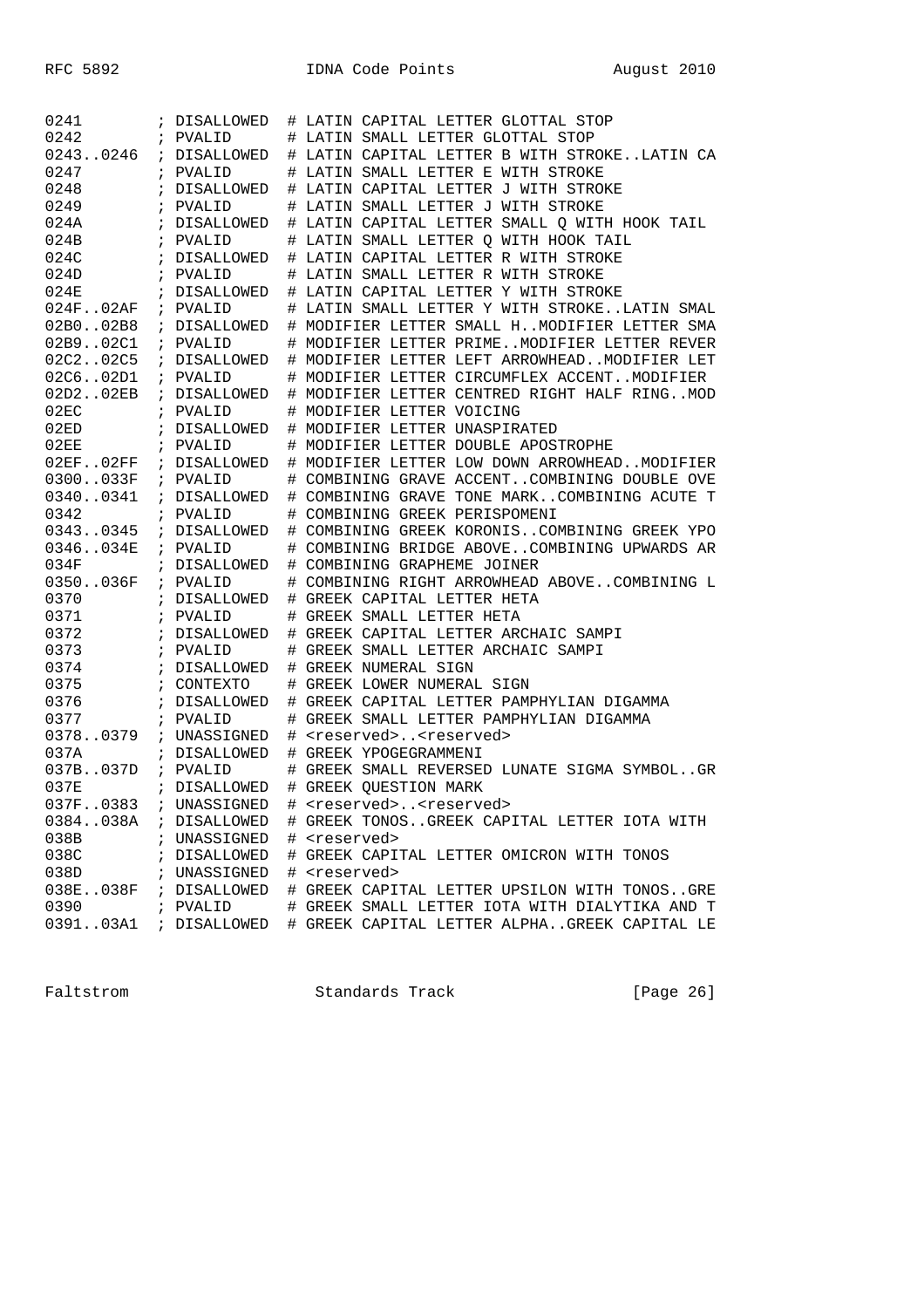| 03A2          | ; UNASSIGNED            | # <reserved></reserved>                       |
|---------------|-------------------------|-----------------------------------------------|
| 03A303AB      | ; DISALLOWED            | # GREEK CAPITAL LETTER SIGMAGREEK CAPITAL LE  |
| 03AC.03CE     | ; PVALID                | # GREEK SMALL LETTER ALPHA WITH TONOSGREEK S  |
| 03CF.03D6     | ; DISALLOWED            | # GREEK CAPITAL KAI SYMBOLGREEK PI SYMBOL     |
| 03D7          | ; PVALID                | # GREEK KAI SYMBOL                            |
| 03D8          | ; DISALLOWED            | # GREEK LETTER ARCHAIC KOPPA                  |
| 03D9          | ; PVALID                | # GREEK SMALL LETTER ARCHAIC KOPPA            |
| 03DA          | ; DISALLOWED            | # GREEK LETTER STIGMA                         |
| 03DB          | ; PVALID                | # GREEK SMALL LETTER STIGMA                   |
| 03DC          | ; DISALLOWED            | # GREEK LETTER DIGAMMA                        |
| 03DD          | ; PVALID                | # GREEK SMALL LETTER DIGAMMA                  |
| 03DE          | ; DISALLOWED            | # GREEK LETTER KOPPA                          |
| 03DF          | ; PVALID                | # GREEK SMALL LETTER KOPPA                    |
| 03E0          | ; DISALLOWED            | # GREEK LETTER SAMPI                          |
| 03E1          | ; PVALID                | # GREEK SMALL LETTER SAMPI                    |
| 03E2          | ; DISALLOWED            | # COPTIC CAPITAL LETTER SHEI                  |
| 03E3          | ; PVALID                | # COPTIC SMALL LETTER SHEI                    |
| 03E4          | ; DISALLOWED            | # COPTIC CAPITAL LETTER FEI                   |
| 03E5          | ; PVALID                | # COPTIC SMALL LETTER FEI                     |
| 03E6          | ; DISALLOWED            | # COPTIC CAPITAL LETTER KHEI                  |
| 03E7          | ; PVALID                | # COPTIC SMALL LETTER KHEI                    |
| 03E8          | ; DISALLOWED            | # COPTIC CAPITAL LETTER HORI                  |
| 03E9          | ; PVALID                | # COPTIC SMALL LETTER HORI                    |
| 03EA          | ; DISALLOWED            | # COPTIC CAPITAL LETTER GANGIA                |
| 03EB          | ; PVALID                | # COPTIC SMALL LETTER GANGIA                  |
| 03EC          | ; DISALLOWED            | # COPTIC CAPITAL LETTER SHIMA                 |
| 03ED          | ; PVALID                | # COPTIC SMALL LETTER SHIMA                   |
| 03EE          | ; DISALLOWED            | # COPTIC CAPITAL LETTER DEI                   |
| 03EF          | ; PVALID                | # COPTIC SMALL LETTER DEI                     |
| $03F0$ $03F2$ | ; DISALLOWED            | # GREEK KAPPA SYMBOLGREEK LUNATE SIGMA SYMBO  |
| 03F3          | ; PVALID                | # GREEK LETTER YOT                            |
| 03F403F7      | ; DISALLOWED            | # GREEK CAPITAL THETA SYMBOLGREEK CAPITAL LE  |
| 03F8          | ; PVALID                | # GREEK SMALL LETTER SHO                      |
|               | 03F903FA ; DISALLOWED   | # GREEK CAPITAL LUNATE SIGMA SYMBOLGREEK CAP  |
| 03FB. .03FC   | ; PVALID                | # GREEK SMALL LETTER SANGREEK RHO WITH STROK  |
| 03FD042F      | ; DISALLOWED            | # GREEK CAPITAL REVERSED LUNATE SIGMA SYMBOL  |
| 0430045F      | ; PVALID                | # CYRILLIC SMALL LETTER ACYRILLIC SMALL LETT  |
| 0460          | ; DISALLOWED            | # CYRILLIC CAPITAL LETTER OMEGA               |
| 0461          | ; PVALID                | # CYRILLIC SMALL LETTER OMEGA                 |
| 0462          | ; DISALLOWED            | # CYRILLIC CAPITAL LETTER YAT                 |
| 0463          | ; PVALID                | # CYRILLIC SMALL LETTER YAT                   |
| 0464          | ; DISALLOWED            | # CYRILLIC CAPITAL LETTER IOTIFIED E          |
| 0465          | ; PVALID                | # CYRILLIC SMALL LETTER IOTIFIED E            |
| 0466          | ; DISALLOWED            | # CYRILLIC CAPITAL LETTER LITTLE YUS          |
| 0467          | ; PVALID                | # CYRILLIC SMALL LETTER LITTLE YUS            |
| 0468          | ; DISALLOWED            | # CYRILLIC CAPITAL LETTER IOTIFIED LITTLE YUS |
| 0469          | PVALID<br>$\mathcal{L}$ | # CYRILLIC SMALL LETTER IOTIFIED LITTLE YUS   |
| 046A          | ; DISALLOWED            | # CYRILLIC CAPITAL LETTER BIG YUS             |

Faltstrom Standards Track [Page 27]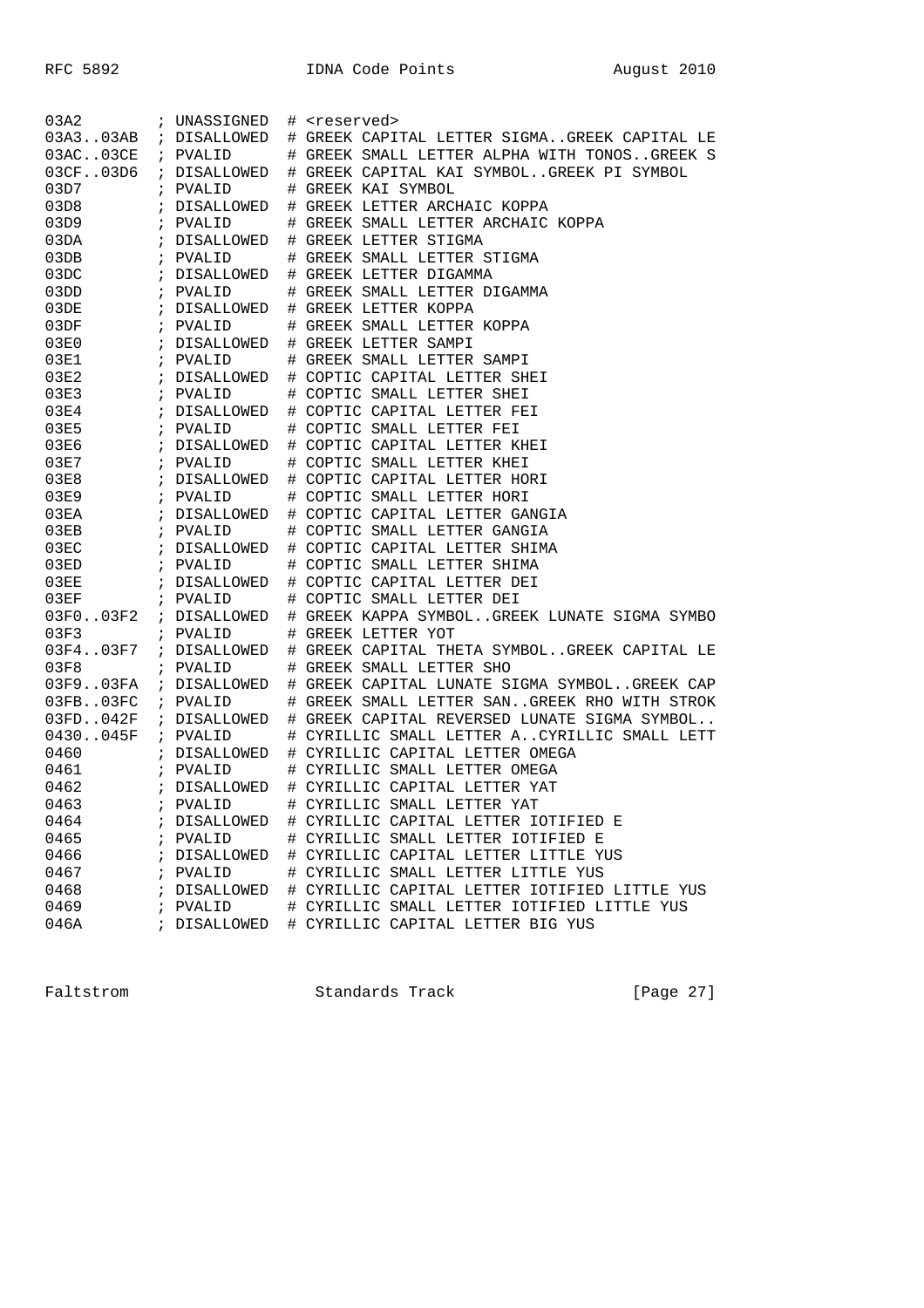| 046B         |            | ; PVALID                 |        | # CYRILLIC SMALL LETTER BIG YUS                                                            |
|--------------|------------|--------------------------|--------|--------------------------------------------------------------------------------------------|
| 046C         | $\ddot{i}$ | DISALLOWED               |        | # CYRILLIC CAPITAL LETTER IOTIFIED BIG YUS                                                 |
| 046D         |            | ; PVALID                 |        | # CYRILLIC SMALL LETTER IOTIFIED BIG YUS                                                   |
| 046E         | $\ddot{i}$ | DISALLOWED               | #      | CYRILLIC CAPITAL LETTER KSI                                                                |
| 046F         | $\ddot{i}$ | PVALID                   | #      | CYRILLIC SMALL LETTER KSI                                                                  |
| 0470         | $\ddot{i}$ | DISALLOWED               | #      | CYRILLIC CAPITAL LETTER PSI                                                                |
| 0471         | $\ddot{i}$ | PVALID                   | #      | CYRILLIC SMALL LETTER PSI                                                                  |
| 0472         | $\ddot{i}$ | DISALLOWED               | #      | CYRILLIC CAPITAL LETTER FITA                                                               |
| 0473         |            | ; PVALID                 | #      | CYRILLIC SMALL LETTER FITA                                                                 |
| 0474         | $\ddot{i}$ | DISALLOWED               | #      | CYRILLIC CAPITAL LETTER IZHITSA                                                            |
| 0475         | $\ddot{i}$ | PVALID                   | #      | CYRILLIC SMALL LETTER IZHITSA                                                              |
| 0476         | $\ddot{i}$ | DISALLOWED               | #      | CYRILLIC CAPITAL LETTER IZHITSA WITH DOUBLE                                                |
| 0477         | $\ddot{i}$ | PVALID                   | #      | CYRILLIC SMALL LETTER IZHITSA WITH DOUBLE GR                                               |
| 0478         | $\ddot{i}$ | DISALLOWED               | #      | CYRILLIC CAPITAL LETTER UK                                                                 |
| 0479         |            | ; PVALID                 | #      | CYRILLIC SMALL LETTER UK                                                                   |
| 047A         | $\ddot{ }$ | DISALLOWED               |        | # CYRILLIC CAPITAL LETTER ROUND OMEGA                                                      |
| 047B         | $\ddot{i}$ | PVALID                   | #      | CYRILLIC SMALL LETTER ROUND OMEGA                                                          |
| 047C         | $\ddot{i}$ | DISALLOWED               | #      | CYRILLIC CAPITAL LETTER OMEGA WITH TITLO                                                   |
| 047D         | $\ddot{i}$ | PVALID                   | #      | CYRILLIC SMALL LETTER OMEGA WITH TITLO                                                     |
| 047E         | $\ddot{ }$ | DISALLOWED               | #      | CYRILLIC CAPITAL LETTER OT                                                                 |
| 047F         |            | ; PVALID                 | #      | CYRILLIC SMALL LETTER OT                                                                   |
| 0480         | $\ddot{i}$ | DISALLOWED               | #      | CYRILLIC CAPITAL LETTER KOPPA                                                              |
| 0481         |            | ; PVALID                 | #      | CYRILLIC SMALL LETTER KOPPA                                                                |
| 0482         |            | ; DISALLOWED             | #      | CYRILLIC THOUSANDS SIGN                                                                    |
| 04830487     |            | ; PVALID                 | #      | COMBINING CYRILLIC TITLOCOMBINING CYRILLIC                                                 |
| 0488048A     |            | ; DISALLOWED             | #      | COMBINING CYRILLIC HUNDRED THOUSANDS SIGNC                                                 |
| 048B         |            | ; PVALID                 | #      | CYRILLIC SMALL LETTER SHORT I WITH TAIL                                                    |
|              |            |                          |        | CYRILLIC CAPITAL LETTER SEMISOFT SIGN                                                      |
| 048C         | $\ddot{i}$ | DISALLOWED               | #      |                                                                                            |
| 048D         | $\ddot{i}$ | PVALID                   | #      | CYRILLIC SMALL LETTER SEMISOFT SIGN                                                        |
| 048E         | $\ddot{i}$ | DISALLOWED               | #      | CYRILLIC CAPITAL LETTER ER WITH TICK                                                       |
| 048F         | $\ddot{i}$ | PVALID                   |        | CYRILLIC SMALL LETTER ER WITH TICK                                                         |
|              | $\ddot{i}$ |                          | #      |                                                                                            |
| 0490         |            | DISALLOWED               | #      | CYRILLIC CAPITAL LETTER GHE WITH UPTURN                                                    |
| 0491<br>0492 | $\ddot{ }$ | ; PVALID<br>DISALLOWED   | #<br># | CYRILLIC SMALL LETTER GHE WITH UPTURN                                                      |
|              | $\ddot{ }$ |                          |        | CYRILLIC CAPITAL LETTER GHE WITH STROKE                                                    |
| 0493<br>0494 | $\ddot{i}$ | PVALID<br>DISALLOWED     | #<br># | CYRILLIC SMALL LETTER GHE WITH STROKE<br>CYRILLIC CAPITAL LETTER GHE WITH MIDDLE HOOK      |
| 0495         | $\ddot{i}$ | PVALID                   |        |                                                                                            |
| 0496         | $\ddot{i}$ | DISALLOWED               | #      | CYRILLIC SMALL LETTER GHE WITH MIDDLE HOOK<br>CYRILLIC CAPITAL LETTER ZHE WITH DESCENDER   |
| 0497         |            | ; PVALID                 | #      | # CYRILLIC SMALL LETTER ZHE WITH DESCENDER                                                 |
| 0498         | $\ddot{i}$ | DISALLOWED               |        | # CYRILLIC CAPITAL LETTER ZE WITH DESCENDER                                                |
|              |            |                          |        |                                                                                            |
| 0499         | $\ddot{i}$ | PVALID                   |        | # CYRILLIC SMALL LETTER ZE WITH DESCENDER                                                  |
| 049A<br>049B |            | ; DISALLOWED             |        | # CYRILLIC CAPITAL LETTER KA WITH DESCENDER<br># CYRILLIC SMALL LETTER KA WITH DESCENDER   |
|              |            | ; PVALID                 |        | # CYRILLIC CAPITAL LETTER KA WITH VERTICAL STR                                             |
| 049C         |            | ; DISALLOWED             |        |                                                                                            |
| 049D         |            | ; PVALID<br>; DISALLOWED |        | # CYRILLIC SMALL LETTER KA WITH VERTICAL STROK<br># CYRILLIC CAPITAL LETTER KA WITH STROKE |
| 049E<br>049F |            | ; PVALID                 |        | # CYRILLIC SMALL LETTER KA WITH STROKE                                                     |

Faltstrom Standards Track [Page 28]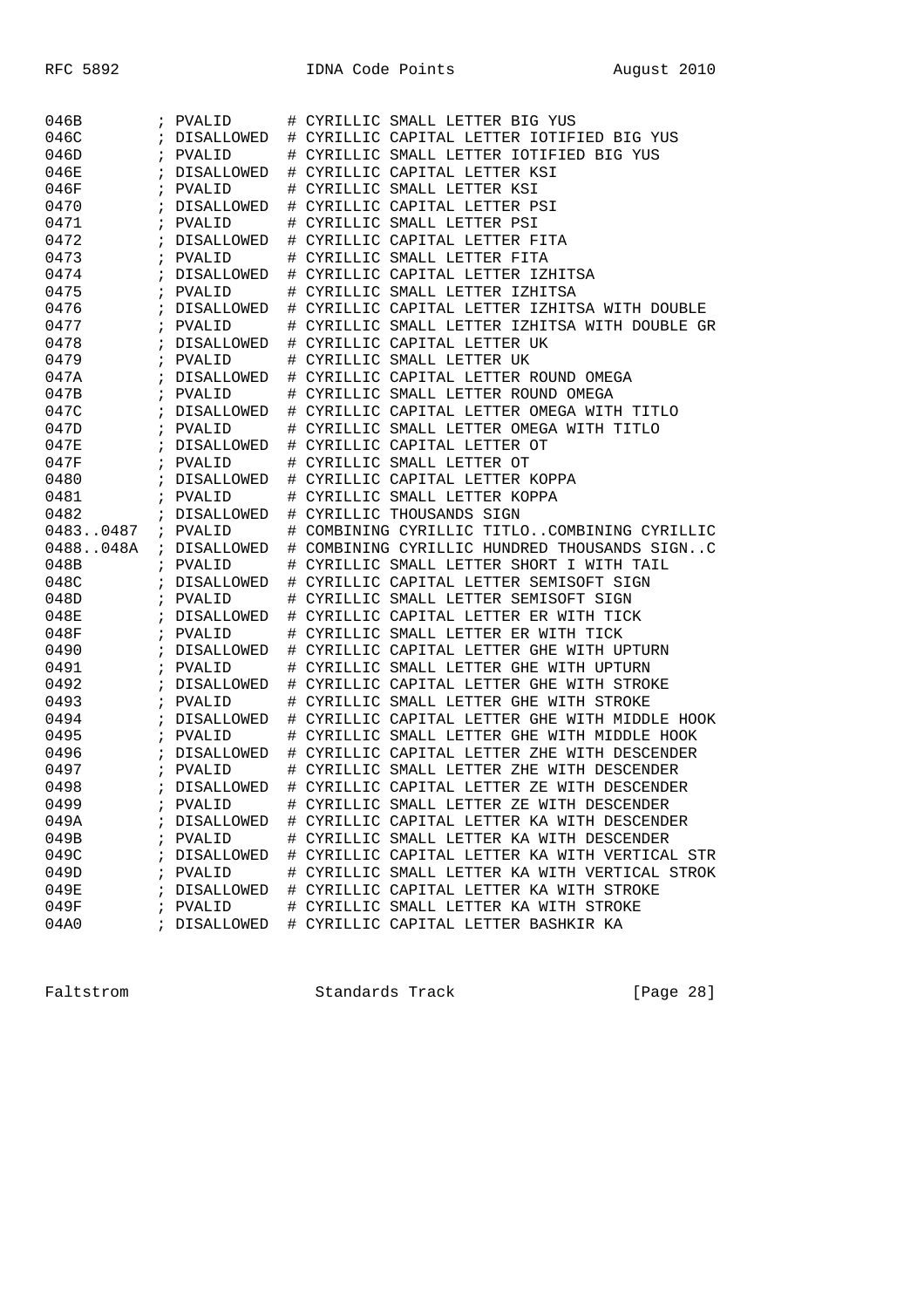| 04A1        |            | ; PVALID          | #    | CYRILLIC SMALL LETTER BASHKIR KA             |
|-------------|------------|-------------------|------|----------------------------------------------|
| 04A2        |            | DISALLOWED        | $\#$ | CYRILLIC CAPITAL LETTER EN WITH DESCENDER    |
| 04A3        | $\cdot$    | PVALID            | #    | CYRILLIC SMALL LETTER EN WITH DESCENDER      |
| 04A4        | $\ddot{ }$ | DISALLOWED        | #    | CYRILLIC CAPITAL LIGATURE EN GHE             |
| 04A5        | i          | PVALID            | #    | CYRILLIC SMALL LIGATURE EN GHE               |
| 04A6        | ï          | <b>DISALLOWED</b> | #    | CYRILLIC CAPITAL LETTER PE WITH MIDDLE HOOK  |
| 04A7        | i          | PVALID            | #    | CYRILLIC SMALL LETTER PE WITH MIDDLE HOOK    |
| 04A8        |            | DISALLOWED        | #    | CYRILLIC CAPITAL LETTER ABKHASIAN HA         |
| 04A9        | $\cdot$    | PVALID            | #    | CYRILLIC SMALL LETTER ABKHASIAN HA           |
| 04AA        | $\ddot{i}$ | DISALLOWED        | #    | CYRILLIC CAPITAL LETTER ES WITH DESCENDER    |
| 04AB        | i          | PVALID            | #    | CYRILLIC SMALL LETTER ES WITH DESCENDER      |
| 04AC        | ï          | DISALLOWED        | #    | CYRILLIC CAPITAL LETTER TE WITH DESCENDER    |
| 04AD        | i          | PVALID            | #    | CYRILLIC SMALL LETTER TE WITH DESCENDER      |
| 04AE        | i          | DISALLOWED        | #    | CYRILLIC CAPITAL LETTER STRAIGHT U           |
| 04AF        | $\cdot$    | PVALID            | #    | CYRILLIC SMALL LETTER STRAIGHT U             |
| 04B0        | $\ddot{i}$ | DISALLOWED        | #    | CYRILLIC CAPITAL LETTER STRAIGHT U WITH STRO |
| 04B1        | $\ddot{i}$ | PVALID            | #    | CYRILLIC SMALL LETTER STRAIGHT U WITH STROKE |
| 04B2        | ï          | DISALLOWED        | #    | CYRILLIC CAPITAL LETTER HA WITH DESCENDER    |
| 04B3        | i          | PVALID            | #    | CYRILLIC SMALL LETTER HA WITH DESCENDER      |
| 04B4        | $\ddot{ }$ | DISALLOWED        | #    | CYRILLIC CAPITAL LIGATURE TE TSE             |
| 04B5        | $\ddot{i}$ | PVALID            | #    | CYRILLIC SMALL LIGATURE TE TSE               |
| 04B6        | $\ddot{i}$ | DISALLOWED        | #    | CYRILLIC CAPITAL LETTER CHE WITH DESCENDER   |
| 04B7        | $\ddot{i}$ | PVALID            | #    | CYRILLIC SMALL LETTER CHE WITH DESCENDER     |
| 04B8        | ï          | <b>DISALLOWED</b> | #    | CYRILLIC CAPITAL LETTER CHE WITH VERTICAL ST |
| 04B9        | i          | PVALID            | #    | CYRILLIC SMALL LETTER CHE WITH VERTICAL STRO |
| 04BA        | $\ddot{ }$ | DISALLOWED        | #    | CYRILLIC CAPITAL LETTER SHHA                 |
| 04BB        | $\cdot$    | PVALID            | #    | CYRILLIC SMALL LETTER SHHA                   |
| 04BC        | $\ddot{ }$ | DISALLOWED        | #    | CYRILLIC CAPITAL LETTER ABKHASIAN CHE        |
| 04BD        | $\ddot{i}$ | PVALID            | #    | CYRILLIC SMALL LETTER ABKHASIAN CHE          |
| 04BE        | i          | DISALLOWED        | #    | CYRILLIC CAPITAL LETTER ABKHASIAN CHE WITH D |
| 04BF        | ;          | PVALID            | #    | CYRILLIC SMALL LETTER ABKHASIAN CHE WITH DES |
| 04C004C1    | $\ddot{i}$ | DISALLOWED        | #    | CYRILLIC LETTER PALOCHKACYRILLIC CAPITAL L   |
| 04C2        | $\ddot{i}$ | PVALID            | #    | CYRILLIC SMALL LETTER ZHE WITH BREVE         |
| 04C3        | $\ddot{i}$ | DISALLOWED        | #    | CYRILLIC CAPITAL LETTER KA WITH HOOK         |
| 04C4        | $\ddot{i}$ | PVALID            | #    | CYRILLIC SMALL LETTER KA WITH HOOK           |
| 04C5        | ï          | DISALLOWED        | #    | CYRILLIC CAPITAL LETTER EL WITH TAIL         |
| 04C6        | i          | PVALID            | #    | CYRILLIC SMALL LETTER EL WITH TAIL           |
| 04C7        | $\ddot{i}$ | DISALLOWED        | #    | CYRILLIC CAPITAL LETTER EN WITH HOOK         |
| 04C8        | $\ddot{i}$ | PVALID            | #    | CYRILLIC SMALL LETTER EN WITH HOOK           |
| 04C9        | ÷,         | <b>DISALLOWED</b> | #    | CYRILLIC CAPITAL LETTER EN WITH TAIL         |
| 04CA        | $\ddot{i}$ | PVALID            | #    | CYRILLIC SMALL LETTER EN WITH TAIL           |
| 04CB        |            | ; DISALLOWED      |      | # CYRILLIC CAPITAL LETTER KHAKASSIAN CHE     |
| 04CC        |            | ; PVALID          |      | # CYRILLIC SMALL LETTER KHAKASSIAN CHE       |
| 04CD        |            | ; DISALLOWED      |      | # CYRILLIC CAPITAL LETTER EM WITH TAIL       |
| 04CE. .04CF |            | ; PVALID          |      | # CYRILLIC SMALL LETTER EM WITH TAILCYRILLIC |
| 04D0        |            | ; DISALLOWED      |      | # CYRILLIC CAPITAL LETTER A WITH BREVE       |
| 04D1        |            | ; PVALID          |      | # CYRILLIC SMALL LETTER A WITH BREVE         |
| 04D2        |            | ; DISALLOWED      |      | # CYRILLIC CAPITAL LETTER A WITH DIAERESIS   |

Faltstrom Standards Track [Page 29]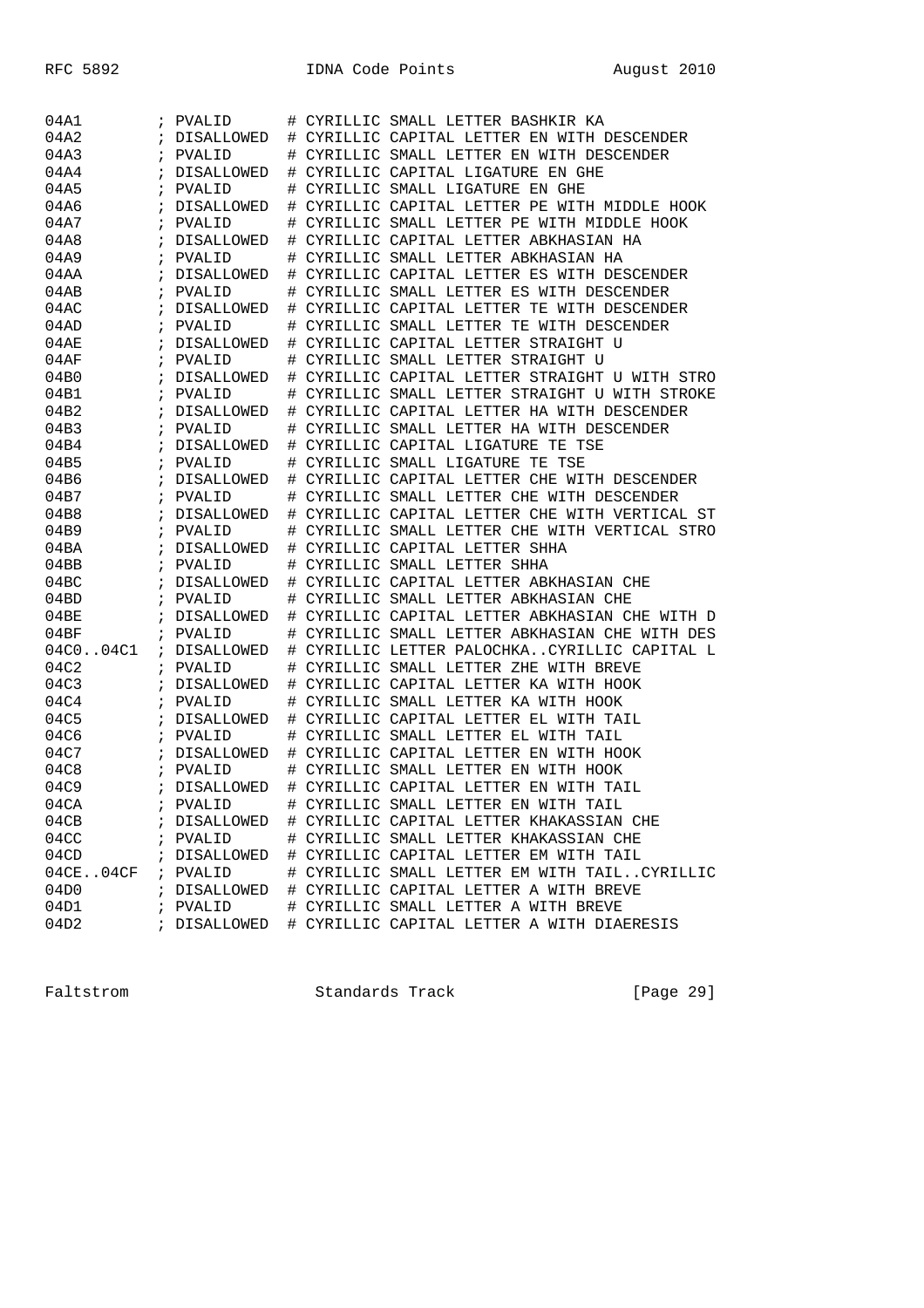| 04D3 | ÷          | PVALID       | #      | CYRILLIC SMALL LETTER A WITH DIAERESIS       |
|------|------------|--------------|--------|----------------------------------------------|
| 04D4 | $\ddot{ }$ | DISALLOWED   | #      | CYRILLIC CAPITAL LIGATURE A IE               |
| 04D5 | i          | PVALID       | #      | CYRILLIC SMALL LIGATURE A IE                 |
| 04D6 | i          | DISALLOWED   | #      | CYRILLIC CAPITAL LETTER IE WITH BREVE        |
| 04D7 | i          | PVALID       | #      | CYRILLIC SMALL LETTER IE WITH BREVE          |
| 04D8 | i          | DISALLOWED   | #      | CYRILLIC CAPITAL LETTER SCHWA                |
| 04D9 | $\ddot{i}$ | PVALID       | #      | CYRILLIC SMALL LETTER SCHWA                  |
| 04DA | $\ddot{ }$ | DISALLOWED   | #      | CYRILLIC CAPITAL LETTER SCHWA WITH DIAERESIS |
| 04DB | i          | PVALID       | #      | CYRILLIC SMALL LETTER SCHWA WITH DIAERESIS   |
| 04DC | i          | DISALLOWED   | #      | CYRILLIC CAPITAL LETTER ZHE WITH DIAERESIS   |
| 04DD | i          | PVALID       | #      | CYRILLIC SMALL LETTER ZHE WITH DIAERESIS     |
| 04DE | i          | DISALLOWED   | #      | CYRILLIC CAPITAL LETTER ZE WITH DIAERESIS    |
| 04DF | $\ddot{i}$ | PVALID       | #      | CYRILLIC SMALL LETTER ZE WITH DIAERESIS      |
| 04E0 | $\ddot{ }$ | DISALLOWED   | #      | CYRILLIC CAPITAL LETTER ABKHASIAN DZE        |
| 04E1 | ï          | PVALID       | #      | CYRILLIC SMALL LETTER ABKHASIAN DZE          |
| 04E2 | i          | DISALLOWED   | #      | CYRILLIC CAPITAL LETTER I WITH MACRON        |
| 04E3 |            | PVALID       |        | CYRILLIC SMALL LETTER I WITH MACRON          |
| 04E4 | ÷          | DISALLOWED   | #<br># | CYRILLIC CAPITAL LETTER I WITH DIAERESIS     |
| 04E5 | i          |              |        | CYRILLIC SMALL LETTER I WITH DIAERESIS       |
| 04E6 | $\ddot{i}$ | PVALID       | #      |                                              |
|      | $\ddot{ }$ | DISALLOWED   | #      | CYRILLIC CAPITAL LETTER O WITH DIAERESIS     |
| 04E7 | i          | PVALID       | #      | CYRILLIC SMALL LETTER O WITH DIAERESIS       |
| 04E8 | i          | DISALLOWED   | #      | CYRILLIC CAPITAL LETTER BARRED O             |
| 04E9 | ï          | PVALID       | #      | CYRILLIC SMALL LETTER BARRED O               |
| 04EA | i          | DISALLOWED   | #      | CYRILLIC CAPITAL LETTER BARRED O WITH DIAERE |
| 04EB | $\ddot{i}$ | PVALID       | #      | CYRILLIC SMALL LETTER BARRED O WITH DIAERESI |
| 04EC | $\ddot{ }$ | DISALLOWED   | #      | CYRILLIC CAPITAL LETTER E WITH DIAERESIS     |
| 04ED | ï          | PVALID       | #      | CYRILLIC SMALL LETTER E WITH DIAERESIS       |
| 04EE | i          | DISALLOWED   | #      | CYRILLIC CAPITAL LETTER U WITH MACRON        |
| 04EF | i          | PVALID       | #      | CYRILLIC SMALL LETTER U WITH MACRON          |
| 04F0 | i          | DISALLOWED   | #      | CYRILLIC CAPITAL LETTER U WITH DIAERESIS     |
| 04F1 | $\ddot{i}$ | PVALID       | #      | CYRILLIC SMALL LETTER U WITH DIAERESIS       |
| 04F2 | $\ddot{ }$ | DISALLOWED   | #      | CYRILLIC CAPITAL LETTER U WITH DOUBLE ACUTE  |
| 04F3 | i          | PVALID       | #      | CYRILLIC SMALL LETTER U WITH DOUBLE ACUTE    |
| 04F4 | i          | DISALLOWED   | #      | CYRILLIC CAPITAL LETTER CHE WITH DIAERESIS   |
| 04F5 | ï          | PVALID       | #      | CYRILLIC<br>SMALL LETTER CHE WITH DIAERESIS  |
| 04F6 | i          | DISALLOWED   | #      | CYRILLIC CAPITAL LETTER GHE WITH DESCENDER   |
| 04F7 | $\ddot{i}$ | PVALID       | #      | CYRILLIC<br>SMALL LETTER GHE WITH DESCENDER  |
| 04F8 | $\ddot{ }$ | DISALLOWED   | #      | CYRILLIC CAPITAL LETTER YERU WITH DIAERESIS  |
| 04F9 | i          | PVALID       | #      | CYRILLIC SMALL LETTER YERU WITH DIAERESIS    |
| 04FA | i          | DISALLOWED   | #      | CYRILLIC CAPITAL LETTER GHE WITH STROKE AND  |
| 04FB | $\ddot{i}$ | PVALID       | #      | CYRILLIC SMALL LETTER GHE WITH STROKE AND HO |
| 04FC |            | ; DISALLOWED |        | # CYRILLIC CAPITAL LETTER HA WITH HOOK       |
| 04FD |            | ; PVALID     |        | # CYRILLIC SMALL LETTER HA WITH HOOK         |
| 04FE |            | ; DISALLOWED |        | # CYRILLIC CAPITAL LETTER HA WITH STROKE     |
| 04FF |            | ; PVALID     |        | # CYRILLIC SMALL LETTER HA WITH STROKE       |
| 0500 |            | ; DISALLOWED |        | # CYRILLIC CAPITAL LETTER KOMI DE            |
| 0501 |            | ; PVALID     |        | # CYRILLIC SMALL LETTER KOMI DE              |
| 0502 |            | ; DISALLOWED |        | # CYRILLIC CAPITAL LETTER KOMI DJE           |
|      |            |              |        |                                              |

Faltstrom Standards Track [Page 30]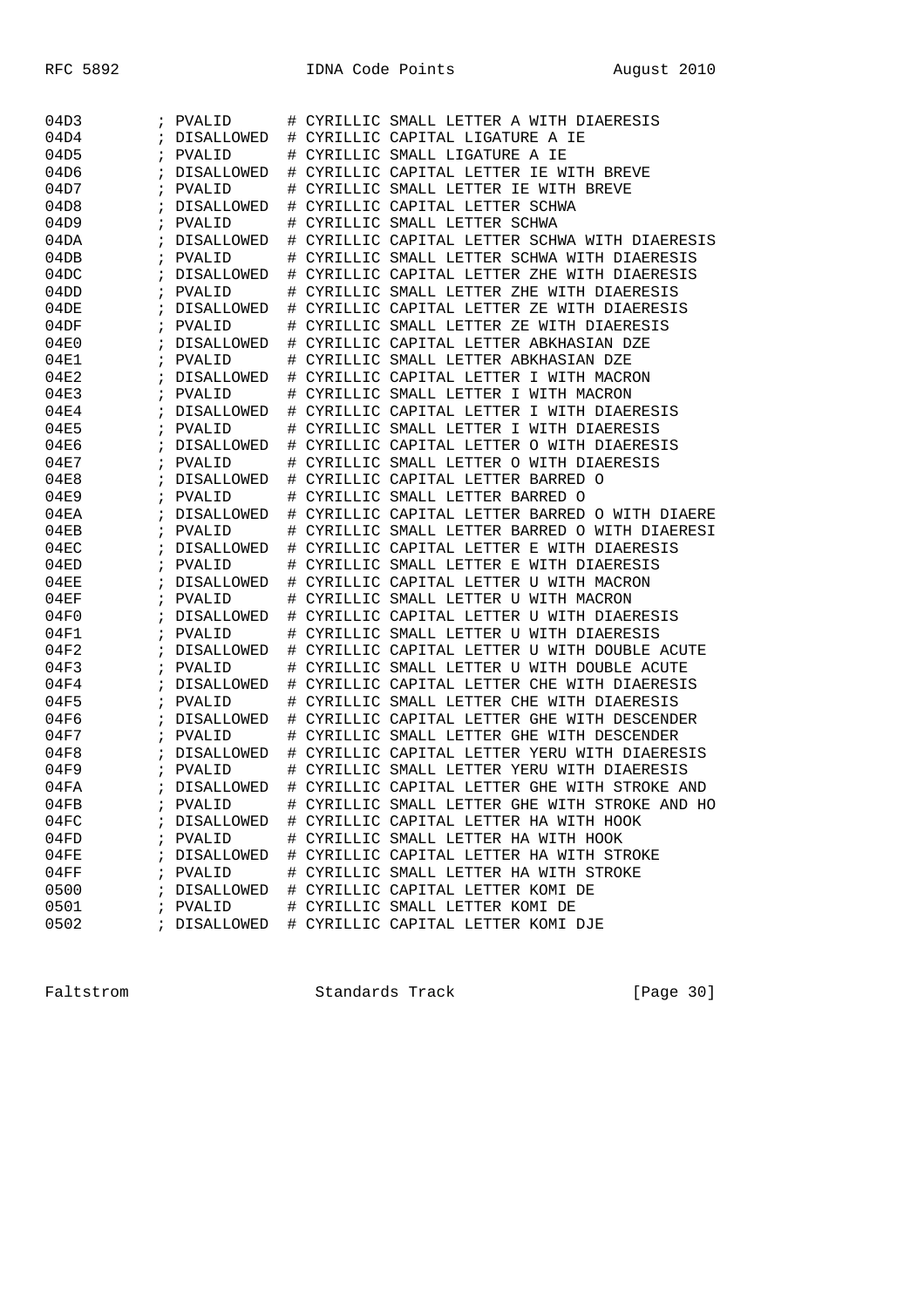| 0503     | ; PVALID     |    | # CYRILLIC SMALL LETTER KOMI DJE              |
|----------|--------------|----|-----------------------------------------------|
| 0504     | ; DISALLOWED |    | # CYRILLIC CAPITAL LETTER KOMI ZJE            |
| 0505     | ; PVALID     |    | # CYRILLIC SMALL LETTER KOMI ZJE              |
| 0506     | ; DISALLOWED |    | # CYRILLIC CAPITAL LETTER KOMI DZJE           |
| 0507     | ; PVALID     |    | # CYRILLIC SMALL LETTER KOMI DZJE             |
| 0508     | ; DISALLOWED |    | # CYRILLIC CAPITAL LETTER KOMI LJE            |
| 0509     | ; PVALID     |    | # CYRILLIC SMALL LETTER KOMI LJE              |
| 050A     | ; DISALLOWED |    | # CYRILLIC CAPITAL LETTER KOMI NJE            |
| 050B     | ; PVALID     |    | # CYRILLIC SMALL LETTER KOMI NJE              |
| 050C     | ; DISALLOWED |    | # CYRILLIC CAPITAL LETTER KOMI SJE            |
| 050D     | ; PVALID     |    | # CYRILLIC SMALL LETTER KOMI SJE              |
| 050E     | ; DISALLOWED |    | # CYRILLIC CAPITAL LETTER KOMI TJE            |
| 050F     | ; PVALID     |    | # CYRILLIC SMALL LETTER KOMI TJE              |
| 0510     | ; DISALLOWED |    | # CYRILLIC CAPITAL LETTER REVERSED ZE         |
| 0511     | ; PVALID     |    | # CYRILLIC SMALL LETTER REVERSED ZE           |
| 0512     | ; DISALLOWED |    | # CYRILLIC CAPITAL LETTER EL WITH HOOK        |
| 0513     | ; PVALID     |    | # CYRILLIC SMALL LETTER EL WITH HOOK          |
| 0514     | ; DISALLOWED |    | # CYRILLIC CAPITAL LETTER LHA                 |
| 0515     | ; PVALID     |    | # CYRILLIC SMALL LETTER LHA                   |
| 0516     | ; DISALLOWED |    | # CYRILLIC CAPITAL LETTER RHA                 |
| 0517     | ; PVALID     |    | # CYRILLIC SMALL LETTER RHA                   |
| 0518     | ; DISALLOWED |    | # CYRILLIC CAPITAL LETTER YAE                 |
| 0519     | ; PVALID     |    | # CYRILLIC SMALL LETTER YAE                   |
| 051A     | ; DISALLOWED |    | # CYRILLIC CAPITAL LETTER QA                  |
| 051B     | ; PVALID     |    | # CYRILLIC SMALL LETTER QA                    |
| 051C     | ; DISALLOWED |    | # CYRILLIC CAPITAL LETTER WE                  |
| 051D     | ; PVALID     |    | # CYRILLIC SMALL LETTER WE                    |
| 051E     | ; DISALLOWED |    | # CYRILLIC CAPITAL LETTER ALEUT KA            |
| 051F     | ; PVALID     | ⋕. | CYRILLIC SMALL LETTER ALEUT KA                |
| 0520     | ; DISALLOWED |    | # CYRILLIC CAPITAL LETTER EL WITH MIDDLE HOOK |
| 0521     | ; PVALID     |    | # CYRILLIC SMALL LETTER EL WITH MIDDLE HOOK   |
| 0522     | ; DISALLOWED |    | # CYRILLIC CAPITAL LETTER EN WITH MIDDLE HOOK |
| 0523     | ; PVALID     |    | # CYRILLIC SMALL LETTER EN WITH MIDDLE HOOK   |
| 0524     | ; DISALLOWED |    | # CYRILLIC CAPITAL LETTER PE WITH DESCENDER   |
| 0525     | ; PVALID     |    | # CYRILLIC SMALL LETTER PE WITH DESCENDER     |
| 05260530 | ; UNASSIGNED |    | # <reserved><reserved></reserved></reserved>  |
| 05310556 | ; DISALLOWED |    | # ARMENIAN CAPITAL LETTER AYBARMENIAN CAPITA  |
| 05570558 | ; UNASSIGNED |    | # <reserved><reserved></reserved></reserved>  |
| 0559     | ; PVALID     |    | # ARMENIAN MODIFIER LETTER LEFT HALF RING     |
| 055A055F | ; DISALLOWED |    | # ARMENIAN APOSTROPHEARMENIAN ABBREVIATION M  |
| 0560     | ; UNASSIGNED | #  | <reserved></reserved>                         |
| 05610586 | ; PVALID     |    | # ARMENIAN SMALL LETTER AYBARMENIAN SMALL LE  |
| 0587     | ; DISALLOWED |    | # ARMENIAN SMALL LIGATURE ECH YIWN            |
| 0588     | ; UNASSIGNED |    | # <reserved></reserved>                       |
| 0589058A | ; DISALLOWED |    | # ARMENIAN FULL STOPARMENIAN HYPHEN           |
| 058B0590 | ; UNASSIGNED |    | # <reserved><reserved></reserved></reserved>  |
| 059105BD | ; PVALID     |    | # HEBREW ACCENT ETNAHTAHEBREW POINT METEG     |
| 05BE     | ; DISALLOWED |    | # HEBREW PUNCTUATION MAQAF                    |

Faltstrom Standards Track [Page 31]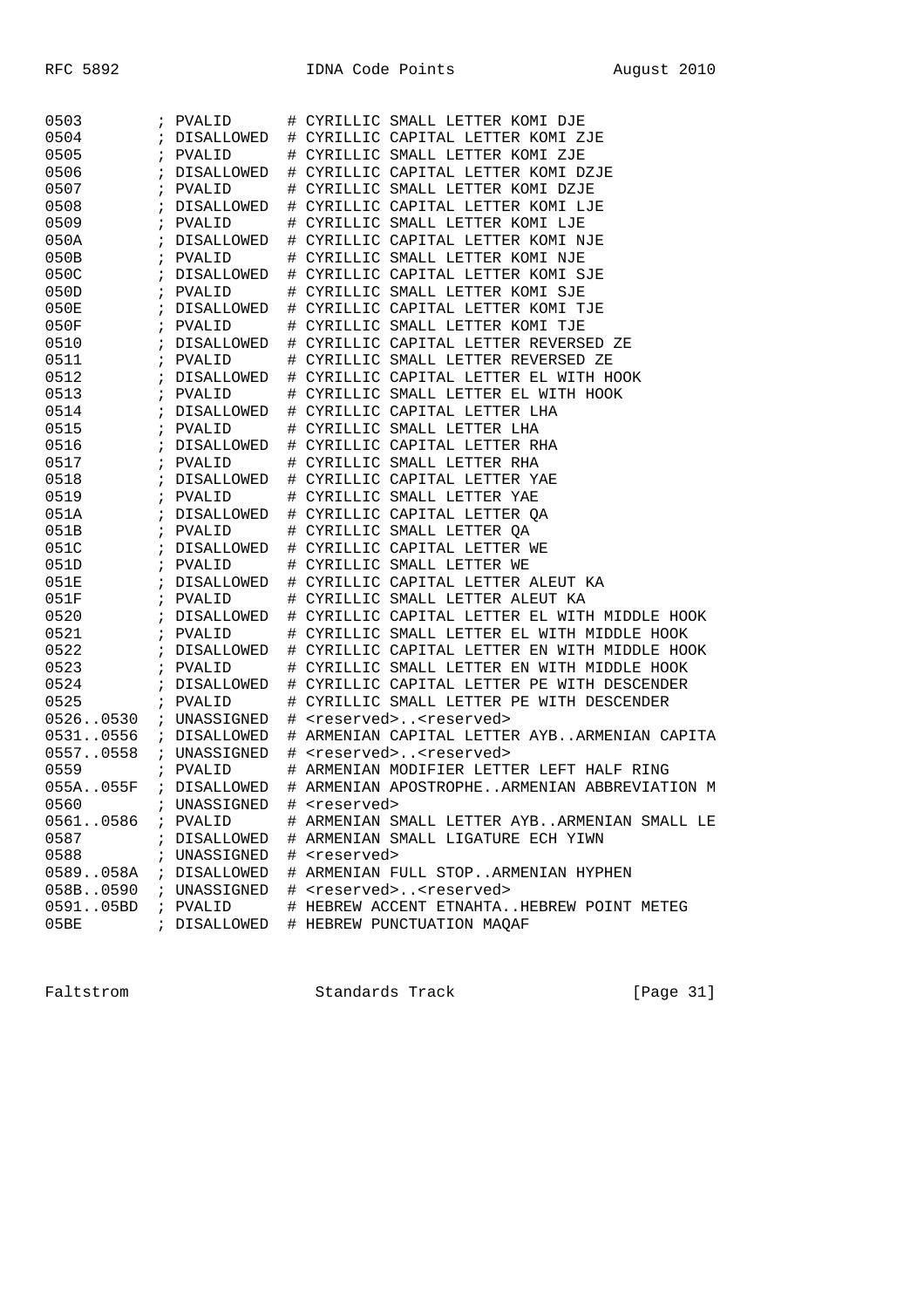| 05BF      |               | ; PVALID                   | #  | HEBREW POINT RAFE                            |
|-----------|---------------|----------------------------|----|----------------------------------------------|
| 05C0      |               | ; DISALLOWED               |    | # HEBREW PUNCTUATION PASEQ                   |
| 05C105C2  | $\mathbf{r}$  | PVALID                     |    | HEBREW POINT SHIN DOTHEBREW POINT SIN DOT    |
| 05C3      |               | ; DISALLOWED               |    | # HEBREW PUNCTUATION SOF PASUQ               |
| 05C405C5  |               | ; PVALID                   | #  | HEBREW MARK UPPER DOTHEBREW MARK LOWER DOT   |
| 05C6      |               | ; DISALLOWED               | #  | HEBREW PUNCTUATION NUN HAFUKHA               |
| 05C7      |               | ; PVALID                   | #  | HEBREW POINT QAMATS QATAN                    |
| 05C805CF  |               | ; UNASSIGNED               | #  | <reserved><reserved></reserved></reserved>   |
| 05D005EA  |               | ; PVALID                   | #  | HEBREW LETTER ALEFHEBREW LETTER TAV          |
| 05EB05EF  |               | ; UNASSIGNED               | #  | <reserved><reserved></reserved></reserved>   |
| 05F005F2  |               | ; PVALID                   |    | # HEBREW LIGATURE YIDDISH DOUBLE VAVHEBREW L |
| 05F305F4  |               | ; CONTEXTO                 | #  | HEBREW PUNCTUATION GERESHHEBREW PUNCTUATIO   |
| 05F505FF  |               | ; UNASSIGNED               | #  | <reserved><reserved></reserved></reserved>   |
| 06000603  |               | ; DISALLOWED               | #  | ARABIC NUMBER SIGNARABIC SIGN SAFHA          |
| 06040605  | $\mathcal{L}$ | UNASSIGNED                 | #  | <reserved><reserved></reserved></reserved>   |
| 0606060F  |               | ; DISALLOWED               |    | # ARABIC-INDIC CUBE ROOTARABIC SIGN MISRA    |
| 0610061A  |               | ; PVALID                   |    | ARABIC SIGN SALLALLAHOU ALAYHE WASSALLAMAR   |
| 061B      |               | ; DISALLOWED               | #  | ARABIC SEMICOLON                             |
| 061C061D  |               |                            | #  | <reserved><reserved></reserved></reserved>   |
|           |               | ; UNASSIGNED               | #  |                                              |
| 061E061F  |               | ; DISALLOWED<br>UNASSIGNED | ♯. | ARABIC TRIPLE DOT PUNCTUATION MARKARABIC O   |
| 0620      | $\mathbf{r}$  |                            | #  | <reserved></reserved>                        |
| 0621063F  |               | ; PVALID                   |    | # ARABIC LETTER HAMZAARABIC LETTER FARSI YEH |
| 0640      |               | ; DISALLOWED               |    | # ARABIC TATWEEL                             |
| 0641065E  |               | ; PVALID                   | #  | ARABIC LETTER FEHARABIC FATHA WITH TWO DOT   |
| 065F      |               | ; UNASSIGNED               | #  | <reserved></reserved>                        |
| 06600669  | $\mathcal{L}$ | CONTEXTO                   | ♯. | ARABIC-INDIC DIGIT ZEROARABIC-INDIC DIGIT    |
| 066A066D  |               | ; DISALLOWED               |    | ARABIC PERCENT SIGNARABIC FIVE POINTED STA   |
| 066E0674  |               | ; PVALID                   |    | ARABIC LETTER DOTLESS BEHARABIC LETTER HIG   |
| 06750678  |               | ; DISALLOWED               | #  | ARABIC LETTER HIGH HAMZA ALEF ARABIC LETTER  |
| 067906D3  |               | ; PVALID                   |    | ARABIC LETTER TTEHARABIC LETTER YEH BARREE   |
| 06D4      |               | ; DISALLOWED               |    | # ARABIC FULL STOP                           |
| 06D5.06DC | $\mathcal{L}$ | PVALID                     |    | # ARABIC LETTER AEARABIC SMALL HIGH SEEN     |
| 06DD.06DE |               | ; DISALLOWED               |    | ARABIC END OF AYAHARABIC START OF RUB EL H   |
| 06DF.06E8 |               | ; PVALID                   | #  | ARABIC SMALL HIGH ROUNDED ZEROARABIC SMALL   |
| 06E9      |               | ; DISALLOWED               |    | # ARABIC PLACE OF SAJDAH                     |
| 06EA06EF  |               | ; PVALID                   | #  | ARABIC EMPTY CENTRE LOW STOPARABIC LETTER    |
| 06F006F9  |               | ; CONTEXTO                 |    | # EXTENDED ARABIC-INDIC DIGIT ZEROEXTENDED A |
| 06FA06FF  | $\mathcal{L}$ | PVALID                     | #  | ARABIC LETTER SHEEN WITH DOT BELOWARABIC L   |
| 0700070D  |               | ; DISALLOWED               | #  | SYRIAC END OF PARAGRAPHSYRIAC HARKLEAN AST   |
| 070E      |               | ; UNASSIGNED               | #  | <reserved></reserved>                        |
| 070F      |               | ; DISALLOWED               | #  | SYRIAC ABBREVIATION MARK                     |
| 0710074A  |               | ; PVALID                   |    | # SYRIAC LETTER ALAPHSYRIAC BARREKH          |
| 074B074C  |               | ; UNASSIGNED               |    | # <reserved><reserved></reserved></reserved> |
| 074D07B1  |               | ; PVALID                   |    | # SYRIAC LETTER SOGDIAN ZHAINTHAANA LETTER N |
| 07B207BF  |               | ; UNASSIGNED               |    | # <reserved><reserved></reserved></reserved> |
| 07C007F5  |               | ; PVALID                   |    | # NKO DIGIT ZERONKO LOW TONE APOSTROPHE      |
| 07F607FA  |               | ; DISALLOWED               |    | # NKO SYMBOL OO DENNENNKO LAJANYALAN         |
| 07FB07FF  |               | UNASSIGNED                 |    | # <reserved><reserved></reserved></reserved> |

Faltstrom Standards Track [Page 32]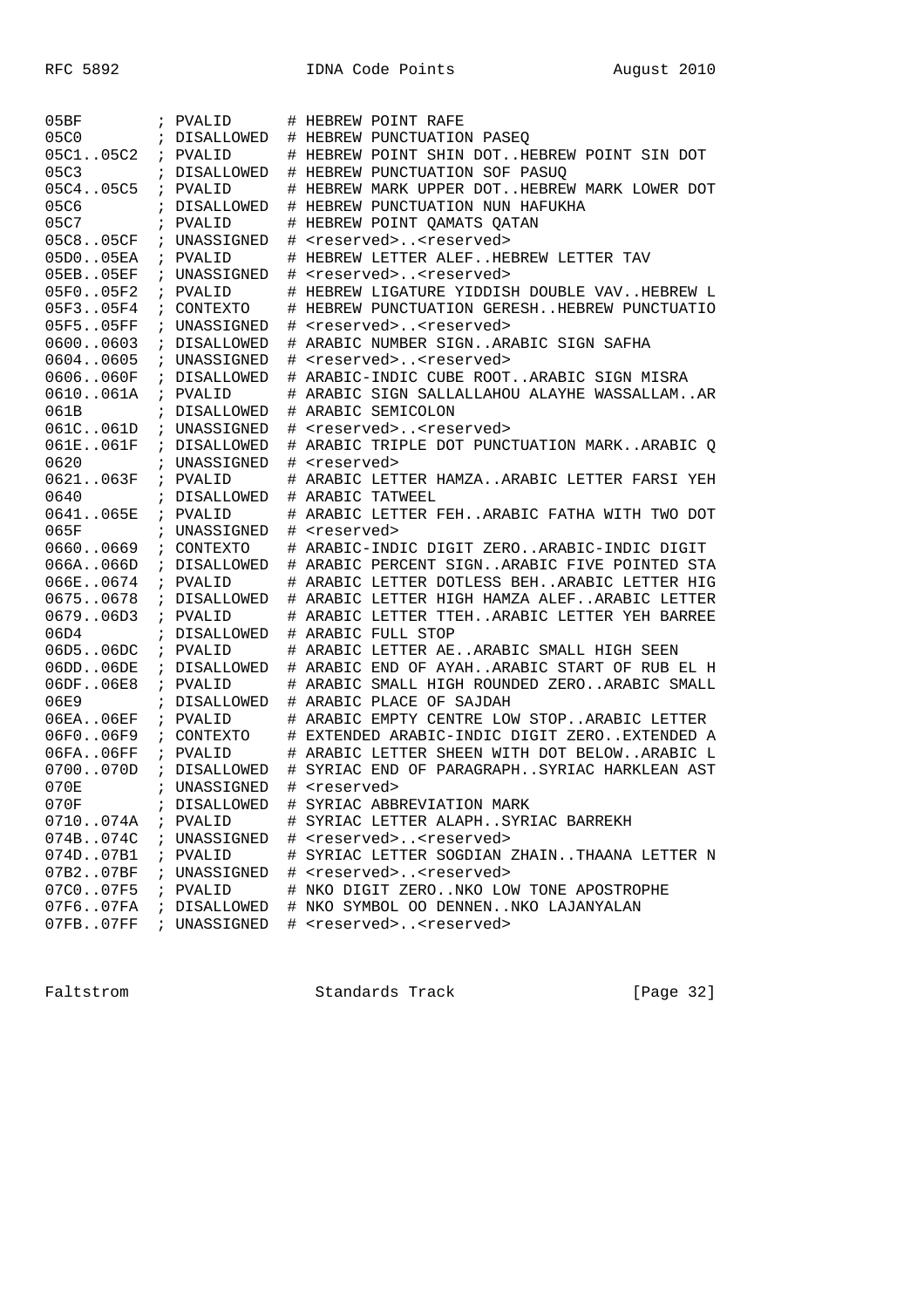| 0800082D  | ; PVALID     | # | SAMARITAN LETTER ALAFSAMARITAN MARK NEQUDA   |
|-----------|--------------|---|----------------------------------------------|
| 082E082F  | ; UNASSIGNED |   | # <reserved><reserved></reserved></reserved> |
| 0830083E  | ; DISALLOWED |   | # SAMARITAN PUNCTUATION NEQUDAASAMARITAN PUN |
| 083F08FF  | ; UNASSIGNED |   | # <reserved><reserved></reserved></reserved> |
| 09000939  | ; PVALID     | # | DEVANAGARI SIGN INVERTED CANDRABINDUDEVANA   |
| 093A093B  | ; UNASSIGNED | # | <reserved><reserved></reserved></reserved>   |
| 093C094E  | ; PVALID     |   | DEVANAGARI SIGN NUKTADEVANAGARI VOWEL SIGN   |
| 094F      | ; UNASSIGNED |   | # <reserved></reserved>                      |
| 09500955  | ; PVALID     |   | # DEVANAGARI OMDEVANAGARI VOWEL SIGN CANDRA  |
| 09560957  | ; UNASSIGNED |   | # <reserved><reserved></reserved></reserved> |
| 0958095F  | ; DISALLOWED |   | # DEVANAGARI LETTER QADEVANAGARI LETTER YYA  |
| 09600963  | ; PVALID     |   | # DEVANAGARI LETTER VOCALIC RRDEVANAGARI VOW |
| 09640965  | ; DISALLOWED |   | # DEVANAGARI DANDADEVANAGARI DOUBLE DANDA    |
| 0966096F  | ; PVALID     |   | # DEVANAGARI DIGIT ZERODEVANAGARI DIGIT NINE |
| 0970      | ; DISALLOWED |   | # DEVANAGARI ABBREVIATION SIGN               |
| 09710972  | ; PVALID     |   | # DEVANAGARI SIGN HIGH SPACING DOTDEVANAGARI |
| 09730978  | ; UNASSIGNED |   | # <reserved><reserved></reserved></reserved> |
| 0979097F  | ; PVALID     |   | DEVANAGARI LETTER ZHADEVANAGARI LETTER BBA   |
| 0980      | ; UNASSIGNED |   | # <reserved></reserved>                      |
| 09810983  | ; PVALID     |   | # BENGALI SIGN CANDRABINDUBENGALI SIGN VISAR |
| 0984      | ; UNASSIGNED |   | # <reserved></reserved>                      |
| 0985098C  | ; PVALID     |   | # BENGALI LETTER ABENGALI LETTER VOCALIC L   |
| 098D098E  | ; UNASSIGNED |   | # <reserved><reserved></reserved></reserved> |
| 098F0990  | ; PVALID     |   | # BENGALI LETTER EBENGALI LETTER AI          |
| 09910992  | ; UNASSIGNED |   | # <reserved><reserved></reserved></reserved> |
| 099309A8  | ; PVALID     |   | # BENGALI LETTER OBENGALI LETTER NA          |
| 09A9      | ; UNASSIGNED |   | # <reserved></reserved>                      |
| 09AA09B0  | ; PVALID     |   | # BENGALI LETTER PABENGALI LETTER RA         |
| 09B1      | ; UNASSIGNED |   | # <reserved></reserved>                      |
| 09B2      | ; PVALID     | # | BENGALI LETTER LA                            |
| 09B309B5  | ; UNASSIGNED |   | # <reserved><reserved></reserved></reserved> |
| 09B609B9  | ; PVALID     | # | BENGALI LETTER SHABENGALI LETTER HA          |
| 09BA09BB  | ; UNASSIGNED |   | # <reserved><reserved></reserved></reserved> |
| 09BC09C4  | ; PVALID     |   | # BENGALI SIGN NUKTABENGALI VOWEL SIGN VOCAL |
| 09C509C6  | ; UNASSIGNED |   | # <reserved><reserved></reserved></reserved> |
| 09C709C8  | ; PVALID     |   | # BENGALI VOWEL SIGN EBENGALI VOWEL SIGN AI  |
| 09C909CA  | ; UNASSIGNED |   | # <reserved><reserved></reserved></reserved> |
| 09CB09CE  | ; PVALID     |   | # BENGALI VOWEL SIGN OBENGALI LETTER KHANDA  |
| 09CF09D6  | ; UNASSIGNED |   | # <reserved><reserved></reserved></reserved> |
| 09D7      | ; PVALID     |   | # BENGALI AU LENGTH MARK                     |
| 09D809DB  | ; UNASSIGNED |   | # <reserved><reserved></reserved></reserved> |
| 09DC.09DD | ; DISALLOWED |   | # BENGALI LETTER RRABENGALI LETTER RHA       |
| 09DE      | ; UNASSIGNED |   | # <reserved></reserved>                      |
| 09DF      | ; DISALLOWED |   | # BENGALI LETTER YYA                         |
| 09E009E3  | ; PVALID     |   | # BENGALI LETTER VOCALIC RRBENGALI VOWEL SIG |
| 09E409E5  | ; UNASSIGNED |   | # <reserved><reserved></reserved></reserved> |
| 09E609F1  | ; PVALID     |   | # BENGALI DIGIT ZEROBENGALI LETTER RA WITH L |
| 09F209FB  | ; DISALLOWED |   | # BENGALI RUPEE MARKBENGALI GANDA MARK       |
|           |              |   |                                              |

Faltstrom Standards Track [Page 33]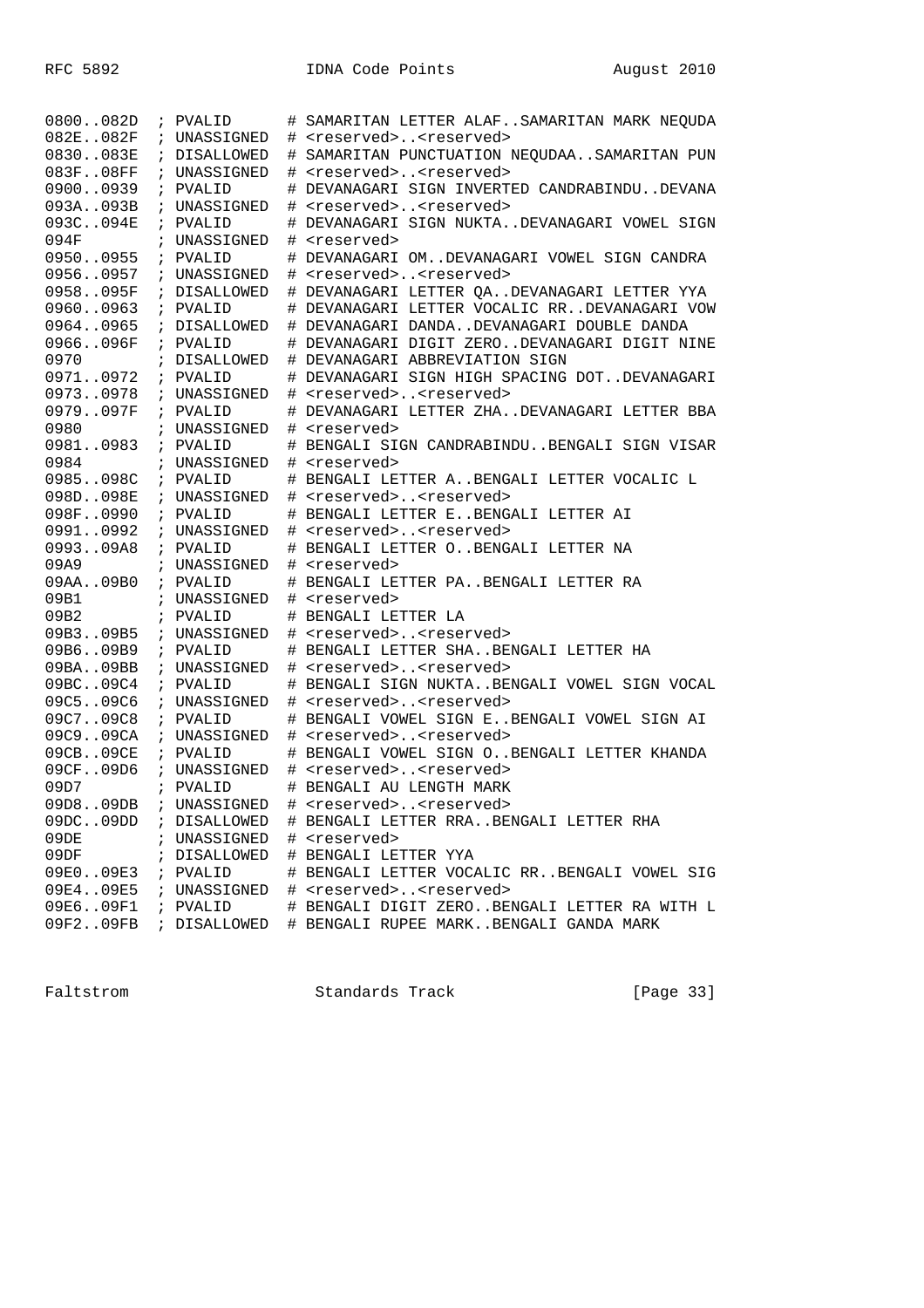| 09FC0A00      | ; UNASSIGNED | # <reserved><reserved></reserved></reserved> |
|---------------|--------------|----------------------------------------------|
| 0A010A03      | ; PVALID     | # GURMUKHI SIGN ADAK BINDIGURMUKHI SIGN VISA |
| 0A04          | ; UNASSIGNED | # <reserved></reserved>                      |
| 0A050A0A      | ; PVALID     | # GURMUKHI LETTER AGURMUKHI LETTER UU        |
| 0A0B. .0A0E   | ; UNASSIGNED | # <reserved><reserved></reserved></reserved> |
| 0A0F0A10      | ; PVALID     | # GURMUKHI LETTER EEGURMUKHI LETTER AI       |
| 0A110A12      | ; UNASSIGNED | # <reserved><reserved></reserved></reserved> |
| 0A130A28      | ; PVALID     | # GURMUKHI LETTER OOGURMUKHI LETTER NA       |
| 0A29          | ; UNASSIGNED | # <reserved></reserved>                      |
| 0A2A0A30      | ; PVALID     | # GURMUKHI LETTER PAGURMUKHI LETTER RA       |
| 0A31          | ; UNASSIGNED | # <reserved></reserved>                      |
| 0A32          | ; PVALID     | # GURMUKHI LETTER LA                         |
| 0A33          | ; DISALLOWED | # GURMUKHI LETTER LLA                        |
| 0A34          | ; UNASSIGNED | # <reserved></reserved>                      |
| 0A35          | ; PVALID     | # GURMUKHI LETTER VA                         |
| 0A36          | ; DISALLOWED | # GURMUKHI LETTER SHA                        |
| 0A37          | ; UNASSIGNED | # <reserved></reserved>                      |
| 0A380A39      | ; PVALID     | # GURMUKHI LETTER SAGURMUKHI LETTER HA       |
| 0A3A.0A3B     | ; UNASSIGNED | # <reserved><reserved></reserved></reserved> |
| 0A3C          | ; PVALID     | # GURMUKHI SIGN NUKTA                        |
| 0A3D          | ; UNASSIGNED | # <reserved></reserved>                      |
| $0A3E$ $0A42$ | ; PVALID     | # GURMUKHI VOWEL SIGN AAGURMUKHI VOWEL SIGN  |
| 0A430A46      | ; UNASSIGNED | # <reserved><reserved></reserved></reserved> |
| 0A470A48      | ; PVALID     | # GURMUKHI VOWEL SIGN EEGURMUKHI VOWEL SIGN  |
| 0A490A4A      | ; UNASSIGNED | # <reserved><reserved></reserved></reserved> |
| 0A4B. .0A4D   | ; PVALID     | # GURMUKHI VOWEL SIGN OOGURMUKHI SIGN VIRAMA |
| 0A4E0A50      | ; UNASSIGNED | # <reserved><reserved></reserved></reserved> |
| 0A51          | ; PVALID     | # GURMUKHI SIGN UDAAT                        |
| 0A520A58      | ; UNASSIGNED | # <reserved><reserved></reserved></reserved> |
| 0A59.0A5B     | ; DISALLOWED | # GURMUKHI LETTER KHHAGURMUKHI LETTER ZA     |
| 0A5C          | ; PVALID     | # GURMUKHI LETTER RRA                        |
| 0A5D          | ; UNASSIGNED | # <reserved></reserved>                      |
| 0A5E          | ; DISALLOWED | # GURMUKHI LETTER FA                         |
| 0A5F.0A65     | ; UNASSIGNED | # <reserved><reserved></reserved></reserved> |
| 0A660A75      | ; PVALID     | # GURMUKHI DIGIT ZEROGURMUKHI SIGN YAKASH    |
| 0A760A80      | ; UNASSIGNED | # <reserved><reserved></reserved></reserved> |
| 0A810A83      | ; PVALID     | # GUJARATI SIGN CANDRABINDUGUJARATI SIGN VIS |
| 0A84          | ; UNASSIGNED | # <reserved></reserved>                      |
| 0A850A8D      | ; PVALID     | # GUJARATI LETTER AGUJARATI VOWEL CANDRA E   |
| 0A8E          | ; UNASSIGNED | # <reserved></reserved>                      |
| 0A8F0A91      | ; PVALID     | # GUJARATI LETTER EGUJARATI VOWEL CANDRA O   |
| 0A92          | ; UNASSIGNED | # <reserved></reserved>                      |
| 0A930AA8      | ; PVALID     | # GUJARATI LETTER OGUJARATI LETTER NA        |
| 0AA9          | ; UNASSIGNED | # <reserved></reserved>                      |
| 0AAA0AB0      | ; PVALID     | # GUJARATI LETTER PAGUJARATI LETTER RA       |
| 0AB1          | ; UNASSIGNED | # <reserved></reserved>                      |
| 0AB2.0AB3     | ; PVALID     | # GUJARATI LETTER LAGUJARATI LETTER LLA      |
| 0AB4          | ; UNASSIGNED | # <reserved></reserved>                      |

Faltstrom Standards Track [Page 34]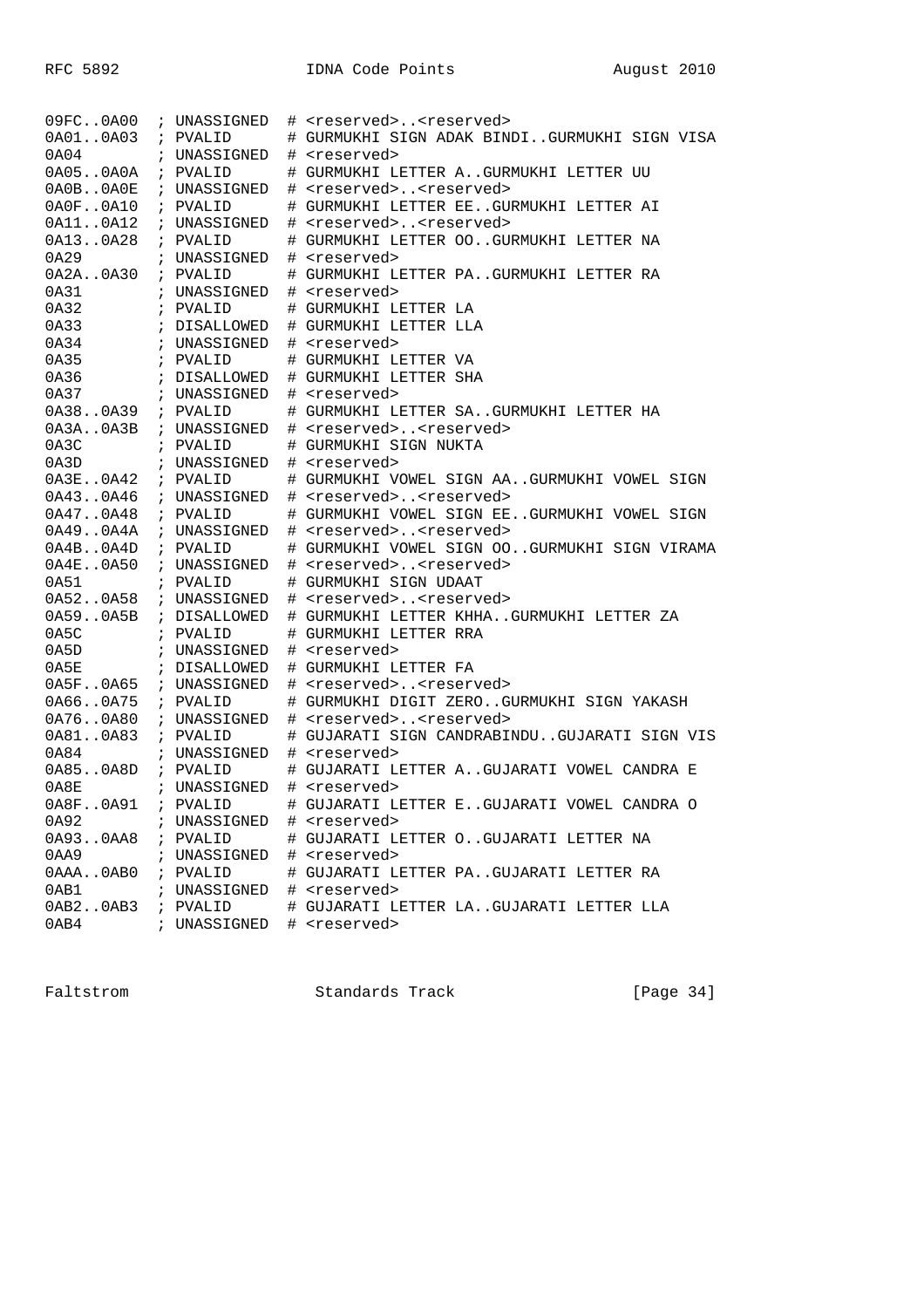| 0AB50AB9    | ; PVALID     | # GUJARATI LETTER VAGUJARATI LETTER HA       |
|-------------|--------------|----------------------------------------------|
| 0ABA0ABB    | ; UNASSIGNED | # <reserved><reserved></reserved></reserved> |
| 0ABC0AC5    | ; PVALID     | # GUJARATI SIGN NUKTAGUJARATI VOWEL SIGN CAN |
| 0AC6        | ; UNASSIGNED | # <reserved></reserved>                      |
| 0AC7.0AC9   | ; PVALID     | # GUJARATI VOWEL SIGN EGUJARATI VOWEL SIGN C |
| 0 ACA       | ; UNASSIGNED | # <reserved></reserved>                      |
| 0ACB0ACD    | ; PVALID     | # GUJARATI VOWEL SIGN OGUJARATI SIGN VIRAMA  |
| OACEOACF    | ; UNASSIGNED | # <reserved><reserved></reserved></reserved> |
| 0AD0        | ; PVALID     | # GUJARATI OM                                |
| 0AD1.0ADF   | ; UNASSIGNED | # <reserved><reserved></reserved></reserved> |
| 0AE00AE3    | ; PVALID     | # GUJARATI LETTER VOCALIC RRGUJARATI VOWEL S |
| 0AE4.0AE5   | ; UNASSIGNED | # <reserved><reserved></reserved></reserved> |
| OAE6OAEF    | ; PVALID     | # GUJARATI DIGIT ZEROGUJARATI DIGIT NINE     |
| 0AF0        | ; UNASSIGNED | # <reserved></reserved>                      |
| 0AF1        | ; DISALLOWED | # GUJARATI RUPEE SIGN                        |
| 0AF20B00    | ; UNASSIGNED | # <reserved><reserved></reserved></reserved> |
| 0B010B03    | ; PVALID     | # ORIYA SIGN CANDRABINDUORIYA SIGN VISARGA   |
| 0B04        | ; UNASSIGNED | # <reserved></reserved>                      |
| 0B050B0C    | ; PVALID     | # ORIYA LETTER AORIYA LETTER VOCALIC L       |
| OBODOBOE    | ; UNASSIGNED | # <reserved><reserved></reserved></reserved> |
| 0B0F.0B10   | ; PVALID     | # ORIYA LETTER EORIYA LETTER AI              |
| 0B110B12    | ; UNASSIGNED | # <reserved><reserved></reserved></reserved> |
| 0B130B28    | ; PVALID     | # ORIYA LETTER OORIYA LETTER NA              |
| 0B29        | ; UNASSIGNED | # <reserved></reserved>                      |
| 0B2A0B30    | ; PVALID     | # ORIYA LETTER PAORIYA LETTER RA             |
| 0B31        | ; UNASSIGNED | # <reserved></reserved>                      |
| 0B320B33    | ; PVALID     | # ORIYA LETTER LAORIYA LETTER LLA            |
| 0B34        | ; UNASSIGNED | # <reserved></reserved>                      |
| 0B350B39    | ; PVALID     | # ORIYA LETTER VAORIYA LETTER HA             |
| 0B3A.0B3B   | ; UNASSIGNED | # <reserved><reserved></reserved></reserved> |
| 0B3C0B44    | ; PVALID     | # ORIYA SIGN NUKTAORIYA VOWEL SIGN VOCALIC R |
| 0B450B46    | ; UNASSIGNED | # <reserved><reserved></reserved></reserved> |
| 0B470B48    | ; PVALID     | # ORIYA VOWEL SIGN EORIYA VOWEL SIGN AI      |
| 0B49.0B4A   | ; UNASSIGNED | # <reserved><reserved></reserved></reserved> |
| 0B4B. .0B4D | ; PVALID     | # ORIYA VOWEL SIGN OORIYA SIGN VIRAMA        |
| 0B4E0B55    | ; UNASSIGNED | # <reserved><reserved></reserved></reserved> |
| 0B560B57    | ; PVALID     | # ORIYA AI LENGTH MARKORIYA AU LENGTH MARK   |
| 0B580B5B    | ; UNASSIGNED | # <reserved><reserved></reserved></reserved> |
| 0B5C. .0B5D | ; DISALLOWED | # ORIYA LETTER RRAORIYA LETTER RHA           |
| 0B5E        | ; UNASSIGNED | # <reserved></reserved>                      |
| 0B5F0B63    | ; PVALID     | # ORIYA LETTER YYAORIYA VOWEL SIGN VOCALIC L |
| 0B640B65    | ; UNASSIGNED | # <reserved><reserved></reserved></reserved> |
| 0B660B6F    | ; PVALID     | # ORIYA DIGIT ZEROORIYA DIGIT NINE           |
| 0B70        | ; DISALLOWED | # ORIYA ISSHAR                               |
| 0B71        | ; PVALID     | # ORIYA LETTER WA                            |
| 0B720B81    | ; UNASSIGNED | # <reserved><reserved></reserved></reserved> |
| 0B820B83    | ; PVALID     | # TAMIL SIGN ANUSVARATAMIL SIGN VISARGA      |
| 0B84        | ; UNASSIGNED | # <reserved></reserved>                      |

Faltstrom Standards Track [Page 35]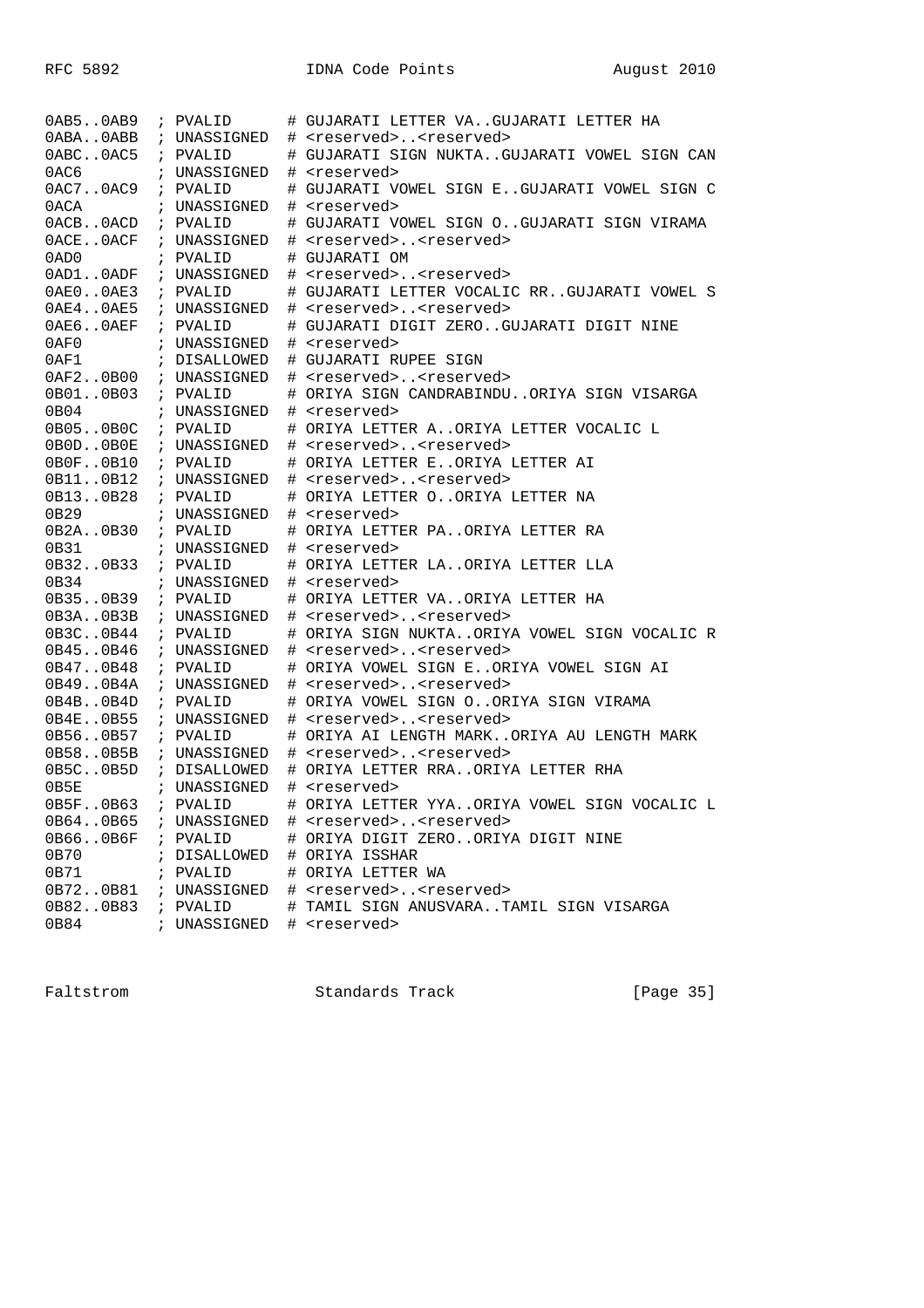| 0B850B8A                           | ; PVALID                             | # TAMIL LETTER ATAMIL LETTER UU              |
|------------------------------------|--------------------------------------|----------------------------------------------|
| 0B8B. .0B8D                        | ; UNASSIGNED                         | # <reserved><reserved></reserved></reserved> |
| 0B8E0B90                           | ; PVALID                             | # TAMIL LETTER ETAMIL LETTER AI              |
| 0B91                               | ; UNASSIGNED                         | # <reserved></reserved>                      |
| 0B920B95                           | ; PVALID                             | # TAMIL LETTER OTAMIL LETTER KA              |
| 0B960B98                           | ; UNASSIGNED                         | # <reserved><reserved></reserved></reserved> |
| 0B990B9A                           | ; PVALID                             | # TAMIL LETTER NGATAMIL LETTER CA            |
| 0B9B                               | ; UNASSIGNED                         | # <reserved></reserved>                      |
| 0B9C                               | ; PVALID                             | # TAMIL LETTER JA                            |
| 0B9D                               | ; UNASSIGNED                         | # <reserved></reserved>                      |
| 0B9E. .0B9F                        | ; PVALID                             | # TAMIL LETTER NYATAMIL LETTER TTA           |
| 0BA0.0BA2                          | ; UNASSIGNED                         | # <reserved><reserved></reserved></reserved> |
| 0BA3.0BA4                          | ; PVALID                             | # TAMIL LETTER NNATAMIL LETTER TA            |
| 0B <sub>A</sub> 50B <sub>A</sub> 7 | ; UNASSIGNED                         | # <reserved><reserved></reserved></reserved> |
| OBA8OBAA                           | ; PVALID                             | # TAMIL LETTER NATAMIL LETTER PA             |
| 0BAB0BAD                           | ; UNASSIGNED                         | # <reserved><reserved></reserved></reserved> |
| $0$ BAE $0$ BB9                    | ; PVALID                             | # TAMIL LETTER MATAMIL LETTER HA             |
| OBBAOBBD                           | ; UNASSIGNED                         | # <reserved><reserved></reserved></reserved> |
| OBBEOBC2                           | ; PVALID                             | # TAMIL VOWEL SIGN AATAMIL VOWEL SIGN UU     |
| 0BC3.0BC5                          | ; UNASSIGNED                         | # <reserved><reserved></reserved></reserved> |
| 0BC6.0BC8                          | ; PVALID                             | # TAMIL VOWEL SIGN ETAMIL VOWEL SIGN AI      |
| 0BC9                               | ; UNASSIGNED # <reserved></reserved> |                                              |
| $0BCA.$ . $0BCD$                   | ; PVALID                             | # TAMIL VOWEL SIGN OTAMIL SIGN VIRAMA        |
| OBCEOBCF                           | ; UNASSIGNED                         | # <reserved><reserved></reserved></reserved> |
| 0BD0                               | ; PVALID                             | # TAMIL OM                                   |
| 0BD10BD6                           | ; UNASSIGNED                         | # <reserved><reserved></reserved></reserved> |
| 0BD7                               | ; PVALID                             | # TAMIL AU LENGTH MARK                       |
| 0BD8.0BE5                          | ; UNASSIGNED                         | # <reserved><reserved></reserved></reserved> |
| OBE6OBEF                           | ; PVALID                             | # TAMIL DIGIT ZEROTAMIL DIGIT NINE           |
| OBFOOBFA                           | ; DISALLOWED                         | # TAMIL NUMBER TENTAMIL NUMBER SIGN          |
| 0BFB. .0C00                        | ; UNASSIGNED                         | # <reserved><reserved></reserved></reserved> |
| 0C010C03                           | ; PVALID                             | # TELUGU SIGN CANDRABINDUTELUGU SIGN VISARGA |
| 0C04                               | ; UNASSIGNED                         | # <reserved></reserved>                      |
| 0C05.0C0C                          | ; PVALID                             | # TELUGU LETTER ATELUGU LETTER VOCALIC L     |
| 0C0D                               | ; UNASSIGNED                         | # <reserved></reserved>                      |
| $0C0E$ $0C10$                      | ; PVALID                             | # TELUGU LETTER ETELUGU LETTER AI            |
| 0C11                               | ; UNASSIGNED                         | # <reserved></reserved>                      |
| 0C12.0C28                          | ; PVALID                             | # TELUGU LETTER OTELUGU LETTER NA            |
| 0C29                               | ; UNASSIGNED                         | # <reserved></reserved>                      |
| OC2A.0C33                          | ; PVALID                             | # TELUGU LETTER PATELUGU LETTER LLA          |
| 0C34                               | ; UNASSIGNED                         | # <reserved></reserved>                      |
| 0C350C39                           | ; PVALID                             | # TELUGU LETTER VATELUGU LETTER HA           |
| OC3A. . 0C3C                       | ; UNASSIGNED                         | # <reserved><reserved></reserved></reserved> |
| 0C3D0C44                           | ; PVALID                             | # TELUGU SIGN AVAGRAHATELUGU VOWEL SIGN VOCA |
| 0C45                               | ; UNASSIGNED                         | # <reserved></reserved>                      |
| 0C460C48                           | ; PVALID                             | # TELUGU VOWEL SIGN ETELUGU VOWEL SIGN AI    |
| 0C49                               | ; UNASSIGNED                         | # <reserved></reserved>                      |
| 0C4A. .0C4D                        |                                      | # TELUGU VOWEL SIGN OTELUGU SIGN VIRAMA      |
|                                    | ; PVALID                             |                                              |

Faltstrom Standards Track [Page 36]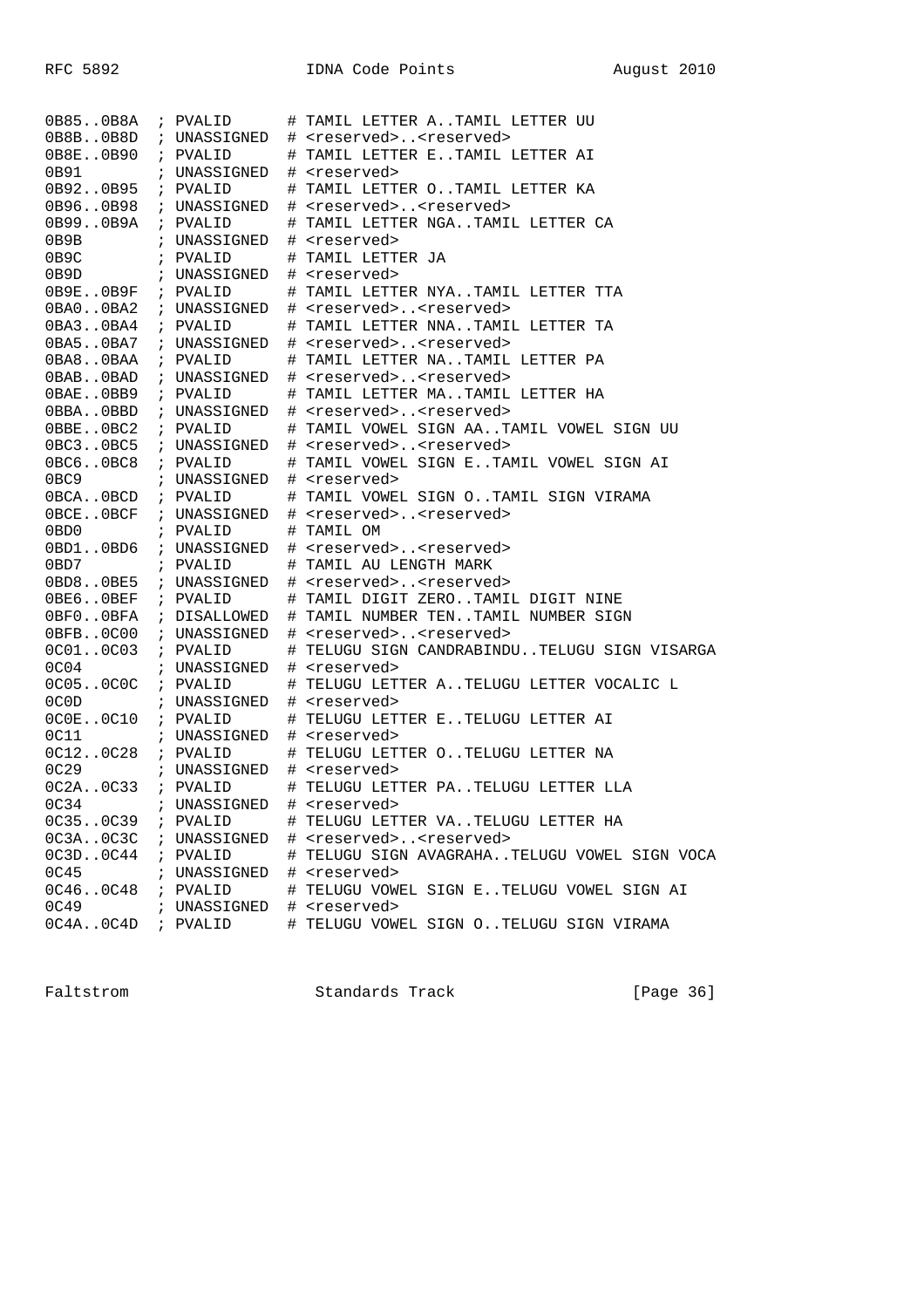| $0C4E$ $0C54$    | ; UNASSIGNED |   | # <reserved><reserved></reserved></reserved> |
|------------------|--------------|---|----------------------------------------------|
| 0C550C56         | ; PVALID     |   | # TELUGU LENGTH MARKTELUGU AI LENGTH MARK    |
| 0C57             | UNASSIGNED   | # | <reserved></reserved>                        |
| 0C580C59         | ; PVALID     |   | TELUGU LETTER TSATELUGU LETTER DZA           |
| 0C5A. . 0C5F     | ; UNASSIGNED | # | <reserved><reserved></reserved></reserved>   |
| 0C600C63         | ; PVALID     | # | TELUGU LETTER VOCALIC RRTELUGU VOWEL SIGN    |
| 0C640C65         | ; UNASSIGNED |   | # <reserved><reserved></reserved></reserved> |
| 0C660C6F         | ; PVALID     | # | TELUGU DIGIT ZEROTELUGU DIGIT NINE           |
| 0C700C77         | ; UNASSIGNED | # | <reserved><reserved></reserved></reserved>   |
| 0C780C7F         | ; DISALLOWED | # | TELUGU FRACTION DIGIT ZERO FOR ODD POWERS OF |
| 0C800C81         | ; UNASSIGNED |   | # <reserved><reserved></reserved></reserved> |
| 0C820C83         | ; PVALID     |   | # KANNADA SIGN ANUSVARAKANNADA SIGN VISARGA  |
| 0C84             | ; UNASSIGNED |   | # <reserved></reserved>                      |
| 0C850C8C         | ; PVALID     |   | # KANNADA LETTER AKANNADA LETTER VOCALIC L   |
| 0C8D             | ; UNASSIGNED |   | # <reserved></reserved>                      |
| 0C8E0C90         | ; PVALID     |   | # KANNADA LETTER EKANNADA LETTER AI          |
| 0C91             | ; UNASSIGNED |   | # <reserved></reserved>                      |
| 0C920CA8         | ; PVALID     |   | # KANNADA LETTER OKANNADA LETTER NA          |
| 0CA9             | ; UNASSIGNED |   | # <reserved></reserved>                      |
| OCAAOCB3         | ; PVALID     |   | # KANNADA LETTER PAKANNADA LETTER LLA        |
| 0CB4             | ; UNASSIGNED |   | # <reserved></reserved>                      |
| OCB5OCB9         | ; PVALID     |   | # KANNADA LETTER VAKANNADA LETTER HA         |
| OCBAOCBB         | ; UNASSIGNED |   | # <reserved><reserved></reserved></reserved> |
| OCBCOCC4         | ; PVALID     |   | # KANNADA SIGN NUKTAKANNADA VOWEL SIGN VOCAL |
| 0CC5             | ; UNASSIGNED |   | # <reserved></reserved>                      |
| 0CC6.0CC8        | ; PVALID     |   | # KANNADA VOWEL SIGN EKANNADA VOWEL SIGN AI  |
| 0CC <sub>9</sub> | ; UNASSIGNED |   | # <reserved></reserved>                      |
| OCCAOCCD         | ; PVALID     |   | # KANNADA VOWEL SIGN OKANNADA SIGN VIRAMA    |
| OCCEOCD4         | ; UNASSIGNED |   | # <reserved><reserved></reserved></reserved> |
| OCD50CD6         | ; PVALID     |   | # KANNADA LENGTH MARKKANNADA AI LENGTH MARK  |
| OCD7OCDD         | ; UNASSIGNED |   | # <reserved><reserved></reserved></reserved> |
| 0CDE             | ; PVALID     |   | # KANNADA LETTER FA                          |
| 0CDF             | ; UNASSIGNED |   | # <reserved></reserved>                      |
| OCEOOCE3         | ; PVALID     |   | # KANNADA LETTER VOCALIC RRKANNADA VOWEL SIG |
| OCE4OCE5         | ; UNASSIGNED |   | # <reserved><reserved></reserved></reserved> |
| OCE6OCEF         | ; PVALID     |   | # KANNADA DIGIT ZEROKANNADA DIGIT NINE       |
| 0CF0             | ; UNASSIGNED |   | # <reserved></reserved>                      |
| OCF1.0CF2        | ; DISALLOWED |   | # KANNADA SIGN JIHVAMULIYAKANNADA SIGN UPADH |
| OCF30D01         | ; UNASSIGNED |   | # <reserved><reserved></reserved></reserved> |
| 0D020D03         | ; PVALID     | # | MALAYALAM SIGN ANUSVARAMALAYALAM SIGN VISA   |
| 0D04             | ; UNASSIGNED | # | <reserved></reserved>                        |
| 0D050D0C         | ; PVALID     |   | # MALAYALAM LETTER AMALAYALAM LETTER VOCALIC |
| 0D0D             | ; UNASSIGNED |   | # <reserved></reserved>                      |
| 0D0E0D10         | ; PVALID     |   | # MALAYALAM LETTER EMALAYALAM LETTER AI      |
| 0D11             | ; UNASSIGNED |   | # <reserved></reserved>                      |
| 0D120D28         | ; PVALID     |   | # MALAYALAM LETTER OMALAYALAM LETTER NA      |
| 0D29             | ; UNASSIGNED |   | # <reserved></reserved>                      |
| 0D2A0D39         | ; PVALID     |   | # MALAYALAM LETTER PAMALAYALAM LETTER HA     |

Faltstrom Standards Track [Page 37]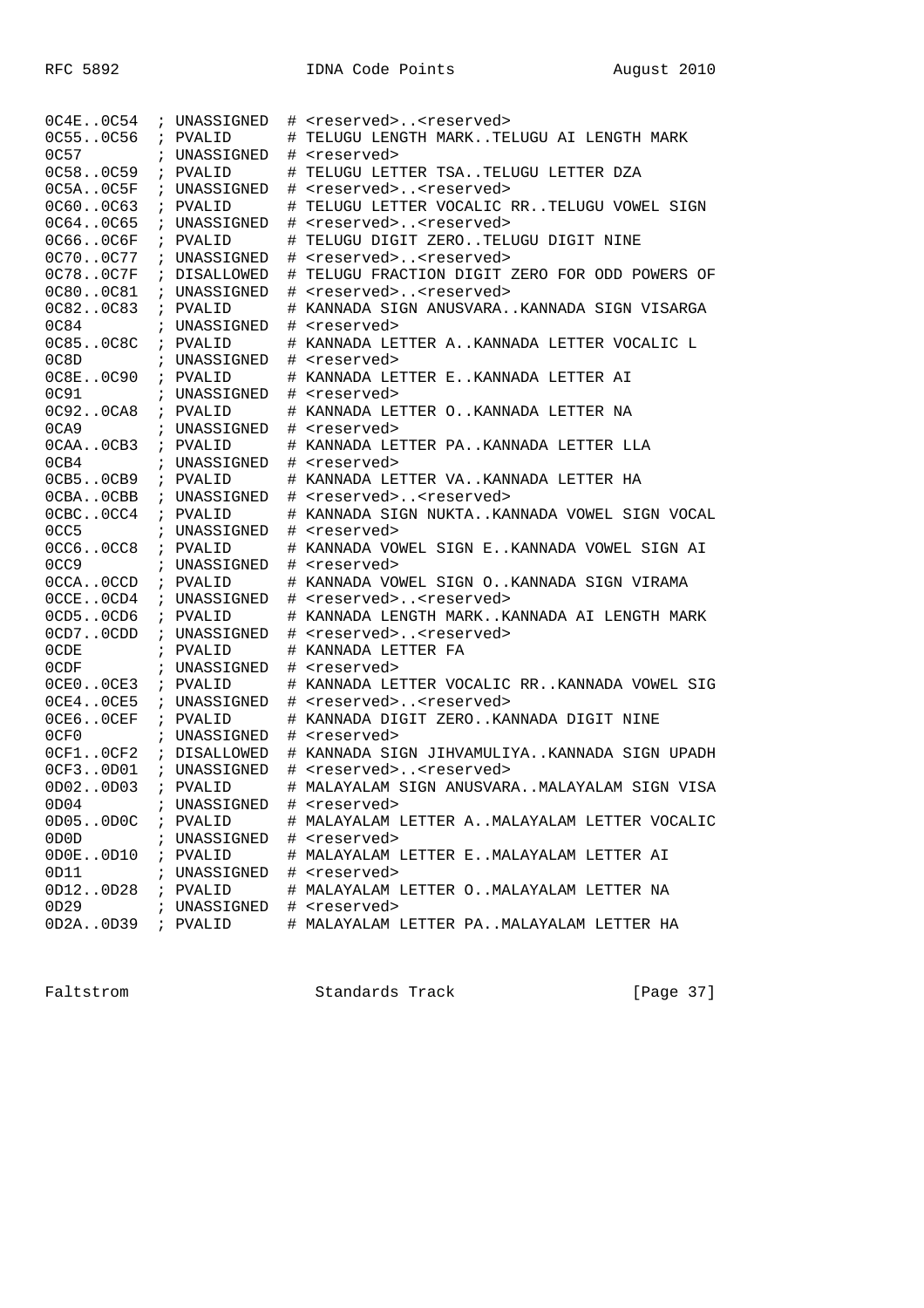| OD3A.0D3C     | ; UNASSIGNED |      | # <reserved><reserved></reserved></reserved> |
|---------------|--------------|------|----------------------------------------------|
| 0D3D0D44      | ; PVALID     |      | # MALAYALAM SIGN AVAGRAHAMALAYALAM VOWEL SIG |
| 0D45          | ; UNASSIGNED |      | # <reserved></reserved>                      |
| 0D460D48      | ; PVALID     | #    | MALAYALAM VOWEL SIGN EMALAYALAM VOWEL SIGN   |
| 0D49          | ; UNASSIGNED | #    | <reserved></reserved>                        |
| 0D4A. .0D4D   | ; PVALID     |      | # MALAYALAM VOWEL SIGN OMALAYALAM SIGN VIRAM |
| $0D4E.$ .0D56 | ; UNASSIGNED | $\#$ | <reserved><reserved></reserved></reserved>   |
| 0D57          | ; PVALID     |      | # MALAYALAM AU LENGTH MARK                   |
| 0D580D5F      | ; UNASSIGNED |      | # <reserved><reserved></reserved></reserved> |
| 0D600D63      | ; PVALID     |      | # MALAYALAM LETTER VOCALIC RRMALAYALAM VOWEL |
| 0D64.0D65     | ; UNASSIGNED |      | # <reserved><reserved></reserved></reserved> |
| 0D660D6F      | ; PVALID     |      | # MALAYALAM DIGIT ZEROMALAYALAM DIGIT NINE   |
| 0D700D75      | ; DISALLOWED |      | # MALAYALAM NUMBER TENMALAYALAM FRACTION THR |
| 0D760D78      | ; UNASSIGNED |      | # <reserved><reserved></reserved></reserved> |
| 0D79          | ; DISALLOWED |      | # MALAYALAM DATE MARK                        |
| 0D7A.0D7F     | ; PVALID     | #    | MALAYALAM LETTER CHILLU NNMALAYALAM LETTER   |
| 0D800D81      | ; UNASSIGNED | #    | <reserved><reserved></reserved></reserved>   |
| 0D820D83      | ; PVALID     | #    | SINHALA SIGN ANUSVARAYASINHALA SIGN VISARG   |
| 0D84          | ; UNASSIGNED | $\#$ | <reserved></reserved>                        |
| 0D850D96      | ; PVALID     | #    | SINHALA LETTER AYANNASINHALA LETTER AUYANN   |
| 0D970D99      | ; UNASSIGNED |      | # <reserved><reserved></reserved></reserved> |
| OD9AODB1      | ; PVALID     | $\#$ | SINHALA LETTER ALPAPRAANA KAYANNASINHALA L   |
| 0DB2          | ; UNASSIGNED | #    | <reserved></reserved>                        |
| ODB3ODBB      | ; PVALID     | #    | SINHALA LETTER SANYAKA DAYANNASINHALA LETT   |
| 0DBC          | ; UNASSIGNED |      | # <reserved></reserved>                      |
| 0DBD          | ; PVALID     | #    | SINHALA LETTER DANTAJA LAYANNA               |
| ODBEODBF      | ; UNASSIGNED |      | # <reserved><reserved></reserved></reserved> |
| 0DC0.0DC6     | ; PVALID     | #    | SINHALA LETTER VAYANNASINHALA LETTER FAYAN   |
| 0DC7.0DC9     | ; UNASSIGNED | #    | <reserved><reserved></reserved></reserved>   |
| 0DCA          | ; PVALID     | #    | SINHALA SIGN AL-LAKUNA                       |
| ODCBODCE      | ; UNASSIGNED | $\#$ | <reserved><reserved></reserved></reserved>   |
| ODCFODD4      | ; PVALID     | #    | SINHALA VOWEL SIGN AELA-PILLASINHALA VOWEL   |
| 0DD5          | ; UNASSIGNED |      | # <reserved></reserved>                      |
| 0DD6          | ; PVALID     | $\#$ | SINHALA VOWEL SIGN DIGA PAA-PILLA            |
| 0DD7          | ; UNASSIGNED | #    | <reserved></reserved>                        |
| 0DD80DDF      | ; PVALID     | #    | SINHALA VOWEL SIGN GAETTA-PILLASINHALA VOW   |
| ODEOODF1      | ; UNASSIGNED | $\#$ | <reserved><reserved></reserved></reserved>   |
| ODF20DF3      | ; PVALID     | #    | SINHALA VOWEL SIGN DIGA GAETTA-PILLASINHAL   |
| 0DF4          | ; DISALLOWED |      | # SINHALA PUNCTUATION KUNDDALIYA             |
| 0DF50E00      | ; UNASSIGNED |      | # <reserved><reserved></reserved></reserved> |
| 0E010E32      | ; PVALID     | #    | THAI CHARACTER KO KAITHAI CHARACTER SARA A   |
| 0E33          | ; DISALLOWED |      | # THAI CHARACTER SARA AM                     |
| 0E340E3A      | ; PVALID     |      | # THAI CHARACTER SARA ITHAI CHARACTER PHINTH |
| 0E3B0E3E      | ; UNASSIGNED |      | # <reserved><reserved></reserved></reserved> |
| 0E3F          | ; DISALLOWED |      | # THAI CURRENCY SYMBOL BAHT                  |
| 0E400E4E      | ; PVALID     |      | # THAI CHARACTER SARA ETHAI CHARACTER YAMAKK |
| 0E4F          | ; DISALLOWED |      | # THAI CHARACTER FONGMAN                     |
| 0E500E59      | ; PVALID     |      | # THAI DIGIT ZEROTHAI DIGIT NINE             |

Faltstrom Standards Track [Page 38]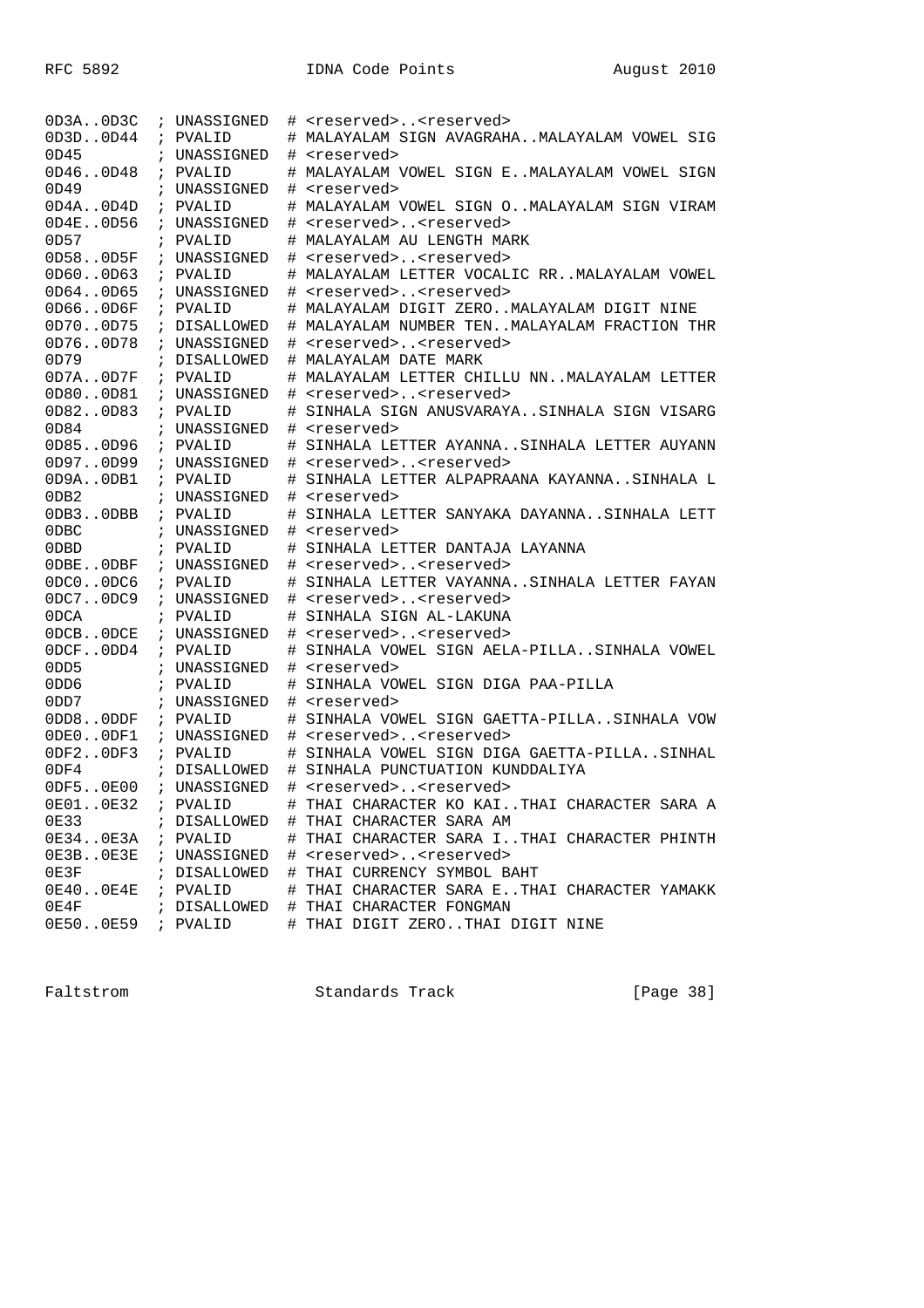| 0E5C0E80 ; UNASSIGNED<br># <reserved><reserved><br/>OE810E82 ; PVALID<br/># LAO LETTER KOLAO LETTER KHO SUNG<br/>0E83<br/>; UNASSIGNED # <reserved><br/>0E84 ; PVALID<br/># LAO LETTER KHO TAM<br/>0E850E86 ; UNASSIGNED<br/># <reserved><reserved><br/>0E870E88 ; PVALID<br/># LAO LETTER NGOLAO LETTER CO<br/>; UNASSIGNED<br/>0E89<br/># <reserved><br/>; PVALID<br/># LAO LETTER SO TAM<br/>0E8A<br/>OE8BOE8C ; UNASSIGNED # <reserved><reserved><br/>; PVALID<br/>0E8D<br/># LAO LETTER NYO<br/>OE8E0E93 ; UNASSIGNED # <reserved><reserved><br/>0E940E97 ; PVALID<br/># LAO LETTER DOLAO LETTER THO TAM<br/>0E98<br/>; UNASSIGNED # <reserved><br/>OE990E9F ; PVALID<br/># LAO LETTER NOLAO LETTER FO SUNG<br/>; UNASSIGNED # <reserved><br/>0EA0<br/>OEA10EA3 ; PVALID<br/># LAO LETTER MOLAO LETTER LO LING<br/>0EA4 ; UNASSIGNED<br/># <reserved><br/>0EA7 : PVALID # LAO LETTER WO<br/>0EA80EA9 ; UNASSIGNED # <reserved><reserved><br/># LAO LETTER SO SUNGLAO LETTER HO SUNG<br/>OEAAOEAB ; PVALID<br/><math>0</math>EAC<br/>; UNASSIGNED # <reserved><br/>OEADOEB2 ; PVALID<br/># LAO LETTER OLAO VOWEL SIGN AA<br/>; DISALLOWED # LAO VOWEL SIGN AM<br/>0EB3<br/>OEB40EB9 ; PVALID<br/># LAO VOWEL SIGN ILAO VOWEL SIGN UU<br/>0EBA : UNASSIGNED # <reserved><br/>OEBBOEBD ; PVALID<br/># LAO VOWEL SIGN MAI KONLAO SEMIVOWEL SIGN N<br/>OEBEOEBF ; UNASSIGNED<br/># <reserved><reserved><br/>OECOOEC4 ; PVALID<br/># LAO VOWEL SIGN ELAO VOWEL SIGN AI<br/>0EC5 : UNASSIGNED # <reserved><br/>0EC6 : PVALID # LAO KO LA<br/>0EC7 : UNASSIGNED # <reserved><br/># LAO TONE MAI EKLAO NIGGAHITA<br/>OEC80ECD ; PVALID<br/>OECEOECF ; UNASSIGNED<br/># <reserved><reserved><br/>OEDOOED9 ; PVALID<br/># LAO DIGIT ZEROLAO DIGIT NINE<br/>OEDCOEDD ; DISALLOWED<br/># LAO HO NOLAO HO MO<br/>OEDEOEFF ; UNASSIGNED<br/># <reserved><reserved><br/>0F00<br/>; PVALID<br/># TIBETAN SYLLABLE OM<br/>0F01.0F0A<br/># TIBETAN MARK GTER YIG MGO TRUNCATED ATIBET<br/>; DISALLOWED<br/>0F0B<br/># TIBETAN MARK INTERSYLLABIC TSHEG<br/>; PVALID<br/>0F0C0F17<br/># TIBETAN MARK DELIMITER TSHEG BSTARTIBETAN<br/>; DISALLOWED<br/>0F180F19<br/>PVALID<br/>TIBETAN ASTROLOGICAL SIGN -KHYUD PATIBETAN<br/><math display="block">\#</math><br/><math>\ddot{i}</math><br/>0F1A.0F1F<br/># TIBETAN SIGN RDEL DKAR GCIGTIBETAN SIGN RD<br/>DISALLOWED<br/><math>\ddot{i}</math><br/>0F200F29<br/># TIBETAN DIGIT ZEROTIBETAN DIGIT NINE<br/>PVALID<br/><math>\mathcal{L}</math><br/>0F2A0F34<br/># TIBETAN DIGIT HALF ONETIBETAN MARK BSDUS R<br/>DISALLOWED</reserved></reserved></reserved></reserved></reserved></reserved></reserved></reserved></reserved></reserved></reserved></reserved></reserved></reserved></reserved></reserved></reserved></reserved></reserved></reserved></reserved></reserved></reserved></reserved></reserved> |  |  | 0E5A0E5B ; DISALLOWED # THAI CHARACTER ANGKHANKHUTHAI CHARACTER KH |
|--------------------------------------------------------------------------------------------------------------------------------------------------------------------------------------------------------------------------------------------------------------------------------------------------------------------------------------------------------------------------------------------------------------------------------------------------------------------------------------------------------------------------------------------------------------------------------------------------------------------------------------------------------------------------------------------------------------------------------------------------------------------------------------------------------------------------------------------------------------------------------------------------------------------------------------------------------------------------------------------------------------------------------------------------------------------------------------------------------------------------------------------------------------------------------------------------------------------------------------------------------------------------------------------------------------------------------------------------------------------------------------------------------------------------------------------------------------------------------------------------------------------------------------------------------------------------------------------------------------------------------------------------------------------------------------------------------------------------------------------------------------------------------------------------------------------------------------------------------------------------------------------------------------------------------------------------------------------------------------------------------------------------------------------------------------------------------------------------------------------------------------------------------------------------------------------------------------------------------------------------------------------------------------------------------------------------------------------------------------------------------------------------------------------------------------------------------------------------------------------------------------------------------------------------------------------------------------------------------------------------------------------------------------------------------------------------------------------------------------------------------------------------------------------------------------------------------------------------|--|--|--------------------------------------------------------------------|
|                                                                                                                                                                                                                                                                                                                                                                                                                                                                                                                                                                                                                                                                                                                                                                                                                                                                                                                                                                                                                                                                                                                                                                                                                                                                                                                                                                                                                                                                                                                                                                                                                                                                                                                                                                                                                                                                                                                                                                                                                                                                                                                                                                                                                                                                                                                                                                                                                                                                                                                                                                                                                                                                                                                                                                                                                                                  |  |  |                                                                    |
|                                                                                                                                                                                                                                                                                                                                                                                                                                                                                                                                                                                                                                                                                                                                                                                                                                                                                                                                                                                                                                                                                                                                                                                                                                                                                                                                                                                                                                                                                                                                                                                                                                                                                                                                                                                                                                                                                                                                                                                                                                                                                                                                                                                                                                                                                                                                                                                                                                                                                                                                                                                                                                                                                                                                                                                                                                                  |  |  |                                                                    |
|                                                                                                                                                                                                                                                                                                                                                                                                                                                                                                                                                                                                                                                                                                                                                                                                                                                                                                                                                                                                                                                                                                                                                                                                                                                                                                                                                                                                                                                                                                                                                                                                                                                                                                                                                                                                                                                                                                                                                                                                                                                                                                                                                                                                                                                                                                                                                                                                                                                                                                                                                                                                                                                                                                                                                                                                                                                  |  |  |                                                                    |
|                                                                                                                                                                                                                                                                                                                                                                                                                                                                                                                                                                                                                                                                                                                                                                                                                                                                                                                                                                                                                                                                                                                                                                                                                                                                                                                                                                                                                                                                                                                                                                                                                                                                                                                                                                                                                                                                                                                                                                                                                                                                                                                                                                                                                                                                                                                                                                                                                                                                                                                                                                                                                                                                                                                                                                                                                                                  |  |  |                                                                    |
|                                                                                                                                                                                                                                                                                                                                                                                                                                                                                                                                                                                                                                                                                                                                                                                                                                                                                                                                                                                                                                                                                                                                                                                                                                                                                                                                                                                                                                                                                                                                                                                                                                                                                                                                                                                                                                                                                                                                                                                                                                                                                                                                                                                                                                                                                                                                                                                                                                                                                                                                                                                                                                                                                                                                                                                                                                                  |  |  |                                                                    |
|                                                                                                                                                                                                                                                                                                                                                                                                                                                                                                                                                                                                                                                                                                                                                                                                                                                                                                                                                                                                                                                                                                                                                                                                                                                                                                                                                                                                                                                                                                                                                                                                                                                                                                                                                                                                                                                                                                                                                                                                                                                                                                                                                                                                                                                                                                                                                                                                                                                                                                                                                                                                                                                                                                                                                                                                                                                  |  |  |                                                                    |
|                                                                                                                                                                                                                                                                                                                                                                                                                                                                                                                                                                                                                                                                                                                                                                                                                                                                                                                                                                                                                                                                                                                                                                                                                                                                                                                                                                                                                                                                                                                                                                                                                                                                                                                                                                                                                                                                                                                                                                                                                                                                                                                                                                                                                                                                                                                                                                                                                                                                                                                                                                                                                                                                                                                                                                                                                                                  |  |  |                                                                    |
|                                                                                                                                                                                                                                                                                                                                                                                                                                                                                                                                                                                                                                                                                                                                                                                                                                                                                                                                                                                                                                                                                                                                                                                                                                                                                                                                                                                                                                                                                                                                                                                                                                                                                                                                                                                                                                                                                                                                                                                                                                                                                                                                                                                                                                                                                                                                                                                                                                                                                                                                                                                                                                                                                                                                                                                                                                                  |  |  |                                                                    |
|                                                                                                                                                                                                                                                                                                                                                                                                                                                                                                                                                                                                                                                                                                                                                                                                                                                                                                                                                                                                                                                                                                                                                                                                                                                                                                                                                                                                                                                                                                                                                                                                                                                                                                                                                                                                                                                                                                                                                                                                                                                                                                                                                                                                                                                                                                                                                                                                                                                                                                                                                                                                                                                                                                                                                                                                                                                  |  |  |                                                                    |
|                                                                                                                                                                                                                                                                                                                                                                                                                                                                                                                                                                                                                                                                                                                                                                                                                                                                                                                                                                                                                                                                                                                                                                                                                                                                                                                                                                                                                                                                                                                                                                                                                                                                                                                                                                                                                                                                                                                                                                                                                                                                                                                                                                                                                                                                                                                                                                                                                                                                                                                                                                                                                                                                                                                                                                                                                                                  |  |  |                                                                    |
|                                                                                                                                                                                                                                                                                                                                                                                                                                                                                                                                                                                                                                                                                                                                                                                                                                                                                                                                                                                                                                                                                                                                                                                                                                                                                                                                                                                                                                                                                                                                                                                                                                                                                                                                                                                                                                                                                                                                                                                                                                                                                                                                                                                                                                                                                                                                                                                                                                                                                                                                                                                                                                                                                                                                                                                                                                                  |  |  |                                                                    |
|                                                                                                                                                                                                                                                                                                                                                                                                                                                                                                                                                                                                                                                                                                                                                                                                                                                                                                                                                                                                                                                                                                                                                                                                                                                                                                                                                                                                                                                                                                                                                                                                                                                                                                                                                                                                                                                                                                                                                                                                                                                                                                                                                                                                                                                                                                                                                                                                                                                                                                                                                                                                                                                                                                                                                                                                                                                  |  |  |                                                                    |
|                                                                                                                                                                                                                                                                                                                                                                                                                                                                                                                                                                                                                                                                                                                                                                                                                                                                                                                                                                                                                                                                                                                                                                                                                                                                                                                                                                                                                                                                                                                                                                                                                                                                                                                                                                                                                                                                                                                                                                                                                                                                                                                                                                                                                                                                                                                                                                                                                                                                                                                                                                                                                                                                                                                                                                                                                                                  |  |  |                                                                    |
|                                                                                                                                                                                                                                                                                                                                                                                                                                                                                                                                                                                                                                                                                                                                                                                                                                                                                                                                                                                                                                                                                                                                                                                                                                                                                                                                                                                                                                                                                                                                                                                                                                                                                                                                                                                                                                                                                                                                                                                                                                                                                                                                                                                                                                                                                                                                                                                                                                                                                                                                                                                                                                                                                                                                                                                                                                                  |  |  |                                                                    |
|                                                                                                                                                                                                                                                                                                                                                                                                                                                                                                                                                                                                                                                                                                                                                                                                                                                                                                                                                                                                                                                                                                                                                                                                                                                                                                                                                                                                                                                                                                                                                                                                                                                                                                                                                                                                                                                                                                                                                                                                                                                                                                                                                                                                                                                                                                                                                                                                                                                                                                                                                                                                                                                                                                                                                                                                                                                  |  |  |                                                                    |
|                                                                                                                                                                                                                                                                                                                                                                                                                                                                                                                                                                                                                                                                                                                                                                                                                                                                                                                                                                                                                                                                                                                                                                                                                                                                                                                                                                                                                                                                                                                                                                                                                                                                                                                                                                                                                                                                                                                                                                                                                                                                                                                                                                                                                                                                                                                                                                                                                                                                                                                                                                                                                                                                                                                                                                                                                                                  |  |  |                                                                    |
|                                                                                                                                                                                                                                                                                                                                                                                                                                                                                                                                                                                                                                                                                                                                                                                                                                                                                                                                                                                                                                                                                                                                                                                                                                                                                                                                                                                                                                                                                                                                                                                                                                                                                                                                                                                                                                                                                                                                                                                                                                                                                                                                                                                                                                                                                                                                                                                                                                                                                                                                                                                                                                                                                                                                                                                                                                                  |  |  |                                                                    |
|                                                                                                                                                                                                                                                                                                                                                                                                                                                                                                                                                                                                                                                                                                                                                                                                                                                                                                                                                                                                                                                                                                                                                                                                                                                                                                                                                                                                                                                                                                                                                                                                                                                                                                                                                                                                                                                                                                                                                                                                                                                                                                                                                                                                                                                                                                                                                                                                                                                                                                                                                                                                                                                                                                                                                                                                                                                  |  |  |                                                                    |
|                                                                                                                                                                                                                                                                                                                                                                                                                                                                                                                                                                                                                                                                                                                                                                                                                                                                                                                                                                                                                                                                                                                                                                                                                                                                                                                                                                                                                                                                                                                                                                                                                                                                                                                                                                                                                                                                                                                                                                                                                                                                                                                                                                                                                                                                                                                                                                                                                                                                                                                                                                                                                                                                                                                                                                                                                                                  |  |  |                                                                    |
|                                                                                                                                                                                                                                                                                                                                                                                                                                                                                                                                                                                                                                                                                                                                                                                                                                                                                                                                                                                                                                                                                                                                                                                                                                                                                                                                                                                                                                                                                                                                                                                                                                                                                                                                                                                                                                                                                                                                                                                                                                                                                                                                                                                                                                                                                                                                                                                                                                                                                                                                                                                                                                                                                                                                                                                                                                                  |  |  |                                                                    |
|                                                                                                                                                                                                                                                                                                                                                                                                                                                                                                                                                                                                                                                                                                                                                                                                                                                                                                                                                                                                                                                                                                                                                                                                                                                                                                                                                                                                                                                                                                                                                                                                                                                                                                                                                                                                                                                                                                                                                                                                                                                                                                                                                                                                                                                                                                                                                                                                                                                                                                                                                                                                                                                                                                                                                                                                                                                  |  |  |                                                                    |
|                                                                                                                                                                                                                                                                                                                                                                                                                                                                                                                                                                                                                                                                                                                                                                                                                                                                                                                                                                                                                                                                                                                                                                                                                                                                                                                                                                                                                                                                                                                                                                                                                                                                                                                                                                                                                                                                                                                                                                                                                                                                                                                                                                                                                                                                                                                                                                                                                                                                                                                                                                                                                                                                                                                                                                                                                                                  |  |  |                                                                    |
|                                                                                                                                                                                                                                                                                                                                                                                                                                                                                                                                                                                                                                                                                                                                                                                                                                                                                                                                                                                                                                                                                                                                                                                                                                                                                                                                                                                                                                                                                                                                                                                                                                                                                                                                                                                                                                                                                                                                                                                                                                                                                                                                                                                                                                                                                                                                                                                                                                                                                                                                                                                                                                                                                                                                                                                                                                                  |  |  |                                                                    |
|                                                                                                                                                                                                                                                                                                                                                                                                                                                                                                                                                                                                                                                                                                                                                                                                                                                                                                                                                                                                                                                                                                                                                                                                                                                                                                                                                                                                                                                                                                                                                                                                                                                                                                                                                                                                                                                                                                                                                                                                                                                                                                                                                                                                                                                                                                                                                                                                                                                                                                                                                                                                                                                                                                                                                                                                                                                  |  |  |                                                                    |
|                                                                                                                                                                                                                                                                                                                                                                                                                                                                                                                                                                                                                                                                                                                                                                                                                                                                                                                                                                                                                                                                                                                                                                                                                                                                                                                                                                                                                                                                                                                                                                                                                                                                                                                                                                                                                                                                                                                                                                                                                                                                                                                                                                                                                                                                                                                                                                                                                                                                                                                                                                                                                                                                                                                                                                                                                                                  |  |  |                                                                    |
|                                                                                                                                                                                                                                                                                                                                                                                                                                                                                                                                                                                                                                                                                                                                                                                                                                                                                                                                                                                                                                                                                                                                                                                                                                                                                                                                                                                                                                                                                                                                                                                                                                                                                                                                                                                                                                                                                                                                                                                                                                                                                                                                                                                                                                                                                                                                                                                                                                                                                                                                                                                                                                                                                                                                                                                                                                                  |  |  |                                                                    |
|                                                                                                                                                                                                                                                                                                                                                                                                                                                                                                                                                                                                                                                                                                                                                                                                                                                                                                                                                                                                                                                                                                                                                                                                                                                                                                                                                                                                                                                                                                                                                                                                                                                                                                                                                                                                                                                                                                                                                                                                                                                                                                                                                                                                                                                                                                                                                                                                                                                                                                                                                                                                                                                                                                                                                                                                                                                  |  |  |                                                                    |
|                                                                                                                                                                                                                                                                                                                                                                                                                                                                                                                                                                                                                                                                                                                                                                                                                                                                                                                                                                                                                                                                                                                                                                                                                                                                                                                                                                                                                                                                                                                                                                                                                                                                                                                                                                                                                                                                                                                                                                                                                                                                                                                                                                                                                                                                                                                                                                                                                                                                                                                                                                                                                                                                                                                                                                                                                                                  |  |  |                                                                    |
|                                                                                                                                                                                                                                                                                                                                                                                                                                                                                                                                                                                                                                                                                                                                                                                                                                                                                                                                                                                                                                                                                                                                                                                                                                                                                                                                                                                                                                                                                                                                                                                                                                                                                                                                                                                                                                                                                                                                                                                                                                                                                                                                                                                                                                                                                                                                                                                                                                                                                                                                                                                                                                                                                                                                                                                                                                                  |  |  |                                                                    |
|                                                                                                                                                                                                                                                                                                                                                                                                                                                                                                                                                                                                                                                                                                                                                                                                                                                                                                                                                                                                                                                                                                                                                                                                                                                                                                                                                                                                                                                                                                                                                                                                                                                                                                                                                                                                                                                                                                                                                                                                                                                                                                                                                                                                                                                                                                                                                                                                                                                                                                                                                                                                                                                                                                                                                                                                                                                  |  |  |                                                                    |
|                                                                                                                                                                                                                                                                                                                                                                                                                                                                                                                                                                                                                                                                                                                                                                                                                                                                                                                                                                                                                                                                                                                                                                                                                                                                                                                                                                                                                                                                                                                                                                                                                                                                                                                                                                                                                                                                                                                                                                                                                                                                                                                                                                                                                                                                                                                                                                                                                                                                                                                                                                                                                                                                                                                                                                                                                                                  |  |  |                                                                    |
|                                                                                                                                                                                                                                                                                                                                                                                                                                                                                                                                                                                                                                                                                                                                                                                                                                                                                                                                                                                                                                                                                                                                                                                                                                                                                                                                                                                                                                                                                                                                                                                                                                                                                                                                                                                                                                                                                                                                                                                                                                                                                                                                                                                                                                                                                                                                                                                                                                                                                                                                                                                                                                                                                                                                                                                                                                                  |  |  |                                                                    |
|                                                                                                                                                                                                                                                                                                                                                                                                                                                                                                                                                                                                                                                                                                                                                                                                                                                                                                                                                                                                                                                                                                                                                                                                                                                                                                                                                                                                                                                                                                                                                                                                                                                                                                                                                                                                                                                                                                                                                                                                                                                                                                                                                                                                                                                                                                                                                                                                                                                                                                                                                                                                                                                                                                                                                                                                                                                  |  |  |                                                                    |
|                                                                                                                                                                                                                                                                                                                                                                                                                                                                                                                                                                                                                                                                                                                                                                                                                                                                                                                                                                                                                                                                                                                                                                                                                                                                                                                                                                                                                                                                                                                                                                                                                                                                                                                                                                                                                                                                                                                                                                                                                                                                                                                                                                                                                                                                                                                                                                                                                                                                                                                                                                                                                                                                                                                                                                                                                                                  |  |  |                                                                    |
|                                                                                                                                                                                                                                                                                                                                                                                                                                                                                                                                                                                                                                                                                                                                                                                                                                                                                                                                                                                                                                                                                                                                                                                                                                                                                                                                                                                                                                                                                                                                                                                                                                                                                                                                                                                                                                                                                                                                                                                                                                                                                                                                                                                                                                                                                                                                                                                                                                                                                                                                                                                                                                                                                                                                                                                                                                                  |  |  |                                                                    |
|                                                                                                                                                                                                                                                                                                                                                                                                                                                                                                                                                                                                                                                                                                                                                                                                                                                                                                                                                                                                                                                                                                                                                                                                                                                                                                                                                                                                                                                                                                                                                                                                                                                                                                                                                                                                                                                                                                                                                                                                                                                                                                                                                                                                                                                                                                                                                                                                                                                                                                                                                                                                                                                                                                                                                                                                                                                  |  |  |                                                                    |
|                                                                                                                                                                                                                                                                                                                                                                                                                                                                                                                                                                                                                                                                                                                                                                                                                                                                                                                                                                                                                                                                                                                                                                                                                                                                                                                                                                                                                                                                                                                                                                                                                                                                                                                                                                                                                                                                                                                                                                                                                                                                                                                                                                                                                                                                                                                                                                                                                                                                                                                                                                                                                                                                                                                                                                                                                                                  |  |  |                                                                    |
|                                                                                                                                                                                                                                                                                                                                                                                                                                                                                                                                                                                                                                                                                                                                                                                                                                                                                                                                                                                                                                                                                                                                                                                                                                                                                                                                                                                                                                                                                                                                                                                                                                                                                                                                                                                                                                                                                                                                                                                                                                                                                                                                                                                                                                                                                                                                                                                                                                                                                                                                                                                                                                                                                                                                                                                                                                                  |  |  |                                                                    |
|                                                                                                                                                                                                                                                                                                                                                                                                                                                                                                                                                                                                                                                                                                                                                                                                                                                                                                                                                                                                                                                                                                                                                                                                                                                                                                                                                                                                                                                                                                                                                                                                                                                                                                                                                                                                                                                                                                                                                                                                                                                                                                                                                                                                                                                                                                                                                                                                                                                                                                                                                                                                                                                                                                                                                                                                                                                  |  |  |                                                                    |
|                                                                                                                                                                                                                                                                                                                                                                                                                                                                                                                                                                                                                                                                                                                                                                                                                                                                                                                                                                                                                                                                                                                                                                                                                                                                                                                                                                                                                                                                                                                                                                                                                                                                                                                                                                                                                                                                                                                                                                                                                                                                                                                                                                                                                                                                                                                                                                                                                                                                                                                                                                                                                                                                                                                                                                                                                                                  |  |  |                                                                    |
|                                                                                                                                                                                                                                                                                                                                                                                                                                                                                                                                                                                                                                                                                                                                                                                                                                                                                                                                                                                                                                                                                                                                                                                                                                                                                                                                                                                                                                                                                                                                                                                                                                                                                                                                                                                                                                                                                                                                                                                                                                                                                                                                                                                                                                                                                                                                                                                                                                                                                                                                                                                                                                                                                                                                                                                                                                                  |  |  |                                                                    |
|                                                                                                                                                                                                                                                                                                                                                                                                                                                                                                                                                                                                                                                                                                                                                                                                                                                                                                                                                                                                                                                                                                                                                                                                                                                                                                                                                                                                                                                                                                                                                                                                                                                                                                                                                                                                                                                                                                                                                                                                                                                                                                                                                                                                                                                                                                                                                                                                                                                                                                                                                                                                                                                                                                                                                                                                                                                  |  |  |                                                                    |
|                                                                                                                                                                                                                                                                                                                                                                                                                                                                                                                                                                                                                                                                                                                                                                                                                                                                                                                                                                                                                                                                                                                                                                                                                                                                                                                                                                                                                                                                                                                                                                                                                                                                                                                                                                                                                                                                                                                                                                                                                                                                                                                                                                                                                                                                                                                                                                                                                                                                                                                                                                                                                                                                                                                                                                                                                                                  |  |  |                                                                    |
|                                                                                                                                                                                                                                                                                                                                                                                                                                                                                                                                                                                                                                                                                                                                                                                                                                                                                                                                                                                                                                                                                                                                                                                                                                                                                                                                                                                                                                                                                                                                                                                                                                                                                                                                                                                                                                                                                                                                                                                                                                                                                                                                                                                                                                                                                                                                                                                                                                                                                                                                                                                                                                                                                                                                                                                                                                                  |  |  |                                                                    |
|                                                                                                                                                                                                                                                                                                                                                                                                                                                                                                                                                                                                                                                                                                                                                                                                                                                                                                                                                                                                                                                                                                                                                                                                                                                                                                                                                                                                                                                                                                                                                                                                                                                                                                                                                                                                                                                                                                                                                                                                                                                                                                                                                                                                                                                                                                                                                                                                                                                                                                                                                                                                                                                                                                                                                                                                                                                  |  |  |                                                                    |
|                                                                                                                                                                                                                                                                                                                                                                                                                                                                                                                                                                                                                                                                                                                                                                                                                                                                                                                                                                                                                                                                                                                                                                                                                                                                                                                                                                                                                                                                                                                                                                                                                                                                                                                                                                                                                                                                                                                                                                                                                                                                                                                                                                                                                                                                                                                                                                                                                                                                                                                                                                                                                                                                                                                                                                                                                                                  |  |  |                                                                    |
|                                                                                                                                                                                                                                                                                                                                                                                                                                                                                                                                                                                                                                                                                                                                                                                                                                                                                                                                                                                                                                                                                                                                                                                                                                                                                                                                                                                                                                                                                                                                                                                                                                                                                                                                                                                                                                                                                                                                                                                                                                                                                                                                                                                                                                                                                                                                                                                                                                                                                                                                                                                                                                                                                                                                                                                                                                                  |  |  |                                                                    |

Faltstrom Standards Track [Page 39]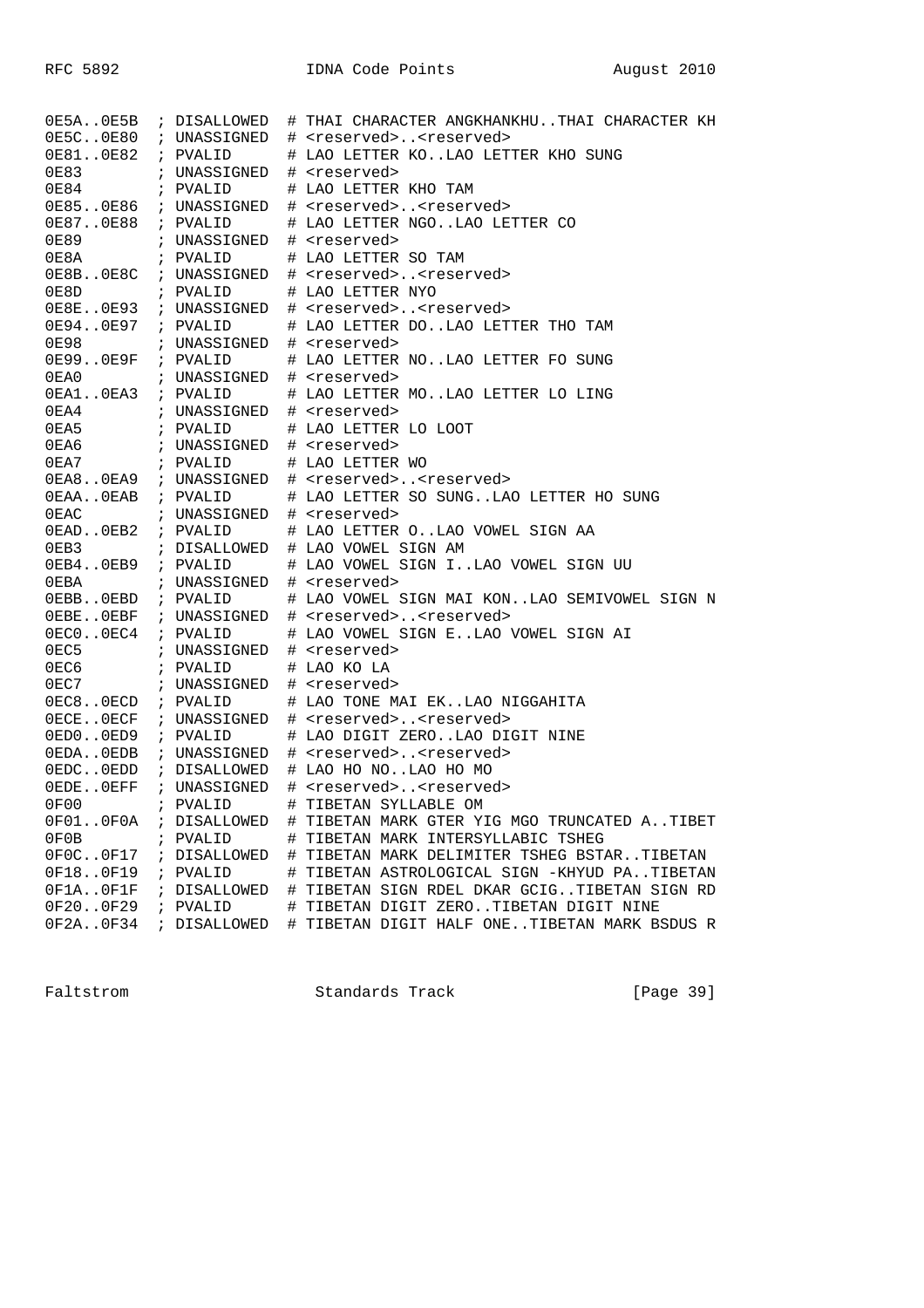| 0F35         | ; PVALID     |      | TIBETAN MARK NGAS BZUNG NYI ZLA              |
|--------------|--------------|------|----------------------------------------------|
| 0F36         | ; DISALLOWED | #    | TIBETAN MARK CARET -DZUD RTAGS BZHI MIG CAN  |
| 0F37         | ; PVALID     | #    | TIBETAN MARK NGAS BZUNG SGOR RTAGS           |
| 0F38         | ; DISALLOWED | #    | TIBETAN MARK CHE MGO                         |
| 0F39         | ; PVALID     | #    | TIBETAN MARK TSA -PHRU                       |
| 0F3A.0F3D    | ; DISALLOWED | #    | TIBETAN MARK GUG RTAGS GYONTIBETAN MARK AN   |
| 0F3E0F42     | ; PVALID     | #    | TIBETAN SIGN YAR TSHESTIBETAN LETTER GA      |
| 0F43         | ; DISALLOWED | #    | TIBETAN LETTER GHA                           |
| OF440F47     | ; PVALID     | #    | TIBETAN LETTER NGATIBETAN LETTER JA          |
| 0F48         | ; UNASSIGNED | #    | <reserved></reserved>                        |
| 0F49.0F4C    | ; PVALID     | #    | TIBETAN LETTER NYATIBETAN LETTER DDA         |
| 0F4D         | ; DISALLOWED | #    | TIBETAN LETTER DDHA                          |
| OF4E0F51     | ; PVALID     | #    | TIBETAN LETTER NNATIBETAN LETTER DA          |
| 0F52         | ; DISALLOWED | #    | TIBETAN LETTER DHA                           |
| 0F530F56     | ; PVALID     |      | TIBETAN LETTER NATIBETAN LETTER BA           |
| 0F57         |              | #    |                                              |
|              | ; DISALLOWED | #    | TIBETAN LETTER BHA                           |
| 0F580F5B     | ; PVALID     | #    | TIBETAN LETTER MATIBETAN LETTER DZA          |
| 0F5C         | ; DISALLOWED | #    | TIBETAN LETTER DZHA                          |
| 0F5D0F68     | ; PVALID     | #    | TIBETAN LETTER WATIBETAN LETTER A            |
| 0F69         | ; DISALLOWED | #    | TIBETAN LETTER KSSA                          |
| 0F6A. . 0F6C | ; PVALID     | $\#$ | TIBETAN LETTER FIXED-FORM RATIBETAN LETTER   |
| 0F6D0F70     | ; UNASSIGNED | #    | <reserved><reserved></reserved></reserved>   |
| 0F710F72     | ; PVALID     | #    | TIBETAN VOWEL SIGN AATIBETAN VOWEL SIGN I    |
| 0F73         | ; DISALLOWED | #    | TIBETAN VOWEL SIGN II                        |
| 0F74         | ; PVALID     | #    | TIBETAN VOWEL SIGN U                         |
| 0F750F79     | ; DISALLOWED | #    | TIBETAN VOWEL SIGN UUTIBETAN VOWEL SIGN VO   |
| 0F7A0F80     | ; PVALID     | #    | TIBETAN VOWEL SIGN ETIBETAN VOWEL SIGN REV   |
| 0F81         | ; DISALLOWED | #    | TIBETAN VOWEL SIGN REVERSED II               |
| 0F820F84     | ; PVALID     | #    | TIBETAN SIGN NYI ZLA NAA DATIBETAN MARK HA   |
| 0F85         | ; DISALLOWED | #    | TIBETAN MARK PALUTA                          |
| 0F860F8B     | ; PVALID     | #    | TIBETAN SIGN LCI RTAGSTIBETAN SIGN GRU MED   |
| 0F8C.0F8F    | ; UNASSIGNED | #    | <reserved><reserved></reserved></reserved>   |
| 0F900F92     | ; PVALID     | #    | TIBETAN SUBJOINED LETTER KATIBETAN SUBJOIN   |
| 0F93         | ; DISALLOWED | #    | TIBETAN SUBJOINED LETTER GHA                 |
| 0F940F97     | ; PVALID     | #    | TIBETAN SUBJOINED LETTER NGATIBETAN SUBJOI   |
| 0F98         | ; UNASSIGNED | #    | <reserved></reserved>                        |
| 0F990F9C     | ; PVALID     | #    | TIBETAN SUBJOINED LETTER NYATIBETAN SUBJOI   |
| 0F9D         | ; DISALLOWED | #    | TIBETAN SUBJOINED LETTER DDHA                |
| OF9EOFA1     | ; PVALID     | #    | TIBETAN SUBJOINED LETTER NNATIBETAN SUBJOI   |
| 0FA2         | ; DISALLOWED | #    | TIBETAN SUBJOINED LETTER DHA                 |
| 0FA3.0FA6    | ; PVALID     | #    | TIBETAN SUBJOINED LETTER NATIBETAN SUBJOIN   |
| 0FA7         |              |      | # TIBETAN SUBJOINED LETTER BHA               |
|              | ; DISALLOWED |      |                                              |
| OFA8OFAB     | ; PVALID     |      | # TIBETAN SUBJOINED LETTER MATIBETAN SUBJOIN |
| 0FAC         | ; DISALLOWED |      | # TIBETAN SUBJOINED LETTER DZHA              |
| OFADOFB8     | ; PVALID     |      | # TIBETAN SUBJOINED LETTER WATIBETAN SUBJOIN |
| 0FB9         | ; DISALLOWED |      | # TIBETAN SUBJOINED LETTER KSSA              |
| OFBAOFBC     | ; PVALID     |      | # TIBETAN SUBJOINED LETTER FIXED-FORM WATIBE |
| 0FBD         | ; UNASSIGNED |      | # <reserved></reserved>                      |

Faltstrom Standards Track [Page 40]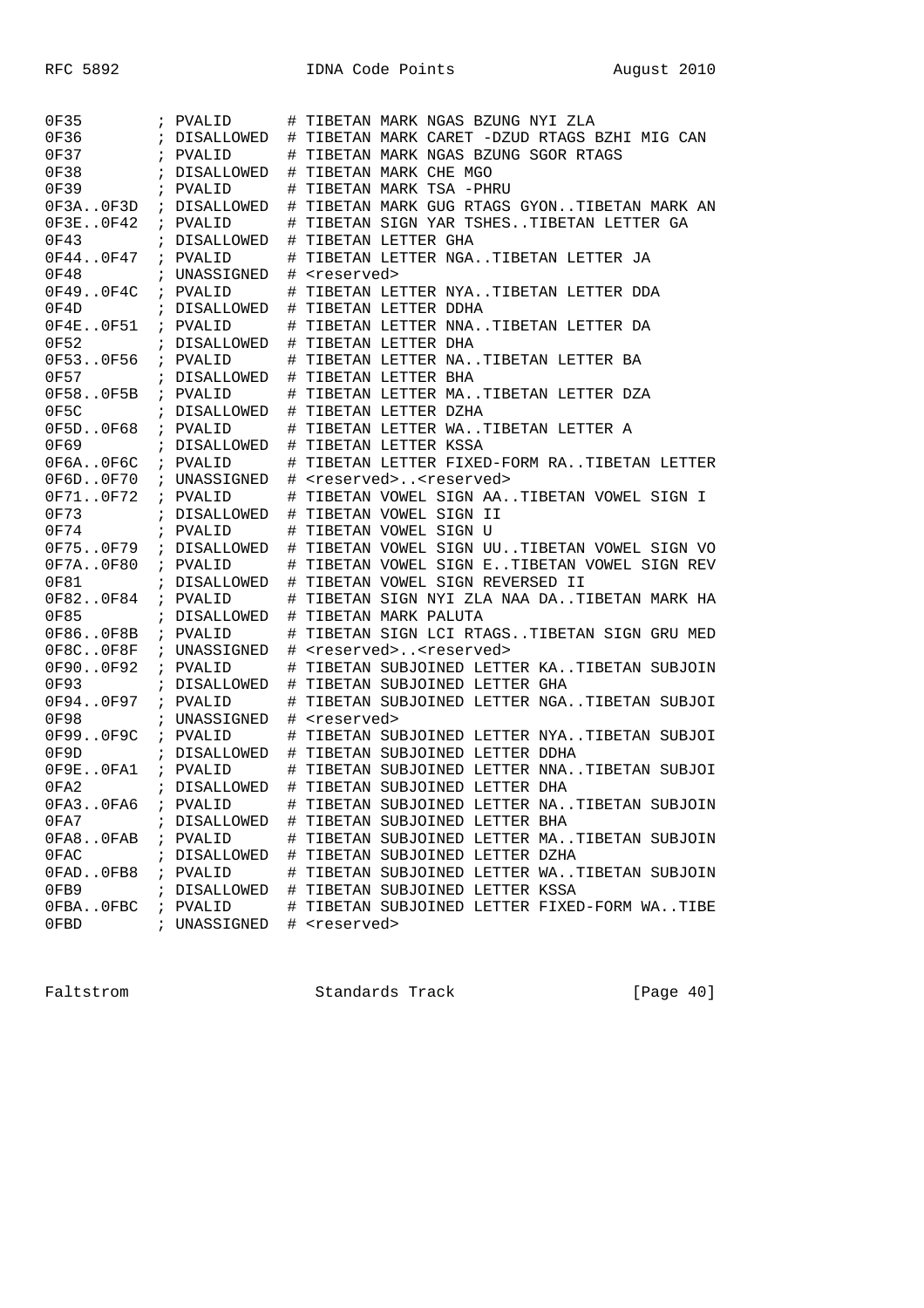| OFBEOFC5     | ; DISALLOWED |    | # TIBETAN KU RU KHATIBETAN SYMBOL RDO RJE    |
|--------------|--------------|----|----------------------------------------------|
| 0FC6         | ; PVALID     |    | # TIBETAN SYMBOL PADMA GDAN                  |
| OFC7OFCC     | ; DISALLOWED |    | # TIBETAN SYMBOL RDO RJE RGYA GRAMTIBETAN SY |
| 0FCD         | ; UNASSIGNED | ♯. | <reserved></reserved>                        |
| OFCEOFD8     | ; DISALLOWED | #  | TIBETAN SIGN RDEL NAG RDEL DKARLEFT-FACING   |
| OFD9OFFF     | ; UNASSIGNED | #  | <reserved><reserved></reserved></reserved>   |
| 10001049     | ; PVALID     |    | # MYANMAR LETTER KAMYANMAR DIGIT NINE        |
| 104A104F     | ; DISALLOWED |    | # MYANMAR SIGN LITTLE SECTIONMYANMAR SYMBOL  |
| 1050109D     | ; PVALID     |    | # MYANMAR LETTER SHAMYANMAR VOWEL SIGN AITON |
| 109E10C5     | ; DISALLOWED |    | # MYANMAR SYMBOL SHAN ONEGEORGIAN CAPITAL LE |
| 10C610CF     | ; UNASSIGNED |    | # <reserved><reserved></reserved></reserved> |
| 10D010FA     | ; PVALID     |    | # GEORGIAN LETTER ANGEORGIAN LETTER AIN      |
| 10FB. . 10FC | ; DISALLOWED |    | # GEORGIAN PARAGRAPH SEPARATORMODIFIER LETTE |
| 10FD10FF     | ; UNASSIGNED |    | # <reserved><reserved></reserved></reserved> |
| 110011FF     | ; DISALLOWED |    | # HANGUL CHOSEONG KIYEOKHANGUL JONGSEONG SSA |
| 12001248     | ; PVALID     |    | # ETHIOPIC SYLLABLE HAETHIOPIC SYLLABLE QWA  |
| 1249         | ; UNASSIGNED |    | # <reserved></reserved>                      |
| 124A124D     | ; PVALID     |    | # ETHIOPIC SYLLABLE QWIETHIOPIC SYLLABLE QWE |
| 124E124F     | ; UNASSIGNED |    | # <reserved><reserved></reserved></reserved> |
| 12501256     | ; PVALID     |    | # ETHIOPIC SYLLABLE QHAETHIOPIC SYLLABLE QHO |
| 1257         | ; UNASSIGNED |    | # <reserved></reserved>                      |
| 1258         | ; PVALID     |    | # ETHIOPIC SYLLABLE OHWA                     |
| 1259         | ; UNASSIGNED |    | # <reserved></reserved>                      |
| 125A125D     | ; PVALID     |    | # ETHIOPIC SYLLABLE QHWIETHIOPIC SYLLABLE QH |
| 125E125F     | ; UNASSIGNED |    | # <reserved><reserved></reserved></reserved> |
| 12601288     | ; PVALID     |    | # ETHIOPIC SYLLABLE BAETHIOPIC SYLLABLE XWA  |
| 1289         | ; UNASSIGNED |    | # <reserved></reserved>                      |
| 128A128D     | ; PVALID     |    | # ETHIOPIC SYLLABLE XWIETHIOPIC SYLLABLE XWE |
| 128E128F     | ; UNASSIGNED |    | # <reserved><reserved></reserved></reserved> |
| 129012B0     | ; PVALID     |    | # ETHIOPIC SYLLABLE NAETHIOPIC SYLLABLE KWA  |
| 12B1         | ; UNASSIGNED |    | # <reserved></reserved>                      |
| 12B212B5     | ; PVALID     |    | # ETHIOPIC SYLLABLE KWIETHIOPIC SYLLABLE KWE |
| 12B612B7     | ; UNASSIGNED |    | # <reserved><reserved></reserved></reserved> |
| 12B812BE     | ; PVALID     |    | # ETHIOPIC SYLLABLE KXAETHIOPIC SYLLABLE KXO |
| 12BF         | ; UNASSIGNED |    | # <reserved></reserved>                      |
| 12C0         | ; PVALID     |    | # ETHIOPIC SYLLABLE KXWA                     |
| 12C1         | ; UNASSIGNED |    | # <reserved></reserved>                      |
| 12C212C5     | ; PVALID     |    | # ETHIOPIC SYLLABLE KXWIETHIOPIC SYLLABLE KX |
| 12C612C7     | ; UNASSIGNED |    | # <reserved><reserved></reserved></reserved> |
| 12C812D6     | ; PVALID     |    | # ETHIOPIC SYLLABLE WAETHIOPIC SYLLABLE PHAR |
| 12D7         | ; UNASSIGNED | #  | <reserved></reserved>                        |
| 12D81310     | ; PVALID     |    | # ETHIOPIC SYLLABLE ZAETHIOPIC SYLLABLE GWA  |
| 1311         | ; UNASSIGNED |    | # <reserved></reserved>                      |
| 13121315     | ; PVALID     |    | # ETHIOPIC SYLLABLE GWIETHIOPIC SYLLABLE GWE |
| 13161317     | ; UNASSIGNED |    | # <reserved><reserved></reserved></reserved> |
| 1318135A     | ; PVALID     |    | # ETHIOPIC SYLLABLE GGAETHIOPIC SYLLABLE FYA |
| 135B135E     | ; UNASSIGNED |    | # <reserved><reserved></reserved></reserved> |
| 135F         | ; PVALID     |    | # ETHIOPIC COMBINING GEMINATION MARK         |

Faltstrom Standards Track [Page 41]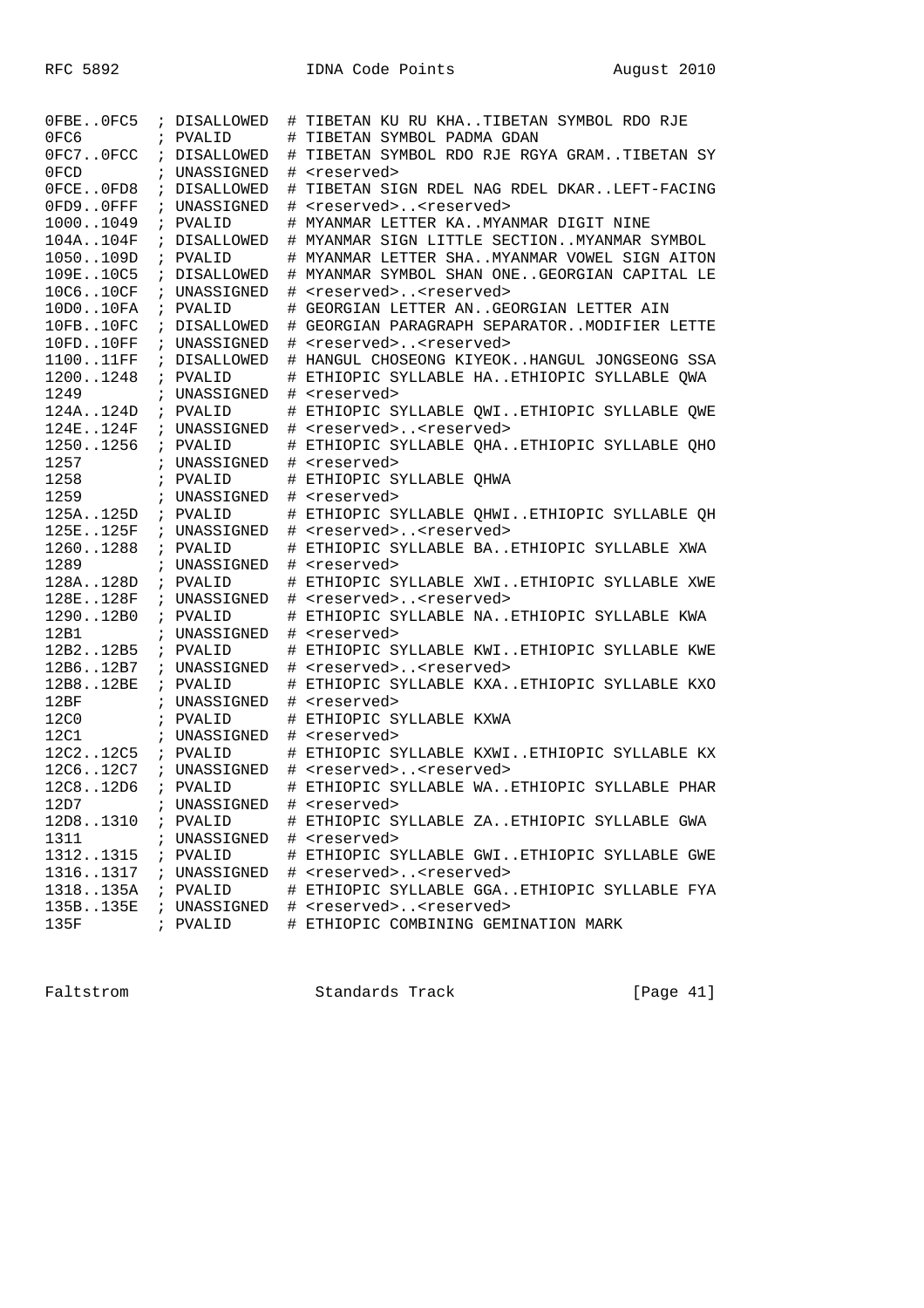| 1360137C         | ; DISALLOWED | #      | ETHIOPIC SECTION MARKETHIOPIC NUMBER TEN T                             |
|------------------|--------------|--------|------------------------------------------------------------------------|
| 137D137F         | ; UNASSIGNED | #      | <reserved><reserved></reserved></reserved>                             |
| 1380138F         | ; PVALID     | #      | ETHIOPIC SYLLABLE SEBATBEIT MWAETHIOPIC SY                             |
| 13901399         | ; DISALLOWED | #      | ETHIOPIC TONAL MARK YIZETETHIOPIC TONAL MA                             |
| 139A139F         | ; UNASSIGNED | #      | <reserved><reserved></reserved></reserved>                             |
| 13A013F4         | ; PVALID     | #      | CHEROKEE LETTER ACHEROKEE LETTER YV                                    |
| 13F513FF         | ; UNASSIGNED | #      | <reserved><reserved></reserved></reserved>                             |
| 1400             | ; DISALLOWED | #      | CANADIAN SYLLABICS HYPHEN                                              |
| 1401166C         | ; PVALID     | #      | CANADIAN SYLLABICS ECANADIAN SYLLABICS CAR                             |
| 166D166E         | ; DISALLOWED | #      | CANADIAN SYLLABICS CHI SIGNCANADIAN SYLLAB                             |
| 166F167F         | ; PVALID     | #      | CANADIAN SYLLABICS QAICANADIAN SYLLABICS B                             |
| 1680             | ; DISALLOWED |        | # OGHAM SPACE MARK                                                     |
| 1681169A         | ; PVALID     | #      | OGHAM LETTER BEITHOGHAM LETTER PEITH                                   |
| 169B169C         | ; DISALLOWED | #      | OGHAM FEATHER MARKOGHAM REVERSED FEATHER M                             |
| 169D169F         | ; UNASSIGNED | #      | <reserved><reserved></reserved></reserved>                             |
| 16A016EA         | ; PVALID     |        | RUNIC LETTER FEHU FEOH FE FRUNIC LETTER X                              |
| 16EB16F0         | ; DISALLOWED |        | RUNIC SINGLE PUNCTUATIONRUNIC BELGTHOR SYM                             |
| 16F116FF         | ; UNASSIGNED |        | <reserved><reserved></reserved></reserved>                             |
| 1700170C         | ; PVALID     | #<br># | TAGALOG LETTER A. . TAGALOG LETTER YA                                  |
| 170D             |              |        | <reserved></reserved>                                                  |
| 170E1714         | ; UNASSIGNED | #      | TAGALOG LETTER LATAGALOG SIGN VIRAMA                                   |
|                  | ; PVALID     | #      |                                                                        |
| 1715171F         | ; UNASSIGNED | #      | <reserved><reserved></reserved></reserved>                             |
| 17201734         | ; PVALID     |        | # HANUNOO LETTER AHANUNOO SIGN PAMUDPOD                                |
| 17351736         | ; DISALLOWED |        | # PHILIPPINE SINGLE PUNCTUATIONPHILIPPINE DO                           |
| 1737173F         | ; UNASSIGNED |        | # <reserved><reserved></reserved></reserved>                           |
| 17401753         | ; PVALID     | #      | BUHID LETTER A. BUHID VOWEL SIGN U                                     |
| 1754175F         | ; UNASSIGNED | #      | <reserved><reserved></reserved></reserved>                             |
| 1760176C         | ; PVALID     |        | TAGBANWA LETTER ATAGBANWA LETTER YA                                    |
| 176D             | ; UNASSIGNED | #      | <reserved></reserved>                                                  |
| 176E1770         | ; PVALID     | #      | TAGBANWA LETTER LATAGBANWA LETTER SA                                   |
| 1771             | ; UNASSIGNED | #      | <reserved></reserved>                                                  |
| 17721773         | ; PVALID     | #      | TAGBANWA VOWEL SIGN ITAGBANWA VOWEL SIGN U                             |
| 1774177F         | ; UNASSIGNED |        | # <reserved><reserved></reserved></reserved>                           |
| 178017B3         | ; PVALID     |        | # KHMER LETTER KAKHMER INDEPENDENT VOWEL QAU                           |
| 17B417B5         | ; DISALLOWED |        | # KHMER VOWEL INHERENT AQKHMER VOWEL INHEREN                           |
| 17B617D3         | ; PVALID     |        | # KHMER VOWEL SIGN AAKHMER SIGN BATHAMASAT                             |
| 17D417D6         | ; DISALLOWED |        | # KHMER SIGN KHANKHMER SIGN CAMNUC PII KUUH                            |
| 17D7             | ; PVALID     |        | # KHMER SIGN LEK TOO                                                   |
| 17D817DB         | ; DISALLOWED |        | # KHMER SIGN BEYYALKHMER CURRENCY SYMBOL RIE                           |
| 17DC17DD         | ; PVALID     | #      | KHMER SIGN AVAKRAHASANYAKHMER SIGN ATTHACA                             |
| 17DE17DF         | ; UNASSIGNED |        | <reserved><reserved></reserved></reserved>                             |
| 17E017E9         | ; PVALID     |        | # KHMER DIGIT ZEROKHMER DIGIT NINE                                     |
| 17EA17EF         | ; UNASSIGNED |        | # <reserved><reserved></reserved></reserved>                           |
| 17F017F9         | ; DISALLOWED |        | # KHMER SYMBOL LEK ATTAK SONKHMER SYMBOL LEK                           |
| 17FA. . 17FF     | ; UNASSIGNED |        | # <reserved><reserved></reserved></reserved>                           |
| 1800180E         |              |        |                                                                        |
|                  | ; DISALLOWED |        | # MONGOLIAN BIRGAMONGOLIAN VOWEL SEPARATOR                             |
| 180F<br>18101819 | ; UNASSIGNED |        | # <reserved><br/># MONGOLIAN DIGIT ZEROMONGOLIAN DIGIT NINE</reserved> |

Faltstrom Standards Track [Page 42]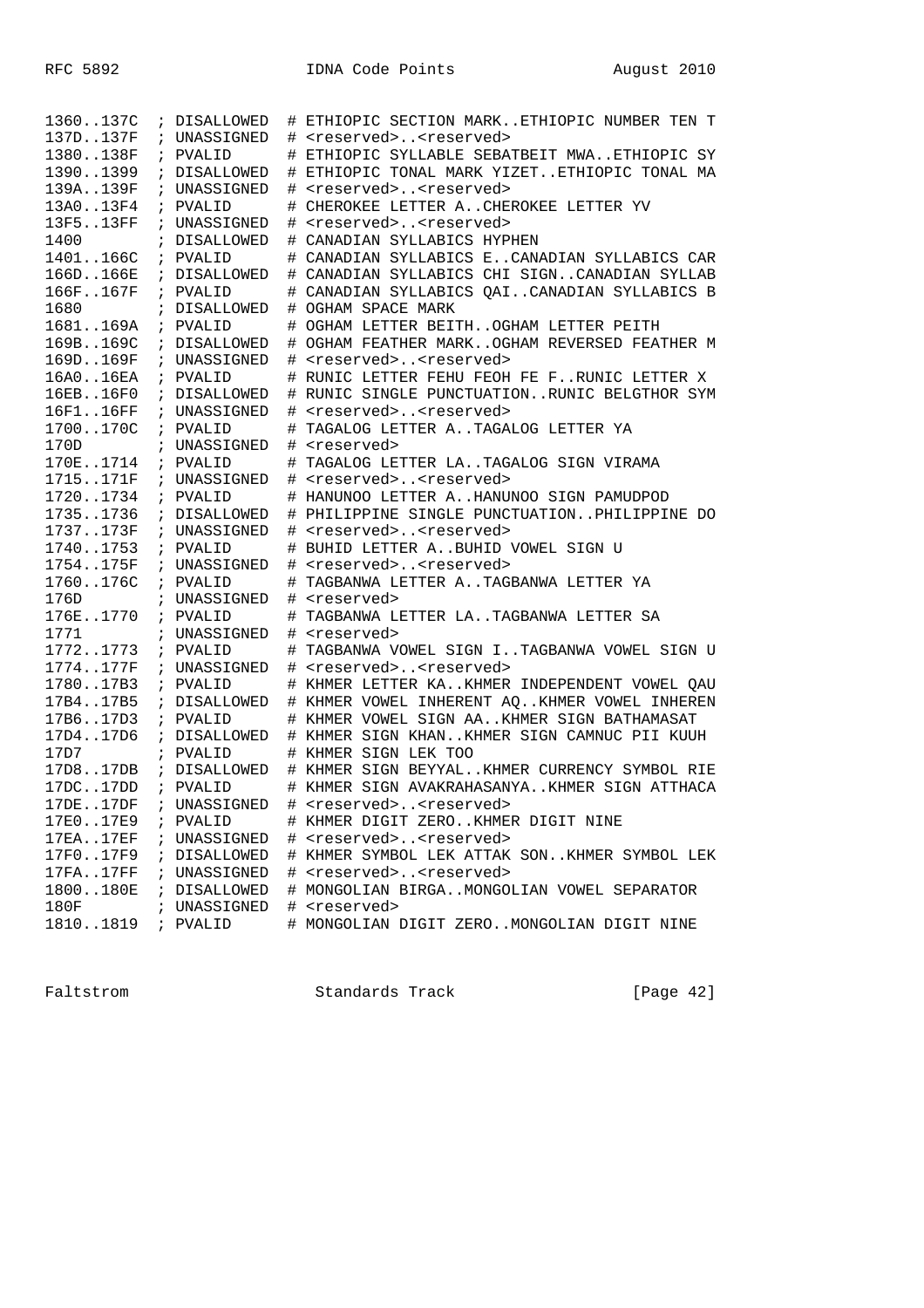| 181A181F                | i.            | UNASSIGNED               |    | # <reserved><reserved></reserved></reserved>                                                  |
|-------------------------|---------------|--------------------------|----|-----------------------------------------------------------------------------------------------|
| 18201877                |               | ; PVALID                 |    | # MONGOLIAN LETTER AMONGOLIAN LETTER MANCHU                                                   |
| 1878187F                |               | ; UNASSIGNED             | #  | <reserved><reserved></reserved></reserved>                                                    |
| 188018AA                | $\mathcal{L}$ | PVALID                   |    | MONGOLIAN LETTER ALI GALI ANUSVARA ONEMONG                                                    |
| 18AB18AF                |               | ; UNASSIGNED             | #  | <reserved><reserved></reserved></reserved>                                                    |
| 18B018F5                |               | ; PVALID                 |    | CANADIAN SYLLABICS OYCANADIAN SYLLABICS CA                                                    |
| 18F618FF                |               | ; UNASSIGNED             | ⋕. | <reserved><reserved></reserved></reserved>                                                    |
| 1900191C                |               | ; PVALID                 |    | # LIMBU VOWEL-CARRIER LETTERLIMBU LETTER HA                                                   |
| 191D191F                |               | ; UNASSIGNED             |    | # <reserved><reserved></reserved></reserved>                                                  |
| 1920192B                |               | ; PVALID                 |    | # LIMBU VOWEL SIGN ALIMBU SUBJOINED LETTER W                                                  |
| 192C192F                |               | ; UNASSIGNED             |    | # <reserved><reserved></reserved></reserved>                                                  |
| 1930193B                |               | ; PVALID                 |    | # LIMBU SMALL LETTER KALIMBU SIGN SA-I                                                        |
| 193C193F                |               | ; UNASSIGNED             |    | # <reserved><reserved></reserved></reserved>                                                  |
| 1940                    |               | ; DISALLOWED             |    | # LIMBU SIGN LOO                                                                              |
| 19411943                |               | ; UNASSIGNED             |    | # <reserved><reserved></reserved></reserved>                                                  |
| 19441945                |               | ; DISALLOWED             |    | # LIMBU EXCLAMATION MARKLIMBU QUESTION MARK                                                   |
| 1946196D                |               | ; PVALID                 |    | LIMBU DIGIT ZEROTAI LE LETTER AI                                                              |
| 196E196F                |               | ; UNASSIGNED             |    | # <reserved><reserved></reserved></reserved>                                                  |
| 19701974                |               | ; PVALID                 |    | # TAI LE LETTER TONE-2TAI LE LETTER TONE-6                                                    |
| 1975197F                |               | ; UNASSIGNED             |    | # <reserved><reserved></reserved></reserved>                                                  |
| 198019AB                |               | ; PVALID                 |    | # NEW TAI LUE LETTER HIGH QANEW TAI LUE LETT                                                  |
| 19AC19AF                |               | ; UNASSIGNED             |    | # <reserved><reserved></reserved></reserved>                                                  |
| 19B019C9                |               | ; PVALID                 |    | # NEW TAI LUE VOWEL SIGN VOWEL SHORTENERNEW                                                   |
| 19CA19CF                |               | ; UNASSIGNED             |    | # <reserved><reserved></reserved></reserved>                                                  |
| 19D019DA                |               | ; PVALID                 |    | # NEW TAI LUE DIGIT ZERONEW TAI LUE THAM DIG                                                  |
| 19DB19DD                |               | ; UNASSIGNED             |    | # <reserved><reserved></reserved></reserved>                                                  |
| 19DE19FF                |               | ; DISALLOWED             |    | # NEW TAI LUE SIGN LAEKHMER SYMBOL DAP-PRAM                                                   |
| 1A001A1B                |               | ; PVALID                 |    | BUGINESE LETTER KABUGINESE VOWEL SIGN AE                                                      |
| 1A1C1A1D                |               | ; UNASSIGNED             | #  | <reserved><reserved></reserved></reserved>                                                    |
| $1$ A $1$ E $1$ A $1$ F |               | ; DISALLOWED             |    | # BUGINESE PALLAWABUGINESE END OF SECTION                                                     |
| 1A201A5E                |               | ; PVALID                 |    | TAI THAM LETTER HIGH KATAI THAM CONSONANT                                                     |
| 1A5F                    |               | ; UNASSIGNED             |    | # <reserved></reserved>                                                                       |
| 1A601A7C                |               | ; PVALID                 | #  | TAI THAM SIGN SAKOTTAI THAM SIGN KHUEN-LUE                                                    |
| 1A7D1A7E                |               | ; UNASSIGNED             | #  | <reserved><reserved></reserved></reserved>                                                    |
| 1A7F1A89                |               | ; PVALID                 | #  | TAI THAM COMBINING CRYPTOGRAMMIC DOTTAI TH                                                    |
| 1A8A1A8F                |               | ; UNASSIGNED             |    | # <reserved><reserved></reserved></reserved>                                                  |
| 1A901A99                |               | ; PVALID                 | #  | TAI THAM THAM DIGIT ZEROTAI THAM THAM DIGI                                                    |
| 1A9A1A9F                |               | ; UNASSIGNED             |    | # <reserved><reserved></reserved></reserved>                                                  |
| 1AA01AA6                |               | ; DISALLOWED             | #  | TAI THAM SIGN WIANGTAI THAM SIGN REVERSED<br>TAI THAM SIGN MAI YAMOK                          |
| 1AA7                    |               | ; PVALID                 | #  |                                                                                               |
| 1AA81AAD                |               | ; DISALLOWED             | #  | TAI THAM SIGN KAANTAI THAM SIGN CAANG                                                         |
| 1AAE1AFF                |               | ; UNASSIGNED<br>; PVALID |    | # <reserved><reserved><br/># BALINESE SIGN ULU RICEMBALINESE LETTER ASY</reserved></reserved> |
| 1B001B4B                |               |                          |    |                                                                                               |
| 1B4C1B4F<br>1B501B59    |               | ; UNASSIGNED<br>; PVALID |    | # <reserved><reserved></reserved></reserved>                                                  |
| 1B5A1B6A                |               | ; DISALLOWED             |    | # BALINESE DIGIT ZEROBALINESE DIGIT NINE<br># BALINESE PANTIBALINESE MUSICAL SYMBOL DANG      |
| 1B6B1B73                |               |                          |    | # BALINESE MUSICAL SYMBOL COMBINING TEGEHBAL                                                  |
| 1B741B7C                |               | ; PVALID<br>; DISALLOWED |    | # BALINESE MUSICAL SYMBOL RIGHT-HAND OPEN DUG.                                                |
|                         |               |                          |    |                                                                                               |

Faltstrom Standards Track [Page 43]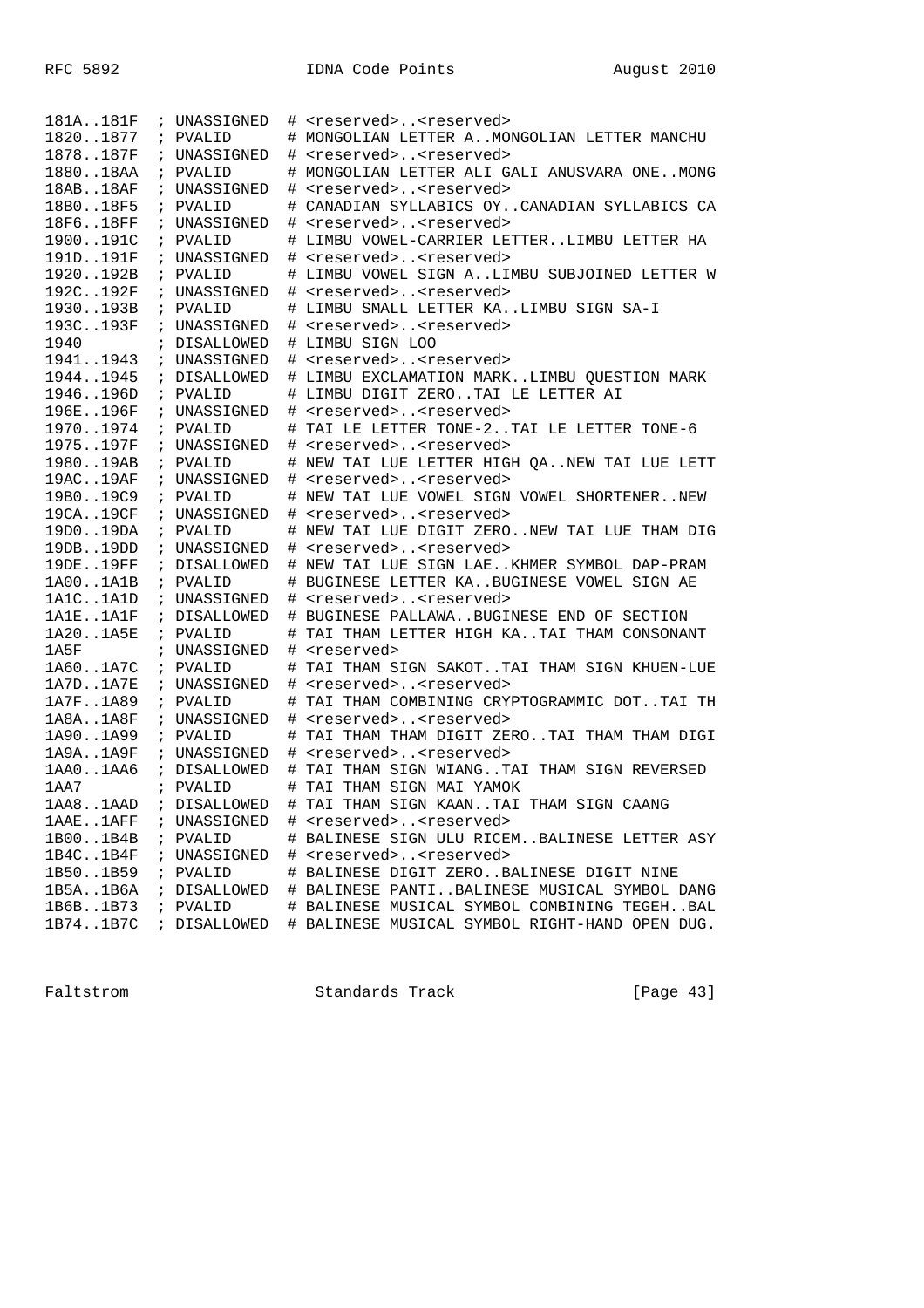| 1B801BAA<br>PVALID<br>SUNDANESE SIGN PANYECEKSUNDANESE SIGN PAMA<br>#<br>$\ddot{i}$<br>1BAB1BAD<br>UNASSIGNED<br><reserved><reserved><br/>#<br/><math>\ddot{i}</math><br/>1BAE1BB9<br/>SUNDANESE LETTER KHASUNDANESE DIGIT NINE<br/>PVALID<br/><math>\mathcal{L}</math><br/>1BBA1BFF<br/>UNASSIGNED<br/><reserved><reserved><br/>#<br/><math>\ddot{i}</math><br/>1C001C37<br/>LEPCHA LETTER KALEPCHA SIGN NUKTA<br/>; PVALID<br/>#<br/>1C381C3A<br/><reserved><reserved><br/>; UNASSIGNED<br/>#<br/>1C3B. .1C3F<br/>; DISALLOWED<br/># LEPCHA PUNCTUATION TA-ROLLEPCHA PUNCTUATIO<br/>1C401C49<br/># LEPCHA DIGIT ZEROLEPCHA DIGIT NINE<br/>; PVALID<br/>1C4A1C4C<br/># <reserved><reserved><br/>; UNASSIGNED<br/>1C4D. .1C7D<br/>; PVALID<br/># LEPCHA LETTER TTAOL CHIKI AHAD<br/>1C7E1C7F<br/># OL CHIKI PUNCTUATION MUCAADOL CHIKI PUNCTU<br/>; DISALLOWED<br/>1C801CCF<br/><reserved><reserved><br/>; UNASSIGNED<br/>#<br/>1CD01CD2<br/>VEDIC TONE KARSHANAVEDIC TONE PRENKHA<br/>PVALID<br/><math>\mathcal{L}</math><br/>#<br/>1CD3<br/>; DISALLOWED<br/># VEDIC SIGN NIHSHVASA<br/>1CD41CF2<br/>VEDIC SIGN YAJURVEDIC MIDLINE SVARITAVEDIC<br/>; PVALID<br/>1CF31CFF<br/>; UNASSIGNED<br/><reserved><reserved><br/>#<br/>1D001D2B<br/>; PVALID<br/>LATIN LETTER SMALL CAPITAL ACYRILLIC LETTE<br/>#<br/>1D2C1D2E<br/>; DISALLOWED<br/># MODIFIER LETTER CAPITAL AMODIFIER LETTER C<br/>1D2F<br/>; PVALID<br/>MODIFIER LETTER CAPITAL BARRED B<br/>#<br/>1D301D3A<br/>; DISALLOWED<br/># MODIFIER LETTER CAPITAL DMODIFIER LETTER C<br/>MODIFIER LETTER CAPITAL REVERSED N<br/>1D3B<br/>; PVALID<br/>1D3C1D4D<br/># MODIFIER LETTER CAPITAL OMODIFIER LETTER S<br/>; DISALLOWED<br/># MODIFIER LETTER SMALL TURNED I<br/>1D4E<br/>; PVALID<br/>1D4F1D6A<br/># MODIFIER LETTER SMALL KGREEK SUBSCRIPT SMA<br/>; DISALLOWED<br/>1D6B1D77<br/>LATIN SMALL LETTER UELATIN SMALL LETTER TU<br/>; PVALID<br/>#<br/>1D78<br/>MODIFIER LETTER CYRILLIC EN<br/>DISALLOWED<br/>#<br/><math>\mathcal{L}</math><br/>1D791D9A<br/>PVALID<br/>LATIN SMALL LETTER INSULAR GLATIN SMALL LE<br/><math>\mathcal{L}</math><br/>1D9B1DBF<br/>; DISALLOWED<br/>MODIFIER LETTER SMALL TURNED ALPHAMODIFIER<br/>#<br/>1DC01DE6<br/>COMBINING DOTTED GRAVE ACCENTCOMBINING LAT<br/>; PVALID<br/>#<br/>1DE71DFC<br/><reserved><reserved><br/>; UNASSIGNED<br/>#<br/>1DFD1DFF<br/>; PVALID<br/>COMBINING ALMOST EQUAL TO BELOWCOMBINING R<br/>#<br/><b>1E00</b><br/># LATIN CAPITAL LETTER A WITH RING BELOW<br/>; DISALLOWED<br/>1E01<br/>LATIN SMALL LETTER A WITH RING BELOW<br/>; PVALID<br/>#<br/><b>1E02</b><br/>; DISALLOWED<br/># LATIN CAPITAL LETTER B WITH DOT ABOVE<br/>1E03<br/>; PVALID<br/># LATIN SMALL LETTER B WITH DOT ABOVE<br/><b>1E04</b><br/>; DISALLOWED<br/># LATIN CAPITAL LETTER B WITH DOT BELOW<br/><b>1E05</b><br/>; PVALID<br/># LATIN SMALL LETTER B WITH DOT BELOW<br/><b>1E06</b><br/>; DISALLOWED<br/># LATIN CAPITAL LETTER B WITH LINE BELOW<br/>1E07<br/>; PVALID<br/># LATIN SMALL LETTER B WITH LINE BELOW<br/><b>1E08</b><br/># LATIN CAPITAL LETTER C WITH CEDILLA AND ACUT<br/><math>\ddot{i}</math><br/>DISALLOWED<br/><b>1E09</b><br/># LATIN SMALL LETTER C WITH CEDILLA AND ACUTE<br/>; PVALID<br/>1E0A<br/># LATIN CAPITAL LETTER D WITH DOT ABOVE<br/>; DISALLOWED<br/>1E0B<br/># LATIN SMALL LETTER D WITH DOT ABOVE<br/>PVALID<br/><math>\mathcal{L}</math><br/>1E0C<br/># LATIN CAPITAL LETTER D WITH DOT BELOW<br/>DISALLOWED<br/>i.<br/>1E0D<br/># LATIN SMALL LETTER D WITH DOT BELOW<br/>; PVALID<br/>1E0E<br/>; DISALLOWED<br/># LATIN CAPITAL LETTER D WITH LINE BELOW<br/># LATIN SMALL LETTER D WITH LINE BELOW</reserved></reserved></reserved></reserved></reserved></reserved></reserved></reserved></reserved></reserved></reserved></reserved></reserved></reserved> | 1B7D1B7F | $\ddot{i}$ | UNASSIGNED | # | <reserved><reserved></reserved></reserved> |
|-------------------------------------------------------------------------------------------------------------------------------------------------------------------------------------------------------------------------------------------------------------------------------------------------------------------------------------------------------------------------------------------------------------------------------------------------------------------------------------------------------------------------------------------------------------------------------------------------------------------------------------------------------------------------------------------------------------------------------------------------------------------------------------------------------------------------------------------------------------------------------------------------------------------------------------------------------------------------------------------------------------------------------------------------------------------------------------------------------------------------------------------------------------------------------------------------------------------------------------------------------------------------------------------------------------------------------------------------------------------------------------------------------------------------------------------------------------------------------------------------------------------------------------------------------------------------------------------------------------------------------------------------------------------------------------------------------------------------------------------------------------------------------------------------------------------------------------------------------------------------------------------------------------------------------------------------------------------------------------------------------------------------------------------------------------------------------------------------------------------------------------------------------------------------------------------------------------------------------------------------------------------------------------------------------------------------------------------------------------------------------------------------------------------------------------------------------------------------------------------------------------------------------------------------------------------------------------------------------------------------------------------------------------------------------------------------------------------------------------------------------------------------------------------------------------------------------------------------------------------------------------------------------------------------------------------------------------------------------------------------------------------------------------------------------------------------------------------------------------------------------------------------------------------------------------------------------------------------------------------------------------------------------------------------------------------------------------------------------------------------------------------------------------------------------------------------------------------------------------------------------------------------------------------------------------------------------------------------------------------------------------------------------------------------------------------------------------------------------------------------------------------------------------------------------------------|----------|------------|------------|---|--------------------------------------------|
|                                                                                                                                                                                                                                                                                                                                                                                                                                                                                                                                                                                                                                                                                                                                                                                                                                                                                                                                                                                                                                                                                                                                                                                                                                                                                                                                                                                                                                                                                                                                                                                                                                                                                                                                                                                                                                                                                                                                                                                                                                                                                                                                                                                                                                                                                                                                                                                                                                                                                                                                                                                                                                                                                                                                                                                                                                                                                                                                                                                                                                                                                                                                                                                                                                                                                                                                                                                                                                                                                                                                                                                                                                                                                                                                                                                                                   |          |            |            |   |                                            |
|                                                                                                                                                                                                                                                                                                                                                                                                                                                                                                                                                                                                                                                                                                                                                                                                                                                                                                                                                                                                                                                                                                                                                                                                                                                                                                                                                                                                                                                                                                                                                                                                                                                                                                                                                                                                                                                                                                                                                                                                                                                                                                                                                                                                                                                                                                                                                                                                                                                                                                                                                                                                                                                                                                                                                                                                                                                                                                                                                                                                                                                                                                                                                                                                                                                                                                                                                                                                                                                                                                                                                                                                                                                                                                                                                                                                                   |          |            |            |   |                                            |
|                                                                                                                                                                                                                                                                                                                                                                                                                                                                                                                                                                                                                                                                                                                                                                                                                                                                                                                                                                                                                                                                                                                                                                                                                                                                                                                                                                                                                                                                                                                                                                                                                                                                                                                                                                                                                                                                                                                                                                                                                                                                                                                                                                                                                                                                                                                                                                                                                                                                                                                                                                                                                                                                                                                                                                                                                                                                                                                                                                                                                                                                                                                                                                                                                                                                                                                                                                                                                                                                                                                                                                                                                                                                                                                                                                                                                   |          |            |            |   |                                            |
|                                                                                                                                                                                                                                                                                                                                                                                                                                                                                                                                                                                                                                                                                                                                                                                                                                                                                                                                                                                                                                                                                                                                                                                                                                                                                                                                                                                                                                                                                                                                                                                                                                                                                                                                                                                                                                                                                                                                                                                                                                                                                                                                                                                                                                                                                                                                                                                                                                                                                                                                                                                                                                                                                                                                                                                                                                                                                                                                                                                                                                                                                                                                                                                                                                                                                                                                                                                                                                                                                                                                                                                                                                                                                                                                                                                                                   |          |            |            |   |                                            |
|                                                                                                                                                                                                                                                                                                                                                                                                                                                                                                                                                                                                                                                                                                                                                                                                                                                                                                                                                                                                                                                                                                                                                                                                                                                                                                                                                                                                                                                                                                                                                                                                                                                                                                                                                                                                                                                                                                                                                                                                                                                                                                                                                                                                                                                                                                                                                                                                                                                                                                                                                                                                                                                                                                                                                                                                                                                                                                                                                                                                                                                                                                                                                                                                                                                                                                                                                                                                                                                                                                                                                                                                                                                                                                                                                                                                                   |          |            |            |   |                                            |
|                                                                                                                                                                                                                                                                                                                                                                                                                                                                                                                                                                                                                                                                                                                                                                                                                                                                                                                                                                                                                                                                                                                                                                                                                                                                                                                                                                                                                                                                                                                                                                                                                                                                                                                                                                                                                                                                                                                                                                                                                                                                                                                                                                                                                                                                                                                                                                                                                                                                                                                                                                                                                                                                                                                                                                                                                                                                                                                                                                                                                                                                                                                                                                                                                                                                                                                                                                                                                                                                                                                                                                                                                                                                                                                                                                                                                   |          |            |            |   |                                            |
|                                                                                                                                                                                                                                                                                                                                                                                                                                                                                                                                                                                                                                                                                                                                                                                                                                                                                                                                                                                                                                                                                                                                                                                                                                                                                                                                                                                                                                                                                                                                                                                                                                                                                                                                                                                                                                                                                                                                                                                                                                                                                                                                                                                                                                                                                                                                                                                                                                                                                                                                                                                                                                                                                                                                                                                                                                                                                                                                                                                                                                                                                                                                                                                                                                                                                                                                                                                                                                                                                                                                                                                                                                                                                                                                                                                                                   |          |            |            |   |                                            |
|                                                                                                                                                                                                                                                                                                                                                                                                                                                                                                                                                                                                                                                                                                                                                                                                                                                                                                                                                                                                                                                                                                                                                                                                                                                                                                                                                                                                                                                                                                                                                                                                                                                                                                                                                                                                                                                                                                                                                                                                                                                                                                                                                                                                                                                                                                                                                                                                                                                                                                                                                                                                                                                                                                                                                                                                                                                                                                                                                                                                                                                                                                                                                                                                                                                                                                                                                                                                                                                                                                                                                                                                                                                                                                                                                                                                                   |          |            |            |   |                                            |
|                                                                                                                                                                                                                                                                                                                                                                                                                                                                                                                                                                                                                                                                                                                                                                                                                                                                                                                                                                                                                                                                                                                                                                                                                                                                                                                                                                                                                                                                                                                                                                                                                                                                                                                                                                                                                                                                                                                                                                                                                                                                                                                                                                                                                                                                                                                                                                                                                                                                                                                                                                                                                                                                                                                                                                                                                                                                                                                                                                                                                                                                                                                                                                                                                                                                                                                                                                                                                                                                                                                                                                                                                                                                                                                                                                                                                   |          |            |            |   |                                            |
|                                                                                                                                                                                                                                                                                                                                                                                                                                                                                                                                                                                                                                                                                                                                                                                                                                                                                                                                                                                                                                                                                                                                                                                                                                                                                                                                                                                                                                                                                                                                                                                                                                                                                                                                                                                                                                                                                                                                                                                                                                                                                                                                                                                                                                                                                                                                                                                                                                                                                                                                                                                                                                                                                                                                                                                                                                                                                                                                                                                                                                                                                                                                                                                                                                                                                                                                                                                                                                                                                                                                                                                                                                                                                                                                                                                                                   |          |            |            |   |                                            |
|                                                                                                                                                                                                                                                                                                                                                                                                                                                                                                                                                                                                                                                                                                                                                                                                                                                                                                                                                                                                                                                                                                                                                                                                                                                                                                                                                                                                                                                                                                                                                                                                                                                                                                                                                                                                                                                                                                                                                                                                                                                                                                                                                                                                                                                                                                                                                                                                                                                                                                                                                                                                                                                                                                                                                                                                                                                                                                                                                                                                                                                                                                                                                                                                                                                                                                                                                                                                                                                                                                                                                                                                                                                                                                                                                                                                                   |          |            |            |   |                                            |
|                                                                                                                                                                                                                                                                                                                                                                                                                                                                                                                                                                                                                                                                                                                                                                                                                                                                                                                                                                                                                                                                                                                                                                                                                                                                                                                                                                                                                                                                                                                                                                                                                                                                                                                                                                                                                                                                                                                                                                                                                                                                                                                                                                                                                                                                                                                                                                                                                                                                                                                                                                                                                                                                                                                                                                                                                                                                                                                                                                                                                                                                                                                                                                                                                                                                                                                                                                                                                                                                                                                                                                                                                                                                                                                                                                                                                   |          |            |            |   |                                            |
|                                                                                                                                                                                                                                                                                                                                                                                                                                                                                                                                                                                                                                                                                                                                                                                                                                                                                                                                                                                                                                                                                                                                                                                                                                                                                                                                                                                                                                                                                                                                                                                                                                                                                                                                                                                                                                                                                                                                                                                                                                                                                                                                                                                                                                                                                                                                                                                                                                                                                                                                                                                                                                                                                                                                                                                                                                                                                                                                                                                                                                                                                                                                                                                                                                                                                                                                                                                                                                                                                                                                                                                                                                                                                                                                                                                                                   |          |            |            |   |                                            |
|                                                                                                                                                                                                                                                                                                                                                                                                                                                                                                                                                                                                                                                                                                                                                                                                                                                                                                                                                                                                                                                                                                                                                                                                                                                                                                                                                                                                                                                                                                                                                                                                                                                                                                                                                                                                                                                                                                                                                                                                                                                                                                                                                                                                                                                                                                                                                                                                                                                                                                                                                                                                                                                                                                                                                                                                                                                                                                                                                                                                                                                                                                                                                                                                                                                                                                                                                                                                                                                                                                                                                                                                                                                                                                                                                                                                                   |          |            |            |   |                                            |
|                                                                                                                                                                                                                                                                                                                                                                                                                                                                                                                                                                                                                                                                                                                                                                                                                                                                                                                                                                                                                                                                                                                                                                                                                                                                                                                                                                                                                                                                                                                                                                                                                                                                                                                                                                                                                                                                                                                                                                                                                                                                                                                                                                                                                                                                                                                                                                                                                                                                                                                                                                                                                                                                                                                                                                                                                                                                                                                                                                                                                                                                                                                                                                                                                                                                                                                                                                                                                                                                                                                                                                                                                                                                                                                                                                                                                   |          |            |            |   |                                            |
|                                                                                                                                                                                                                                                                                                                                                                                                                                                                                                                                                                                                                                                                                                                                                                                                                                                                                                                                                                                                                                                                                                                                                                                                                                                                                                                                                                                                                                                                                                                                                                                                                                                                                                                                                                                                                                                                                                                                                                                                                                                                                                                                                                                                                                                                                                                                                                                                                                                                                                                                                                                                                                                                                                                                                                                                                                                                                                                                                                                                                                                                                                                                                                                                                                                                                                                                                                                                                                                                                                                                                                                                                                                                                                                                                                                                                   |          |            |            |   |                                            |
|                                                                                                                                                                                                                                                                                                                                                                                                                                                                                                                                                                                                                                                                                                                                                                                                                                                                                                                                                                                                                                                                                                                                                                                                                                                                                                                                                                                                                                                                                                                                                                                                                                                                                                                                                                                                                                                                                                                                                                                                                                                                                                                                                                                                                                                                                                                                                                                                                                                                                                                                                                                                                                                                                                                                                                                                                                                                                                                                                                                                                                                                                                                                                                                                                                                                                                                                                                                                                                                                                                                                                                                                                                                                                                                                                                                                                   |          |            |            |   |                                            |
|                                                                                                                                                                                                                                                                                                                                                                                                                                                                                                                                                                                                                                                                                                                                                                                                                                                                                                                                                                                                                                                                                                                                                                                                                                                                                                                                                                                                                                                                                                                                                                                                                                                                                                                                                                                                                                                                                                                                                                                                                                                                                                                                                                                                                                                                                                                                                                                                                                                                                                                                                                                                                                                                                                                                                                                                                                                                                                                                                                                                                                                                                                                                                                                                                                                                                                                                                                                                                                                                                                                                                                                                                                                                                                                                                                                                                   |          |            |            |   |                                            |
|                                                                                                                                                                                                                                                                                                                                                                                                                                                                                                                                                                                                                                                                                                                                                                                                                                                                                                                                                                                                                                                                                                                                                                                                                                                                                                                                                                                                                                                                                                                                                                                                                                                                                                                                                                                                                                                                                                                                                                                                                                                                                                                                                                                                                                                                                                                                                                                                                                                                                                                                                                                                                                                                                                                                                                                                                                                                                                                                                                                                                                                                                                                                                                                                                                                                                                                                                                                                                                                                                                                                                                                                                                                                                                                                                                                                                   |          |            |            |   |                                            |
|                                                                                                                                                                                                                                                                                                                                                                                                                                                                                                                                                                                                                                                                                                                                                                                                                                                                                                                                                                                                                                                                                                                                                                                                                                                                                                                                                                                                                                                                                                                                                                                                                                                                                                                                                                                                                                                                                                                                                                                                                                                                                                                                                                                                                                                                                                                                                                                                                                                                                                                                                                                                                                                                                                                                                                                                                                                                                                                                                                                                                                                                                                                                                                                                                                                                                                                                                                                                                                                                                                                                                                                                                                                                                                                                                                                                                   |          |            |            |   |                                            |
|                                                                                                                                                                                                                                                                                                                                                                                                                                                                                                                                                                                                                                                                                                                                                                                                                                                                                                                                                                                                                                                                                                                                                                                                                                                                                                                                                                                                                                                                                                                                                                                                                                                                                                                                                                                                                                                                                                                                                                                                                                                                                                                                                                                                                                                                                                                                                                                                                                                                                                                                                                                                                                                                                                                                                                                                                                                                                                                                                                                                                                                                                                                                                                                                                                                                                                                                                                                                                                                                                                                                                                                                                                                                                                                                                                                                                   |          |            |            |   |                                            |
|                                                                                                                                                                                                                                                                                                                                                                                                                                                                                                                                                                                                                                                                                                                                                                                                                                                                                                                                                                                                                                                                                                                                                                                                                                                                                                                                                                                                                                                                                                                                                                                                                                                                                                                                                                                                                                                                                                                                                                                                                                                                                                                                                                                                                                                                                                                                                                                                                                                                                                                                                                                                                                                                                                                                                                                                                                                                                                                                                                                                                                                                                                                                                                                                                                                                                                                                                                                                                                                                                                                                                                                                                                                                                                                                                                                                                   |          |            |            |   |                                            |
|                                                                                                                                                                                                                                                                                                                                                                                                                                                                                                                                                                                                                                                                                                                                                                                                                                                                                                                                                                                                                                                                                                                                                                                                                                                                                                                                                                                                                                                                                                                                                                                                                                                                                                                                                                                                                                                                                                                                                                                                                                                                                                                                                                                                                                                                                                                                                                                                                                                                                                                                                                                                                                                                                                                                                                                                                                                                                                                                                                                                                                                                                                                                                                                                                                                                                                                                                                                                                                                                                                                                                                                                                                                                                                                                                                                                                   |          |            |            |   |                                            |
|                                                                                                                                                                                                                                                                                                                                                                                                                                                                                                                                                                                                                                                                                                                                                                                                                                                                                                                                                                                                                                                                                                                                                                                                                                                                                                                                                                                                                                                                                                                                                                                                                                                                                                                                                                                                                                                                                                                                                                                                                                                                                                                                                                                                                                                                                                                                                                                                                                                                                                                                                                                                                                                                                                                                                                                                                                                                                                                                                                                                                                                                                                                                                                                                                                                                                                                                                                                                                                                                                                                                                                                                                                                                                                                                                                                                                   |          |            |            |   |                                            |
|                                                                                                                                                                                                                                                                                                                                                                                                                                                                                                                                                                                                                                                                                                                                                                                                                                                                                                                                                                                                                                                                                                                                                                                                                                                                                                                                                                                                                                                                                                                                                                                                                                                                                                                                                                                                                                                                                                                                                                                                                                                                                                                                                                                                                                                                                                                                                                                                                                                                                                                                                                                                                                                                                                                                                                                                                                                                                                                                                                                                                                                                                                                                                                                                                                                                                                                                                                                                                                                                                                                                                                                                                                                                                                                                                                                                                   |          |            |            |   |                                            |
|                                                                                                                                                                                                                                                                                                                                                                                                                                                                                                                                                                                                                                                                                                                                                                                                                                                                                                                                                                                                                                                                                                                                                                                                                                                                                                                                                                                                                                                                                                                                                                                                                                                                                                                                                                                                                                                                                                                                                                                                                                                                                                                                                                                                                                                                                                                                                                                                                                                                                                                                                                                                                                                                                                                                                                                                                                                                                                                                                                                                                                                                                                                                                                                                                                                                                                                                                                                                                                                                                                                                                                                                                                                                                                                                                                                                                   |          |            |            |   |                                            |
|                                                                                                                                                                                                                                                                                                                                                                                                                                                                                                                                                                                                                                                                                                                                                                                                                                                                                                                                                                                                                                                                                                                                                                                                                                                                                                                                                                                                                                                                                                                                                                                                                                                                                                                                                                                                                                                                                                                                                                                                                                                                                                                                                                                                                                                                                                                                                                                                                                                                                                                                                                                                                                                                                                                                                                                                                                                                                                                                                                                                                                                                                                                                                                                                                                                                                                                                                                                                                                                                                                                                                                                                                                                                                                                                                                                                                   |          |            |            |   |                                            |
|                                                                                                                                                                                                                                                                                                                                                                                                                                                                                                                                                                                                                                                                                                                                                                                                                                                                                                                                                                                                                                                                                                                                                                                                                                                                                                                                                                                                                                                                                                                                                                                                                                                                                                                                                                                                                                                                                                                                                                                                                                                                                                                                                                                                                                                                                                                                                                                                                                                                                                                                                                                                                                                                                                                                                                                                                                                                                                                                                                                                                                                                                                                                                                                                                                                                                                                                                                                                                                                                                                                                                                                                                                                                                                                                                                                                                   |          |            |            |   |                                            |
|                                                                                                                                                                                                                                                                                                                                                                                                                                                                                                                                                                                                                                                                                                                                                                                                                                                                                                                                                                                                                                                                                                                                                                                                                                                                                                                                                                                                                                                                                                                                                                                                                                                                                                                                                                                                                                                                                                                                                                                                                                                                                                                                                                                                                                                                                                                                                                                                                                                                                                                                                                                                                                                                                                                                                                                                                                                                                                                                                                                                                                                                                                                                                                                                                                                                                                                                                                                                                                                                                                                                                                                                                                                                                                                                                                                                                   |          |            |            |   |                                            |
|                                                                                                                                                                                                                                                                                                                                                                                                                                                                                                                                                                                                                                                                                                                                                                                                                                                                                                                                                                                                                                                                                                                                                                                                                                                                                                                                                                                                                                                                                                                                                                                                                                                                                                                                                                                                                                                                                                                                                                                                                                                                                                                                                                                                                                                                                                                                                                                                                                                                                                                                                                                                                                                                                                                                                                                                                                                                                                                                                                                                                                                                                                                                                                                                                                                                                                                                                                                                                                                                                                                                                                                                                                                                                                                                                                                                                   |          |            |            |   |                                            |
|                                                                                                                                                                                                                                                                                                                                                                                                                                                                                                                                                                                                                                                                                                                                                                                                                                                                                                                                                                                                                                                                                                                                                                                                                                                                                                                                                                                                                                                                                                                                                                                                                                                                                                                                                                                                                                                                                                                                                                                                                                                                                                                                                                                                                                                                                                                                                                                                                                                                                                                                                                                                                                                                                                                                                                                                                                                                                                                                                                                                                                                                                                                                                                                                                                                                                                                                                                                                                                                                                                                                                                                                                                                                                                                                                                                                                   |          |            |            |   |                                            |
|                                                                                                                                                                                                                                                                                                                                                                                                                                                                                                                                                                                                                                                                                                                                                                                                                                                                                                                                                                                                                                                                                                                                                                                                                                                                                                                                                                                                                                                                                                                                                                                                                                                                                                                                                                                                                                                                                                                                                                                                                                                                                                                                                                                                                                                                                                                                                                                                                                                                                                                                                                                                                                                                                                                                                                                                                                                                                                                                                                                                                                                                                                                                                                                                                                                                                                                                                                                                                                                                                                                                                                                                                                                                                                                                                                                                                   |          |            |            |   |                                            |
|                                                                                                                                                                                                                                                                                                                                                                                                                                                                                                                                                                                                                                                                                                                                                                                                                                                                                                                                                                                                                                                                                                                                                                                                                                                                                                                                                                                                                                                                                                                                                                                                                                                                                                                                                                                                                                                                                                                                                                                                                                                                                                                                                                                                                                                                                                                                                                                                                                                                                                                                                                                                                                                                                                                                                                                                                                                                                                                                                                                                                                                                                                                                                                                                                                                                                                                                                                                                                                                                                                                                                                                                                                                                                                                                                                                                                   |          |            |            |   |                                            |
|                                                                                                                                                                                                                                                                                                                                                                                                                                                                                                                                                                                                                                                                                                                                                                                                                                                                                                                                                                                                                                                                                                                                                                                                                                                                                                                                                                                                                                                                                                                                                                                                                                                                                                                                                                                                                                                                                                                                                                                                                                                                                                                                                                                                                                                                                                                                                                                                                                                                                                                                                                                                                                                                                                                                                                                                                                                                                                                                                                                                                                                                                                                                                                                                                                                                                                                                                                                                                                                                                                                                                                                                                                                                                                                                                                                                                   |          |            |            |   |                                            |
|                                                                                                                                                                                                                                                                                                                                                                                                                                                                                                                                                                                                                                                                                                                                                                                                                                                                                                                                                                                                                                                                                                                                                                                                                                                                                                                                                                                                                                                                                                                                                                                                                                                                                                                                                                                                                                                                                                                                                                                                                                                                                                                                                                                                                                                                                                                                                                                                                                                                                                                                                                                                                                                                                                                                                                                                                                                                                                                                                                                                                                                                                                                                                                                                                                                                                                                                                                                                                                                                                                                                                                                                                                                                                                                                                                                                                   |          |            |            |   |                                            |
|                                                                                                                                                                                                                                                                                                                                                                                                                                                                                                                                                                                                                                                                                                                                                                                                                                                                                                                                                                                                                                                                                                                                                                                                                                                                                                                                                                                                                                                                                                                                                                                                                                                                                                                                                                                                                                                                                                                                                                                                                                                                                                                                                                                                                                                                                                                                                                                                                                                                                                                                                                                                                                                                                                                                                                                                                                                                                                                                                                                                                                                                                                                                                                                                                                                                                                                                                                                                                                                                                                                                                                                                                                                                                                                                                                                                                   |          |            |            |   |                                            |
|                                                                                                                                                                                                                                                                                                                                                                                                                                                                                                                                                                                                                                                                                                                                                                                                                                                                                                                                                                                                                                                                                                                                                                                                                                                                                                                                                                                                                                                                                                                                                                                                                                                                                                                                                                                                                                                                                                                                                                                                                                                                                                                                                                                                                                                                                                                                                                                                                                                                                                                                                                                                                                                                                                                                                                                                                                                                                                                                                                                                                                                                                                                                                                                                                                                                                                                                                                                                                                                                                                                                                                                                                                                                                                                                                                                                                   |          |            |            |   |                                            |
|                                                                                                                                                                                                                                                                                                                                                                                                                                                                                                                                                                                                                                                                                                                                                                                                                                                                                                                                                                                                                                                                                                                                                                                                                                                                                                                                                                                                                                                                                                                                                                                                                                                                                                                                                                                                                                                                                                                                                                                                                                                                                                                                                                                                                                                                                                                                                                                                                                                                                                                                                                                                                                                                                                                                                                                                                                                                                                                                                                                                                                                                                                                                                                                                                                                                                                                                                                                                                                                                                                                                                                                                                                                                                                                                                                                                                   |          |            |            |   |                                            |
|                                                                                                                                                                                                                                                                                                                                                                                                                                                                                                                                                                                                                                                                                                                                                                                                                                                                                                                                                                                                                                                                                                                                                                                                                                                                                                                                                                                                                                                                                                                                                                                                                                                                                                                                                                                                                                                                                                                                                                                                                                                                                                                                                                                                                                                                                                                                                                                                                                                                                                                                                                                                                                                                                                                                                                                                                                                                                                                                                                                                                                                                                                                                                                                                                                                                                                                                                                                                                                                                                                                                                                                                                                                                                                                                                                                                                   |          |            |            |   |                                            |
|                                                                                                                                                                                                                                                                                                                                                                                                                                                                                                                                                                                                                                                                                                                                                                                                                                                                                                                                                                                                                                                                                                                                                                                                                                                                                                                                                                                                                                                                                                                                                                                                                                                                                                                                                                                                                                                                                                                                                                                                                                                                                                                                                                                                                                                                                                                                                                                                                                                                                                                                                                                                                                                                                                                                                                                                                                                                                                                                                                                                                                                                                                                                                                                                                                                                                                                                                                                                                                                                                                                                                                                                                                                                                                                                                                                                                   |          |            |            |   |                                            |
|                                                                                                                                                                                                                                                                                                                                                                                                                                                                                                                                                                                                                                                                                                                                                                                                                                                                                                                                                                                                                                                                                                                                                                                                                                                                                                                                                                                                                                                                                                                                                                                                                                                                                                                                                                                                                                                                                                                                                                                                                                                                                                                                                                                                                                                                                                                                                                                                                                                                                                                                                                                                                                                                                                                                                                                                                                                                                                                                                                                                                                                                                                                                                                                                                                                                                                                                                                                                                                                                                                                                                                                                                                                                                                                                                                                                                   |          |            |            |   |                                            |
|                                                                                                                                                                                                                                                                                                                                                                                                                                                                                                                                                                                                                                                                                                                                                                                                                                                                                                                                                                                                                                                                                                                                                                                                                                                                                                                                                                                                                                                                                                                                                                                                                                                                                                                                                                                                                                                                                                                                                                                                                                                                                                                                                                                                                                                                                                                                                                                                                                                                                                                                                                                                                                                                                                                                                                                                                                                                                                                                                                                                                                                                                                                                                                                                                                                                                                                                                                                                                                                                                                                                                                                                                                                                                                                                                                                                                   |          |            |            |   |                                            |
|                                                                                                                                                                                                                                                                                                                                                                                                                                                                                                                                                                                                                                                                                                                                                                                                                                                                                                                                                                                                                                                                                                                                                                                                                                                                                                                                                                                                                                                                                                                                                                                                                                                                                                                                                                                                                                                                                                                                                                                                                                                                                                                                                                                                                                                                                                                                                                                                                                                                                                                                                                                                                                                                                                                                                                                                                                                                                                                                                                                                                                                                                                                                                                                                                                                                                                                                                                                                                                                                                                                                                                                                                                                                                                                                                                                                                   |          |            |            |   |                                            |
|                                                                                                                                                                                                                                                                                                                                                                                                                                                                                                                                                                                                                                                                                                                                                                                                                                                                                                                                                                                                                                                                                                                                                                                                                                                                                                                                                                                                                                                                                                                                                                                                                                                                                                                                                                                                                                                                                                                                                                                                                                                                                                                                                                                                                                                                                                                                                                                                                                                                                                                                                                                                                                                                                                                                                                                                                                                                                                                                                                                                                                                                                                                                                                                                                                                                                                                                                                                                                                                                                                                                                                                                                                                                                                                                                                                                                   |          |            |            |   |                                            |
|                                                                                                                                                                                                                                                                                                                                                                                                                                                                                                                                                                                                                                                                                                                                                                                                                                                                                                                                                                                                                                                                                                                                                                                                                                                                                                                                                                                                                                                                                                                                                                                                                                                                                                                                                                                                                                                                                                                                                                                                                                                                                                                                                                                                                                                                                                                                                                                                                                                                                                                                                                                                                                                                                                                                                                                                                                                                                                                                                                                                                                                                                                                                                                                                                                                                                                                                                                                                                                                                                                                                                                                                                                                                                                                                                                                                                   |          |            |            |   |                                            |
|                                                                                                                                                                                                                                                                                                                                                                                                                                                                                                                                                                                                                                                                                                                                                                                                                                                                                                                                                                                                                                                                                                                                                                                                                                                                                                                                                                                                                                                                                                                                                                                                                                                                                                                                                                                                                                                                                                                                                                                                                                                                                                                                                                                                                                                                                                                                                                                                                                                                                                                                                                                                                                                                                                                                                                                                                                                                                                                                                                                                                                                                                                                                                                                                                                                                                                                                                                                                                                                                                                                                                                                                                                                                                                                                                                                                                   |          |            |            |   |                                            |
|                                                                                                                                                                                                                                                                                                                                                                                                                                                                                                                                                                                                                                                                                                                                                                                                                                                                                                                                                                                                                                                                                                                                                                                                                                                                                                                                                                                                                                                                                                                                                                                                                                                                                                                                                                                                                                                                                                                                                                                                                                                                                                                                                                                                                                                                                                                                                                                                                                                                                                                                                                                                                                                                                                                                                                                                                                                                                                                                                                                                                                                                                                                                                                                                                                                                                                                                                                                                                                                                                                                                                                                                                                                                                                                                                                                                                   | 1E0F     |            | PVALID     |   |                                            |

Faltstrom Standards Track [Page 44]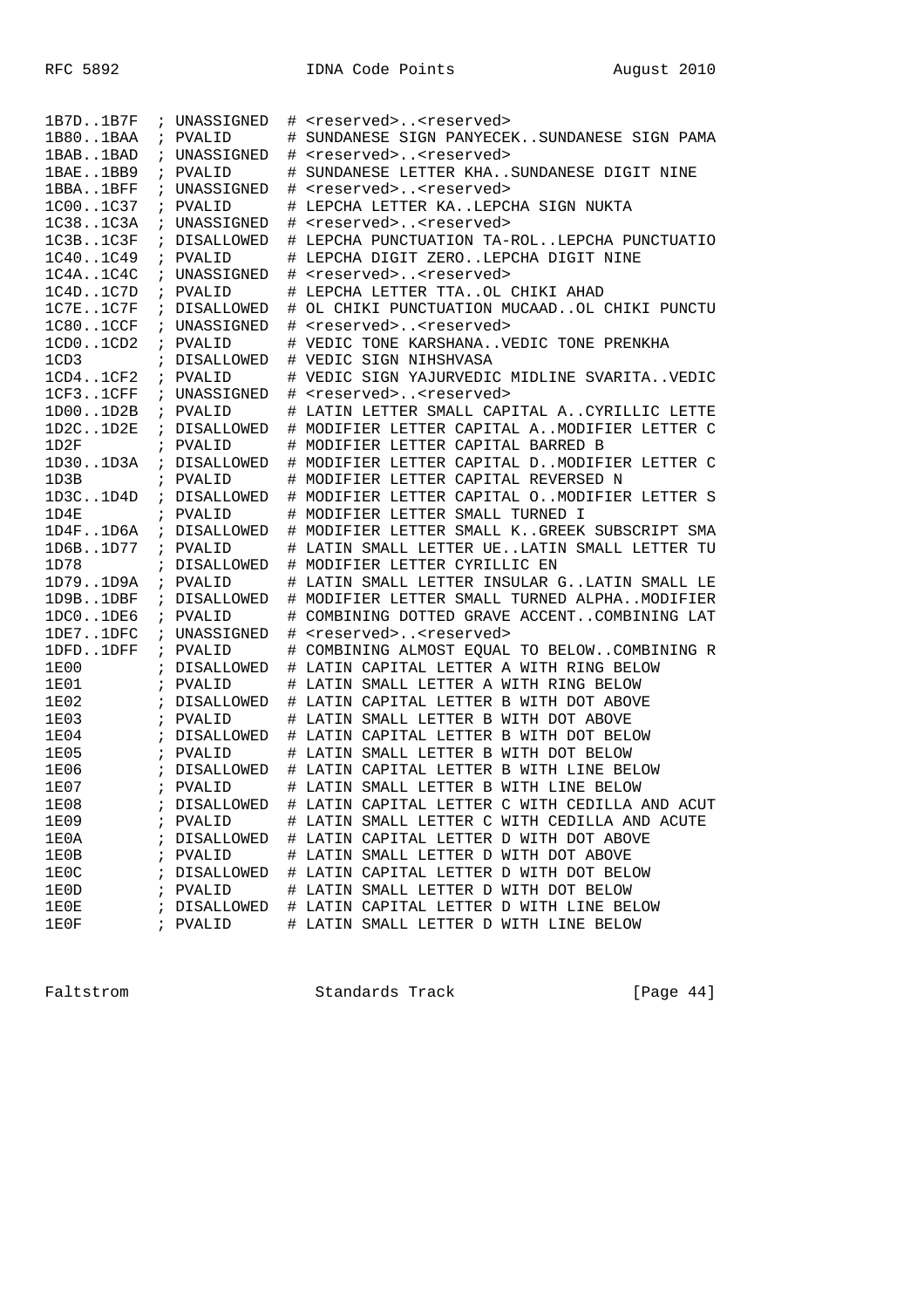| 1E10        |            | DISALLOWED        |   | # LATIN CAPITAL LETTER D WITH CEDILLA                 |
|-------------|------------|-------------------|---|-------------------------------------------------------|
| 1E11        |            | PVALID            | # | LATIN SMALL LETTER D WITH CEDILLA                     |
| 1E12        |            | DISALLOWED        | # | LATIN CAPITAL LETTER D WITH CIRCUMFLEX BELOW          |
| <b>1E13</b> | $\ddot{i}$ | PVALID            | # | LATIN SMALL LETTER D WITH CIRCUMFLEX BELOW            |
| 1E14        | $\ddot{i}$ | <b>DISALLOWED</b> | # | LATIN CAPITAL LETTER E WITH MACRON AND GRAVE          |
| 1E15        | $\ddot{i}$ | PVALID            | # | LATIN SMALL LETTER E WITH MACRON AND GRAVE            |
| 1E16        |            | DISALLOWED        | # | LATIN CAPITAL LETTER E WITH MACRON AND ACUTE          |
| 1E17        | i          | PVALID            |   | LATIN SMALL LETTER E WITH MACRON AND ACUTE            |
| 1E18        |            | DISALLOWED        | # | LATIN CAPITAL LETTER E WITH CIRCUMFLEX BELOW          |
| <b>1E19</b> | $\ddot{i}$ | PVALID            | # | LATIN SMALL LETTER E WITH CIRCUMFLEX BELOW            |
| 1E1A        |            |                   |   |                                                       |
|             | $\ddot{i}$ | DISALLOWED        | # | LATIN CAPITAL LETTER E WITH TILDE BELOW               |
| 1E1B        | $\ddot{i}$ | PVALID            | # | LATIN SMALL LETTER E WITH TILDE BELOW                 |
| 1E1C        |            | DISALLOWED        | # | LATIN CAPITAL LETTER E WITH CEDILLA AND BREV          |
| 1E1D        |            | PVALID            | # | LATIN SMALL LETTER E WITH CEDILLA AND BREVE           |
| 1E1E        | i          | DISALLOWED        | # | LATIN CAPITAL LETTER F WITH DOT ABOVE                 |
| 1E1F        | $\ddot{i}$ | PVALID            | # | LATIN SMALL LETTER F WITH DOT ABOVE                   |
| 1E20        | $\ddot{i}$ | DISALLOWED        | # | LATIN CAPITAL LETTER G WITH MACRON                    |
| 1E21        | $\ddot{i}$ | PVALID            | # | LATIN SMALL LETTER G WITH MACRON                      |
| <b>1E22</b> |            | DISALLOWED        | # | LATIN CAPITAL LETTER H WITH DOT ABOVE                 |
| <b>1E23</b> |            | PVALID            | # | LATIN SMALL LETTER H WITH DOT ABOVE                   |
| <b>1E24</b> | ÷          | DISALLOWED        | # | LATIN CAPITAL LETTER H WITH DOT BELOW                 |
| <b>1E25</b> | $\ddot{i}$ | PVALID            | # | LATIN SMALL LETTER H WITH DOT BELOW                   |
| 1E26        | $\ddot{i}$ | DISALLOWED        | # | LATIN CAPITAL LETTER H WITH DIAERESIS                 |
| 1E27        | ÷          | PVALID            | # | LATIN SMALL LETTER H WITH DIAERESIS                   |
| 1E28        |            | DISALLOWED        | # | LATIN CAPITAL LETTER H WITH CEDILLA                   |
| 1E29        |            | PVALID            | # | LATIN SMALL LETTER H WITH CEDILLA                     |
| 1E2A        | ÷          | DISALLOWED        | # | LATIN CAPITAL LETTER H WITH BREVE BELOW               |
| 1E2B        | $\ddot{i}$ | PVALID            | # | LATIN SMALL LETTER H WITH BREVE BELOW                 |
| 1E2C        | $\ddot{i}$ | DISALLOWED        | # | LATIN CAPITAL LETTER I WITH TILDE BELOW               |
| 1E2D        | $\ddot{i}$ | PVALID            | # | LATIN SMALL LETTER I WITH TILDE BELOW                 |
| 1E2E        |            | DISALLOWED        | # | LATIN CAPITAL LETTER I WITH DIAERESIS AND AC          |
| 1E2F        |            |                   |   |                                                       |
|             |            | PVALID            | # | LATIN SMALL LETTER I WITH DIAERESIS AND ACUT          |
| 1E30        | ÷          | DISALLOWED        | # | LATIN CAPITAL LETTER K WITH ACUTE                     |
| <b>1E31</b> | $\ddot{i}$ | PVALID            | # | LATIN SMALL LETTER K WITH ACUTE                       |
| 1E32        | $\ddot{i}$ | DISALLOWED        | # | LATIN CAPITAL LETTER K WITH DOT BELOW                 |
| 1E33        | $\ddot{i}$ | PVALID            | # | LATIN SMALL LETTER K WITH DOT BELOW                   |
| 1E34        |            | DISALLOWED        | # | LATIN CAPITAL LETTER K WITH LINE BELOW                |
| 1E35        |            | PVALID            | # | LATIN SMALL LETTER K WITH LINE BELOW                  |
| 1E36        | ÷          | DISALLOWED        | # | LATIN CAPITAL LETTER L WITH DOT BELOW                 |
| <b>1E37</b> | $\ddot{i}$ | PVALID            | # | LATIN SMALL LETTER L WITH DOT BELOW                   |
| <b>1E38</b> |            | ; DISALLOWED      |   | # LATIN CAPITAL LETTER L WITH DOT BELOW AND MA        |
| 1E39        |            | ; PVALID          |   | # LATIN SMALL LETTER L WITH DOT BELOW AND MACR        |
| 1E3A        |            |                   |   | ; DISALLOWED # LATIN CAPITAL LETTER L WITH LINE BELOW |
| 1E3B        |            | ; PVALID          |   | # LATIN SMALL LETTER L WITH LINE BELOW                |
| 1E3C        |            | ; DISALLOWED      |   | # LATIN CAPITAL LETTER L WITH CIRCUMFLEX BELOW        |
| 1E3D        |            | ; PVALID          |   | # LATIN SMALL LETTER L WITH CIRCUMFLEX BELOW          |
| 1E3E        |            | ; DISALLOWED      |   | # LATIN CAPITAL LETTER M WITH ACUTE                   |
| 1E3F        |            | ; PVALID          |   | # LATIN SMALL LETTER M WITH ACUTE                     |

Faltstrom Standards Track [Page 45]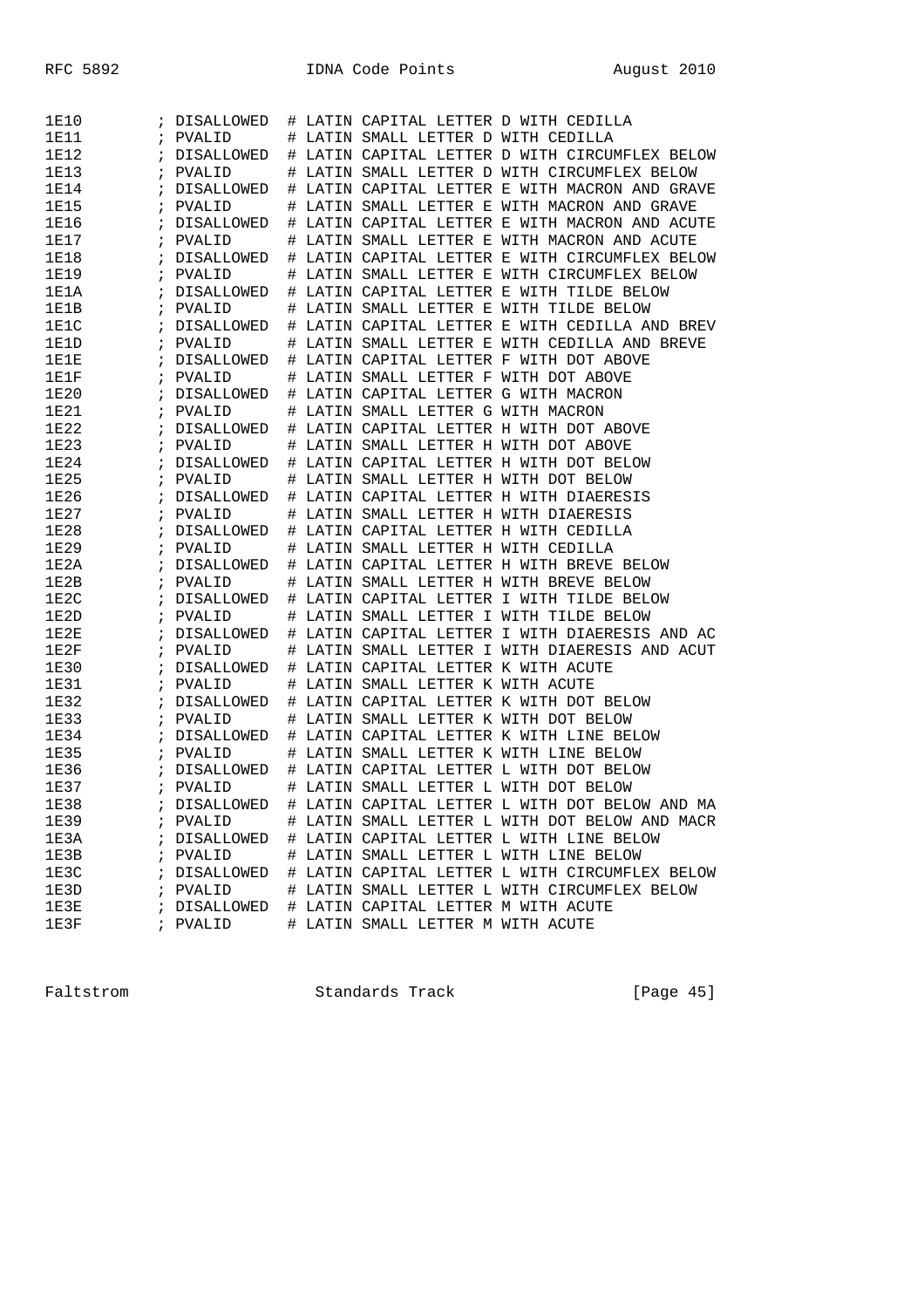| 1E40         |            | DISALLOWED        | # |       | LATIN CAPITAL LETTER M WITH DOT ABOVE                |
|--------------|------------|-------------------|---|-------|------------------------------------------------------|
| 1E41         | i          | PVALID            | # |       | LATIN SMALL LETTER M WITH DOT ABOVE                  |
| <b>1E42</b>  | ĩ          | DISALLOWED        | # |       | LATIN CAPITAL LETTER M WITH DOT BELOW                |
| 1E43         | i          | PVALID            | # |       | LATIN SMALL LETTER M WITH DOT BELOW                  |
| 1E44         | i          | <b>DISALLOWED</b> | # |       | LATIN CAPITAL LETTER N WITH DOT ABOVE                |
| 1E45         | i          | PVALID            | # |       | LATIN SMALL LETTER N WITH DOT ABOVE                  |
| 1E46         |            | DISALLOWED        | # |       | LATIN CAPITAL LETTER N WITH DOT BELOW                |
| 1E47         | i          | PVALID            | # |       | LATIN SMALL LETTER N WITH DOT BELOW                  |
| 1E48         | ï          | DISALLOWED        | # |       | LATIN CAPITAL LETTER N WITH LINE BELOW               |
| <b>1E49</b>  | i          | PVALID            | # |       | LATIN SMALL LETTER N WITH LINE BELOW                 |
| 1E4A         | i          | DISALLOWED        | # |       | LATIN CAPITAL LETTER N WITH CIRCUMFLEX BELOW         |
| 1E4B         | i          | PVALID            | # |       | LATIN SMALL LETTER N WITH CIRCUMFLEX BELOW           |
| 1E4C         |            | DISALLOWED        | # |       | LATIN CAPITAL LETTER O WITH TILDE AND ACUTE          |
| 1E4D         | ï          | PVALID            | # | LATIN | SMALL LETTER O WITH TILDE AND ACUTE                  |
| 1E4E         | ĭ          | DISALLOWED        | # |       | LATIN CAPITAL LETTER O WITH TILDE AND DIAERE         |
| 1E4F         | i          | PVALID            | # |       | LATIN SMALL LETTER O WITH TILDE AND DIAERESI         |
| <b>1E50</b>  | i          | DISALLOWED        | # |       | LATIN CAPITAL LETTER O WITH MACRON AND GRAVE         |
| 1E51         | i          | PVALID            | # |       | LATIN SMALL LETTER O WITH MACRON AND GRAVE           |
| <b>1E52</b>  |            | DISALLOWED        | # |       | LATIN CAPITAL LETTER O WITH MACRON AND ACUTE         |
| <b>1E53</b>  | i          | PVALID            | # | LATIN | SMALL LETTER O WITH MACRON AND ACUTE                 |
| <b>1E54</b>  | ï          | DISALLOWED        | # |       | LATIN CAPITAL LETTER P WITH ACUTE                    |
| <b>1E55</b>  | i          | PVALID            | # |       | LATIN SMALL LETTER P WITH ACUTE                      |
| <b>1E56</b>  | i          | <b>DISALLOWED</b> | # |       | LATIN CAPITAL LETTER P WITH DOT ABOVE                |
| <b>1E57</b>  | ï          | PVALID            | # |       | LATIN SMALL LETTER P WITH DOT ABOVE                  |
| <b>1E58</b>  | ï          | <b>DISALLOWED</b> | # |       | LATIN CAPITAL LETTER R WITH DOT ABOVE                |
| <b>1E59</b>  | ï          | PVALID            | # | LATIN | SMALL LETTER R WITH DOT ABOVE                        |
| <b>1E5A</b>  | ï          | DISALLOWED        | # |       | LATIN CAPITAL LETTER R WITH DOT BELOW                |
| 1E5B         | i          | PVALID            | # |       | LATIN SMALL LETTER R WITH DOT BELOW                  |
| 1E5C         | i          | DISALLOWED        | # |       | LATIN CAPITAL LETTER R WITH DOT BELOW AND MA         |
| 1E5D         | i          | PVALID            | # |       | LATIN SMALL LETTER R WITH DOT BELOW AND MACR         |
| 1E5E         | ï          | DISALLOWED        | # |       | LATIN CAPITAL LETTER R WITH LINE BELOW               |
| 1E5F         | ï          | PVALID            | # | LATIN | SMALL LETTER R WITH LINE BELOW                       |
| 1E60         | ï          | DISALLOWED        | # |       | LATIN CAPITAL LETTER S WITH DOT ABOVE                |
| 1E61         | i          | PVALID            | # | LATIN | SMALL LETTER S WITH DOT ABOVE                        |
| 1E62         | i          | DISALLOWED        | # | LATIN | CAPITAL LETTER S WITH DOT BELOW                      |
| 1E63         | ï          | PVALID            | # |       | LATIN SMALL LETTER S WITH DOT BELOW                  |
| 1E64         | ï          | DISALLOWED        | # |       | LATIN CAPITAL LETTER S WITH ACUTE AND DOT AB         |
| <b>1E65</b>  | ï          | PVALID            | # | LATIN | SMALL LETTER S WITH ACUTE AND DOT ABOV               |
| 1E66         | ï          | <b>DISALLOWED</b> | # |       | LATIN CAPITAL LETTER S WITH CARON AND DOT AB         |
| 1E67         | ï          | PVALID            | # |       | LATIN SMALL LETTER S WITH CARON AND DOT ABOV         |
| 1E68         | $\ddot{i}$ | DISALLOWED        |   |       | # LATIN CAPITAL LETTER S WITH DOT BELOW AND DO       |
| 1E69         |            | ; PVALID          |   |       | # LATIN SMALL LETTER S WITH DOT BELOW AND DOT        |
| 1E6A         |            |                   |   |       | ; DISALLOWED # LATIN CAPITAL LETTER T WITH DOT ABOVE |
|              |            |                   |   |       |                                                      |
| 1E6B         |            | ; PVALID          |   |       | # LATIN SMALL LETTER T WITH DOT ABOVE                |
| 1E6C<br>1E6D |            |                   |   |       | ; DISALLOWED # LATIN CAPITAL LETTER T WITH DOT BELOW |
|              |            | ; PVALID          |   |       | # LATIN SMALL LETTER T WITH DOT BELOW                |
| 1E6E         |            | ; DISALLOWED      |   |       | # LATIN CAPITAL LETTER T WITH LINE BELOW             |
| 1E6F         |            | ; PVALID          |   |       | # LATIN SMALL LETTER T WITH LINE BELOW               |

Faltstrom Standards Track [Page 46]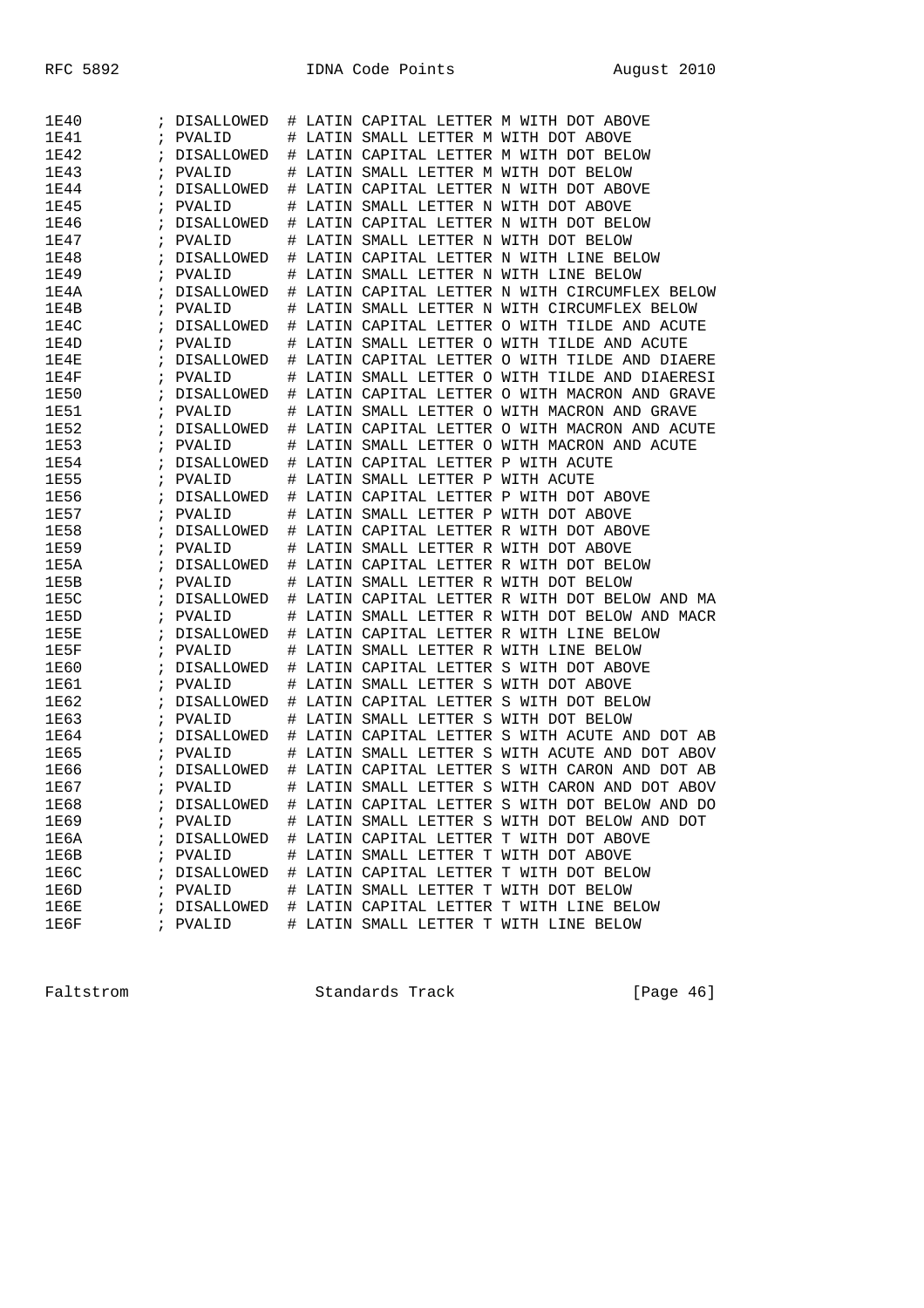| 1E70                    |            | ; DISALLOWED      | # | LATIN CAPITAL LETTER T WITH CIRCUMFLEX BELOW                |
|-------------------------|------------|-------------------|---|-------------------------------------------------------------|
| <b>1E71</b>             | $\ddot{i}$ | PVALID            | # | LATIN SMALL LETTER T WITH CIRCUMFLEX BELOW                  |
| <b>1E72</b>             | $\ddot{i}$ | DISALLOWED        | # | LATIN CAPITAL LETTER U WITH DIAERESIS BELOW                 |
| <b>1E73</b>             | $\ddot{i}$ | PVALID            | # | LATIN SMALL LETTER U WITH DIAERESIS BELOW                   |
| <b>1E74</b>             | ï          | DISALLOWED        | # | LATIN CAPITAL LETTER U WITH TILDE BELOW                     |
| 1E75                    | $\ddot{ }$ | PVALID            | ♯ | LATIN SMALL LETTER U WITH TILDE BELOW                       |
| 1E76                    | ÷          | <b>DISALLOWED</b> | # | LATIN CAPITAL LETTER U WITH CIRCUMFLEX BELOW                |
| <b>1E77</b>             | $\ddot{ }$ | PVALID            | # | LATIN SMALL LETTER U WITH CIRCUMFLEX BELOW                  |
| 1E78                    | $\ddot{i}$ | DISALLOWED        | # | LATIN CAPITAL LETTER U WITH TILDE AND ACUTE                 |
| 1E79                    | $\ddot{i}$ | PVALID            | # | LATIN SMALL LETTER U WITH TILDE AND ACUTE                   |
| 1E7A                    | i.         | DISALLOWED        | # | LATIN CAPITAL LETTER U WITH MACRON AND DIAER                |
| 1E7B                    | $\ddot{ }$ | PVALID            | ♯ | LATIN SMALL LETTER U WITH MACRON AND DIAERES                |
| 1E7C                    | $\ddot{ }$ | DISALLOWED        | # | LATIN CAPITAL LETTER V WITH TILDE                           |
| 1E7D                    | ÷          | PVALID            | # | LATIN SMALL LETTER V WITH TILDE                             |
| 1E7E                    | $\ddot{i}$ | DISALLOWED        | # | LATIN CAPITAL LETTER V WITH DOT BELOW                       |
| 1E7F                    | $\ddot{ }$ | PVALID            | # | LATIN SMALL LETTER V WITH DOT BELOW                         |
| <b>1E80</b>             | $\ddot{ }$ | DISALLOWED        | # | LATIN CAPITAL LETTER W WITH GRAVE                           |
| 1E81                    | $\ddot{i}$ | PVALID            | # | LATIN SMALL LETTER W WITH GRAVE                             |
| <b>1E82</b>             | $\ddot{ }$ | <b>DISALLOWED</b> | # | LATIN CAPITAL LETTER W WITH ACUTE                           |
| <b>1E83</b>             | $\ddot{i}$ | PVALID            | # | LATIN SMALL LETTER W WITH ACUTE                             |
| <b>1E84</b>             | $\ddot{i}$ | DISALLOWED        | # | LATIN CAPITAL LETTER W WITH DIAERESIS                       |
| <b>1E85</b>             | $\ddot{i}$ | PVALID            | # | LATIN SMALL LETTER W WITH DIAERESIS                         |
| <b>1E86</b>             | $\ddot{ }$ | DISALLOWED        | # | LATIN CAPITAL LETTER W WITH DOT ABOVE                       |
| 1E87                    | $\ddot{ }$ | PVALID            | # | LATIN SMALL LETTER W WITH DOT ABOVE                         |
| 1E88                    | $\ddot{i}$ | DISALLOWED        | # | LATIN CAPITAL LETTER W WITH DOT BELOW                       |
| <b>1E89</b>             | ÷          | PVALID            | # | LATIN SMALL LETTER W WITH DOT BELOW                         |
| 1E8A                    | $\ddot{i}$ | DISALLOWED        | # | LATIN CAPITAL LETTER X WITH DOT ABOVE                       |
| 1E8B                    | $\ddot{ }$ | PVALID            | # | LATIN SMALL LETTER X WITH DOT ABOVE                         |
| 1E8C                    | $\ddot{i}$ | DISALLOWED        | # | LATIN CAPITAL LETTER X WITH DIAERESIS                       |
| 1E8D                    | $\ddot{i}$ | PVALID            | # | LATIN SMALL LETTER X WITH DIAERESIS                         |
| 1E8E                    | $\ddot{ }$ | DISALLOWED        | # | LATIN CAPITAL LETTER Y WITH DOT ABOVE                       |
| 1E8F                    | $\ddot{i}$ | PVALID            | # | LATIN SMALL LETTER Y WITH DOT ABOVE                         |
| 1E90                    | $\ddot{i}$ | DISALLOWED        | # | LATIN CAPITAL LETTER Z WITH CIRCUMFLEX                      |
| <b>1E91</b>             | $\ddot{i}$ | PVALID            | # | LATIN SMALL LETTER Z WITH CIRCUMFLEX                        |
| <b>1E92</b>             | $\ddot{ }$ | DISALLOWED        | # | LATIN CAPITAL LETTER Z WITH DOT BELOW                       |
| 1E93                    | $\ddot{i}$ | PVALID            | # | LATIN SMALL LETTER Z WITH DOT BELOW                         |
| <b>1E94</b>             | $\ddot{ }$ | DISALLOWED        | # | LATIN CAPITAL LETTER Z WITH LINE BELOW                      |
| 1E951E99                | $\ddot{i}$ | PVALID            | # | LATIN SMALL LETTER Z WITH LINE BELOWLATIN                   |
| $l$ E $9$ A $l$ E $9$ B |            | ; DISALLOWED      | # | LATIN SMALL LETTER A WITH RIGHT HALF RINGL                  |
| 1E9C1E9D                | $\ddot{i}$ | PVALID            | # | LATIN SMALL LETTER LONG S WITH DIAGONAL STRO                |
| 1E9E                    |            | ; DISALLOWED      |   | # LATIN CAPITAL LETTER SHARP S                              |
| 1E9F                    |            | ; PVALID          |   | # LATIN SMALL LETTER DELTA                                  |
| 1EA0                    |            |                   |   | ; DISALLOWED # LATIN CAPITAL LETTER A WITH DOT BELOW        |
| 1EA1                    |            | ; PVALID          |   | # LATIN SMALL LETTER A WITH DOT BELOW                       |
| 1EA2                    |            |                   |   | ; DISALLOWED # LATIN CAPITAL LETTER A WITH HOOK ABOVE       |
| 1EA3                    |            | ; PVALID          |   | # LATIN SMALL LETTER A WITH HOOK ABOVE                      |
| 1EA4                    |            |                   |   | ; DISALLOWED # LATIN CAPITAL LETTER A WITH CIRCUMFLEX AND A |
| 1EA5                    |            | ; PVALID          |   | # LATIN SMALL LETTER A WITH CIRCUMFLEX AND ACU              |
|                         |            |                   |   |                                                             |

Faltstrom Standards Track [Page 47]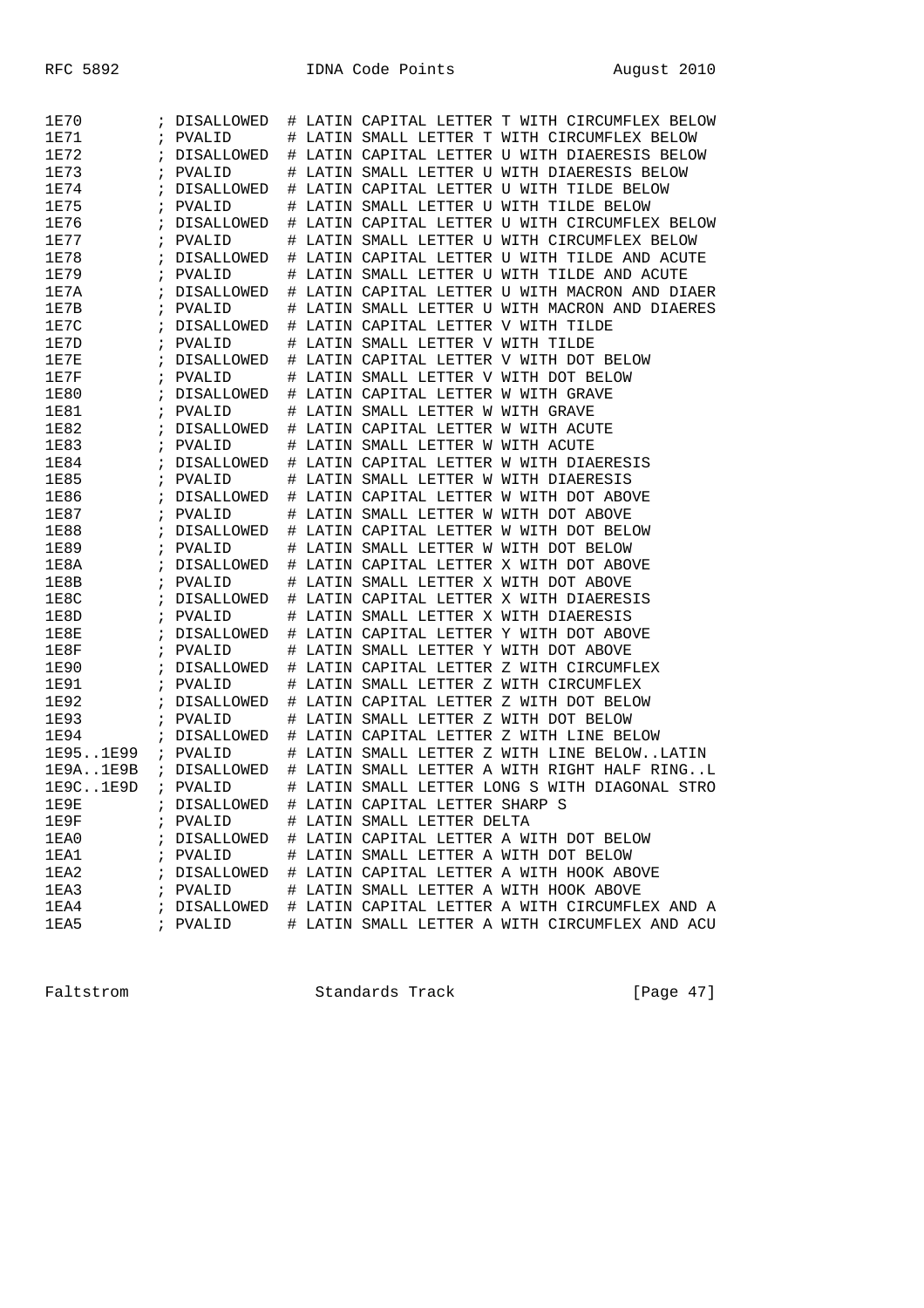| 1EA6        |            | DISALLOWED        | #      |       | LATIN CAPITAL LETTER A WITH CIRCUMFLEX AND G                |
|-------------|------------|-------------------|--------|-------|-------------------------------------------------------------|
| 1EAY        | i          | PVALID            | #      |       | LATIN SMALL LETTER A WITH CIRCUMFLEX AND GRA                |
| 1EA8        |            | DISALLOWED        | #      |       | LATIN CAPITAL LETTER A WITH CIRCUMFLEX AND H                |
| 1EA9        | i          | PVALID            | #      |       | LATIN SMALL LETTER A WITH CIRCUMFLEX AND HOO                |
| 1EAA        | ï          | DISALLOWED        | #      |       | LATIN CAPITAL LETTER A WITH CIRCUMFLEX AND T                |
| 1EAB        | i          | PVALID            | #      |       | LATIN SMALL LETTER A WITH CIRCUMFLEX AND<br>TTT.            |
| 1EAC        |            |                   |        |       | LATIN CAPITAL LETTER A WITH CIRCUMFLEX AND D                |
|             |            | DISALLOWED        | #      |       | SMALL LETTER A WITH CIRCUMFLEX AND DOT                      |
| 1EAD        | i          | PVALID            | #      | LATIN |                                                             |
| 1EAE        | ï          | DISALLOWED        | #      | LATIN | CAPITAL LETTER A WITH BREVE AND ACUTE                       |
| 1EAF        | i          | PVALID            | #      |       | LATIN SMALL LETTER A WITH BREVE AND ACUTE                   |
| 1EB0        | i          | <b>DISALLOWED</b> | #      |       | LATIN CAPITAL LETTER A WITH BREVE AND GRAVE                 |
| 1EB1        | ï          | PVALID            | #      |       | LATIN SMALL LETTER A WITH BREVE AND GRAVE                   |
| 1EB2        | i          | DISALLOWED        | ♯      |       | LATIN CAPITAL LETTER A WITH BREVE AND HOOK A                |
| 1EB3        | i          | PVALID            | #      |       | LATIN SMALL LETTER A WITH BREVE AND HOOK ABO                |
| 1EB4        | ï          | DISALLOWED        | #      |       | LATIN CAPITAL LETTER A WITH BREVE AND<br>TILDE              |
| 1EB5        | i          | PVALID            | #      |       | LATIN SMALL LETTER A WITH BREVE AND TILDE                   |
| 1EB6        | ï          | DISALLOWED        | #      |       | LATIN CAPITAL LETTER A WITH BREVE AND DOT BE                |
| 1EB7        | i          | PVALID            | #      |       | LATIN SMALL LETTER A WITH BREVE AND DOT BELO                |
| 1EB8        | i          | DISALLOWED        | #      |       | LATIN CAPITAL LETTER E WITH DOT BELOW                       |
| 1EB9        | i          | PVALID            | #      | LATIN | SMALL LETTER E WITH DOT BELOW                               |
| 1EBA        | ï          | <b>DISALLOWED</b> | #      |       | LATIN CAPITAL LETTER E WITH HOOK ABOVE                      |
| 1EBB        | i          | PVALID            | #      |       | LATIN SMALL LETTER E WITH HOOK ABOVE                        |
| 1EBC        | i          | DISALLOWED        | #      |       | LATIN CAPITAL LETTER E WITH TILDE                           |
| 1EBD        | ï          | PVALID            | #      |       | LATIN SMALL LETTER E WITH TILDE                             |
| 1EBE        | i          | DISALLOWED        | ♯      |       | LATIN CAPITAL LETTER E WITH CIRCUMFLEX AND A                |
| 1EBF        | i          | PVALID            | #      |       | LATIN SMALL LETTER E WITH CIRCUMFLEX AND ACU                |
| 1EC0        | ï          | DISALLOWED        | #      |       | LATIN CAPITAL LETTER E WITH CIRCUMFLEX AND G                |
| 1EC1        | i          | PVALID            | #      |       | LATIN SMALL LETTER E WITH CIRCUMFLEX AND GRA                |
| 1EC2        | ï          | DISALLOWED        | #      |       | LATIN CAPITAL LETTER E WITH CIRCUMFLEX AND H                |
| 1EC3        | i          | PVALID            | #      |       | LATIN SMALL LETTER E WITH CIRCUMFLEX AND HOO                |
| 1EC4        | i          | DISALLOWED        | #      |       | LATIN CAPITAL LETTER E WITH CIRCUMFLEX AND T                |
| 1EC5        | i          | PVALID            | #      | LATIN | SMALL LETTER E WITH CIRCUMFLEX AND<br>TIL                   |
| 1EC6        | ï          | DISALLOWED        | #      | LATIN | CAPITAL LETTER E WITH CIRCUMFLEX AND D                      |
| 1EC7        | i          | PVALID            | #      |       | LATIN SMALL LETTER E WITH CIRCUMFLEX AND DOT                |
| 1EC8        | i          | DISALLOWED        | #      |       | LATIN CAPITAL LETTER I WITH HOOK ABOVE                      |
| 1EC9        | ï          | PVALID            | #      |       | LATIN SMALL LETTER I WITH HOOK ABOVE                        |
| 1ECA        | ï          | DISALLOWED        | ♯      |       | LATIN CAPITAL LETTER I WITH DOT BELOW                       |
| <b>1ECB</b> |            | PVALID            |        | LATIN | SMALL LETTER I WITH DOT BELOW                               |
| 1ECC        | i          | DISALLOWED        | #<br># | LATIN | CAPITAL LETTER O WITH DOT BELOW                             |
| 1ECD        | ï          | PVALID            |        |       | LATIN SMALL LETTER O WITH DOT BELOW                         |
|             | $\ddot{ }$ |                   | #      |       |                                                             |
| <b>1ECE</b> |            | ; DISALLOWED      |        |       | # LATIN CAPITAL LETTER O WITH HOOK ABOVE                    |
| 1ECF        |            | ; PVALID          |        |       | # LATIN SMALL LETTER O WITH HOOK ABOVE                      |
| 1ED0        |            |                   |        |       | ; DISALLOWED # LATIN CAPITAL LETTER O WITH CIRCUMFLEX AND A |
| 1ED1        |            | ; PVALID          |        |       | # LATIN SMALL LETTER O WITH CIRCUMFLEX AND ACU              |
| 1ED2        |            | ; DISALLOWED      |        |       | # LATIN CAPITAL LETTER O WITH CIRCUMFLEX AND G              |
| 1ED3        |            | ; PVALID          |        |       | # LATIN SMALL LETTER O WITH CIRCUMFLEX AND GRA              |
| 1ED4        |            | ; DISALLOWED      |        |       | # LATIN CAPITAL LETTER O WITH CIRCUMFLEX AND H              |
| 1ED5        | $\ddot{i}$ | PVALID            |        |       | # LATIN SMALL LETTER O WITH CIRCUMFLEX AND HOO              |

Faltstrom Standards Track [Page 48]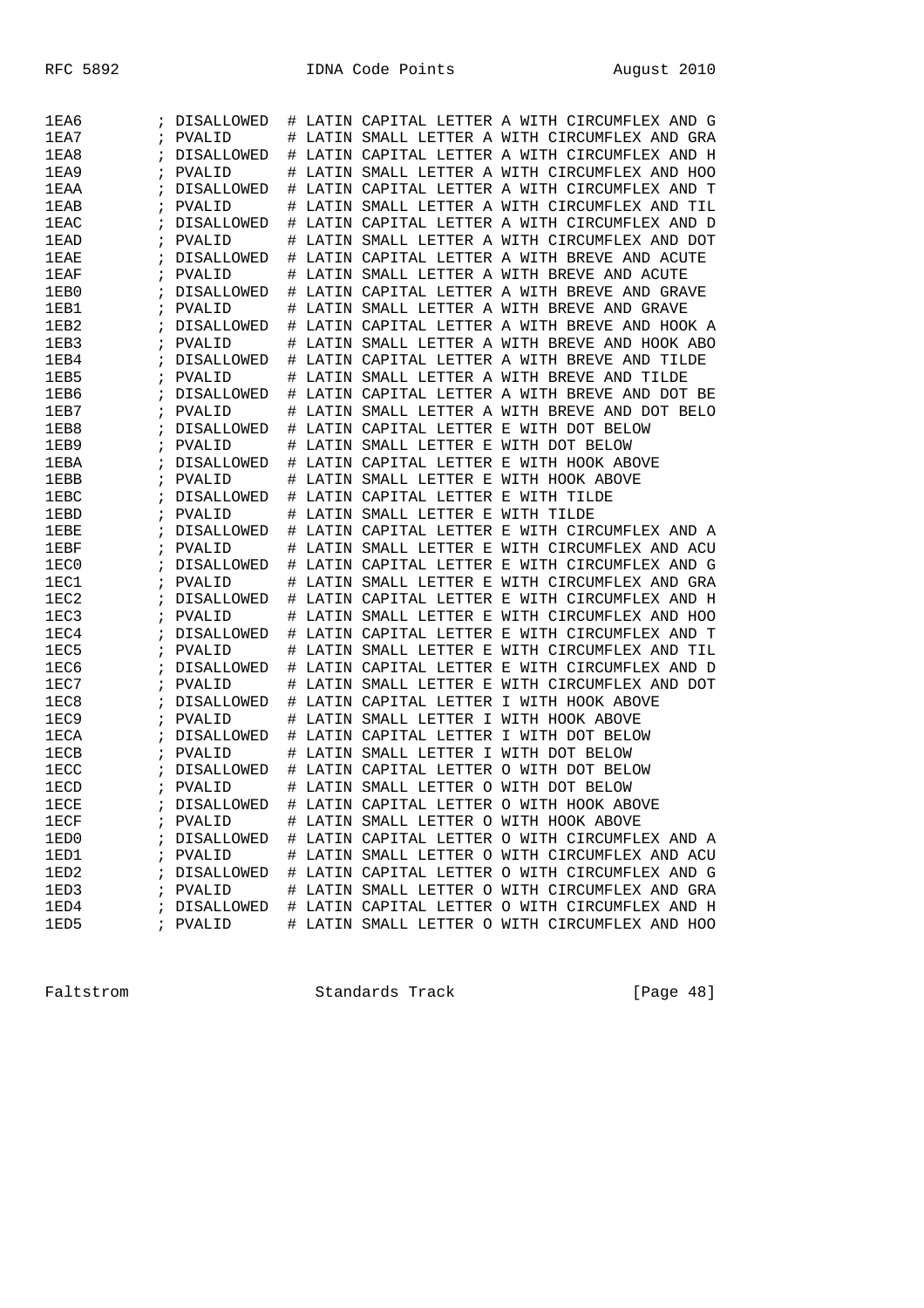| 1ED6              |            | DISALLOWED        |   | # LATIN CAPITAL LETTER O WITH CIRCUMFLEX AND T |
|-------------------|------------|-------------------|---|------------------------------------------------|
| 1ED7              |            | PVALID            | # | LATIN SMALL LETTER O WITH CIRCUMFLEX AND TIL   |
| 1ED8              |            | DISALLOWED        | # | LATIN CAPITAL LETTER O WITH CIRCUMFLEX AND D   |
| 1ED9              | $\cdot$    | PVALID            | # | LATIN SMALL LETTER O WITH CIRCUMFLEX AND DOT   |
| 1EDA              | i          | DISALLOWED        | # | LATIN CAPITAL LETTER O WITH HORN AND ACUTE     |
| 1EDB              | ï          | PVALID            | # | LATIN SMALL LETTER O WITH HORN AND ACUTE       |
| 1EDC              |            | DISALLOWED        | # | LATIN CAPITAL LETTER O WITH HORN AND GRAVE     |
| 1EDD              | i          | PVALID            | # | LATIN SMALL LETTER O WITH HORN AND GRAVE       |
| 1EDE              |            | DISALLOWED        | # | LATIN CAPITAL LETTER O WITH HORN AND HOOK AB   |
| 1EDF              | $\cdot$    | PVALID            | # | LATIN SMALL LETTER O WITH HORN AND HOOK ABOV   |
| 1EE0              | $\ddot{ }$ | DISALLOWED        | # | LATIN CAPITAL LETTER O WITH HORN AND TILDE     |
| 1EE1              | i          | PVALID            | # | LATIN SMALL LETTER O WITH HORN AND TILDE       |
| 1EE2              | i          | DISALLOWED        | # | LATIN CAPITAL LETTER O WITH HORN AND DOT BEL   |
| 1EE3              | i          | PVALID            | # | LATIN SMALL LETTER O WITH HORN AND DOT BELOW   |
| 1EE4              | i          | DISALLOWED        | # | LATIN CAPITAL LETTER U WITH DOT BELOW          |
| 1EE5              | $\cdot$    | PVALID            | # | LATIN SMALL LETTER U WITH DOT BELOW            |
| 1EE6              | ÷          | DISALLOWED        | # | LATIN CAPITAL LETTER U WITH HOOK ABOVE         |
| 1EE7              | ï          | PVALID            | # | LATIN SMALL LETTER U WITH HOOK ABOVE           |
| 1EE8              | i          | DISALLOWED        | # | LATIN CAPITAL LETTER U WITH HORN AND ACUTE     |
| 1EE9              | i          | PVALID            | # | LATIN SMALL LETTER U WITH HORN AND ACUTE       |
| 1EEA              | i          | <b>DISALLOWED</b> | # | LATIN CAPITAL LETTER U WITH HORN AND GRAVE     |
| 1EEB              | $\ddot{i}$ | PVALID            | # | LATIN SMALL LETTER U WITH HORN AND GRAVE       |
| 1EEC              | $\ddot{i}$ | <b>DISALLOWED</b> | # | LATIN CAPITAL LETTER U WITH HORN AND HOOK AB   |
| 1EED              | i          | PVALID            | # | LATIN SMALL LETTER U WITH HORN AND HOOK ABOV   |
| 1EEE              | i          | DISALLOWED        | # | LATIN CAPITAL LETTER U WITH HORN AND TILDE     |
| 1EEF              | i          | PVALID            | # | LATIN SMALL LETTER U WITH HORN AND TILDE       |
| 1EF0              | i          | DISALLOWED        | # | LATIN CAPITAL LETTER U WITH HORN AND DOT BEL   |
| 1EF1              | $\cdot$    | PVALID            | # | LATIN SMALL LETTER U WITH HORN AND DOT BELOW   |
| 1EF2              | ÷          | DISALLOWED        | # | LATIN CAPITAL LETTER Y WITH GRAVE              |
| 1EF3              | ï          | PVALID            | # | LATIN SMALL LETTER Y WITH GRAVE                |
| 1EF4              | i          | DISALLOWED        | # | LATIN CAPITAL LETTER Y WITH DOT BELOW          |
| 1EF5              | i          | PVALID            | # | LATIN SMALL LETTER Y WITH DOT BELOW            |
| 1EF6              | i          | DISALLOWED        | # | LATIN CAPITAL LETTER Y WITH HOOK ABOVE         |
| 1EF7              | $\ddot{i}$ | PVALID            | # | LATIN SMALL LETTER Y WITH HOOK ABOVE           |
| 1EF8              | $\ddot{i}$ | DISALLOWED        | # | LATIN CAPITAL LETTER Y WITH TILDE              |
| 1EF9              | i          | PVALID            | # | LATIN SMALL LETTER Y WITH TILDE                |
| 1EFA              | i          | DISALLOWED        | # | LATIN CAPITAL LETTER MIDDLE-WELSH LL           |
| 1EFB              | i          | PVALID            | # | LATIN SMALL LETTER MIDDLE-WELSH LL             |
| 1EFC              | i          | DISALLOWED        | # | LATIN CAPITAL LETTER MIDDLE-WELSH V            |
| 1EFD              | $\ddot{i}$ | PVALID            | # | LATIN SMALL LETTER MIDDLE-WELSH V              |
| 1EFE              |            | ; DISALLOWED      |   | # LATIN CAPITAL LETTER Y WITH LOOP             |
| 1EFF1F07          |            | ; PVALID          |   | # LATIN SMALL LETTER Y WITH LOOPGREEK SMALL    |
| 1F081F0F          |            | ; DISALLOWED      |   | # GREEK CAPITAL LETTER ALPHA WITH PSILIGREEK   |
| 1F101F15          |            | ; PVALID          |   | # GREEK SMALL LETTER EPSILON WITH PSILIGREEK   |
| 1F161F17          |            | ; UNASSIGNED      |   | # <reserved><reserved></reserved></reserved>   |
| 1F181F1D          |            | ; DISALLOWED      |   | # GREEK CAPITAL LETTER EPSILON WITH PSILIGRE   |
| $1$ $F1E$ 1 $F1F$ |            | ; UNASSIGNED      |   | # <reserved><reserved></reserved></reserved>   |
| 1F201F27          |            | ; PVALID          |   | # GREEK SMALL LETTER ETA WITH PSILIGREEK SMA   |

Faltstrom Standards Track [Page 49]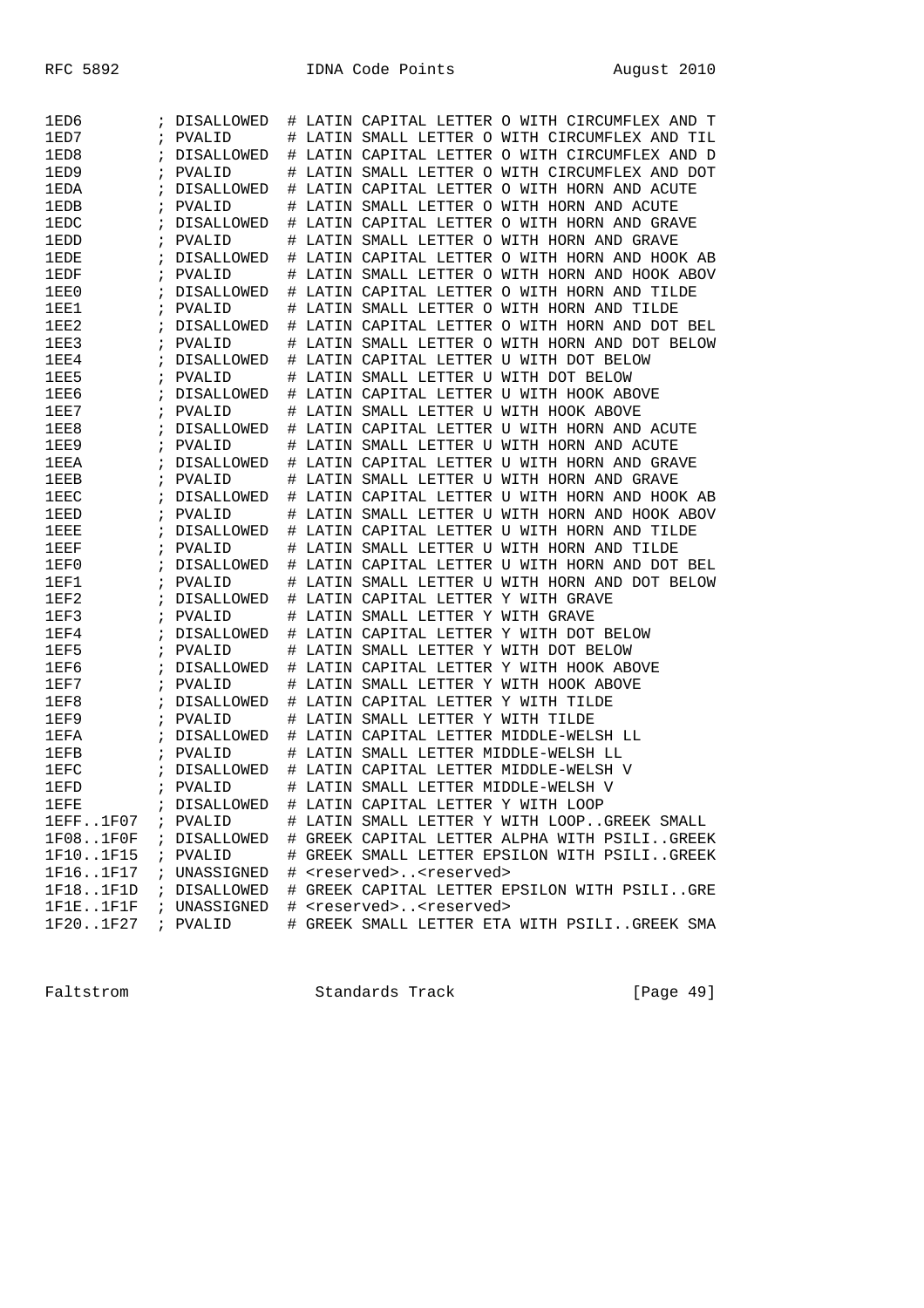| 1F281F2F      |            | ; DISALLOWED | # | GREEK CAPITAL LETTER ETA WITH PSILIGREEK C     |
|---------------|------------|--------------|---|------------------------------------------------|
| 1F301F37      |            | ; PVALID     |   | # GREEK SMALL LETTER IOTA WITH PSILIGREEK SM   |
| 1F381F3F      |            | ; DISALLOWED |   | # GREEK CAPITAL LETTER IOTA WITH PSILIGREEK    |
| 1F401F45      | $\ddot{i}$ | PVALID       | # | GREEK SMALL LETTER OMICRON WITH PSILIGREEK     |
| 1F461F47      |            | ; UNASSIGNED | # | <reserved><reserved></reserved></reserved>     |
| 1F481F4D      |            | ; DISALLOWED | # | GREEK CAPITAL LETTER OMICRON WITH PSILIGRE     |
| 1F4E. .1F4F   |            | ; UNASSIGNED | # | <reserved><reserved></reserved></reserved>     |
| 1F501F57      |            | ; PVALID     | # | GREEK SMALL LETTER UPSILON WITH PSILIGREEK     |
| 1F58          |            | ; UNASSIGNED | # | <reserved></reserved>                          |
| 1F59          |            | ; DISALLOWED | # | GREEK CAPITAL LETTER UPSILON WITH DASIA        |
| 1F5A          |            | ; UNASSIGNED | # | <reserved></reserved>                          |
| 1F5B          |            | ; DISALLOWED | # | GREEK CAPITAL LETTER UPSILON WITH DASIA AND    |
| 1F5C          |            | ; UNASSIGNED | # | <reserved></reserved>                          |
| 1F5D          |            | ; DISALLOWED | # | GREEK CAPITAL LETTER UPSILON WITH DASIA AND    |
| 1F5E          |            | ; UNASSIGNED | # | <reserved></reserved>                          |
| 1F5F          |            | ; DISALLOWED | # | GREEK CAPITAL LETTER UPSILON WITH DASIA AND    |
| 1F601F67      |            | ; PVALID     | # | GREEK SMALL LETTER OMEGA WITH PSILIGREEK S     |
| 1F681F6F      |            | ; DISALLOWED | # | GREEK CAPITAL LETTER OMEGA WITH PSILIGREEK     |
| 1F70          |            | ; PVALID     |   | # GREEK SMALL LETTER ALPHA WITH VARIA          |
| 1F71          |            | ; DISALLOWED |   | # GREEK SMALL LETTER ALPHA WITH OXIA           |
| 1F72          |            | ; PVALID     |   | # GREEK SMALL LETTER EPSILON WITH VARIA        |
| 1F73          |            | ; DISALLOWED |   | # GREEK SMALL LETTER EPSILON WITH OXIA         |
| 1F74          |            | ; PVALID     | # | GREEK SMALL LETTER ETA WITH VARIA              |
| 1F75          |            | ; DISALLOWED |   | # GREEK SMALL LETTER ETA WITH OXIA             |
| 1F76          |            | ; PVALID     |   | # GREEK SMALL LETTER IOTA WITH VARIA           |
| 1F77          |            | ; DISALLOWED |   | # GREEK SMALL LETTER IOTA WITH OXIA            |
| 1F78          |            | ; PVALID     |   | # GREEK SMALL LETTER OMICRON WITH VARIA        |
| 1F79          | $\ddot{i}$ | DISALLOWED   | # | GREEK SMALL LETTER OMICRON WITH OXIA           |
| 1F7A          |            | ; PVALID     | # | GREEK SMALL LETTER UPSILON WITH VARIA          |
| 1F7B          |            | ; DISALLOWED | # | GREEK SMALL LETTER UPSILON WITH OXIA           |
| 1F7C          |            | ; PVALID     | # | GREEK SMALL LETTER OMEGA WITH VARIA            |
| 1F7D          |            | ; DISALLOWED |   | # GREEK SMALL LETTER OMEGA WITH OXIA           |
| $1F7E$ $1F7F$ |            | ; UNASSIGNED | # | <reserved><reserved></reserved></reserved>     |
| 1F80.1FAF     |            | ; DISALLOWED | # | GREEK SMALL LETTER ALPHA WITH PSILI AND YPOG   |
| 1FB0.1FB1     |            | ; PVALID     | # | GREEK SMALL LETTER ALPHA WITH VRACHYGREEK      |
| 1FB21FB4      |            | ; DISALLOWED | # | GREEK SMALL LETTER ALPHA WITH VARIA AND YPOG   |
| 1FB5          |            | ; UNASSIGNED | # | <reserved></reserved>                          |
| 1FB6          |            | ; PVALID     | # | GREEK SMALL LETTER ALPHA WITH PERISPOMENI      |
| 1FB71FC4      |            | ; DISALLOWED |   | # GREEK SMALL LETTER ALPHA WITH PERISPOMENI AN |
| 1FC5          |            | ; UNASSIGNED |   | # <reserved></reserved>                        |
| 1FC6          |            | ; PVALID     | # | GREEK SMALL LETTER ETA WITH PERISPOMENI        |
| 1FC71FCF      |            | ; DISALLOWED |   | # GREEK SMALL LETTER ETA WITH PERISPOMENI AND  |
| 1FD01FD2      |            | ; PVALID     |   | # GREEK SMALL LETTER IOTA WITH VRACHYGREEK S   |
| 1FD3          |            | ; DISALLOWED |   | # GREEK SMALL LETTER IOTA WITH DIALYTIKA AND O |
| 1FD41FD5      |            | ; UNASSIGNED | # | <reserved><reserved></reserved></reserved>     |
| 1FD61FD7      |            | ; PVALID     |   | # GREEK SMALL LETTER IOTA WITH PERISPOMENIGR   |
| 1FD81FDB      |            | ; DISALLOWED | # | GREEK CAPITAL LETTER IOTA WITH VRACHYGREEK     |
| 1FDC          |            | ; UNASSIGNED |   | # <reserved></reserved>                        |

Faltstrom Standards Track [Page 50]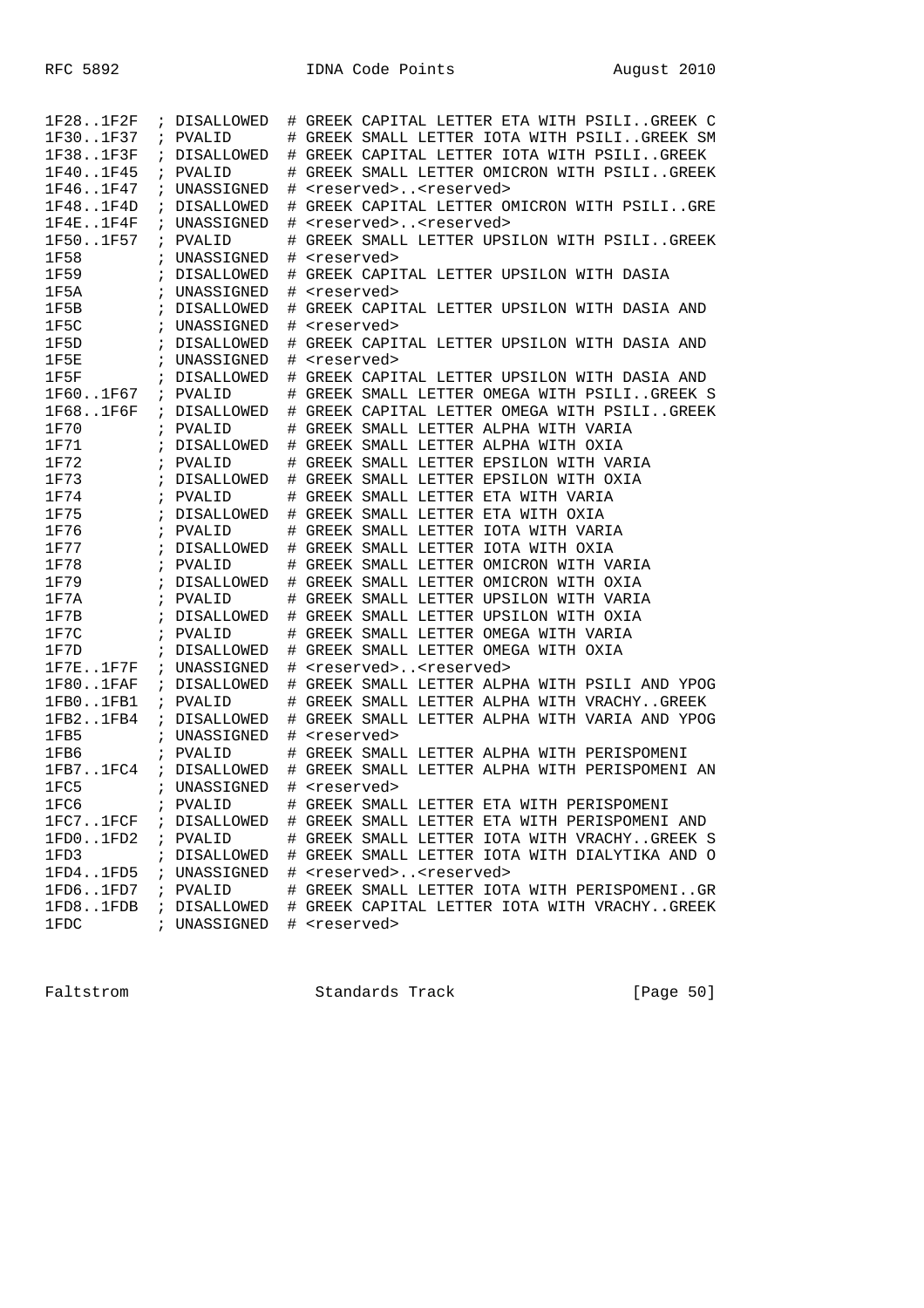| 1FDD1FDF        | ; DISALLOWED | # GREEK DASIA AND VARIAGREEK DASIA AND PERIS   |
|-----------------|--------------|------------------------------------------------|
| 1FE01FE2        | ; PVALID     | # GREEK SMALL LETTER UPSILON WITH VRACHYGREE   |
| 1FE3            | ; DISALLOWED | # GREEK SMALL LETTER UPSILON WITH DIALYTIKA AN |
| 1FE41FE7        | ; PVALID     | # GREEK SMALL LETTER RHO WITH PSILIGREEK SMA   |
| 1FE8.1FEF       | ; DISALLOWED | # GREEK CAPITAL LETTER UPSILON WITH VRACHYGR   |
| 1FF01FF1        | ; UNASSIGNED | <reserved><reserved></reserved></reserved>     |
| 1FF21FF4        | ; DISALLOWED | # GREEK SMALL LETTER OMEGA WITH VARIA AND YPOG |
| 1FF5            | ; UNASSIGNED | # <reserved></reserved>                        |
| 1FF6            | ; PVALID     | # GREEK SMALL LETTER OMEGA WITH PERISPOMENI    |
| 1FF71FFE        | ; DISALLOWED | # GREEK SMALL LETTER OMEGA WITH PERISPOMENI AN |
| $1$ ${\rm FFF}$ | ; UNASSIGNED | # <reserved></reserved>                        |
| 2000200B        | ; DISALLOWED | # EN QUADZERO WIDTH SPACE                      |
| 200C200D        | ; CONTEXTJ   | # ZERO WIDTH NON-JOINERZERO WIDTH JOINER       |
| 200E2064        | ; DISALLOWED | # LEFT-TO-RIGHT MARKINVISIBLE PLUS             |
| 20652069        | ; UNASSIGNED | # <reserved><reserved></reserved></reserved>   |
| 206A2071        | ; DISALLOWED | # INHIBIT SYMMETRIC SWAPPINGSUPERSCRIPT LATI   |
| 20722073        | ; UNASSIGNED | # <reserved><reserved></reserved></reserved>   |
| 2074208E        | ; DISALLOWED | # SUPERSCRIPT FOURSUBSCRIPT RIGHT PARENTHESI   |
| 208F            | ; UNASSIGNED | # <reserved></reserved>                        |
| 20902094        | ; DISALLOWED | # LATIN SUBSCRIPT SMALL LETTER ALATIN SUBSCR   |
| 2095209F        | ; UNASSIGNED | # <reserved><reserved></reserved></reserved>   |
| 20A020B8        | ; DISALLOWED | # EURO-CURRENCY SIGNTENGE SIGN                 |
| 20B920CF        | ; UNASSIGNED | # <reserved><reserved></reserved></reserved>   |
| 20D020F0        | ; DISALLOWED | # COMBINING LEFT HARPOON ABOVECOMBINING ASTE   |
| 20F120FF        | ; UNASSIGNED | # <reserved><reserved></reserved></reserved>   |
| 2100214D        | ; DISALLOWED | # ACCOUNT OFAKTIESELSKAB                       |
| 214E            | ; PVALID     | # TURNED SMALL F                               |
| 214F2183        | ; DISALLOWED | # SYMBOL FOR SAMARITAN SOURCEROMAN NUMERAL R   |
| 2184            | ; PVALID     | # LATIN SMALL LETTER REVERSED C                |
| 21852189        | ; DISALLOWED | # ROMAN NUMERAL SIX LATE FORMVULGAR FRACTION   |
| 218A218F        | ; UNASSIGNED | # <reserved><reserved></reserved></reserved>   |
| 219023E8        | ; DISALLOWED | # LEFTWARDS ARROWDECIMAL EXPONENT SYMBOL       |
| 23E923FF        | ; UNASSIGNED | # <reserved><reserved></reserved></reserved>   |
| 24002426        | ; DISALLOWED | # SYMBOL FOR NULLSYMBOL FOR SUBSTITUTE FORM    |
| 2427243F        | ; UNASSIGNED | # <reserved><reserved></reserved></reserved>   |
| 2440244A        | ; DISALLOWED | # OCR HOOKOCR DOUBLE BACKSLASH                 |
| 244B245F        | ; UNASSIGNED | # <reserved><reserved></reserved></reserved>   |
| 246026CD        | ; DISALLOWED | # CIRCLED DIGIT ONEDISABLED CAR                |
| 26CE            | ; UNASSIGNED | # <reserved></reserved>                        |
| 26CF26E1        | ; DISALLOWED | # PICKRESTRICTED LEFT ENTRY-2                  |
| 26E2            | ; UNASSIGNED | # <reserved></reserved>                        |
| 26E3            | ; DISALLOWED | # HEAVY CIRCLE WITH STROKE AND TWO DOTS ABOVE  |
| 26E426E7        | ; UNASSIGNED | # <reserved><reserved></reserved></reserved>   |
| 26E826FF        | ; DISALLOWED | # BLACK CROSS ON SHIELDWHITE FLAG WITH HORIZ   |
| 2700            | ; UNASSIGNED | # <reserved></reserved>                        |
| 27012704        | ; DISALLOWED | # UPPER BLADE SCISSORSWHITE SCISSORS           |
| 2705            | ; UNASSIGNED | # <reserved></reserved>                        |
| 27062709        | ; DISALLOWED | # TELEPHONE LOCATION SIGNENVELOPE              |

Faltstrom Standards Track [Page 51]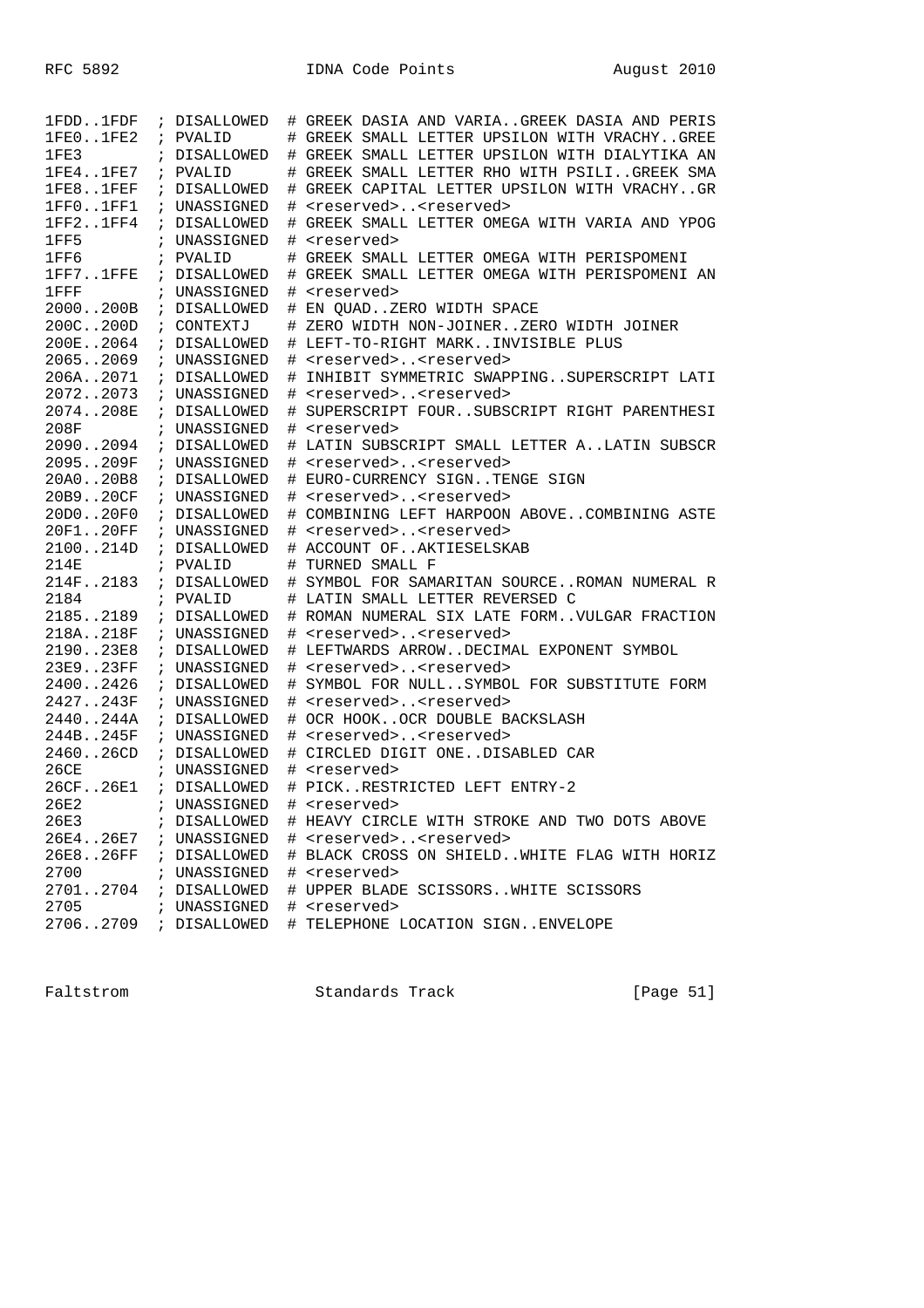| 270A270B    | ; UNASSIGNED |   | # <reserved><reserved></reserved></reserved> |
|-------------|--------------|---|----------------------------------------------|
| 270C2727    | ; DISALLOWED |   | # VICTORY HANDWHITE FOUR POINTED STAR        |
| 2728        | ; UNASSIGNED | # | <reserved></reserved>                        |
| 2729274B    | ; DISALLOWED | # | STRESS OUTLINED WHITE STARHEAVY EIGHT TEAR   |
| 274C        | ; UNASSIGNED | # | <reserved></reserved>                        |
| 274D        | ; DISALLOWED | # | SHADOWED WHITE CIRCLE                        |
| 274E        | ; UNASSIGNED |   | # <reserved></reserved>                      |
| 274F2752    | ; DISALLOWED |   | # LOWER RIGHT DROP-SHADOWED WHITE SQUAREUPPE |
| 27532755    | ; UNASSIGNED |   | # <reserved><reserved></reserved></reserved> |
| 2756275E    | ; DISALLOWED |   | # BLACK DIAMOND MINUS WHITE XHEAVY DOUBLE CO |
| 275F2760    | ; UNASSIGNED |   | # <reserved><reserved></reserved></reserved> |
| 27612794    | ; DISALLOWED |   | # CURVED STEM PARAGRAPH SIGN ORNAMENTHEAVY W |
| 27952797    | ; UNASSIGNED |   | # <reserved><reserved></reserved></reserved> |
| 279827AF    | ; DISALLOWED |   | # HEAVY SOUTH EAST ARROWNOTCHED LOWER RIGHT- |
| 27B0        | ; UNASSIGNED |   | # <reserved></reserved>                      |
| 27B127BE    | ; DISALLOWED | # | NOTCHED UPPER RIGHT-SHADOWED WHITE RIGHTWARD |
| 27BF        | ; UNASSIGNED | # | <reserved></reserved>                        |
| 27C027CA    | ; DISALLOWED | # | THREE DIMENSIONAL ANGLEVERTICAL BAR WITH H   |
| 27CB        | ; UNASSIGNED |   | # <reserved></reserved>                      |
| 27CC        | ; DISALLOWED |   | # LONG DIVISION                              |
| 27CD27CF    | ; UNASSIGNED |   | # <reserved><reserved></reserved></reserved> |
| 27D02B4C    | ; DISALLOWED |   | # WHITE DIAMOND WITH CENTRED DOTRIGHTWARDS A |
| 2B4D2B4F    | ; UNASSIGNED | # | <reserved><reserved></reserved></reserved>   |
| 2B502B59    | ; DISALLOWED |   | # WHITE MEDIUM STARHEAVY CIRCLED SALTIRE     |
| 2B5A2BFF    | ; UNASSIGNED |   | # <reserved><reserved></reserved></reserved> |
| 2C002C2E    | ; DISALLOWED |   | # GLAGOLITIC CAPITAL LETTER AZUGLAGOLITIC CA |
| 2C2F        | ; UNASSIGNED |   | # <reserved></reserved>                      |
| 2C302C5E    | ; PVALID     | # | GLAGOLITIC SMALL LETTER AZUGLAGOLITIC SMAL   |
| 2C5F        | ; UNASSIGNED | # | <reserved></reserved>                        |
| <b>2C60</b> | ; DISALLOWED |   | # LATIN CAPITAL LETTER L WITH DOUBLE BAR     |
| 2C61        | ; PVALID     |   | # LATIN SMALL LETTER L WITH DOUBLE BAR       |
| 2C622C64    | ; DISALLOWED |   | # LATIN CAPITAL LETTER L WITH MIDDLE TILDELA |
| 2C652C66    | ; PVALID     |   | # LATIN SMALL LETTER A WITH STROKELATIN SMAL |
| 2C67        | ; DISALLOWED |   | # LATIN CAPITAL LETTER H WITH DESCENDER      |
| <b>2C68</b> | ; PVALID     |   | # LATIN SMALL LETTER H WITH DESCENDER        |
| 2C69        | ; DISALLOWED |   | # LATIN CAPITAL LETTER K WITH DESCENDER      |
| 2C6A        | ; PVALID     |   | # LATIN SMALL LETTER K WITH DESCENDER        |
| 2C6B        | ; DISALLOWED |   | # LATIN CAPITAL LETTER Z WITH DESCENDER      |
| 2C6C        | ; PVALID     |   | # LATIN SMALL LETTER Z WITH DESCENDER        |
| 2C6D2C70    | ; DISALLOWED |   | # LATIN CAPITAL LETTER ALPHALATIN CAPITAL LE |
| 2C71        | ; PVALID     |   | # LATIN SMALL LETTER V WITH RIGHT HOOK       |
| 2C72        | ; DISALLOWED |   | # LATIN CAPITAL LETTER W WITH HOOK           |
| 2C732C74    | ; PVALID     |   | # LATIN SMALL LETTER W WITH HOOKLATIN SMALL  |
| 2C75        | ; DISALLOWED |   | # LATIN CAPITAL LETTER HALF H                |
| 2C762C7B    | ; PVALID     |   | # LATIN SMALL LETTER HALF HLATIN LETTER SMAL |
| 2C7C2C80    | ; DISALLOWED |   | # LATIN SUBSCRIPT SMALL LETTER JCOPTIC CAPIT |
| <b>2C81</b> | ; PVALID     |   | # COPTIC SMALL LETTER ALFA                   |
| <b>2C82</b> | ; DISALLOWED |   | # COPTIC CAPITAL LETTER VIDA                 |

Faltstrom Standards Track [Page 52]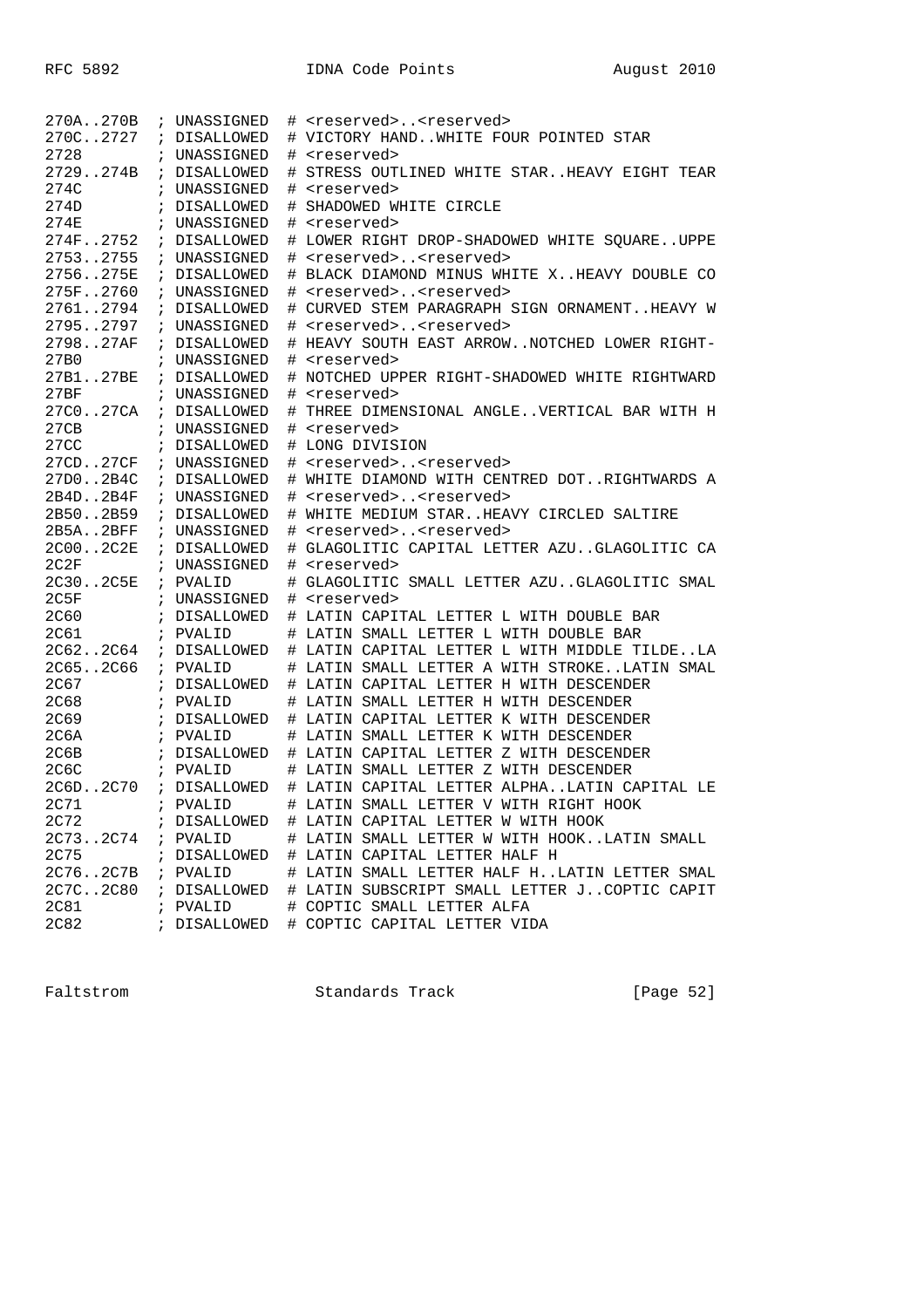| 2C83             | ; PVALID     | # COPTIC SMALL LETTER VIDA             |
|------------------|--------------|----------------------------------------|
| 2C84             | ; DISALLOWED | # COPTIC CAPITAL LETTER GAMMA          |
| 2C85             | ; PVALID     | # COPTIC SMALL LETTER GAMMA            |
| 2C86             | ; DISALLOWED | # COPTIC CAPITAL LETTER DALDA          |
| 2C87             | ; PVALID     | # COPTIC SMALL LETTER DALDA            |
| 2C88             | ; DISALLOWED | # COPTIC CAPITAL LETTER EIE            |
| 2C89             | ; PVALID     | # COPTIC SMALL LETTER EIE              |
| 2C8A             | ; DISALLOWED | # COPTIC CAPITAL LETTER SOU            |
| 2C8B             | ; PVALID     | # COPTIC SMALL LETTER SOU              |
| 2C8C             | ; DISALLOWED | # COPTIC CAPITAL LETTER ZATA           |
| 2C8D             | ; PVALID     | # COPTIC SMALL LETTER ZATA             |
| 2C8E             | ; DISALLOWED | # COPTIC CAPITAL LETTER HATE           |
| 2C8F             | ; PVALID     | # COPTIC SMALL LETTER HATE             |
| 2C90             | ; DISALLOWED | # COPTIC CAPITAL LETTER THETHE         |
| 2C91             | ; PVALID     | # COPTIC SMALL LETTER THETHE           |
| 2C92             | ; DISALLOWED | # COPTIC CAPITAL LETTER IAUDA          |
| 2C93             | ; PVALID     | # COPTIC SMALL LETTER IAUDA            |
| 2C94             | ; DISALLOWED | # COPTIC CAPITAL LETTER KAPA           |
| 2C95             | ; PVALID     | # COPTIC SMALL LETTER KAPA             |
| 2C96             | ; DISALLOWED | # COPTIC CAPITAL LETTER LAULA          |
| 2C97             | ; PVALID     | # COPTIC SMALL LETTER LAULA            |
| 2C98             | ; DISALLOWED | # COPTIC CAPITAL LETTER MI             |
| 2C99             | ; PVALID     | # COPTIC SMALL LETTER MI               |
| 2C9A             | ; DISALLOWED | # COPTIC CAPITAL LETTER NI             |
| 2C9B             | ; PVALID     | # COPTIC SMALL LETTER NI               |
| 2C9C             | ; DISALLOWED | # COPTIC CAPITAL LETTER KSI            |
| 2C9D             | ; PVALID     | # COPTIC SMALL LETTER KSI              |
| 2C9E             | ; DISALLOWED | # COPTIC CAPITAL LETTER O              |
| 2C9F             | ; PVALID     | # COPTIC SMALL LETTER O                |
| 2CA0             | ; DISALLOWED | # COPTIC CAPITAL LETTER PI             |
| 2CA1             | ; PVALID     | # COPTIC SMALL LETTER PI               |
| 2 <sub>CA2</sub> | ; DISALLOWED | # COPTIC CAPITAL LETTER RO             |
| 2CA3             | ; PVALID     | # COPTIC SMALL LETTER RO               |
| 2 <sub>CA4</sub> | ; DISALLOWED | # COPTIC CAPITAL LETTER SIMA           |
| 2CA5             | ; PVALID     | # COPTIC SMALL LETTER SIMA             |
| 2CA6             | ; DISALLOWED | # COPTIC CAPITAL LETTER TAU            |
| 2 <sub>CA7</sub> | ; PVALID     | # COPTIC SMALL LETTER TAU              |
| 2CAB             | ; DISALLOWED | # COPTIC CAPITAL LETTER UA             |
| 2CA9             | ; PVALID     | # COPTIC SMALL LETTER UA               |
| 2CAA             | ; DISALLOWED | # COPTIC CAPITAL LETTER FI             |
| 2CAB             | ; PVALID     | # COPTIC SMALL LETTER FI               |
| 2CAC             | ; DISALLOWED | # COPTIC CAPITAL LETTER KHI            |
| 2CAD             | ; PVALID     | # COPTIC SMALL LETTER KHI              |
| 2CAE             | ; DISALLOWED | # COPTIC CAPITAL LETTER PSI            |
| 2CAF             | ; PVALID     | # COPTIC SMALL LETTER PSI              |
| 2CB0             | ; DISALLOWED | # COPTIC CAPITAL LETTER OOU            |
| 2CB1             | ; PVALID     | # COPTIC SMALL LETTER OOU              |
| 2CB2             | ; DISALLOWED | # COPTIC CAPITAL LETTER DIALECT-P ALEF |
|                  |              |                                        |

Faltstrom Standards Track [Page 53]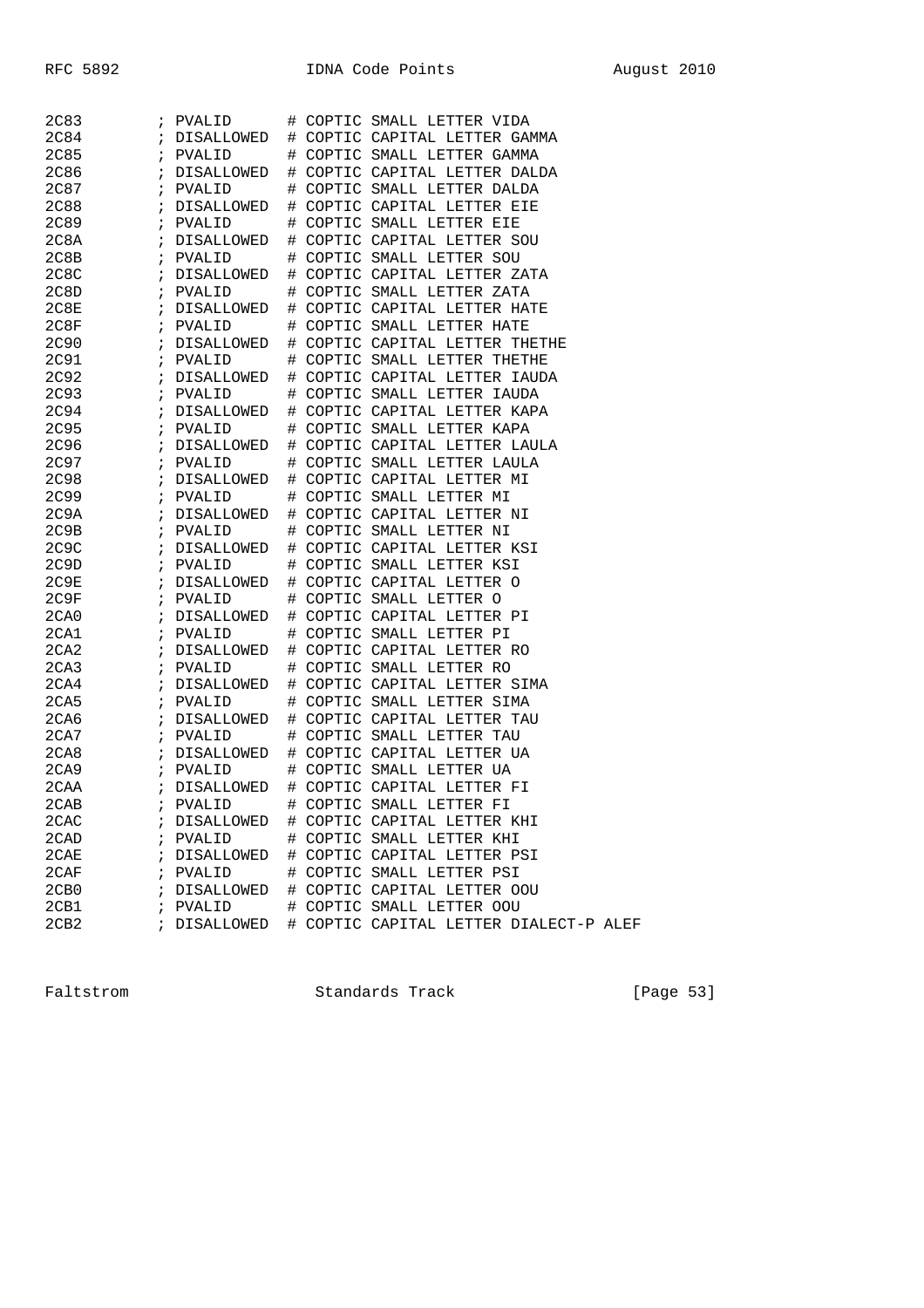| 2CB3             | PVALID<br>$\ddot{i}$            | COPTIC SMALL LETTER DIALECT-P ALEF<br>#      |
|------------------|---------------------------------|----------------------------------------------|
| 2CB4             | DISALLOWED<br>$\ddot{i}$        | COPTIC CAPITAL LETTER OLD COPTIC AIN<br>#    |
| 2CB5             | PVALID<br>i                     | COPTIC SMALL LETTER OLD COPTIC AIN<br>#      |
| 2CB6             | <b>DISALLOWED</b>               | COPTIC CAPITAL LETTER CRYPTOGRAMMIC EIE<br># |
| 2CB7             | PVALID                          | COPTIC SMALL LETTER CRYPTOGRAMMIC EIE<br>#   |
| 2CB8             | DISALLOWED                      | #<br>COPTIC CAPITAL LETTER DIALECT-P KAPA    |
| 2CB9             | $\ddot{i}$<br>PVALID            | COPTIC SMALL LETTER DIALECT-P KAPA<br>#      |
| 2CBA             | DISALLOWED<br>÷                 | COPTIC CAPITAL LETTER DIALECT-P NI<br>#      |
| 2CBB             | PVALID                          | #<br>COPTIC SMALL LETTER DIALECT-P NI        |
| 2CBC             | DISALLOWED                      | COPTIC CAPITAL LETTER CRYPTOGRAMMIC NI<br>#  |
| 2CBD             | PVALID                          | COPTIC SMALL LETTER CRYPTOGRAMMIC NI<br>#    |
| 2CBE             | DISALLOWED                      | COPTIC CAPITAL LETTER OLD COPTIC OOU<br>#    |
| 2CBF             | PVALID<br>$\ddot{i}$            | COPTIC SMALL LETTER OLD COPTIC OOU<br>#      |
| 2CC <sub>0</sub> | DISALLOWED<br>$\ddot{i}$        | COPTIC CAPITAL LETTER SAMPI<br>#             |
| 2CC1             | PVALID<br>i                     | COPTIC SMALL LETTER SAMPI<br>#               |
| 2CC <sub>2</sub> | DISALLOWED                      | COPTIC CAPITAL LETTER CROSSED SHEI<br>#      |
| 2CC3             | PVALID<br>$\ddot{ }$            | COPTIC SMALL LETTER CROSSED SHEI<br>#        |
| 2CC4             | DISALLOWED                      | COPTIC CAPITAL LETTER OLD COPTIC SHEI<br>#   |
| 2CC5             | $\ddot{i}$<br>PVALID            | COPTIC SMALL LETTER OLD COPTIC SHEI<br>#     |
| 2CC6             | DISALLOWED<br>$\ddot{i}$        | COPTIC CAPITAL LETTER OLD COPTIC ESH<br>#    |
| 2CC7             | PVALID                          | COPTIC SMALL LETTER OLD COPTIC ESH<br>#      |
| 2CC8             | DISALLOWED                      | COPTIC CAPITAL LETTER AKHMIMIC KHEI<br>#     |
| 2CC <sub>9</sub> | PVALID                          | COPTIC SMALL LETTER AKHMIMIC KHEI<br>#       |
| 2CCA             | DISALLOWED                      | COPTIC CAPITAL LETTER DIALECT-P HORI<br>#    |
| 2CCB             | PVALID<br>$\ddot{i}$            | COPTIC SMALL LETTER DIALECT-P HORI<br>#      |
| 2CCC             | DISALLOWED<br>$\ddot{i}$        | COPTIC CAPITAL LETTER OLD COPTIC HORI<br>#   |
| 2CCD             | PVALID<br>i                     | COPTIC SMALL LETTER OLD COPTIC HORI<br>#     |
| 2CCE             | DISALLOWED                      | COPTIC CAPITAL LETTER OLD COPTIC HA<br>#     |
| 2CCF             | PVALID<br>$\ddot{ }$            | COPTIC SMALL LETTER OLD COPTIC HA<br>#       |
| 2CD <sub>0</sub> | DISALLOWED                      | COPTIC CAPITAL LETTER L-SHAPED HA<br>#       |
| 2CD1             | $\ddot{i}$<br>PVALID            | COPTIC SMALL LETTER L-SHAPED HA<br>#         |
| 2CD <sub>2</sub> | DISALLOWED<br>$\ddot{i}$        | COPTIC CAPITAL LETTER OLD COPTIC HEI<br>#    |
| 2CD3             | PVALID<br>÷                     | #<br>COPTIC SMALL LETTER OLD COPTIC HEI      |
| 2CD4             | DISALLOWED                      | COPTIC CAPITAL LETTER OLD COPTIC HAT<br>#    |
| 2CD5             | PVALID                          | COPTIC SMALL LETTER OLD COPTIC HAT<br>#      |
| 2CD <sub>6</sub> | DISALLOWED                      | COPTIC CAPITAL LETTER OLD COPTIC GANGIA<br># |
| 2CD7             | PVALID<br>$\ddot{i}$            | COPTIC SMALL LETTER OLD COPTIC GANGIA<br>#   |
| 2CD <sub>8</sub> | DISALLOWED<br>$\ddot{i}$        | COPTIC CAPITAL LETTER OLD COPTIC DJA<br>#    |
| 2CD9             | PVALID<br>i                     | COPTIC SMALL LETTER OLD COPTIC DJA<br>#      |
| 2CDA             | DISALLOWED                      | COPTIC CAPITAL LETTER OLD COPTIC SHIMA<br>#  |
| 2CDB             | PVALID                          | COPTIC SMALL LETTER OLD COPTIC SHIMA<br>#    |
| 2CDC             | ; DISALLOWED                    | # COPTIC CAPITAL LETTER OLD NUBIAN SHIMA     |
| 2CDD             | PVALID<br>$\ddot{i}$            | # COPTIC SMALL LETTER OLD NUBIAN SHIMA       |
| 2CDE             | <b>DISALLOWED</b><br>$\ddot{i}$ | # COPTIC CAPITAL LETTER OLD NUBIAN NGI       |
|                  |                                 | # COPTIC SMALL LETTER OLD NUBIAN NGI         |
| 2CDF             | PVALID<br>;                     | # COPTIC CAPITAL LETTER OLD NUBIAN NYI       |
| 2CE <sub>0</sub> | DISALLOWED                      |                                              |
| 2CE1             | PVALID<br>;                     | # COPTIC SMALL LETTER OLD NUBIAN NYI         |
| 2CE2             | DISALLOWED                      | # COPTIC CAPITAL LETTER OLD NUBIAN WAU       |

Faltstrom Standards Track [Page 54]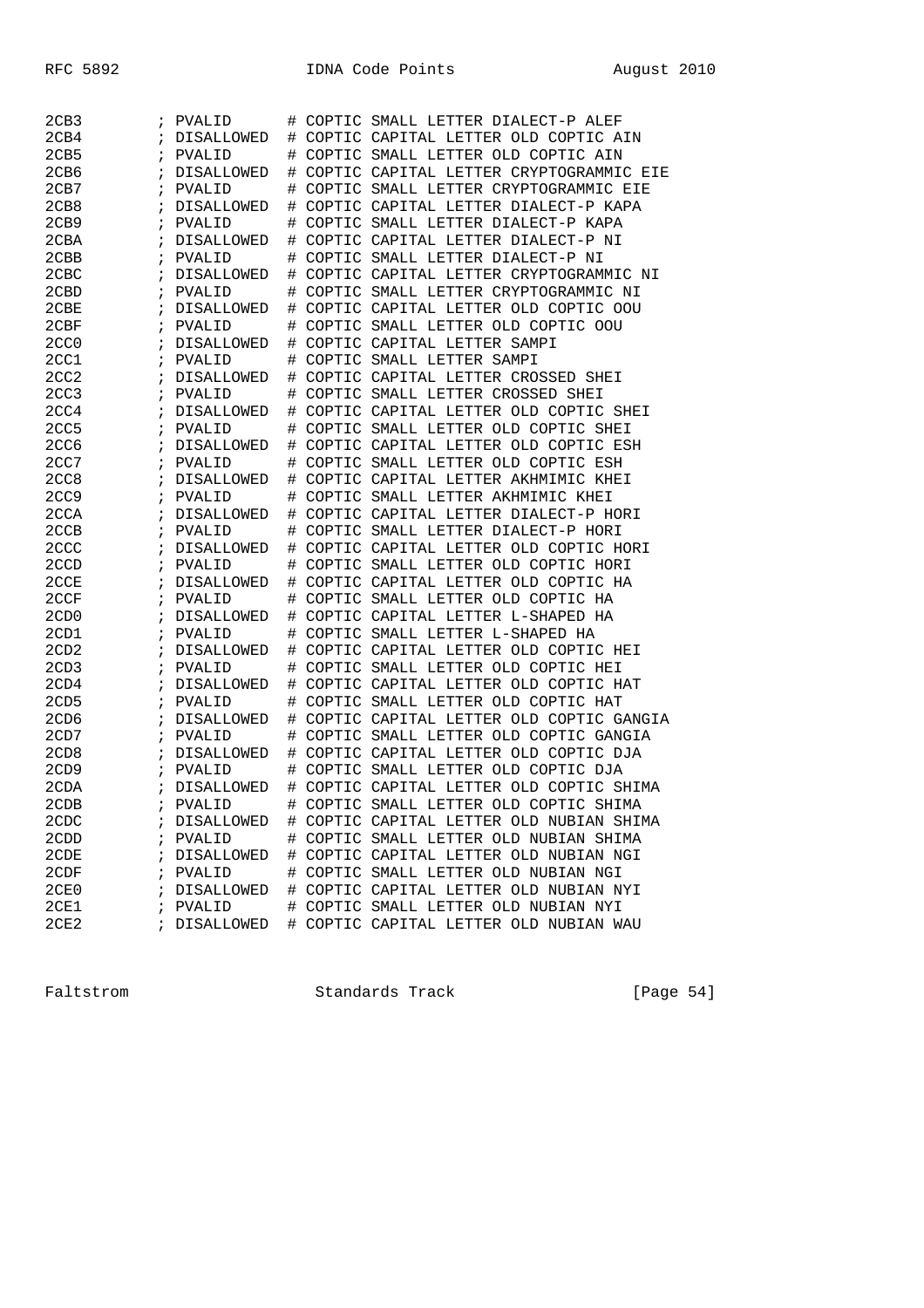| 2CE32CE4    | ; PVALID     |    | # COPTIC SMALL LETTER OLD NUBIAN WAUCOPTIC S   |
|-------------|--------------|----|------------------------------------------------|
| 2CE52CEB    | ; DISALLOWED |    | # COPTIC SYMBOL MI ROCOPTIC CAPITAL LETTER C   |
| 2CEC        | ; PVALID     |    | # COPTIC SMALL LETTER CRYPTOGRAMMIC SHEI       |
| 2CED        | ; DISALLOWED |    | # COPTIC CAPITAL LETTER CRYPTOGRAMMIC GANGIA   |
| 2CEE2CF1    | ; PVALID     |    | COPTIC SMALL LETTER CRYPTOGRAMMIC GANGIACO     |
| 2CF22CF8    | ; UNASSIGNED |    | <reserved><reserved></reserved></reserved>     |
| 2CF92CFF    | ; DISALLOWED | #  | COPTIC OLD NUBIAN FULL STOPCOPTIC MORPHOLO     |
| 2D002D25    | ; PVALID     | #  | GEORGIAN SMALL LETTER ANGEORGIAN SMALL LET     |
| 2D262D2F    | ; UNASSIGNED | #  | <reserved><reserved></reserved></reserved>     |
| 2D302D65    | ; PVALID     | #  | TIFINAGH LETTER YATIFINAGH LETTER YAZZ         |
| 2D662D6E    | ; UNASSIGNED | #  | <reserved><reserved></reserved></reserved>     |
| 2D6F        | ; DISALLOWED | #  | TIFINAGH MODIFIER LETTER LABIALIZATION MARK    |
| 2D702D7F    | ; UNASSIGNED |    | # <reserved><reserved></reserved></reserved>   |
| 2D802D96    | ; PVALID     | #  | ETHIOPIC SYLLABLE LOAETHIOPIC SYLLABLE GGW     |
| 2D972D9F    | ; UNASSIGNED | #  | <reserved><reserved></reserved></reserved>     |
| 2DA02DA6    | ; PVALID     |    | ETHIOPIC SYLLABLE SSAETHIOPIC SYLLABLE SSO     |
| 2DA7        | ; UNASSIGNED | #  | <reserved></reserved>                          |
| 2DA82DAE    | ; PVALID     |    | ETHIOPIC SYLLABLE CCAETHIOPIC SYLLABLE CCO     |
| 2DAF        | ; UNASSIGNED | #  | <reserved></reserved>                          |
| 2DB02DB6    | ; PVALID     | #  | ETHIOPIC SYLLABLE ZZAETHIOPIC SYLLABLE ZZO     |
| 2DB7        | ; UNASSIGNED | #  | <reserved></reserved>                          |
| 2DB82DBE    | ; PVALID     | #  | ETHIOPIC SYLLABLE CCHAETHIOPIC SYLLABLE CC     |
| 2DBF        | ; UNASSIGNED | ♯. | <reserved></reserved>                          |
| 2DC02DC6    | ; PVALID     |    | ETHIOPIC SYLLABLE QYAETHIOPIC SYLLABLE QYO     |
| 2DC7        | ; UNASSIGNED |    | # <reserved></reserved>                        |
| 2DC82DCE    | ; PVALID     |    | # ETHIOPIC SYLLABLE KYAETHIOPIC SYLLABLE KYO   |
| 2DCF        | ; UNASSIGNED |    | # <reserved></reserved>                        |
| 2DD02DD6    | ; PVALID     |    | ETHIOPIC SYLLABLE XYAETHIOPIC SYLLABLE XYO     |
| 2DD7        | ; UNASSIGNED | #  | <reserved></reserved>                          |
| 2DD82DDE    | ; PVALID     |    | ETHIOPIC SYLLABLE GYAETHIOPIC SYLLABLE GYO     |
| 2DDF        | ; UNASSIGNED |    | # <reserved></reserved>                        |
| 2DE02DFF    | ; PVALID     |    | COMBINING CYRILLIC LETTER BECOMBINING CYRI     |
| 2E002E2E    | ; DISALLOWED |    | # RIGHT ANGLE SUBSTITUTION MARKERREVERSED OU   |
| 2E2F        | ; PVALID     |    | # VERTICAL TILDE                               |
| 2E302E31    | ; DISALLOWED |    | # RING POINTWORD SEPARATOR MIDDLE DOT          |
| 2E322E7F    | ; UNASSIGNED | #  | <reserved><reserved></reserved></reserved>     |
| 2E802E99    | ; DISALLOWED | ⋕. | CJK RADICAL REPEATCJK RADICAL RAP              |
| 2E9A        | ; UNASSIGNED |    | # <reserved></reserved>                        |
| 2E9B2EF3    | ; DISALLOWED |    | # CJK RADICAL CHOKECJK RADICAL C-SIMPLIFIED    |
| 2EF4. .2EFF | ; UNASSIGNED |    | # <reserved><reserved></reserved></reserved>   |
| 2F002FD5    | ; DISALLOWED |    | # KANGXI RADICAL ONEKANGXI RADICAL FLUTE       |
| 2FD6. .2FEF | ; UNASSIGNED |    | # <reserved><reserved></reserved></reserved>   |
| 2FF02FFB    | ; DISALLOWED |    | # IDEOGRAPHIC DESCRIPTION CHARACTER LEFT TO RI |
| 2FFC2FFF    | ; UNASSIGNED |    | # <reserved><reserved></reserved></reserved>   |
| 30003004    | ; DISALLOWED |    | # IDEOGRAPHIC SPACEJAPANESE INDUSTRIAL STAND   |
| 30053007    | ; PVALID     |    | # IDEOGRAPHIC ITERATION MARKIDEOGRAPHIC NUMB   |
| 30083029    | ; DISALLOWED |    | # LEFT ANGLE BRACKETHANGZHOU NUMERAL NINE      |
| 302A302D    | ; PVALID     |    | # IDEOGRAPHIC LEVEL TONE MARKIDEOGRAPHIC ENT   |

Faltstrom Standards Track [Page 55]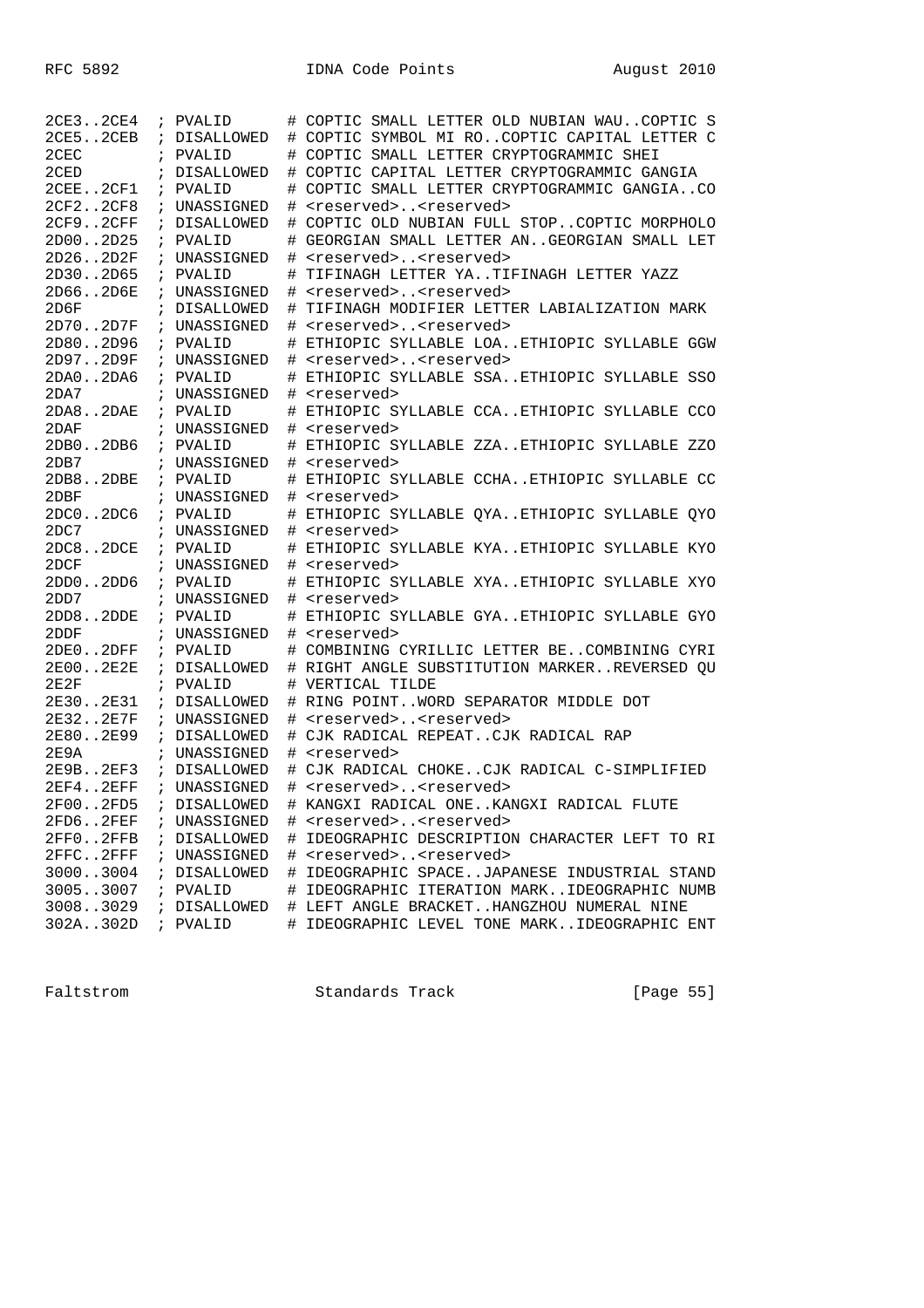| 302E303B  | ; DISALLOWED | # HANGUL SINGLE DOT TONE MARKVERTICAL IDEOGR                                |
|-----------|--------------|-----------------------------------------------------------------------------|
| 303C      | ; PVALID     | # MASU MARK                                                                 |
| 303D303F  | ; DISALLOWED | # PART ALTERNATION MARKIDEOGRAPHIC HALF FILL                                |
| 3040      | ; UNASSIGNED | # <reserved></reserved>                                                     |
| 30413096  | ; PVALID     | # HIRAGANA LETTER SMALL AHIRAGANA LETTER SMA                                |
| 30973098  | ; UNASSIGNED | # <reserved><reserved></reserved></reserved>                                |
| 3099309A  | ; PVALID     | # COMBINING KATAKANA-HIRAGANA VOICED SOUND MAR                              |
| 309B309C  | ; DISALLOWED | # KATAKANA-HIRAGANA VOICED SOUND MARKKATAKAN                                |
| 309D309E  | ; PVALID     | # HIRAGANA ITERATION MARKHIRAGANA VOICED ITE                                |
| 309F30A0  | ; DISALLOWED | # HIRAGANA DIGRAPH YORIKATAKANA-HIRAGANA DOU                                |
| 30A130FA  | ; PVALID     | # KATAKANA LETTER SMALL AKATAKANA LETTER VO                                 |
| 30FB      | ; CONTEXTO   | # KATAKANA MIDDLE DOT                                                       |
| 30FC30FE  | ; PVALID     | # KATAKANA-HIRAGANA PROLONGED SOUND MARKKATA                                |
| 30FF      | ; DISALLOWED | # KATAKANA DIGRAPH KOTO                                                     |
| 31003104  | ; UNASSIGNED | # <reserved><reserved></reserved></reserved>                                |
| 3105312D  | ; PVALID     | # BOPOMOFO LETTER BBOPOMOFO LETTER IH                                       |
| 312E3130  | ; UNASSIGNED | # <reserved><reserved></reserved></reserved>                                |
| 3131318E  | ; DISALLOWED | # HANGUL LETTER KIYEOKHANGUL LETTER ARAEAE                                  |
| 318F      | ; UNASSIGNED | # <reserved></reserved>                                                     |
| 3190319F  | ; DISALLOWED | # IDEOGRAPHIC ANNOTATION LINKING MARKIDEOGRA                                |
| 31A031B7  | ; PVALID     | # BOPOMOFO LETTER BUBOPOMOFO FINAL LETTER H                                 |
| 31B831BF  | ; UNASSIGNED | # <reserved><reserved></reserved></reserved>                                |
| 31C031E3  | ; DISALLOWED | # CJK STROKE TCJK STROKE O                                                  |
| 31E431EF  | ; UNASSIGNED | # <reserved><reserved></reserved></reserved>                                |
| 31F031FF  | ; PVALID     | # KATAKANA LETTER SMALL KUKATAKANA LETTER SM                                |
| 3200321E  | ; DISALLOWED | # PARENTHESIZED HANGUL KIYEOKPARENTHESIZED K                                |
| 321F      | ; UNASSIGNED | # <reserved></reserved>                                                     |
| 322032FE  | ; DISALLOWED | # PARENTHESIZED IDEOGRAPH ONECIRCLED KATAKAN                                |
| 32FF      | ; UNASSIGNED | # <reserved></reserved>                                                     |
| 330033FF  | ; DISALLOWED | # SQUARE APAATOSQUARE GAL                                                   |
| 34004DB5  | ; PVALID     | # <cjk a="" extension="" ideograph=""><cjk ideograph<="" td=""></cjk></cjk> |
| 4DB64DBF  | ; UNASSIGNED | # <reserved><reserved></reserved></reserved>                                |
| 4DC04DFF  | ; DISALLOWED | # HEXAGRAM FOR THE CREATIVE HEAVENHEXAGRAM F                                |
| 4E009FCB  | ; PVALID     | # <cjk ideograph=""><cjk ideograph=""></cjk></cjk>                          |
| 9FCC9FFF  | ; UNASSIGNED | # <reserved><reserved></reserved></reserved>                                |
| A000A48C  | ; PVALID     | # YI SYLLABLE ITYI SYLLABLE YYR                                             |
| A48DA48F  | ; UNASSIGNED | # <reserved><reserved></reserved></reserved>                                |
| A490A4C6  | ; DISALLOWED | # YI RADICAL QOTYI RADICAL KE                                               |
| A4C7A4CF  | ; UNASSIGNED | # <reserved><reserved></reserved></reserved>                                |
| A4D0A4FD  | ; PVALID     | # LISU LETTER BALISU LETTER TONE MYA JEU                                    |
| A4FEA4FF  | ; DISALLOWED | # LISU PUNCTUATION COMMALISU PUNCTUATION FUL                                |
| A500A60C  | ; PVALID     | # VAI SYLLABLE EEVAI SYLLABLE LENGTHENER                                    |
| A60D.A60F |              | ; DISALLOWED # VAI COMMAVAI QUESTION MARK                                   |
| A610A62B  | ; PVALID     | # VAI SYLLABLE NDOLE FAVAI SYLLABLE NDOLE DO                                |
| A62CA63F  |              | ; UNASSIGNED # <reserved><reserved></reserved></reserved>                   |
| A640      |              | ; DISALLOWED # CYRILLIC CAPITAL LETTER ZEMLYA                               |
| A641      | ; PVALID     | # CYRILLIC SMALL LETTER ZEMLYA                                              |
| A642      | ; DISALLOWED | # CYRILLIC CAPITAL LETTER DZELO                                             |

Faltstrom Standards Track [Page 56]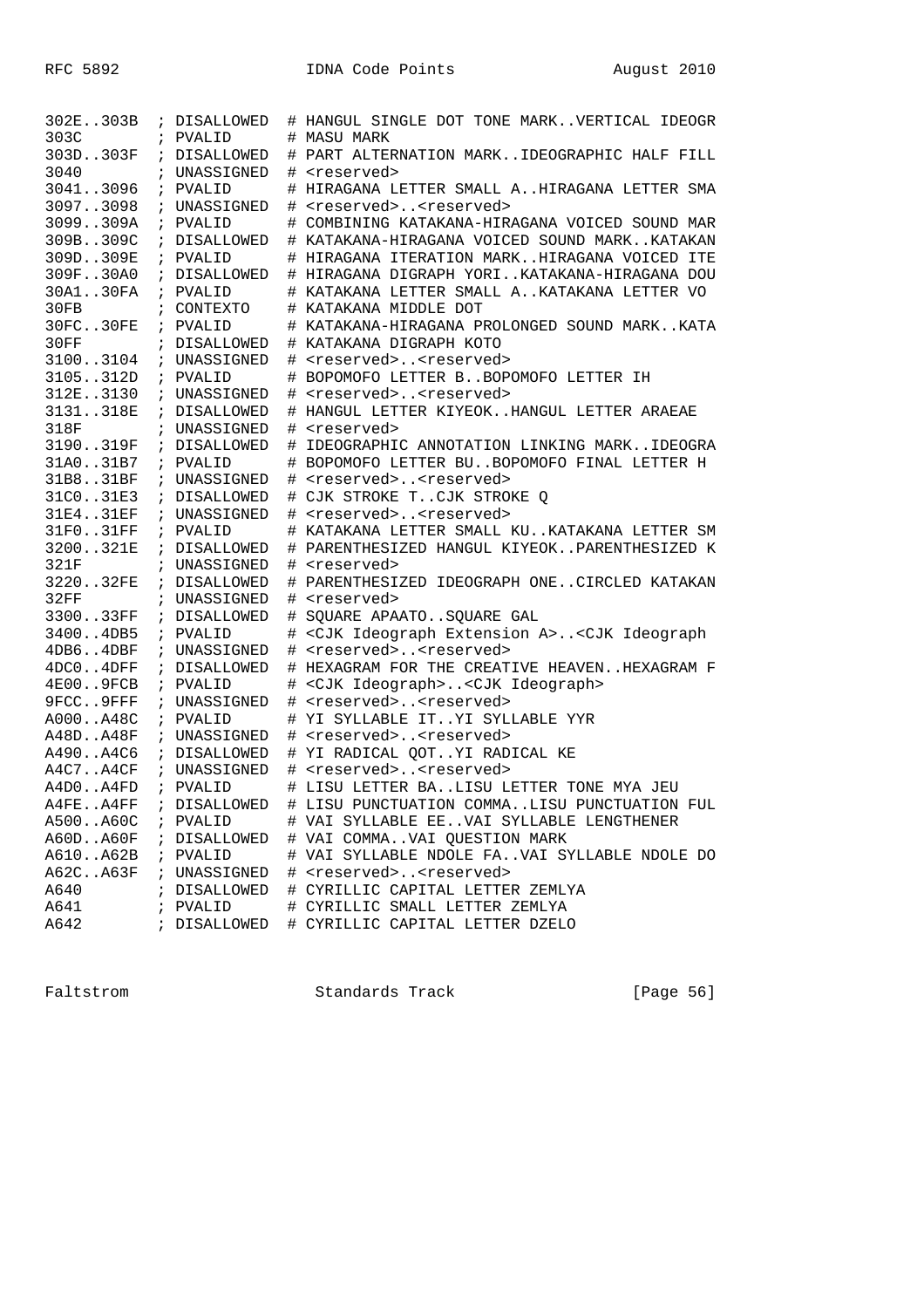| A643     |            | ; PVALID               |   | # CYRILLIC SMALL LETTER DZELO                                                    |
|----------|------------|------------------------|---|----------------------------------------------------------------------------------|
| A644     | $\ddot{i}$ | DISALLOWED             |   | # CYRILLIC CAPITAL LETTER REVERSED DZE                                           |
| A645     | $\cdot$    | PVALID                 |   | # CYRILLIC SMALL LETTER REVERSED DZE                                             |
| A646     |            | DISALLOWED             |   | # CYRILLIC CAPITAL LETTER IOTA                                                   |
| A647     | $\ddot{i}$ | PVALID                 | # | CYRILLIC SMALL LETTER IOTA                                                       |
| A648     | $\ddot{i}$ | DISALLOWED             |   | # CYRILLIC CAPITAL LETTER DJERV                                                  |
| A649     |            | ; PVALID               |   | # CYRILLIC SMALL LETTER DJERV                                                    |
| A64A     | $\ddot{i}$ | DISALLOWED             |   | # CYRILLIC CAPITAL LETTER MONOGRAPH UK                                           |
| A64B     | $\ddot{i}$ | PVALID                 |   | # CYRILLIC SMALL LETTER MONOGRAPH UK                                             |
| A64C     | $\ddot{i}$ | DISALLOWED             |   | # CYRILLIC CAPITAL LETTER BROAD OMEGA                                            |
| A64D     | $\ddot{i}$ | PVALID                 | # | CYRILLIC SMALL LETTER BROAD OMEGA                                                |
| A64E     | $\ddot{i}$ | DISALLOWED             |   | # CYRILLIC CAPITAL LETTER NEUTRAL YER                                            |
| A64F     |            | ; PVALID               |   | # CYRILLIC SMALL LETTER NEUTRAL YER                                              |
| A650     |            | ; DISALLOWED           |   | # CYRILLIC CAPITAL LETTER YERU WITH BACK YER                                     |
| A651     | $\ddot{i}$ | PVALID                 |   | # CYRILLIC SMALL LETTER YERU WITH BACK YER                                       |
| A652     | $\ddot{i}$ | DISALLOWED             |   | # CYRILLIC CAPITAL LETTER IOTIFIED YAT                                           |
| A653     | $\ddot{i}$ | PVALID                 | # | CYRILLIC SMALL LETTER IOTIFIED YAT                                               |
| A654     | $\ddot{i}$ | DISALLOWED             |   | # CYRILLIC CAPITAL LETTER REVERSED YU                                            |
| A655     |            | ; PVALID               |   | # CYRILLIC SMALL LETTER REVERSED YU                                              |
| A656     |            | ; DISALLOWED           |   | # CYRILLIC CAPITAL LETTER IOTIFIED A                                             |
| A657     | $\ddot{i}$ | PVALID                 |   | # CYRILLIC SMALL LETTER IOTIFIED A                                               |
| A658     | $\ddot{i}$ | DISALLOWED             |   | # CYRILLIC CAPITAL LETTER CLOSED LITTLE YUS                                      |
| A659     | $\ddot{i}$ | PVALID                 |   | CYRILLIC SMALL LETTER CLOSED LITTLE YUS                                          |
| A65A     | $\ddot{i}$ | DISALLOWED             | # | # CYRILLIC CAPITAL LETTER BLENDED YUS                                            |
| A65B     |            | ; PVALID               |   | # CYRILLIC SMALL LETTER BLENDED YUS                                              |
| A65C     |            |                        |   | # CYRILLIC CAPITAL LETTER IOTIFIED CLOSED LITT                                   |
| A65D     | $\ddot{i}$ | ; DISALLOWED<br>PVALID |   | # CYRILLIC SMALL LETTER IOTIFIED CLOSED LITTLE                                   |
| A65E     | $\ddot{i}$ | DISALLOWED             |   | CYRILLIC CAPITAL LETTER YN                                                       |
| A65F     |            |                        | # | CYRILLIC SMALL LETTER YN                                                         |
| A660A661 | $\ddot{i}$ | PVALID<br>; UNASSIGNED | # |                                                                                  |
| A662     |            | ; DISALLOWED           | # | <reserved><reserved><br/># CYRILLIC CAPITAL LETTER SOFT DE</reserved></reserved> |
|          |            |                        |   |                                                                                  |
| A663     |            | ; PVALID               | # | CYRILLIC SMALL LETTER SOFT DE                                                    |
| A664     | $\ddot{i}$ | DISALLOWED             | # | CYRILLIC CAPITAL LETTER SOFT EL                                                  |
| A665     | $\ddot{i}$ | PVALID                 | # | CYRILLIC SMALL LETTER SOFT EL                                                    |
| A666     | $\ddot{i}$ | DISALLOWED             | # | CYRILLIC CAPITAL LETTER SOFT EM                                                  |
| A667     | $\ddot{i}$ | PVALID                 | # | CYRILLIC SMALL LETTER SOFT EM                                                    |
| A668     | $\ddot{i}$ | DISALLOWED             |   | # CYRILLIC CAPITAL LETTER MONOCULAR O                                            |
| A669     | $\ddot{i}$ | PVALID                 |   | # CYRILLIC SMALL LETTER MONOCULAR O                                              |
| A66A     | $\ddot{i}$ | DISALLOWED             |   | # CYRILLIC CAPITAL LETTER BINOCULAR O                                            |
| A66B     | $\ddot{i}$ | PVALID                 |   | # CYRILLIC SMALL LETTER BINOCULAR O                                              |
| A66C     |            | ; DISALLOWED           | # | CYRILLIC CAPITAL LETTER DOUBLE MONOCULAR O                                       |
| A66DA66F |            | ; PVALID               |   | # CYRILLIC SMALL LETTER DOUBLE MONOCULAR OCO                                     |
| A670A673 |            | ; DISALLOWED           |   | # COMBINING CYRILLIC TEN MILLIONS SIGNSLAVON                                     |
| A674A67B |            | ; UNASSIGNED           |   | # <reserved><reserved></reserved></reserved>                                     |
| A67CA67D |            | ; PVALID               |   | # COMBINING CYRILLIC KAVYKACOMBINING CYRILLI                                     |
| A67E     |            | ; DISALLOWED           |   | # CYRILLIC KAVYKA                                                                |
| A67F     |            | ; PVALID               |   | # CYRILLIC PAYEROK                                                               |
| A680     |            | ; DISALLOWED           |   | # CYRILLIC CAPITAL LETTER DWE                                                    |

Faltstrom Standards Track [Page 57]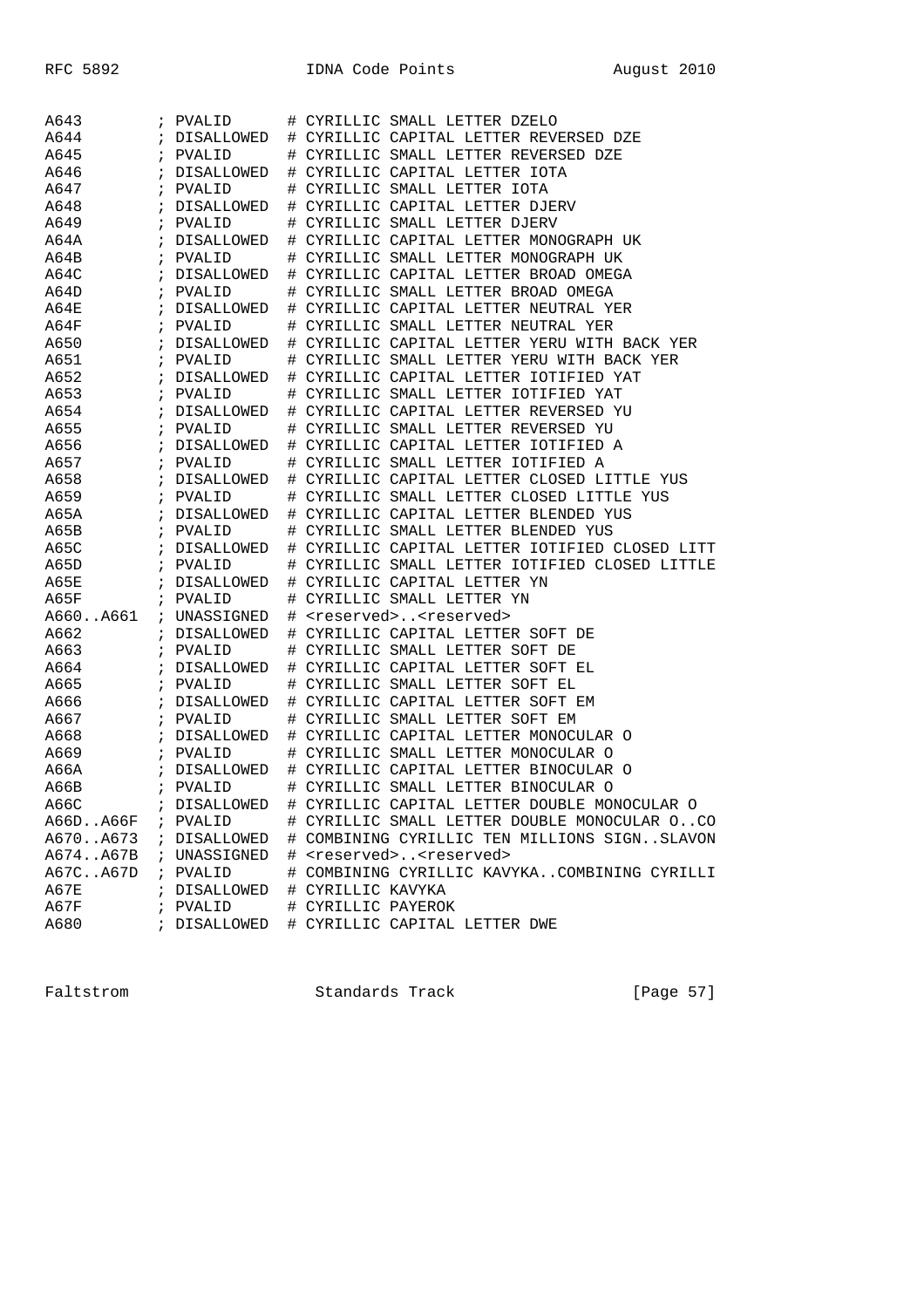| A681     | ; PVALID              | # CYRILLIC SMALL LETTER DWE                   |
|----------|-----------------------|-----------------------------------------------|
| A682     | ; DISALLOWED          | # CYRILLIC CAPITAL LETTER DZWE                |
| A683     | ; PVALID              | # CYRILLIC SMALL LETTER DZWE                  |
| A684     | ; DISALLOWED          | # CYRILLIC CAPITAL LETTER ZHWE                |
| A685     | ; PVALID              | # CYRILLIC SMALL LETTER ZHWE                  |
| A686     | ; DISALLOWED          | # CYRILLIC CAPITAL LETTER CCHE                |
| A687     | ; PVALID              | # CYRILLIC SMALL LETTER CCHE                  |
| A688     | ; DISALLOWED          | # CYRILLIC CAPITAL LETTER DZZE                |
| A689     | ; PVALID              | # CYRILLIC SMALL LETTER DZZE                  |
| A68A     | ; DISALLOWED          | # CYRILLIC CAPITAL LETTER TE WITH MIDDLE HOOK |
| A68B     | ; PVALID              | # CYRILLIC SMALL LETTER TE WITH MIDDLE HOOK   |
| A68C     | ; DISALLOWED          | # CYRILLIC CAPITAL LETTER TWE                 |
| A68D     | ; PVALID              | # CYRILLIC SMALL LETTER TWE                   |
| A68E     | ; DISALLOWED          | # CYRILLIC CAPITAL LETTER TSWE                |
| A68F     | ; PVALID              | # CYRILLIC SMALL LETTER TSWE                  |
| A690     | ; DISALLOWED          | # CYRILLIC CAPITAL LETTER TSSE                |
| A691     | ; PVALID              | # CYRILLIC SMALL LETTER TSSE                  |
| A692     | ; DISALLOWED          | # CYRILLIC CAPITAL LETTER TCHE                |
| A693     | ; PVALID              | # CYRILLIC SMALL LETTER TCHE                  |
| A694     | ; DISALLOWED          | # CYRILLIC CAPITAL LETTER HWE                 |
| A695     | ; PVALID              | # CYRILLIC SMALL LETTER HWE                   |
| A696     | ; DISALLOWED          | # CYRILLIC CAPITAL LETTER SHWE                |
| A697     | ; PVALID              | # CYRILLIC SMALL LETTER SHWE                  |
|          | A698A69F ; UNASSIGNED | # <reserved><reserved></reserved></reserved>  |
| A6A0A6E5 | ; PVALID              | # BAMUM LETTER ABAMUM LETTER KI               |
| A6E6A6EF | ; DISALLOWED          | # BAMUM LETTER MOBAMUM LETTER KOGHOM          |
| A6F0A6F1 | ; PVALID              | # BAMUM COMBINING MARK KOQNDONBAMUM COMBININ  |
| A6F2A6F7 | ; DISALLOWED          | # BAMUM NJAEMLIBAMUM QUESTION MARK            |
| A6F8A6FF | ; UNASSIGNED          | # <reserved><reserved></reserved></reserved>  |
| A700A716 | ; DISALLOWED          | # MODIFIER LETTER CHINESE TONE YIN PINGMODIF  |
| A717A71F | ; PVALID              | # MODIFIER LETTER DOT VERTICAL BARMODIFIER L  |
| A720A722 | ; DISALLOWED          | # MODIFIER LETTER STRESS AND HIGH TONELATIN   |
| A723     | ; PVALID              | # LATIN SMALL LETTER EGYPTOLOGICAL ALEF       |
| A724     | ; DISALLOWED          | # LATIN CAPITAL LETTER EGYPTOLOGICAL AIN      |
| A725     | ; PVALID              | # LATIN SMALL LETTER EGYPTOLOGICAL AIN        |
| A726     | ; DISALLOWED          | # LATIN CAPITAL LETTER HENG                   |
| A727     | ; PVALID              | # LATIN SMALL LETTER HENG                     |
| A728     | ; DISALLOWED          | # LATIN CAPITAL LETTER TZ                     |
| A729     | ; PVALID              | # LATIN SMALL LETTER TZ                       |
| A72A     | ; DISALLOWED          | # LATIN CAPITAL LETTER TRESILLO               |
| A72B     | ; PVALID              | # LATIN SMALL LETTER TRESILLO                 |
| A72C     | ; DISALLOWED          | # LATIN CAPITAL LETTER CUATRILLO              |
| A72D     | ; PVALID              | # LATIN SMALL LETTER CUATRILLO                |
| A72E     | ; DISALLOWED          | # LATIN CAPITAL LETTER CUATRILLO WITH COMMA   |
| A72FA731 | ; PVALID              | # LATIN SMALL LETTER CUATRILLO WITH COMMALAT  |
| A732     |                       |                                               |
|          | ; DISALLOWED          | # LATIN CAPITAL LETTER AA                     |
| A733     | ; PVALID              | # LATIN SMALL LETTER AA                       |

Faltstrom Standards Track [Page 58]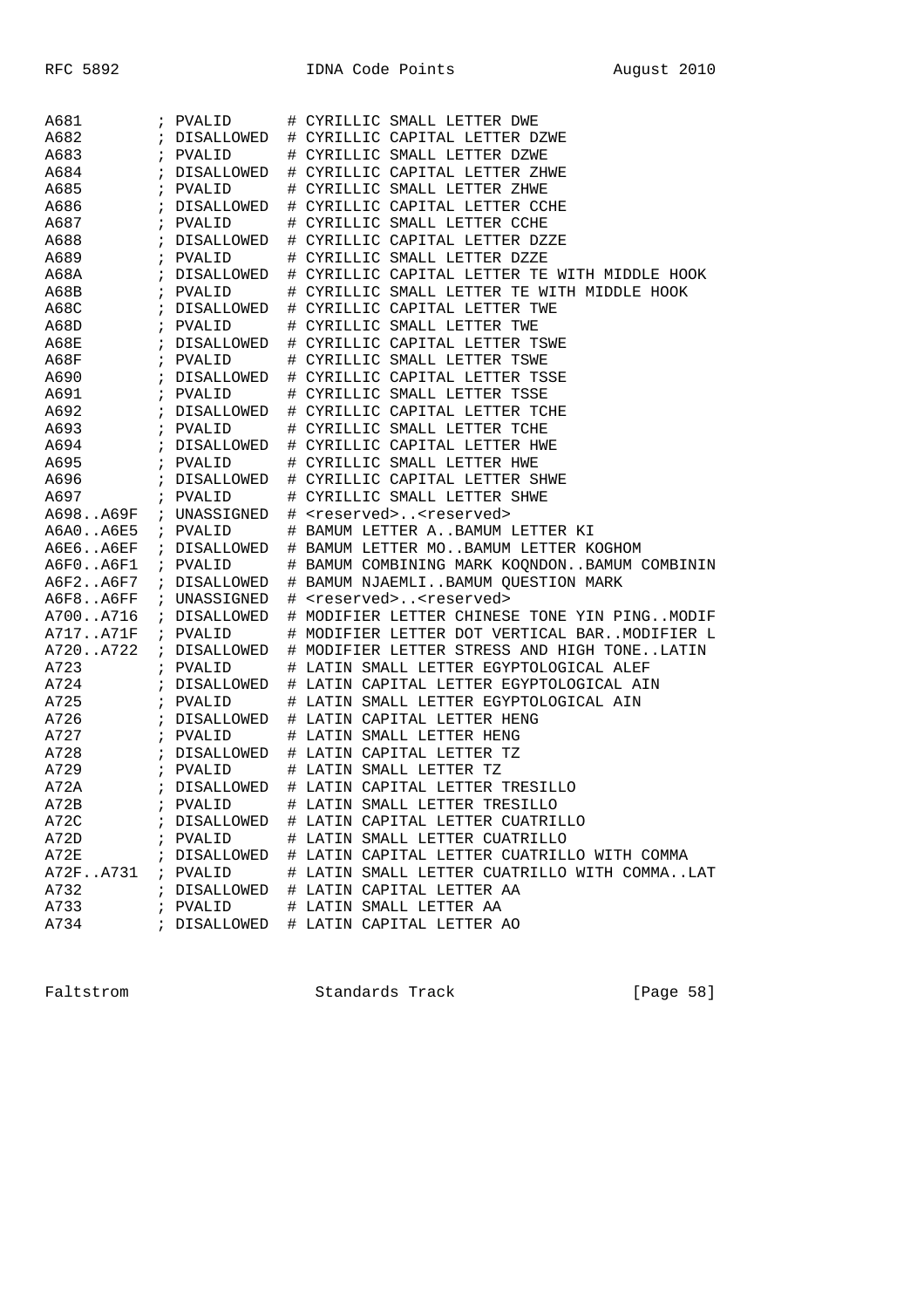| A735 |            | ; PVALID     |      | # LATIN SMALL LETTER AO                       |
|------|------------|--------------|------|-----------------------------------------------|
| A736 |            | DISALLOWED   |      | # LATIN CAPITAL LETTER AU                     |
| A737 | $\ddot{i}$ | PVALID       | #    | LATIN SMALL LETTER AU                         |
| A738 | $\ddot{i}$ | DISALLOWED   | #    | LATIN CAPITAL LETTER AV                       |
| A739 | $\cdot$    | PVALID       | #    | LATIN SMALL LETTER AV                         |
| A73A | $\ddot{i}$ | DISALLOWED   | #    | LATIN CAPITAL LETTER AV WITH HORIZONTAL BAR   |
| A73B |            | ; PVALID     | #    | LATIN SMALL LETTER AV WITH HORIZONTAL BAR     |
| A73C | $\ddot{i}$ | DISALLOWED   |      | # LATIN CAPITAL LETTER AY                     |
| A73D | $\ddot{i}$ | PVALID       | #    | LATIN SMALL LETTER AY                         |
| A73E | $\ddot{i}$ | DISALLOWED   | #    | LATIN CAPITAL LETTER REVERSED C WITH DOT      |
| A73F | $\ddot{i}$ | PVALID       | #    | LATIN SMALL LETTER REVERSED C WITH DOT        |
| A740 | $\ddot{i}$ | DISALLOWED   |      | # LATIN CAPITAL LETTER K WITH STROKE          |
| A741 |            | ; PVALID     | #    | LATIN SMALL LETTER K WITH STROKE              |
| A742 | $\ddot{i}$ | DISALLOWED   |      | # LATIN CAPITAL LETTER K WITH DIAGONAL STROKE |
| A743 | $\ddot{i}$ | PVALID       | #    | LATIN SMALL LETTER K WITH DIAGONAL STROKE     |
| A744 | $\ddot{i}$ | DISALLOWED   | #    | LATIN CAPITAL LETTER K WITH STROKE AND DIAGO  |
| A745 |            | ; PVALID     | #    | LATIN SMALL LETTER K WITH STROKE AND DIAGONA  |
| A746 | $\ddot{i}$ | DISALLOWED   | $\#$ | LATIN CAPITAL LETTER BROKEN L                 |
| A747 |            | ; PVALID     | #    | LATIN SMALL LETTER BROKEN L                   |
| A748 | $\ddot{i}$ | DISALLOWED   |      | # LATIN CAPITAL LETTER L WITH HIGH STROKE     |
| A749 | $\ddot{i}$ | PVALID       |      | # LATIN SMALL LETTER L WITH HIGH STROKE       |
| A74A | $\ddot{i}$ | DISALLOWED   | #    | LATIN CAPITAL LETTER O WITH LONG STROKE OVER  |
| A74B |            | ; PVALID     | #    | LATIN SMALL LETTER O WITH LONG STROKE OVERLA  |
| A74C | $\ddot{i}$ | DISALLOWED   |      | # LATIN CAPITAL LETTER O WITH LOOP            |
| A74D |            | ; PVALID     | #    | LATIN SMALL LETTER O WITH LOOP                |
| A74E | $\ddot{ }$ | DISALLOWED   |      | # LATIN CAPITAL LETTER OO                     |
| A74F | $\ddot{i}$ | PVALID       | #    | LATIN SMALL LETTER OO                         |
| A750 | $\ddot{i}$ | DISALLOWED   | #    | LATIN CAPITAL LETTER P WITH STROKE THROUGH D  |
| A751 |            | ; PVALID     | #    | LATIN SMALL LETTER P WITH STROKE THROUGH DES  |
| A752 | $\ddot{i}$ | DISALLOWED   | #    | LATIN CAPITAL LETTER P WITH FLOURISH          |
| A753 |            | ; PVALID     | #    | LATIN SMALL LETTER P WITH FLOURISH            |
| A754 | $\ddot{i}$ | DISALLOWED   |      | # LATIN CAPITAL LETTER P WITH SQUIRREL TAIL   |
| A755 | $\ddot{i}$ | PVALID       |      | # LATIN SMALL LETTER P WITH SQUIRREL TAIL     |
| A756 | $\ddot{i}$ | DISALLOWED   | #    | LATIN CAPITAL LETTER Q WITH STROKE THROUGH D  |
| A757 |            | ; PVALID     | #    | LATIN SMALL LETTER Q WITH STROKE THROUGH DES  |
| A758 | $\ddot{i}$ | DISALLOWED   | $\#$ | LATIN CAPITAL LETTER Q WITH DIAGONAL STROKE   |
| A759 |            | ; PVALID     | #    | LATIN SMALL LETTER Q WITH DIAGONAL STROKE     |
| A75A | $\ddot{i}$ | DISALLOWED   | $\#$ | LATIN CAPITAL LETTER R ROTUNDA                |
| A75B | $\ddot{i}$ | PVALID       | #    | LATIN SMALL LETTER R ROTUNDA                  |
| A75C | $\ddot{i}$ | DISALLOWED   | #    | LATIN CAPITAL LETTER RUM ROTUNDA              |
| A75D |            | ; PVALID     | #    | LATIN SMALL LETTER RUM ROTUNDA                |
| A75E |            | ; DISALLOWED |      | # LATIN CAPITAL LETTER V WITH DIAGONAL STROKE |
| A75F |            | ; PVALID     |      | # LATIN SMALL LETTER V WITH DIAGONAL STROKE   |
| A760 |            | ; DISALLOWED |      | # LATIN CAPITAL LETTER VY                     |
| A761 | $\ddot{i}$ | PVALID       |      | # LATIN SMALL LETTER VY                       |
| A762 |            | ; DISALLOWED |      | # LATIN CAPITAL LETTER VISIGOTHIC Z           |
| A763 |            | ; PVALID     |      | # LATIN SMALL LETTER VISIGOTHIC Z             |
| A764 |            | ; DISALLOWED |      | # LATIN CAPITAL LETTER THORN WITH STROKE      |
|      |            |              |      |                                               |

Faltstrom Standards Track [Page 59]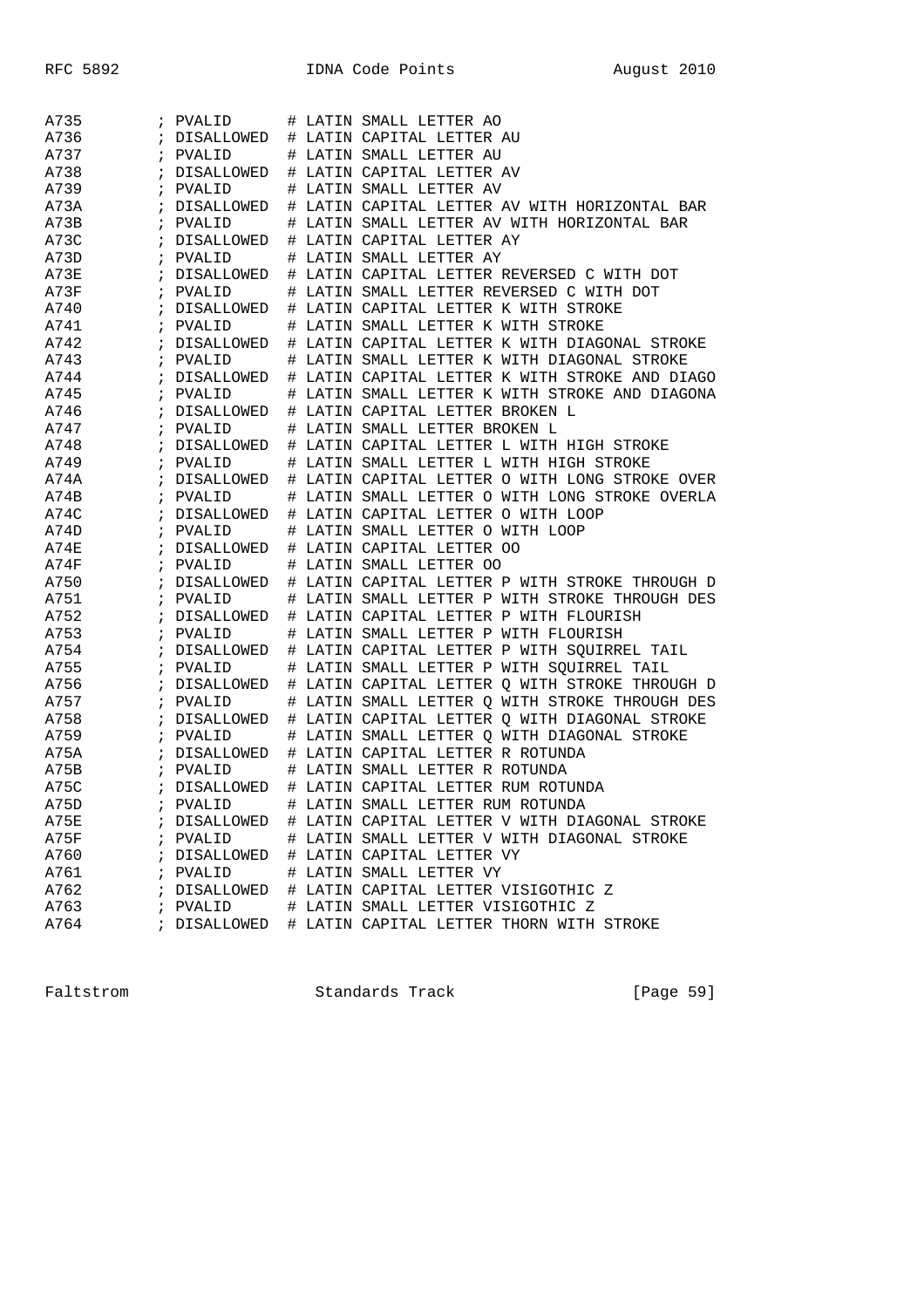| A765             | ; PVALID     |    | # LATIN SMALL LETTER THORN WITH STROKE                             |
|------------------|--------------|----|--------------------------------------------------------------------|
| A766             | ; DISALLOWED |    | # LATIN CAPITAL LETTER THORN WITH STROKE THROU                     |
| A767             | ; PVALID     |    | # LATIN SMALL LETTER THORN WITH STROKE THROUGH                     |
| A768             | ; DISALLOWED |    | # LATIN CAPITAL LETTER VEND                                        |
| A769             | ; PVALID     |    | # LATIN SMALL LETTER VEND                                          |
| A76A             | ; DISALLOWED |    | # LATIN CAPITAL LETTER ET                                          |
| A76B             | ; PVALID     |    | # LATIN SMALL LETTER ET                                            |
| A76C             | ; DISALLOWED |    | # LATIN CAPITAL LETTER IS                                          |
| A76D             | ; PVALID     |    | # LATIN SMALL LETTER IS                                            |
| A76E             | ; DISALLOWED |    | # LATIN CAPITAL LETTER CON                                         |
| A76F             | ; PVALID     |    | # LATIN SMALL LETTER CON                                           |
| A770             | ; DISALLOWED |    | # MODIFIER LETTER US                                               |
| A771A778         | ; PVALID     |    | # LATIN SMALL LETTER DUMLATIN SMALL LETTER U                       |
| A779             | ; DISALLOWED |    | # LATIN CAPITAL LETTER INSULAR D                                   |
| A77A             | ; PVALID     |    | # LATIN SMALL LETTER INSULAR D                                     |
| A77B             | ; DISALLOWED |    | # LATIN CAPITAL LETTER INSULAR F                                   |
| A77C             | ; PVALID     |    | # LATIN SMALL LETTER INSULAR F                                     |
| A77DA77E         | ; DISALLOWED |    | # LATIN CAPITAL LETTER INSULAR GLATIN CAPITA                       |
| A77F             | ; PVALID     |    | # LATIN SMALL LETTER TURNED INSULAR G                              |
| A780             | ; DISALLOWED |    | # LATIN CAPITAL LETTER TURNED L                                    |
| A781             | ; PVALID     |    | # LATIN SMALL LETTER TURNED L                                      |
| A782             |              |    |                                                                    |
|                  | ; DISALLOWED |    | # LATIN CAPITAL LETTER INSULAR R                                   |
| A783<br>A784     | ; PVALID     |    | # LATIN SMALL LETTER INSULAR R<br># LATIN CAPITAL LETTER INSULAR S |
|                  | ; DISALLOWED |    |                                                                    |
| A785             | ; PVALID     |    | # LATIN SMALL LETTER INSULAR S                                     |
| A786             | ; DISALLOWED |    | # LATIN CAPITAL LETTER INSULAR T                                   |
| A787A788         | ; PVALID     |    | # LATIN SMALL LETTER INSULAR TMODIFIER LETTE                       |
| A789A78B         | ; DISALLOWED |    | # MODIFIER LETTER COLONLATIN CAPITAL LETTER                        |
| A78C             | ; PVALID     | ⋕. | LATIN SMALL LETTER SALTILLO                                        |
| A78DA7FA         | ; UNASSIGNED |    | # <reserved><reserved></reserved></reserved>                       |
| A7FBA827         | ; PVALID     |    | # LATIN EPIGRAPHIC LETTER REVERSED FSYLOTI N                       |
| A828A82B         | ; DISALLOWED | ⋕. | SYLOTI NAGRI POETRY MARK-1SYLOTI NAGRI POE                         |
| A82CA82F         | ; UNASSIGNED | ⋕. | <reserved><reserved></reserved></reserved>                         |
| A830A839         | ; DISALLOWED |    | # NORTH INDIC FRACTION ONE QUARTERNORTH INDI                       |
| A83AA83F         | ; UNASSIGNED | ⋕. | <reserved><reserved></reserved></reserved>                         |
| A840A873         | ; PVALID     | ⋕. | PHAGS-PA LETTER KAPHAGS-PA LETTER CANDRABI                         |
| A874A877         | ; DISALLOWED |    | # PHAGS-PA SINGLE HEAD MARKPHAGS-PA MARK DOU                       |
| A878A87F         | ; UNASSIGNED | #  | <reserved><reserved></reserved></reserved>                         |
| A880A8C4         | ; PVALID     | #  | SAURASHTRA SIGN ANUSVARASAURASHTRA SIGN VI                         |
| $A8C5.$ . $A8CD$ | ; UNASSIGNED | #  | <reserved><reserved></reserved></reserved>                         |
| A8CEA8CF         | ; DISALLOWED | #  | SAURASHTRA DANDASAURASHTRA DOUBLE DANDA                            |
| A8D0A8D9         | ; PVALID     |    | # SAURASHTRA DIGIT ZEROSAURASHTRA DIGIT NINE                       |
| A8DAA8DF         | ; UNASSIGNED |    | # <reserved><reserved></reserved></reserved>                       |
| A8E0A8F7         | ; PVALID     |    | # COMBINING DEVANAGARI DIGIT ZERODEVANAGARI                        |
| A8F8A8FA         | ; DISALLOWED |    | # DEVANAGARI SIGN PUSHPIKADEVANAGARI CARET                         |
| A8FB             | ; PVALID     |    | # DEVANAGARI HEADSTROKE                                            |
| A8FCA8FF         | ; UNASSIGNED |    | # <reserved><reserved></reserved></reserved>                       |
| A900A92D         | ; PVALID     |    | # KAYAH LI DIGIT ZEROKAYAH LI TONE CALYA PLO                       |

Faltstrom Standards Track [Page 60]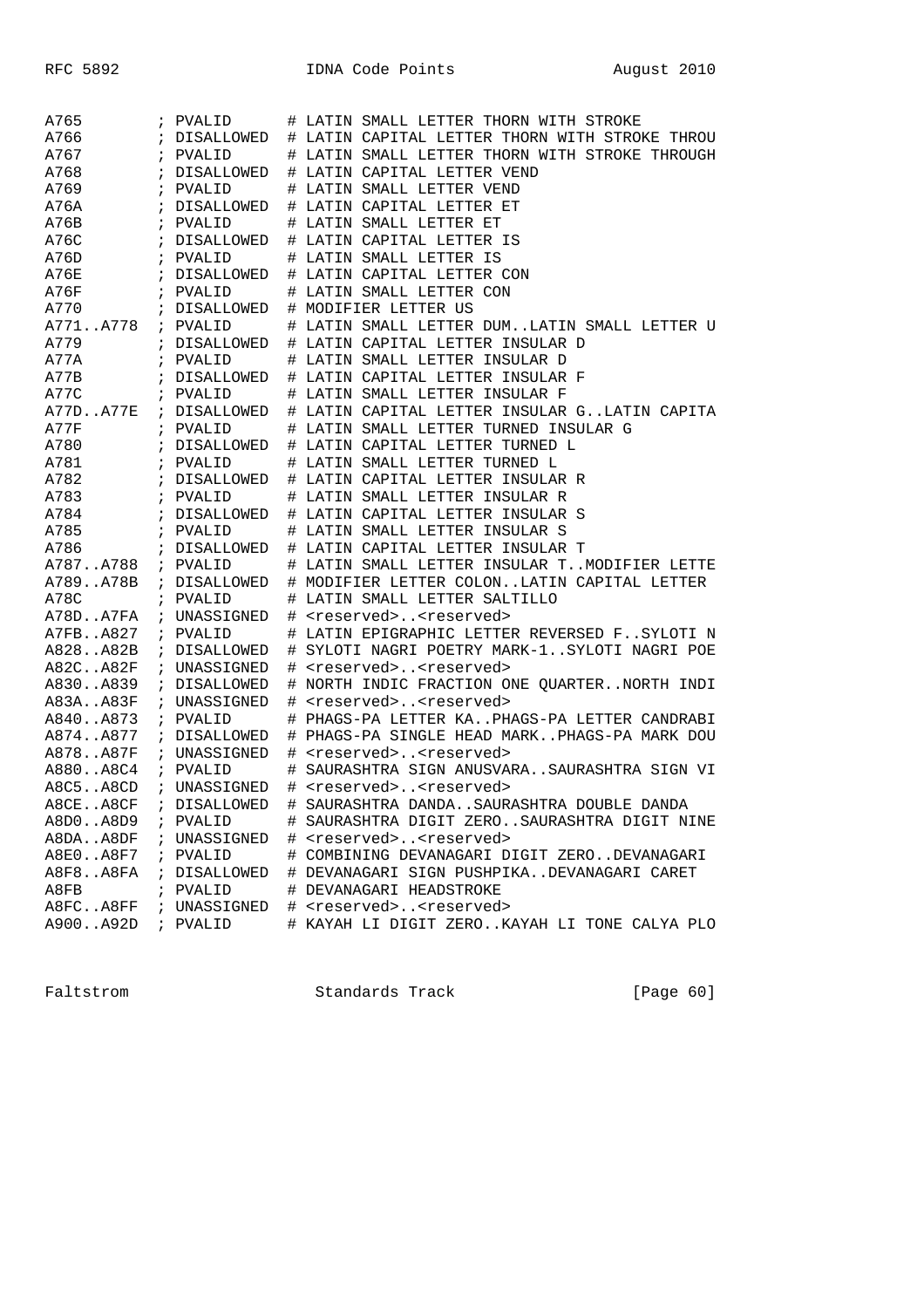| A92EA92F |               | ; DISALLOWED |    | # KAYAH LI SIGN CWIKAYAH LI SIGN SHYA                        |
|----------|---------------|--------------|----|--------------------------------------------------------------|
| A930A953 | $\mathcal{L}$ | PVALID       |    | # REJANG LETTER KAREJANG VIRAMA                              |
| A954A95E | $\mathcal{L}$ | UNASSIGNED   | #  | <reserved><reserved></reserved></reserved>                   |
| A95FA97C |               | ; DISALLOWED | #  | REJANG SECTION MARKHANGUL CHOSEONG SSANGYE                   |
| A97DA97F |               | ; UNASSIGNED | #  | <reserved><reserved></reserved></reserved>                   |
| A980A9C0 |               | ; PVALID     |    | JAVANESE SIGN PANYANGGAJAVANESE PANGKON                      |
| A9C1A9CD |               | ; DISALLOWED | #  | JAVANESE LEFT RERENGGANJAVANESE TURNED PAD                   |
| A9CE     |               | ; UNASSIGNED | #  | <reserved></reserved>                                        |
| A9CFA9D9 |               | ; PVALID     | #  | JAVANESE PANGRANGKEPJAVANESE DIGIT NINE                      |
| A9DAA9DD |               | ; UNASSIGNED | #  | <reserved><reserved></reserved></reserved>                   |
| A9DEA9DF |               | ; DISALLOWED | ⋕. | JAVANESE PADA TIRTA TUMETESJAVANESE PADA I                   |
| A9E0A9FF |               | ; UNASSIGNED | #  | <reserved><reserved></reserved></reserved>                   |
| AA00AA36 |               | ; PVALID     | #  | CHAM LETTER ACHAM CONSONANT SIGN WA                          |
| AA37AA3F |               | ; UNASSIGNED |    | # <reserved><reserved></reserved></reserved>                 |
| AA40AA4D |               | ; PVALID     | #  | CHAM LETTER FINAL KCHAM CONSONANT SIGN FIN                   |
| AA4EAA4F |               | ; UNASSIGNED | #  | <reserved><reserved></reserved></reserved>                   |
| AA50AA59 |               | ; PVALID     |    | CHAM DIGIT ZEROCHAM DIGIT NINE                               |
| AA5AAA5B |               | ; UNASSIGNED | #  | <reserved><reserved></reserved></reserved>                   |
| AA5CAA5F |               | ; DISALLOWED |    | # CHAM PUNCTUATION SPIRALCHAM PUNCTUATION TR                 |
| AA60AA76 |               | ; PVALID     |    | # MYANMAR LETTER KHAMTI GAMYANMAR LOGOGRAM K                 |
| AA77AA79 |               | ; DISALLOWED |    | # MYANMAR SYMBOL AITON EXCLAMATIONMYANMAR SY                 |
| AA7AAA7B |               | ; PVALID     |    | # MYANMAR LETTER AITON RAMYANMAR SIGN PAO KA                 |
| AA7CAA7F |               | ; UNASSIGNED | #  | <reserved><reserved></reserved></reserved>                   |
| AA80AAC2 |               | ; PVALID     |    | # TAI VIET LETTER LOW KOTAI VIET TONE MAI SO                 |
| AAC3AADA |               | ; UNASSIGNED |    | # <reserved><reserved></reserved></reserved>                 |
| AADBAADD |               | ; PVALID     | #  | TAI VIET SYMBOL KONTAI VIET SYMBOL SAM                       |
| AADEAADF |               | ; DISALLOWED | #  | TAI VIET SYMBOL HO HOITAI VIET SYMBOL KOI                    |
| AAEOABBF |               | ; UNASSIGNED | #  | <reserved><reserved></reserved></reserved>                   |
| ABCOABEA |               | ; PVALID     |    | MEETEI MAYEK LETTER KOKMEETEI MAYEK VOWEL                    |
| ABEB     |               | ; DISALLOWED |    | # MEETEI MAYEK CHEIKHEI                                      |
| ABECABED |               | ; PVALID     |    | # MEETEI MAYEK LUM IYEKMEETEI MAYEK APUN IYE                 |
| ABEEABEF |               | ; UNASSIGNED | #  | <reserved><reserved></reserved></reserved>                   |
| ABF0ABF9 |               | ; PVALID     | #  | MEETEI MAYEK DIGIT ZEROMEETEI MAYEK DIGIT                    |
| ABFAABFF |               | ; UNASSIGNED | #  | <reserved><reserved></reserved></reserved>                   |
| AC00D7A3 |               | ; PVALID     | #  | <hangul syllable=""><hangul syllable=""></hangul></hangul>   |
| D7A4D7AF |               | ; UNASSIGNED | #  | <reserved><reserved></reserved></reserved>                   |
| D7B0D7C6 |               | ; DISALLOWED | #  | HANGUL JUNGSEONG O-YEOHANGUL JUNGSEONG ARA                   |
| D7C7D7CA |               | ; UNASSIGNED | #  | <reserved><reserved></reserved></reserved>                   |
| D7CBD7FB |               | ; DISALLOWED | #  | HANGUL JONGSEONG NIEUN-RIEULHANGUL JONGSEO                   |
| D7FCD7FF |               | ; UNASSIGNED | #  | <reserved><reserved></reserved></reserved>                   |
| D800FA0D |               | ; DISALLOWED |    | <non high="" private="" surrogate="" use="">CJK COMPAT</non> |
| FAOEFAOF |               | ; PVALID     |    | # CJK COMPATIBILITY IDEOGRAPH-FA0ECJK COMPAT                 |
| FA10     |               | ; DISALLOWED |    | # CJK COMPATIBILITY IDEOGRAPH-FA10                           |
| FA11     |               | ; PVALID     |    | # CJK COMPATIBILITY IDEOGRAPH-FA11                           |
| FA12     |               | ; DISALLOWED |    | # CJK COMPATIBILITY IDEOGRAPH-FA12                           |
| FA13FA14 |               | ; PVALID     |    | # CJK COMPATIBILITY IDEOGRAPH-FA13CJK COMPAT                 |
| FA15FA1E |               | ; DISALLOWED |    | # CJK COMPATIBILITY IDEOGRAPH-FA15CJK COMPAT                 |
| FA1F     |               | ; PVALID     |    | # CJK COMPATIBILITY IDEOGRAPH-FA1F                           |
|          |               |              |    |                                                              |

Faltstrom Standards Track [Page 61]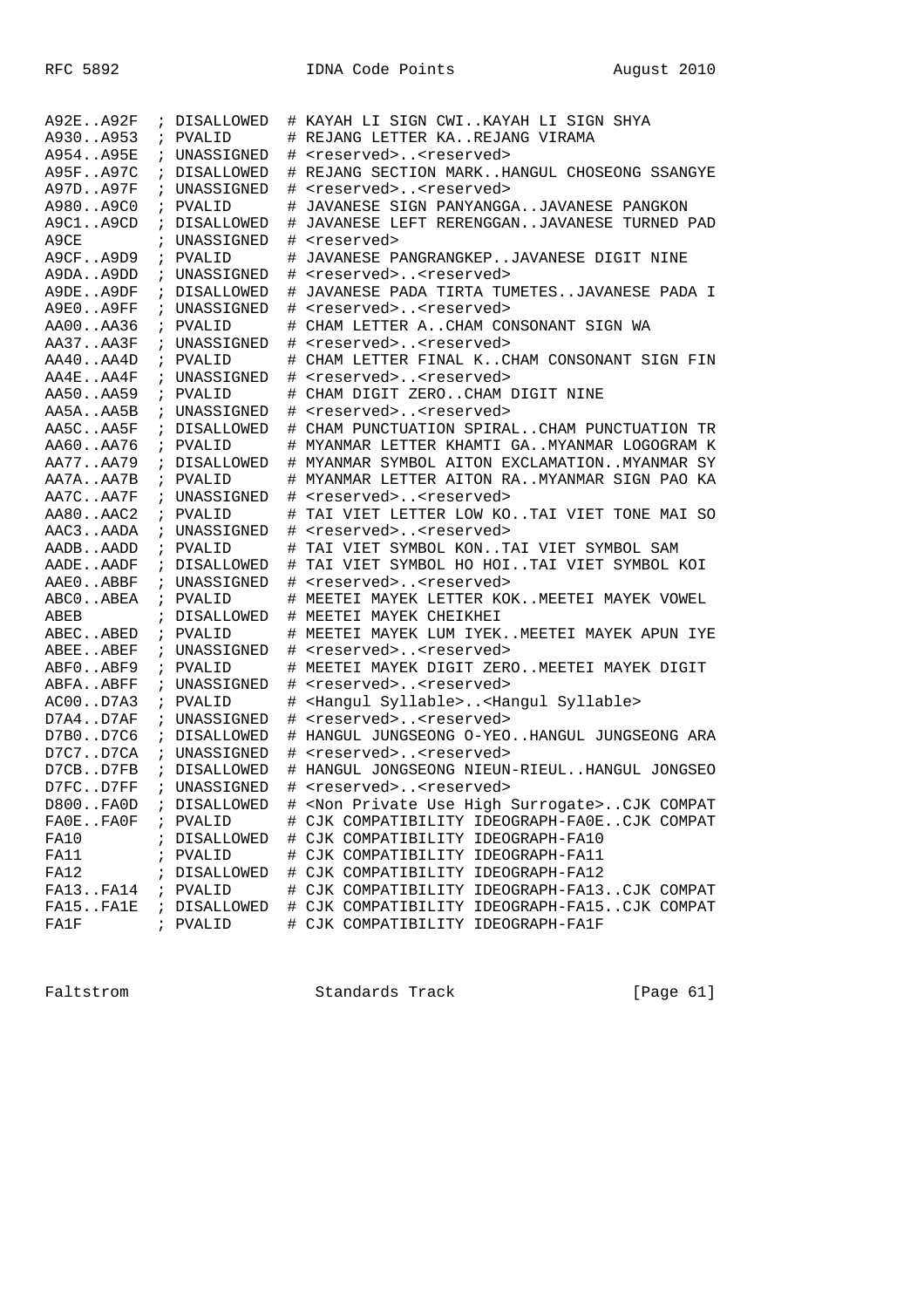| FA20             |               | ; DISALLOWED                 | #    | CJK COMPATIBILITY IDEOGRAPH-FA20                           |
|------------------|---------------|------------------------------|------|------------------------------------------------------------|
| FA21             |               | ; PVALID                     | #    | CJK COMPATIBILITY IDEOGRAPH-FA21                           |
| FA22             |               | ; DISALLOWED                 | #    | CJK COMPATIBILITY IDEOGRAPH-FA22                           |
| FA23FA24         |               | ; PVALID                     |      | CJK COMPATIBILITY IDEOGRAPH-FA23CJK COMPAT                 |
| FA25FA26         |               | ; DISALLOWED                 | #    | CJK COMPATIBILITY IDEOGRAPH-FA25CJK COMPAT                 |
| FA27FA29         |               | ; PVALID                     | #    | CJK COMPATIBILITY IDEOGRAPH-FA27CJK COMPAT                 |
| FA2AFA2D         |               | ; DISALLOWED                 | #    | CJK COMPATIBILITY IDEOGRAPH-FA2ACJK COMPAT                 |
| FA2EFA2F         |               | ; UNASSIGNED                 | #    | <reserved><reserved></reserved></reserved>                 |
| FA30FA6D         |               | ; DISALLOWED                 | #    | CJK COMPATIBILITY IDEOGRAPH-FA30CJK COMPAT                 |
| FA6EFA6F         |               | ; UNASSIGNED                 | #    | <reserved><reserved></reserved></reserved>                 |
| FA70FAD9         |               | ; DISALLOWED                 | $\#$ | CJK COMPATIBILITY IDEOGRAPH-FA70CJK COMPAT                 |
| FADAFAFF         |               | ; UNASSIGNED                 | #    | <reserved><reserved></reserved></reserved>                 |
| FB00FB06         |               | ; DISALLOWED                 | #    | LATIN SMALL LIGATURE FFLATIN SMALL LIGATUR                 |
| FB07FB12         |               | ; UNASSIGNED                 | #    | <reserved><reserved></reserved></reserved>                 |
| FB13FB17         | $\mathcal{L}$ | DISALLOWED                   | #    | ARMENIAN SMALL LIGATURE MEN NOWARMENIAN SM                 |
| FB18FB1C         |               | ; UNASSIGNED                 | #    | <reserved><reserved></reserved></reserved>                 |
| FB1D             |               | ; DISALLOWED                 | #    | HEBREW LETTER YOD WITH HIRIO                               |
| FB1E             |               | ; PVALID                     | #    | HEBREW POINT JUDEO-SPANISH VARIKA                          |
| FB1FFB36         |               | ; DISALLOWED                 |      | # HEBREW LIGATURE YIDDISH YOD YOD PATAHHEBRE               |
| FB37             |               | ; UNASSIGNED                 | #    | <reserved></reserved>                                      |
| FB38FB3C         |               | ; DISALLOWED                 | #    | HEBREW LETTER TET WITH DAGESHHEBREW LETTER                 |
| FB3D             |               | ; UNASSIGNED                 |      | <reserved></reserved>                                      |
|                  |               |                              | #    |                                                            |
| FB3E<br>FB3F     |               | ; DISALLOWED<br>; UNASSIGNED | #    | HEBREW LETTER MEM WITH DAGESH                              |
| FB40FB41         |               |                              | #    | <reserved></reserved>                                      |
| FB42             |               | ; DISALLOWED                 | #    | HEBREW LETTER NUN WITH DAGESHHEBREW LETTER                 |
|                  |               | ; UNASSIGNED                 | #    | <reserved></reserved>                                      |
| FB43FB44         | $\ddot{i}$    | DISALLOWED                   | #    | HEBREW LETTER FINAL PE WITH DAGESHHEBREW L                 |
| FB45             |               | ; UNASSIGNED                 | #    | <reserved></reserved>                                      |
| FB46FBB1         |               | ; DISALLOWED                 | #    | HEBREW LETTER TSADI WITH DAGESHARABIC LETT                 |
| FBB2FBD2         |               | ; UNASSIGNED                 | $\#$ | <reserved><reserved></reserved></reserved>                 |
| FBD3FD3F         |               | ; DISALLOWED                 | #    | ARABIC LETTER NG ISOLATED FORMORNATE RIGHT                 |
| $FD40.$ . $FD4F$ |               | ; UNASSIGNED                 | #    | <reserved><reserved></reserved></reserved>                 |
| FD50FD8F         |               | ; DISALLOWED                 | #    | ARABIC LIGATURE TEH WITH JEEM WITH MEEM INIT               |
| FD90FD91         |               | ; UNASSIGNED                 | #    | <reserved><reserved></reserved></reserved>                 |
| FD92FDC7         |               | ; DISALLOWED                 | $\#$ | ARABIC LIGATURE MEEM WITH JEEM WITH KHAH INI               |
| FDC8FDCF         |               | ; UNASSIGNED                 | $\#$ | <reserved><reserved></reserved></reserved>                 |
| FDD0FDFD         |               | ; DISALLOWED                 | #    | <noncharacter> ARABIC LIGATURE BISMILLAH AR</noncharacter> |
| FDFEFDFF         |               | ; UNASSIGNED                 | #    | <reserved><reserved></reserved></reserved>                 |
| <b>FE00FE19</b>  | $\mathcal{L}$ | DISALLOWED                   | #    | VARIATION SELECTOR-1PRESENTATION FORM FOR                  |
| FE1AFE1F         |               | ; UNASSIGNED                 | #    | <reserved><reserved></reserved></reserved>                 |
| FE20FE26         |               | ; PVALID                     | #    | COMBINING LIGATURE LEFT HALFCOMBINING CONJ                 |
| FE27FE2F         |               | ; UNASSIGNED                 |      | # <reserved><reserved></reserved></reserved>               |
| FE30FE52         |               | ; DISALLOWED                 |      | # PRESENTATION FORM FOR VERTICAL TWO DOT LEADE             |
| FE53             |               | ; UNASSIGNED                 |      | # <reserved></reserved>                                    |
| FE54FE66         |               | ; DISALLOWED                 |      | # SMALL SEMICOLONSMALL EQUALS SIGN                         |
| FE67             |               | ; UNASSIGNED                 |      | # <reserved></reserved>                                    |
| FE68FE6B         |               | ; DISALLOWED                 |      | # SMALL REVERSE SOLIDUSSMALL COMMERCIAL AT                 |
| FE6CFE6F         |               | ; UNASSIGNED                 |      | # <reserved><reserved></reserved></reserved>               |

Faltstrom Standards Track [Page 62]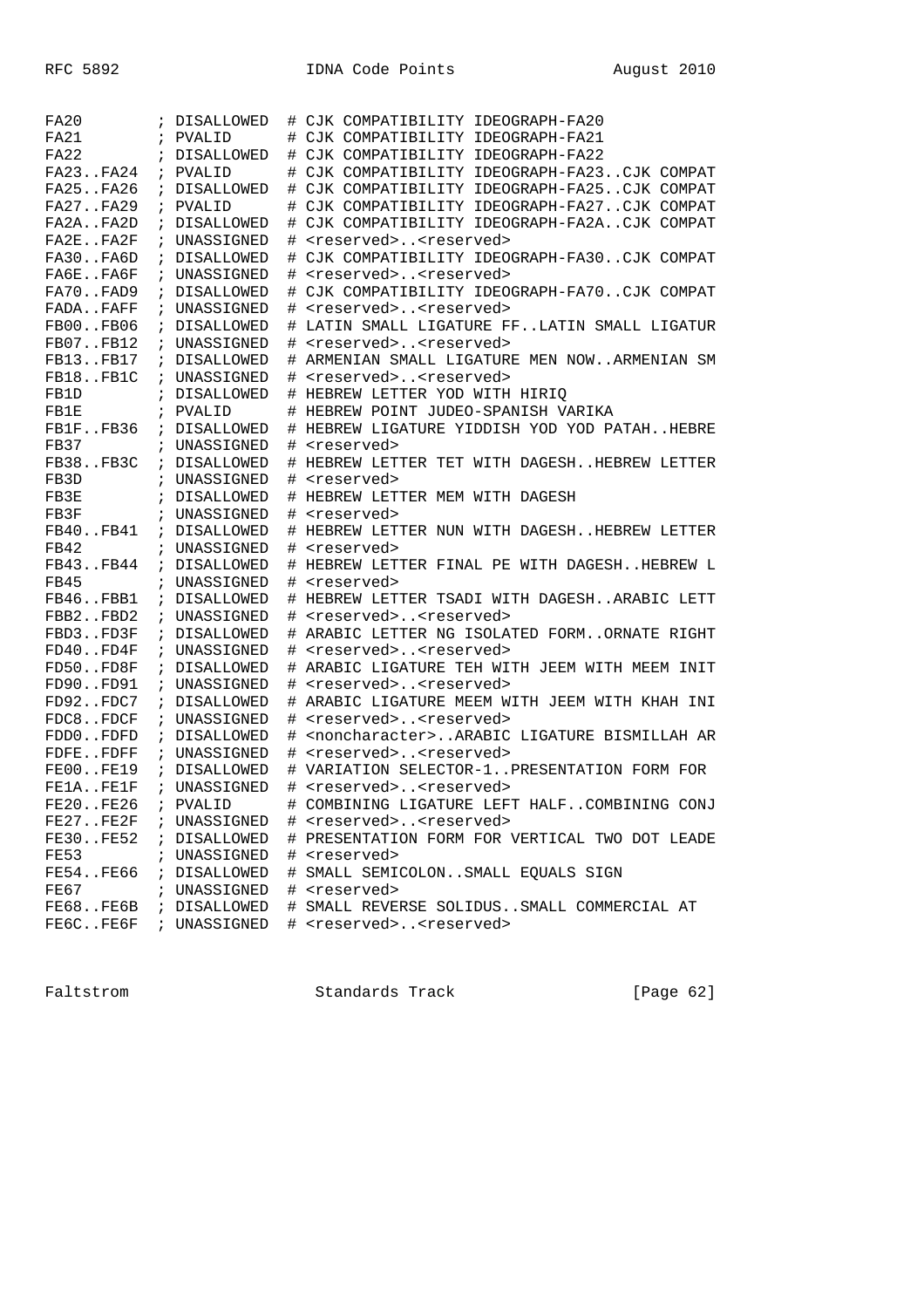| FE70FE72                                 | ; DISALLOWED | # ARABIC FATHATAN ISOLATED FORMARABIC DAMMAT                             |
|------------------------------------------|--------------|--------------------------------------------------------------------------|
| FE73                                     | ; PVALID     | # ARABIC TAIL FRAGMENT                                                   |
| FE74                                     | ; DISALLOWED | ARABIC KASRATAN ISOLATED FORM                                            |
| FE75                                     | ; UNASSIGNED | <reserved><br/>#</reserved>                                              |
| FE76FEFC                                 | ; DISALLOWED | #<br>ARABIC FATHA ISOLATED FORMARABIC LIGATURE                           |
| FEFD. . FEFE                             | ; UNASSIGNED | <reserved><reserved></reserved></reserved>                               |
| FEFF                                     | ; DISALLOWED | ZERO WIDTH NO-BREAK SPACE<br>#                                           |
| FF00                                     | ; UNASSIGNED | # <reserved></reserved>                                                  |
| FF01FFBE                                 | ; DISALLOWED | # FULLWIDTH EXCLAMATION MARKHALFWIDTH HANGUL                             |
| FFBFFFC1                                 | ; UNASSIGNED | <reserved><reserved><br/>#</reserved></reserved>                         |
| FFC2FFC7                                 | ; DISALLOWED | # HALFWIDTH HANGUL LETTER AHALFWIDTH HANGUL                              |
| FFC8FFC9                                 | ; UNASSIGNED | <reserved><reserved><br/>#</reserved></reserved>                         |
| FFCAFFCF                                 | ; DISALLOWED | # HALFWIDTH HANGUL LETTER YEOHALFWIDTH HANGU                             |
| FFD0FFD1                                 | ; UNASSIGNED | <reserved><reserved><br/>#</reserved></reserved>                         |
| FFD2FFD7                                 | ; DISALLOWED | HALFWIDTH HANGUL LETTER YOHALFWIDTH HANGUL<br>#                          |
| FFD8FFD9                                 | ; UNASSIGNED | <reserved><reserved><br/>#</reserved></reserved>                         |
| FFDAFFDC                                 | ; DISALLOWED | HALFWIDTH HANGUL LETTER EUHALFWIDTH HANGUL<br>#                          |
| FFDDFFDF                                 | ; UNASSIGNED | <reserved><reserved><br/>#</reserved></reserved>                         |
| FFEOFFE6                                 | ; DISALLOWED | # FULLWIDTH CENT SIGNFULLWIDTH WON SIGN                                  |
| FFE7                                     | ; UNASSIGNED | # <reserved></reserved>                                                  |
| FFE8FFEE                                 | ; DISALLOWED | # HALFWIDTH FORMS LIGHT VERTICALHALFWIDTH WH                             |
| FFEFFFF8                                 | ; UNASSIGNED | <reserved><reserved><br/>#</reserved></reserved>                         |
| FFF9FFFF                                 | ; DISALLOWED | # INTERLINEAR ANNOTATION ANCHOR <noncharacter< td=""></noncharacter<>    |
| 100001000B; PVALID                       |              | # LINEAR B SYLLABLE B008 ALINEAR B SYLLABLE                              |
| 1000C                                    |              |                                                                          |
| 1000D10026; PVALID                       | ; UNASSIGNED | # <reserved><br/># LINEAR B SYLLABLE B036 JOLINEAR B SYLLABLE</reserved> |
| 10027                                    | ; UNASSIGNED | # <reserved></reserved>                                                  |
| 100281003A; PVALID                       |              | # LINEAR B SYLLABLE B060 RALINEAR B SYLLABLE                             |
|                                          |              | <reserved></reserved>                                                    |
| 1003B ; UNASSIGNED<br>1003C1003D; PVALID |              | #                                                                        |
|                                          |              | LINEAR B SYLLABLE B017 ZALINEAR B SYLLABLE                               |
| 1003E                                    | ; UNASSIGNED | # <reserved></reserved>                                                  |
| 1003F1004D; PVALID                       |              | # LINEAR B SYLLABLE B020 ZOLINEAR B SYLLABLE                             |
| 1004E1004F; UNASSIGNED                   |              | # <reserved><reserved></reserved></reserved>                             |
| 100501005D; PVALID                       |              | # LINEAR B SYMBOL B018LINEAR B SYMBOL B089                               |
| 1005E1007F; UNASSIGNED                   |              | <reserved><reserved><br/>#</reserved></reserved>                         |
| 10080100FA; PVALID                       |              | # LINEAR B IDEOGRAM B100 MANLINEAR B IDEOGRA                             |
| 100FB100FF; UNASSIGNED                   |              | # <reserved><reserved></reserved></reserved>                             |
| 1010010102; DISALLOWED                   |              | # AEGEAN WORD SEPARATOR LINEAEGEAN CHECK MAR                             |
| 1010310106; UNASSIGNED                   |              | <reserved><reserved><br/>#</reserved></reserved>                         |
| 1010710133; DISALLOWED                   |              | # AEGEAN NUMBER ONEAEGEAN NUMBER NINETY THOU                             |
| 1013410136; UNASSIGNED                   |              | <reserved><reserved><br/>#</reserved></reserved>                         |
| 101371018A; DISALLOWED                   |              | # AEGEAN WEIGHT BASE UNITGREEK ZERO SIGN                                 |
| 1018B1018F; UNASSIGNED                   |              | # <reserved><reserved></reserved></reserved>                             |
| 101901019B; DISALLOWED                   |              | # ROMAN SEXTANS SIGNROMAN CENTURIAL SIGN                                 |
| 1019C101CF; UNASSIGNED                   |              | # <reserved><reserved></reserved></reserved>                             |
| 101D0101FC; DISALLOWED                   |              | # PHAISTOS DISC SIGN PEDESTRIANPHAISTOS DISC                             |
| 101FD                                    | ; PVALID     | # PHAISTOS DISC SIGN COMBINING OBLIQUE STROKE                            |
| 101FE1027F; UNASSIGNED                   |              | # <reserved><reserved></reserved></reserved>                             |

Faltstrom Standards Track [Page 63]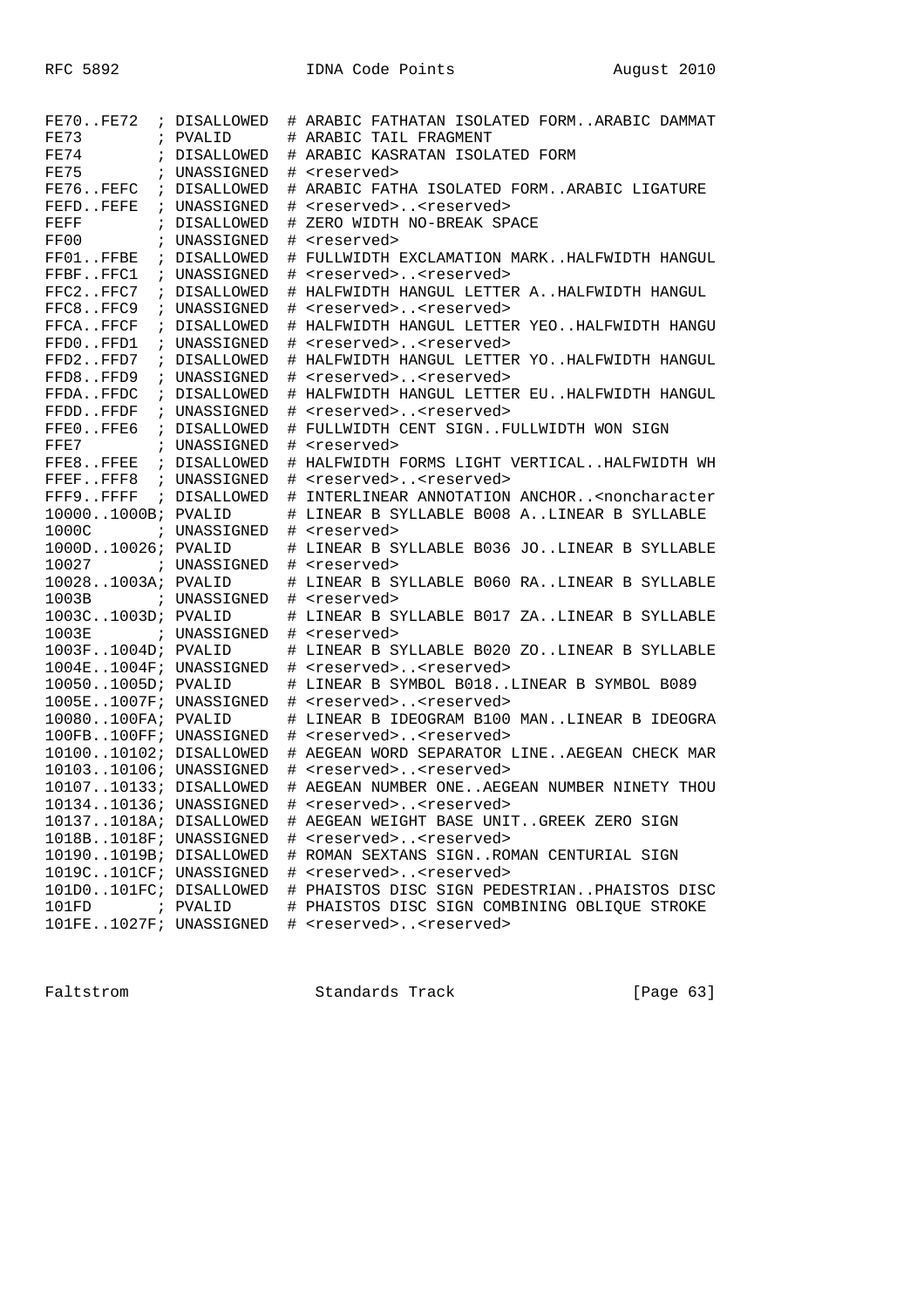| 102801029C; PVALID     |              | # LYCIAN LETTER ALYCIAN LETTER X             |
|------------------------|--------------|----------------------------------------------|
| 1029D1029F; UNASSIGNED |              | # <reserved><reserved></reserved></reserved> |
| 102A0102D0; PVALID     |              | # CARIAN LETTER ACARIAN LETTER UUU3          |
| 102D1102FF; UNASSIGNED |              | # <reserved><reserved></reserved></reserved> |
| 103001031E; PVALID     |              | # OLD ITALIC LETTER AOLD ITALIC LETTER UU    |
| 1031F                  | ; UNASSIGNED | # <reserved></reserved>                      |
| 1032010323; DISALLOWED |              | # OLD ITALIC NUMERAL ONEOLD ITALIC NUMERAL F |
| 103241032F; UNASSIGNED |              | # <reserved><reserved></reserved></reserved> |
| 1033010340; PVALID     |              | # GOTHIC LETTER AHSAGOTHIC LETTER PAIRTHRA   |
| 10341                  | ; DISALLOWED | # GOTHIC LETTER NINETY                       |
| 1034210349; PVALID     |              | # GOTHIC LETTER RAIDAGOTHIC LETTER OTHAL     |
| 1034A ; DISALLOWED     |              | # GOTHIC LETTER NINE HUNDRED                 |
| 1034B1037F; UNASSIGNED |              | # <reserved><reserved></reserved></reserved> |
| 103801039D; PVALID     |              | # UGARITIC LETTER ALPAUGARITIC LETTER SSU    |
| 1039E                  | ; UNASSIGNED | # <reserved></reserved>                      |
| 1039F ; DISALLOWED     |              | # UGARITIC WORD DIVIDER                      |
| 103A0103C3; PVALID     |              | # OLD PERSIAN SIGN AOLD PERSIAN SIGN HA      |
| 103C4103C7; UNASSIGNED |              | # <reserved><reserved></reserved></reserved> |
| 103C8103CF; PVALID     |              | # OLD PERSIAN SIGN AURAMAZDAAOLD PERSIAN SIG |
| 103D0103D5; DISALLOWED |              | # OLD PERSIAN WORD DIVIDEROLD PERSIAN NUMBER |
| 103D6103FF; UNASSIGNED |              | # <reserved><reserved></reserved></reserved> |
| 1040010427; DISALLOWED |              | # DESERET CAPITAL LETTER LONG IDESERET CAPIT |
| 104281049D; PVALID     |              | # DESERET SMALL LETTER LONG IOSMANYA LETTER  |
| 1049E1049F; UNASSIGNED |              | # <reserved><reserved></reserved></reserved> |
| 104A0104A9; PVALID     |              | # OSMANYA DIGIT ZEROOSMANYA DIGIT NINE       |
| 104AA107FF; UNASSIGNED |              | # <reserved><reserved></reserved></reserved> |
| 1080010805; PVALID     |              | # CYPRIOT SYLLABLE ACYPRIOT SYLLABLE JA      |
| 1080610807; UNASSIGNED |              | # <reserved><reserved></reserved></reserved> |
|                        | ; PVALID     | # CYPRIOT SYLLABLE JO                        |
| 10808<br>10809         | ; UNASSIGNED | # <reserved></reserved>                      |
| 1080A10835; PVALID     |              | # CYPRIOT SYLLABLE KACYPRIOT SYLLABLE WO     |
| 10836                  | ; UNASSIGNED | # <reserved></reserved>                      |
| 1083710838; PVALID     |              | # CYPRIOT SYLLABLE XACYPRIOT SYLLABLE XE     |
| 108391083B; UNASSIGNED |              | # <reserved><reserved></reserved></reserved> |
| 1083C                  | ; PVALID     | # CYPRIOT SYLLABLE ZA                        |
| 1083D1083E; UNASSIGNED |              | # <reserved><reserved></reserved></reserved> |
| 1083F10855; PVALID     |              | # CYPRIOT SYLLABLE ZOIMPERIAL ARAMAIC LETTER |
| 10856                  | ; UNASSIGNED | # <reserved></reserved>                      |
| 108571085F; DISALLOWED |              | # IMPERIAL ARAMAIC SECTION SIGNIMPERIAL ARAM |
| 10860108FF; UNASSIGNED |              | # <reserved><reserved></reserved></reserved> |
| 1090010915; PVALID     |              | # PHOENICIAN LETTER ALFPHOENICIAN LETTER TAU |
| 109161091B; DISALLOWED |              | # PHOENICIAN NUMBER ONEPHOENICIAN NUMBER THR |
| 1091C1091E; UNASSIGNED |              | # <reserved><reserved></reserved></reserved> |
| 1091F                  | ; DISALLOWED | # PHOENICIAN WORD SEPARATOR                  |
| 1092010939; PVALID     |              | # LYDIAN LETTER ALYDIAN LETTER C             |
| 1093A1093E; UNASSIGNED |              | # <reserved><reserved></reserved></reserved> |
| 1093F                  |              | # LYDIAN TRIANGULAR MARK                     |
| 10940109FF; UNASSIGNED | ; DISALLOWED |                                              |
|                        |              | # <reserved><reserved></reserved></reserved> |

Faltstrom Standards Track [Page 64]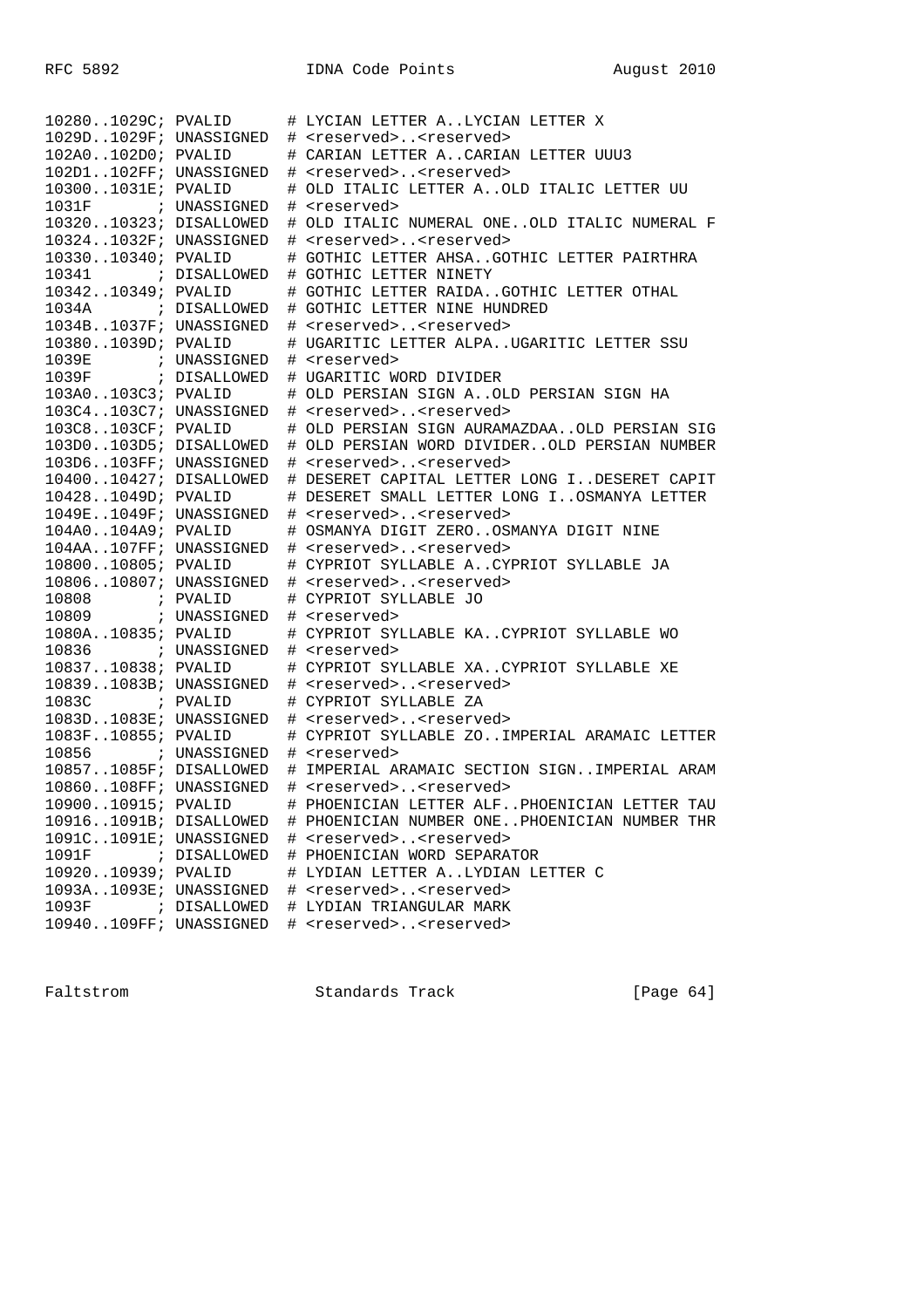| 10A0010A03; PVALID     |              |   | # KHAROSHTHI LETTER AKHAROSHTHI VOWEL SIGN V   |
|------------------------|--------------|---|------------------------------------------------|
| 10A04                  | ; UNASSIGNED |   | # <reserved></reserved>                        |
| 10A0510A06; PVALID     |              |   | # KHAROSHTHI VOWEL SIGN EKHAROSHTHI VOWEL SI   |
| 10A0710A0B; UNASSIGNED |              | # | <reserved><reserved></reserved></reserved>     |
| 10A0C10A13; PVALID     |              | # | KHAROSHTHI VOWEL LENGTH MARKKHAROSHTHI LET     |
| 10A14                  | ; UNASSIGNED | # | <reserved></reserved>                          |
| 10A1510A17; PVALID     |              |   | KHAROSHTHI LETTER CAKHAROSHTHI LETTER JA       |
| 10A18 : UNASSIGNED     |              | # | <reserved></reserved>                          |
| 10A1910A33; PVALID     |              |   | # KHAROSHTHI LETTER NYAKHAROSHTHI LETTER TTT   |
| 10A3410A37; UNASSIGNED |              | # | <reserved><reserved></reserved></reserved>     |
| 10A3810A3A; PVALID     |              |   | # KHAROSHTHI SIGN BAR ABOVEKHAROSHTHI SIGN D   |
| 10A3B10A3E; UNASSIGNED |              | # | <reserved><reserved></reserved></reserved>     |
| 10A3F ; PVALID         |              |   | # KHAROSHTHI VIRAMA                            |
| 10A4010A47; DISALLOWED |              |   | # KHAROSHTHI DIGIT ONEKHAROSHTHI NUMBER ONE    |
| 10A4810A4F; UNASSIGNED |              |   | # <reserved><reserved></reserved></reserved>   |
| 10A5010A58; DISALLOWED |              | # | KHAROSHTHI PUNCTUATION DOTKHAROSHTHI PUNCT     |
| 10A5910A5F; UNASSIGNED |              | # | <reserved><reserved></reserved></reserved>     |
| 10A6010A7C; PVALID     |              | # | OLD SOUTH ARABIAN LETTER HEOLD SOUTH ARABI     |
| 10A7D10A7F; DISALLOWED |              | # | OLD SOUTH ARABIAN NUMBER ONEOLD SOUTH ARAB     |
| 10A8010AFF; UNASSIGNED |              | # | <reserved><reserved></reserved></reserved>     |
| 10B0010B35; PVALID     |              | # | AVESTAN LETTER AAVESTAN LETTER HE              |
| 10B3610B38; UNASSIGNED |              | # | <reserved><reserved></reserved></reserved>     |
| 10B3910B3F; DISALLOWED |              | # | AVESTAN ABBREVIATION MARKLARGE ONE RING OV     |
| 10B4010B55; PVALID     |              | # | INSCRIPTIONAL PARTHIAN LETTER ALEPHINSCRIP     |
| 10B5610B57; UNASSIGNED |              | # | <reserved><reserved></reserved></reserved>     |
| 10B5810B5F; DISALLOWED |              | # | INSCRIPTIONAL PARTHIAN NUMBER ONEINSCRIPTI     |
| 10B6010B72; PVALID     |              | # | INSCRIPTIONAL PAHLAVI LETTER ALEPHINSCRIPT     |
| 10B7310B77; UNASSIGNED |              | # | <reserved><reserved></reserved></reserved>     |
| 10B7810B7F; DISALLOWED |              | # | INSCRIPTIONAL PAHLAVI NUMBER ONEINSCRIPTIO     |
| 10B8010BFF; UNASSIGNED |              | # | <reserved><reserved></reserved></reserved>     |
| 10C0010C48; PVALID     |              |   | OLD TURKIC LETTER ORKHON A. . OLD TURKIC LETTE |
| 10C4910E5F; UNASSIGNED |              | # | <reserved><reserved></reserved></reserved>     |
| 10E6010E7E; DISALLOWED |              | # | RUMI DIGIT ONERUMI FRACTION TWO THIRDS         |
| 10E7F1107F; UNASSIGNED |              | # | <reserved><reserved></reserved></reserved>     |
| 11080110BA; PVALID     |              | # | KAITHI SIGN CANDRABINDUKAITHI SIGN NUKTA       |
| 110BB110C1; DISALLOWED |              |   | # KAITHI ABBREVIATION SIGNKAITHI DOUBLE DAND   |
| 110C211FFF; UNASSIGNED |              | # | <reserved><reserved></reserved></reserved>     |
| 120001236E; PVALID     |              | # | CUNEIFORM SIGN ACUNEIFORM SIGN ZUM             |
| 1236F123FF; UNASSIGNED |              |   | # <reserved><reserved></reserved></reserved>   |
| 1240012462; DISALLOWED |              |   | # CUNEIFORM NUMERIC SIGN TWO ASHCUNEIFORM NU   |
| 124631246F; UNASSIGNED |              |   | <reserved><reserved></reserved></reserved>     |
| 1247012473; DISALLOWED |              |   | # CUNEIFORM PUNCTUATION SIGN OLD ASSYRIAN WORD |
| 1247412FFF; UNASSIGNED |              |   | # <reserved><reserved></reserved></reserved>   |
| 130001342E; PVALID     |              |   | # EGYPTIAN HIEROGLYPH A001EGYPTIAN HIEROGLYP   |
| 1342F1CFFF; UNASSIGNED |              |   | # <reserved><reserved></reserved></reserved>   |
| 1D0001D0F5; DISALLOWED |              |   | # BYZANTINE MUSICAL SYMBOL PSILIBYZANTINE MU   |
| 1D0F61D0FF; UNASSIGNED |              |   | # <reserved><reserved></reserved></reserved>   |
| 1D1001D126; DISALLOWED |              |   | # MUSICAL SYMBOL SINGLE BARLINEMUSICAL SYMBO   |

Faltstrom Standards Track [Page 65]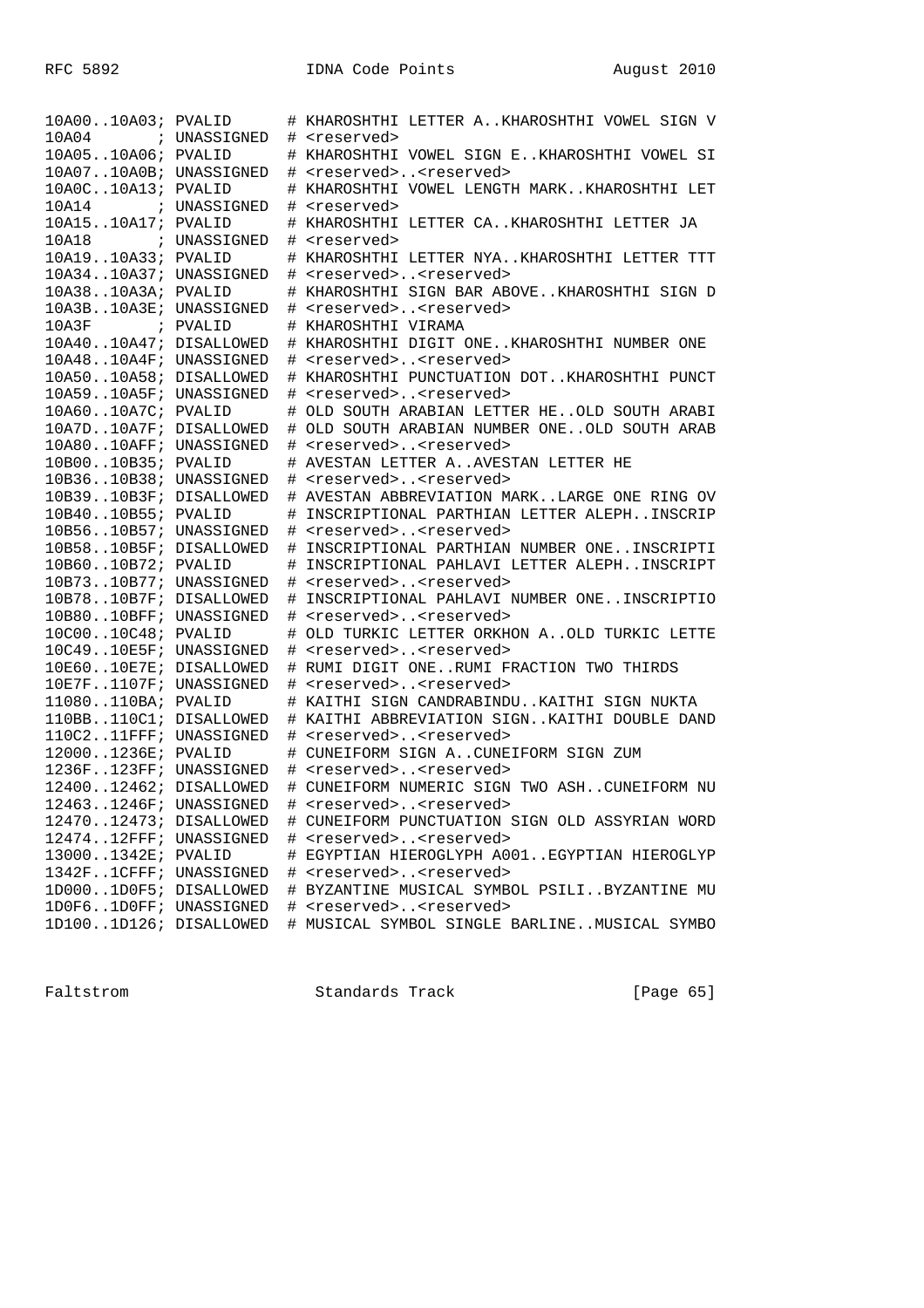| 1D1271D128; UNASSIGNED |              | # | <reserved><reserved></reserved></reserved>       |
|------------------------|--------------|---|--------------------------------------------------|
| 1D1291D1DD; DISALLOWED |              |   | # MUSICAL SYMBOL MULTIPLE MEASURE RESTMUSICA     |
| 1D1DE1D1FF; UNASSIGNED |              |   | # <reserved><reserved></reserved></reserved>     |
| 1D2001D245; DISALLOWED |              |   | GREEK VOCAL NOTATION SYMBOL-1GREEK MUSICAL       |
| 1D2461D2FF; UNASSIGNED |              |   | # <reserved><reserved></reserved></reserved>     |
| 1D3001D356; DISALLOWED |              |   | # MONOGRAM FOR EARTHTETRAGRAM FOR FOSTERING      |
| 1D3571D35F; UNASSIGNED |              |   | # <reserved><reserved></reserved></reserved>     |
| 1D3601D371; DISALLOWED |              | # | COUNTING ROD UNIT DIGIT ONECOUNTING ROD TE       |
| 1D3721D3FF; UNASSIGNED |              |   | # <reserved><reserved></reserved></reserved>     |
| 1D4001D454; DISALLOWED |              |   | # MATHEMATICAL BOLD CAPITAL AMATHEMATICAL IT     |
| 1D455 ; UNASSIGNED     |              |   | # <reserved></reserved>                          |
| 1D4561D49C; DISALLOWED |              |   | # MATHEMATICAL ITALIC SMALL IMATHEMATICAL SC     |
| 1D49D ; UNASSIGNED     |              |   | # <reserved></reserved>                          |
| 1D49E1D49F; DISALLOWED |              |   | # MATHEMATICAL SCRIPT CAPITAL CMATHEMATICAL      |
| 1D4A01D4A1; UNASSIGNED |              |   | # <reserved><reserved></reserved></reserved>     |
| 1D4A2 ; DISALLOWED     |              |   | # MATHEMATICAL SCRIPT CAPITAL G                  |
| 1D4A31D4A4; UNASSIGNED |              |   | # <reserved><reserved></reserved></reserved>     |
| 1D4A51D4A6; DISALLOWED |              |   | # MATHEMATICAL SCRIPT CAPITAL JMATHEMATICAL      |
| 1D4A71D4A8; UNASSIGNED |              |   | # <reserved><reserved></reserved></reserved>     |
| 1D4A91D4AC; DISALLOWED |              |   | # MATHEMATICAL SCRIPT CAPITAL NMATHEMATICAL      |
| 1D4AD                  | ; UNASSIGNED |   | # <reserved></reserved>                          |
| 1D4AE1D4B9; DISALLOWED |              |   | # MATHEMATICAL SCRIPT CAPITAL SMATHEMATICAL      |
|                        |              |   | # <reserved></reserved>                          |
|                        |              |   | # MATHEMATICAL SCRIPT SMALL F                    |
| 1D4BC                  | ; UNASSIGNED |   | # <reserved></reserved>                          |
| 1D4BD1D4C3; DISALLOWED |              |   | # MATHEMATICAL SCRIPT SMALL HMATHEMATICAL SC     |
| 1D4C4 ; UNASSIGNED     |              |   | # <reserved></reserved>                          |
| 1D4C51D505; DISALLOWED |              |   | # MATHEMATICAL SCRIPT SMALL PMATHEMATICAL FR     |
| 1D506 ; UNASSIGNED     |              |   | # <reserved></reserved>                          |
| 1D5071D50A; DISALLOWED |              |   | # MATHEMATICAL FRAKTUR CAPITAL D. . MATHEMATICAL |
| 1D50B1D50C; UNASSIGNED |              |   | # <reserved><reserved></reserved></reserved>     |
| 1D50D1D514; DISALLOWED |              |   | # MATHEMATICAL FRAKTUR CAPITAL JMATHEMATICAL     |
| 1D515                  | ; UNASSIGNED |   | # <reserved></reserved>                          |
| 1D5161D51C; DISALLOWED |              |   | # MATHEMATICAL FRAKTUR CAPITAL SMATHEMATICAL     |
| 1D51D                  | ; UNASSIGNED |   | # <reserved></reserved>                          |
| 1D51E1D539; DISALLOWED |              |   | # MATHEMATICAL FRAKTUR SMALL AMATHEMATICAL D     |
| 1D53A                  | ; UNASSIGNED |   | # <reserved></reserved>                          |
| 1D53B1D53E; DISALLOWED |              |   | # MATHEMATICAL DOUBLE-STRUCK CAPITAL D. MATHEM   |
| 1D53F                  | ; UNASSIGNED |   | # <reserved></reserved>                          |
| 1D5401D544; DISALLOWED |              |   | # MATHEMATICAL DOUBLE-STRUCK CAPITAL IMATHEM     |
| 1D545                  | ; UNASSIGNED | # | <reserved></reserved>                            |
| 1D546                  | ; DISALLOWED |   | # MATHEMATICAL DOUBLE-STRUCK CAPITAL O           |
| 1D5471D549; UNASSIGNED |              |   | # <reserved><reserved></reserved></reserved>     |
| 1D54A1D550; DISALLOWED |              |   | # MATHEMATICAL DOUBLE-STRUCK CAPITAL SMATHEM     |
| 1D551                  | ; UNASSIGNED |   | # <reserved></reserved>                          |
| 1D5521D6A5; DISALLOWED |              |   | # MATHEMATICAL DOUBLE-STRUCK SMALL AMATHEMAT     |
| 1D6A61D6A7; UNASSIGNED |              |   | # <reserved><reserved></reserved></reserved>     |
| 1D6A81D7CB; DISALLOWED |              |   | # MATHEMATICAL BOLD CAPITAL ALPHAMATHEMATICA     |

Faltstrom Standards Track [Page 66]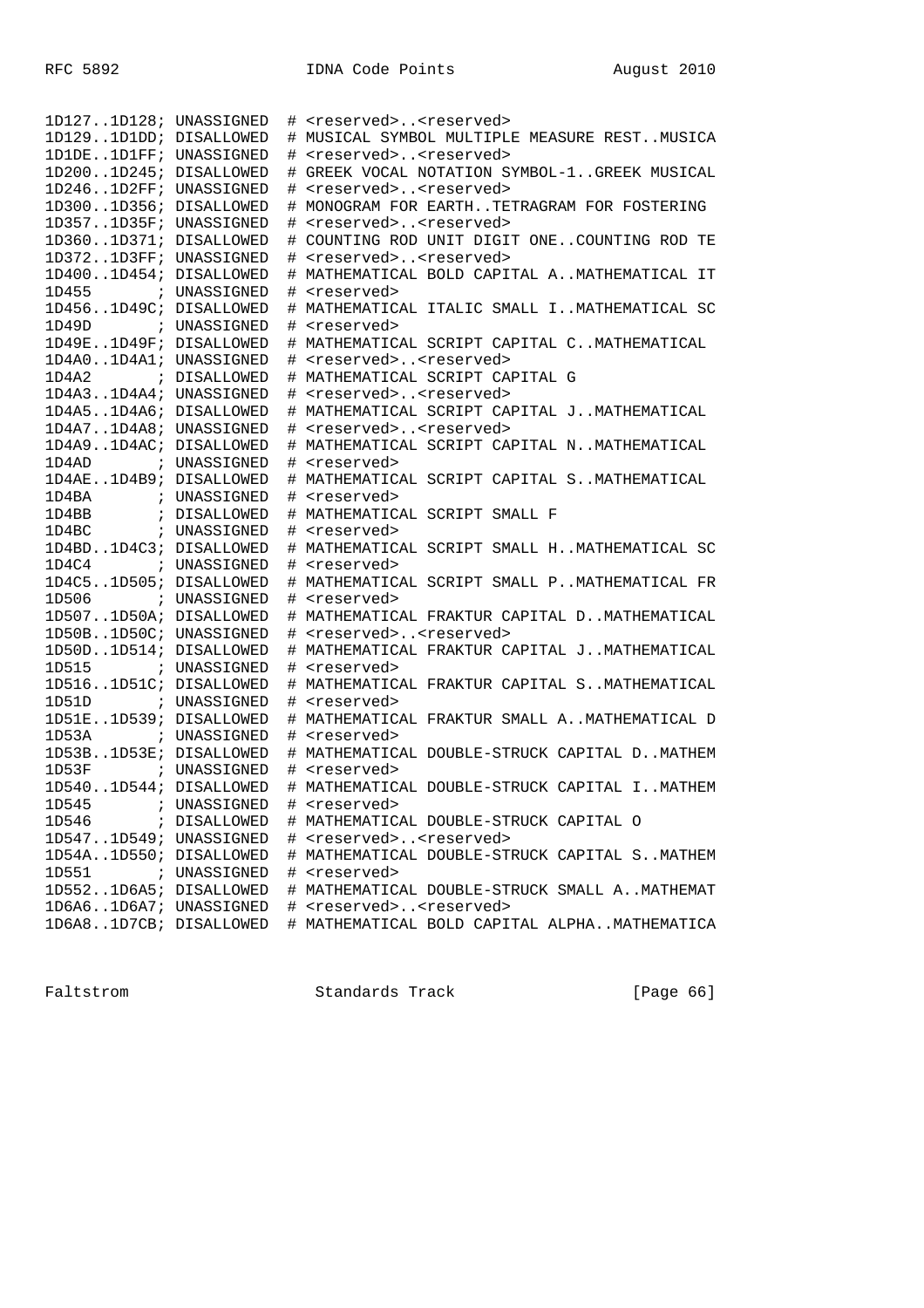| 1D7CC1D7CD; UNASSIGNED |  | # <reserved><reserved></reserved></reserved>                                |
|------------------------|--|-----------------------------------------------------------------------------|
| 1D7CE1D7FF; DISALLOWED |  | # MATHEMATICAL BOLD DIGIT ZEROMATHEMATICAL M                                |
| 1D8001EFFF; UNASSIGNED |  | # <reserved><reserved></reserved></reserved>                                |
| 1F0001F02B; DISALLOWED |  | # MAHJONG TILE EAST WINDMAHJONG TILE BACK                                   |
| 1F02C1F02F; UNASSIGNED |  | # <reserved><reserved></reserved></reserved>                                |
| 1F0301F093; DISALLOWED |  | # DOMINO TILE HORIZONTAL BACKDOMINO TILE VER                                |
| 1F0941F0FF; UNASSIGNED |  | # <reserved><reserved></reserved></reserved>                                |
| 1F1001F10A; DISALLOWED |  | # DIGIT ZERO FULL STOPDIGIT NINE COMMA                                      |
| 1F10B1F10F; UNASSIGNED |  | # <reserved><reserved></reserved></reserved>                                |
| 1F1101F12E; DISALLOWED |  | # PARENTHESIZED LATIN CAPITAL LETTER ACIRCLE                                |
| 1F12F1F130; UNASSIGNED |  | # <reserved><reserved></reserved></reserved>                                |
|                        |  | # SQUARED LATIN CAPITAL LETTER B                                            |
| 1F1321F13C; UNASSIGNED |  | # <reserved><reserved></reserved></reserved>                                |
| 1F13D ; DISALLOWED     |  | # SQUARED LATIN CAPITAL LETTER N                                            |
| 1F13E : UNASSIGNED     |  | # <reserved></reserved>                                                     |
| 1F13F ; DISALLOWED     |  | # SQUARED LATIN CAPITAL LETTER P                                            |
| 1F1401F141; UNASSIGNED |  | # <reserved><reserved></reserved></reserved>                                |
| 1F142 ; DISALLOWED     |  | # SQUARED LATIN CAPITAL LETTER S                                            |
| 1F1431F145; UNASSIGNED |  | # <reserved><reserved></reserved></reserved>                                |
| 1F146 ; DISALLOWED     |  | # SOUARED LATIN CAPITAL LETTER W                                            |
| 1F1471F149; UNASSIGNED |  | # <reserved><reserved></reserved></reserved>                                |
| 1F14A1F14E; DISALLOWED |  | # SQUARED HVSQUARED PPV                                                     |
| 1F14F1F156; UNASSIGNED |  | # <reserved><reserved></reserved></reserved>                                |
| 1F157 ; DISALLOWED     |  | # NEGATIVE CIRCLED LATIN CAPITAL LETTER H                                   |
| 1F1581F15E; UNASSIGNED |  | # <reserved><reserved></reserved></reserved>                                |
| 1F15F ; DISALLOWED     |  | # NEGATIVE CIRCLED LATIN CAPITAL LETTER P                                   |
| 1F1601F178; UNASSIGNED |  | # <reserved><reserved></reserved></reserved>                                |
| 1F179 ; DISALLOWED     |  | # NEGATIVE SQUARED LATIN CAPITAL LETTER J                                   |
| 1F17A ; UNASSIGNED     |  | # <reserved></reserved>                                                     |
| 1F17B1F17C; DISALLOWED |  | # NEGATIVE SQUARED LATIN CAPITAL LETTER LNEG                                |
| 1F17D1F17E; UNASSIGNED |  | # <reserved><reserved></reserved></reserved>                                |
| 1F17F : DISALLOWED     |  | # NEGATIVE SOUARED LATIN CAPITAL LETTER P                                   |
| 1F1801F189; UNASSIGNED |  | # <reserved><reserved></reserved></reserved>                                |
| 1F18A1F18D; DISALLOWED |  | # CROSSED NEGATIVE SQUARED LATIN CAPITAL LETTE                              |
| 1F18E1F18F; UNASSIGNED |  | # <reserved><reserved></reserved></reserved>                                |
| 1F190 ; DISALLOWED     |  | # SQUARE DJ                                                                 |
| 1F1911F1FF; UNASSIGNED |  | # <reserved><reserved></reserved></reserved>                                |
| 1F200 ; DISALLOWED     |  | # SQUARE HIRAGANA HOKA                                                      |
| 1F2011F20F; UNASSIGNED |  | # <reserved><reserved></reserved></reserved>                                |
| 1F2101F231; DISALLOWED |  | # SQUARED CJK UNIFIED IDEOGRAPH-624BSQUARED                                 |
| 1F2321F23F; UNASSIGNED |  | # <reserved><reserved></reserved></reserved>                                |
| 1F2401F248; DISALLOWED |  | # TORTOISE SHELL BRACKETED CJK UNIFIED IDEOGRA                              |
| 1F2491FFFD; UNASSIGNED |  | # <reserved><reserved></reserved></reserved>                                |
| 1FFFE1FFFF; DISALLOWED |  | # <noncharacter><noncharacter></noncharacter></noncharacter>                |
| 200002A6D6; PVALID     |  | # <cjk b="" extension="" ideograph=""><cjk ideograph<="" td=""></cjk></cjk> |
| 2A6D72A6FF; UNASSIGNED |  | # <reserved><reserved></reserved></reserved>                                |
| 2A7002B734; PVALID     |  | # <cjk c="" extension="" ideograph=""><cjk ideograph<="" td=""></cjk></cjk> |
| 2B7352F7FF; UNASSIGNED |  | # <reserved><reserved></reserved></reserved>                                |

Faltstrom Standards Track [Page 67]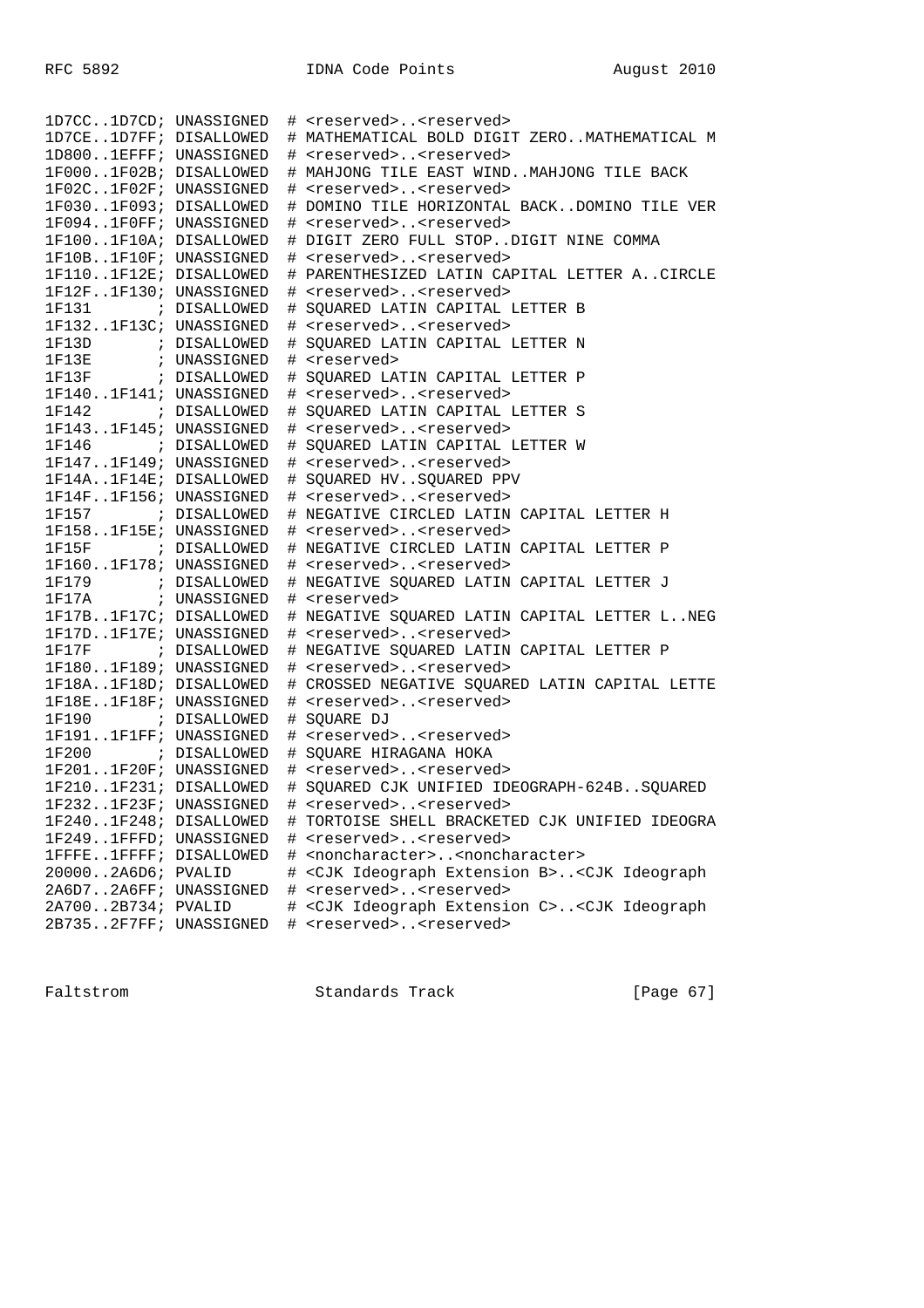| 2F8002FA1D; DISALLOWED  |      | # CJK COMPATIBILITY IDEOGRAPH-2F800CJK COMPA                 |
|-------------------------|------|--------------------------------------------------------------|
| 2FA1E2FFFD; UNASSIGNED  |      | # <reserved><reserved></reserved></reserved>                 |
| 2FFFE2FFFF; DISALLOWED  | $\#$ | <noncharacter><noncharacter></noncharacter></noncharacter>   |
| 300003FFFD; UNASSIGNED  |      | # <reserved><reserved></reserved></reserved>                 |
| 3FFFE3FFFF; DISALLOWED  | #    | <noncharacter><noncharacter></noncharacter></noncharacter>   |
| 400004FFFD; UNASSIGNED  | #    | <reserved><reserved></reserved></reserved>                   |
| 4FFFE4FFFF; DISALLOWED  | #    | <noncharacter><noncharacter></noncharacter></noncharacter>   |
| 500005FFFD; UNASSIGNED  | #    | <reserved><reserved></reserved></reserved>                   |
| 5FFFE5FFFF; DISALLOWED  | #    | <noncharacter><noncharacter></noncharacter></noncharacter>   |
| 600006FFFD; UNASSIGNED  | #    | <reserved><reserved></reserved></reserved>                   |
| 6FFFE6FFFF; DISALLOWED  | #    | <noncharacter><noncharacter></noncharacter></noncharacter>   |
| 700007FFFD; UNASSIGNED  | #    | <reserved><reserved></reserved></reserved>                   |
| 7FFFE7FFFF; DISALLOWED  | #    | <noncharacter><noncharacter></noncharacter></noncharacter>   |
| 800008FFFD; UNASSIGNED  | #    | <reserved><reserved></reserved></reserved>                   |
| 8FFFE8FFFF; DISALLOWED  | #    | <noncharacter><noncharacter></noncharacter></noncharacter>   |
| 900009FFFD; UNASSIGNED  | #    | <reserved><reserved></reserved></reserved>                   |
| 9FFFE9FFFF; DISALLOWED  | #    | <noncharacter><noncharacter></noncharacter></noncharacter>   |
| A0000AFFFD; UNASSIGNED  | #    | <reserved><reserved></reserved></reserved>                   |
| AFFFEAFFFF; DISALLOWED  | #    | <noncharacter><noncharacter></noncharacter></noncharacter>   |
| B0000BFFFD; UNASSIGNED  | #    | <reserved><reserved></reserved></reserved>                   |
| BFFFEBFFFF; DISALLOWED  | #    | <noncharacter><noncharacter></noncharacter></noncharacter>   |
| C0000CFFFD; UNASSIGNED  |      | # <reserved><reserved></reserved></reserved>                 |
| CFFFECFFFF; DISALLOWED  | #    | <noncharacter><noncharacter></noncharacter></noncharacter>   |
| D0000DFFFD; UNASSIGNED  | #    | <reserved><reserved></reserved></reserved>                   |
| DFFFEDFFFF; DISALLOWED  | #    | <noncharacter><noncharacter></noncharacter></noncharacter>   |
| E0000 ; UNASSIGNED      | #    | <reserved></reserved>                                        |
| E0001 ; DISALLOWED      | #    | LANGUAGE TAG                                                 |
| E0002E001F; UNASSIGNED  | #    | <reserved><reserved></reserved></reserved>                   |
| E0020E007F; DISALLOWED  |      | # TAG SPACECANCEL TAG                                        |
| E0080E00FF; UNASSIGNED  |      | # <reserved><reserved></reserved></reserved>                 |
| E0100E01EF; DISALLOWED  |      | # VARIATION SELECTOR-17VARIATION SELECTOR-25                 |
| E01F0EFFFD; UNASSIGNED  |      | # <reserved><reserved></reserved></reserved>                 |
| EFFFE10FFFF; DISALLOWED |      | # <noncharacter><noncharacter></noncharacter></noncharacter> |

Faltstrom Standards Track [Page 68]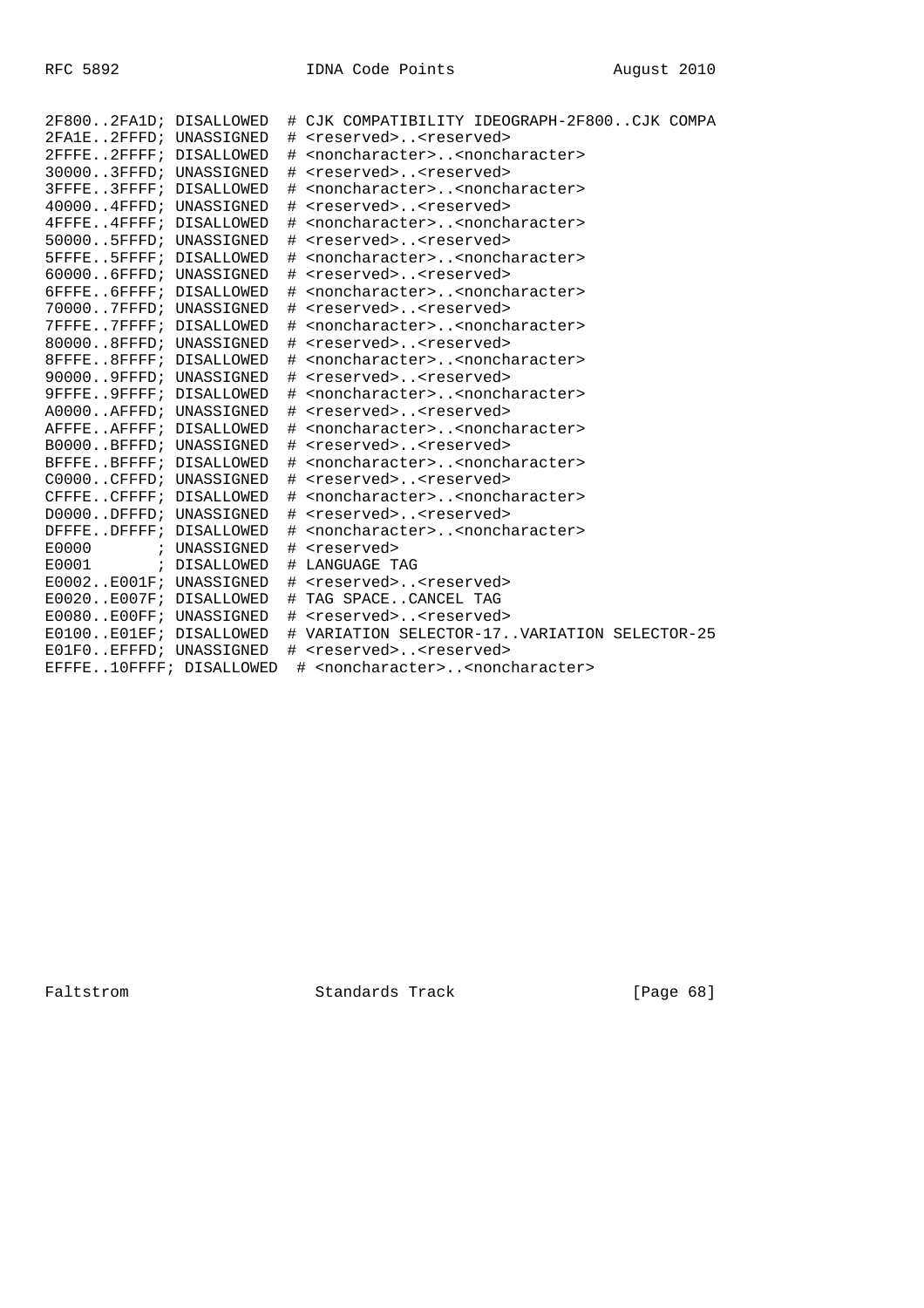# 8. References

- 8.1. Normative References
	- [RFC2119] Bradner, S., "Key words for use in RFCs to Indicate Requirement Levels", BCP 14, RFC 2119, March 1997.
	- [TR15] Davis, M. and M. Duerst, "Unicode Standard Annex #15, Unicode Normalization Forms, an integral part of the Unicode Standard", <http://unicode.org/unicode/reports/tr15/>.
	- [Unicode] The Unicode Consortium, "The Unicode Standard, Version 5.0", 2007. Boston, MA, USA: Addison-Wesley. ISBN 0-321-48091-0. This printed reference has now been updated online to reflect additional code points. For code points, the reference at the time this document was published is to Unicode 5.2.
	- [Unicode52] The Unicode Consortium. The Unicode Standard, Version 5.2.0, defined by: "The Unicode Standard, Version 5.2.0", (Mountain View, CA: The Unicode Consortium, 2009. ISBN 978-1-936213-00-9). <http://www.unicode.org/versions/Unicode5.2.0/>.

## 8.2. Informative References

 [BlockNames] "Blocks-5.2.0.txt", Unicode Character Database, May 2009, <http://unicode.org/Public/5.2.0/ucd/Blocks.txt>.

[DerivedCoreProperties]

 "DerivedCoreProperties-5.2.0.txt", Unicode Character Database, August 2009, <http://unicode.org/Public/5.2.0/ ucd/DerivedCoreProperties.txt>.

- [RFC3454] Hoffman, P. and M. Blanchet, "Preparation of Internationalized Strings ("stringprep")", RFC 3454, December 2002.
- [RFC3491] Hoffman, P. and M. Blanchet, "Nameprep: A Stringprep Profile for Internationalized Domain Names (IDN)", RFC 3491, March 2003.
- [RFC4690] Klensin, J., Faltstrom, P., Karp, C., and IAB, "Review and Recommendations for Internationalized Domain Names (IDNs)", RFC 4690, September 2006.

Faltstrom Standards Track [Page 69]